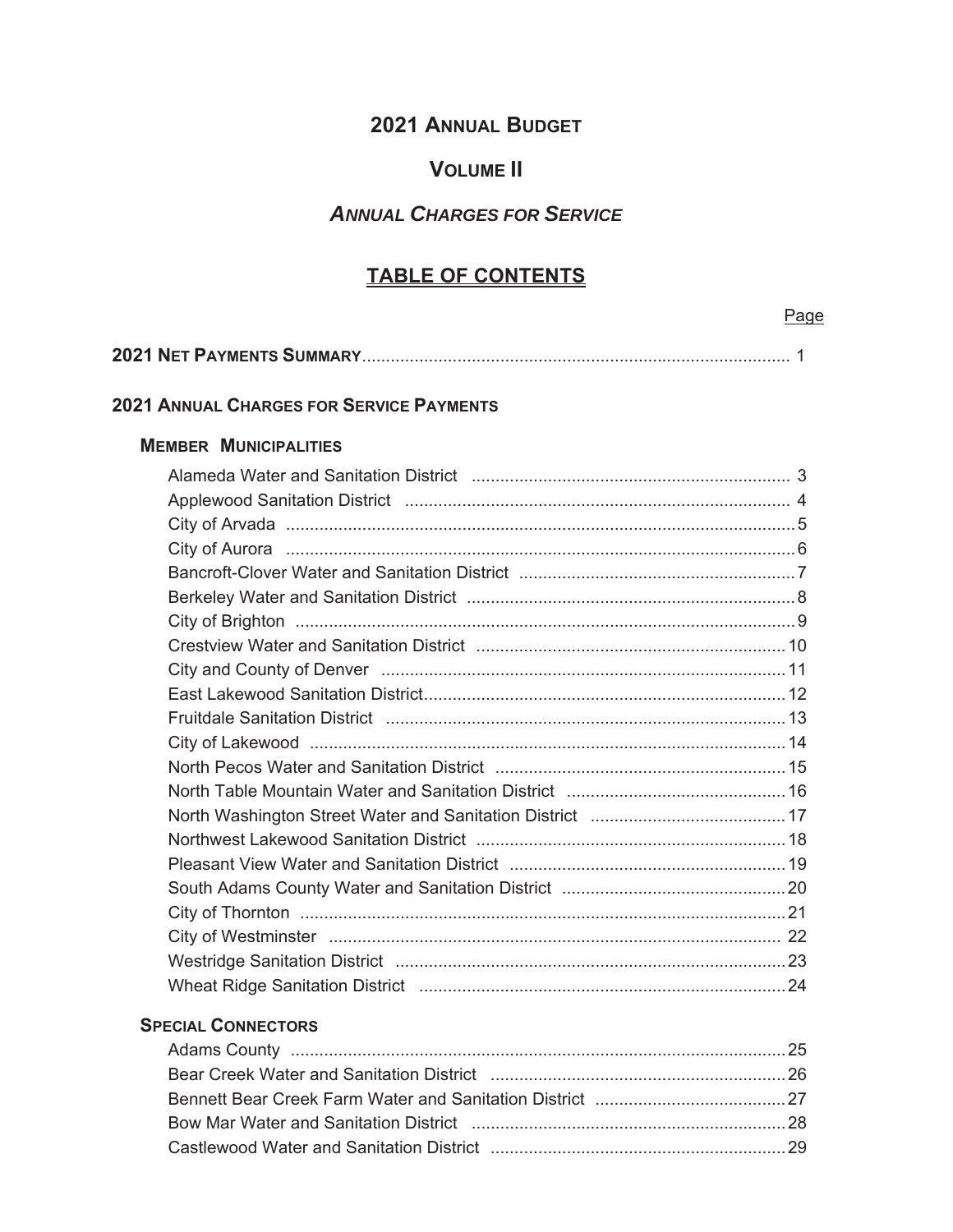# **TABLE OF CONTENTS**

#### and the contract of the contract of the contract of the contract of the contract of the contract of the contract of the contract of the contract of the contract of the contract of the contract of the contract of the contra

| South Sheridan, Water, Sanitary Sewer, and |  |
|--------------------------------------------|--|
|                                            |  |
|                                            |  |
| Southwest Suburban Denver Water            |  |
|                                            |  |
|                                            |  |
|                                            |  |

### **APPENDICES**

| <b>APPENDIX A - 2021 ANNUAL CHARGES FOR SERVICE</b> |  |
|-----------------------------------------------------|--|
|                                                     |  |
|                                                     |  |
| <b>APPENDIX B-2020 ANNUAL CHARGES FOR SERVICE</b>   |  |
|                                                     |  |
|                                                     |  |
| <b>APPENDIX C - 2019 ANNUAL CHARGES FOR SERVICE</b> |  |
|                                                     |  |
|                                                     |  |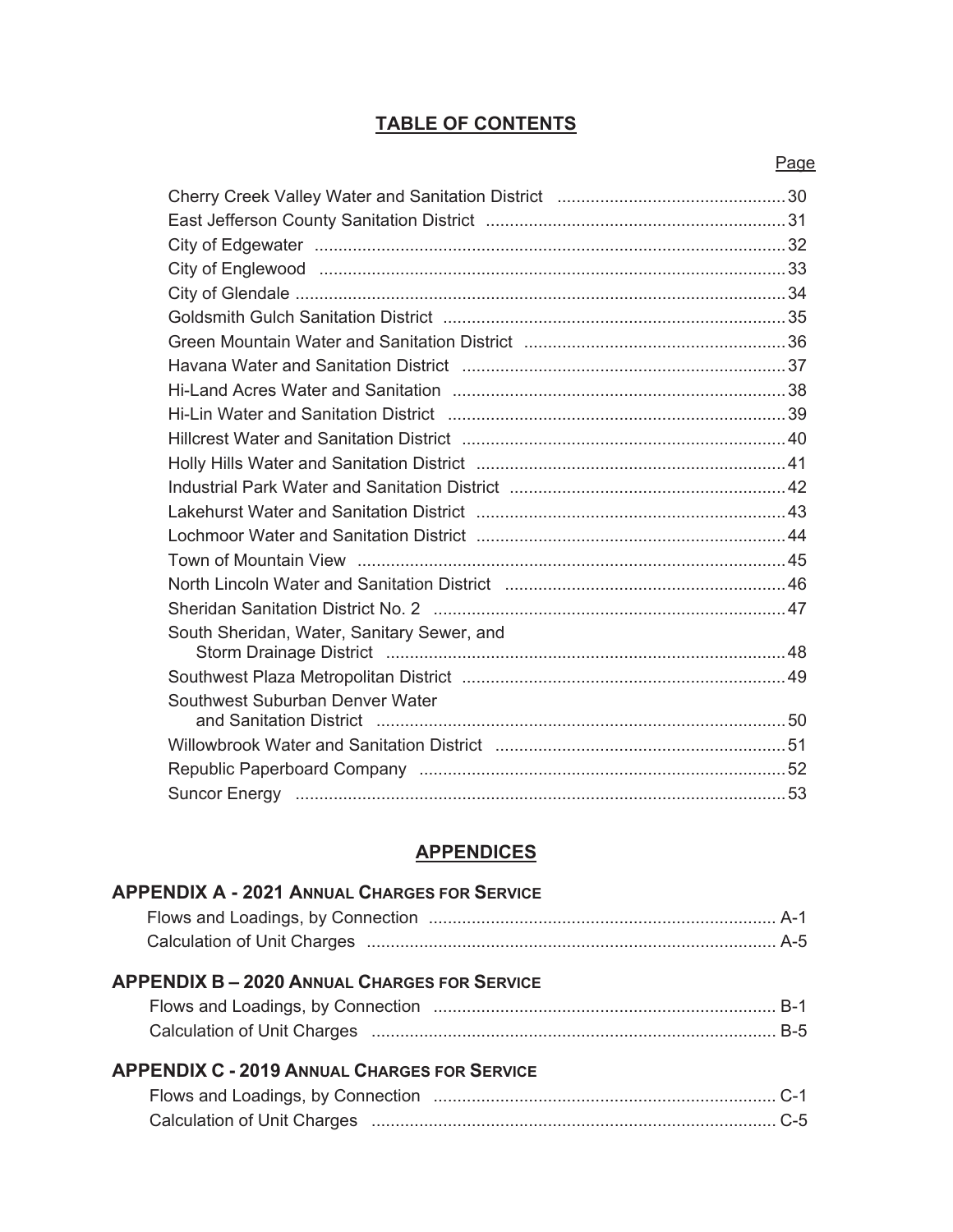#### ANNUAL CHARGES FOR SERVICE

#### **2021 NET PAYMENTS**

|                                                       | 2021<br>Certified | 2020            |     | 2019<br>Final      | 2021               |
|-------------------------------------------------------|-------------------|-----------------|-----|--------------------|--------------------|
|                                                       | Estimate          | Revisions       | (1) | Adjustments<br>(2) | <b>Net Payment</b> |
| <b>MEMBER MUNICIPALITIES</b>                          |                   |                 |     |                    |                    |
| Alameda Water and Sanitation District                 | \$<br>822,825     | \$<br>(46, 692) | \$  | (48, 192)          | \$<br>727,941      |
| <b>Applewood Sanitation District</b>                  | 209,226           | 16,832          |     | 15,745             | 241,803            |
| Arvada, City of                                       | 8,330,667         | 14,841          |     | (10, 744)          | 8,334,764          |
| Aurora, City of                                       | 27,821,564        | (1, 132, 802)   |     | (1,062,447)        | 25,626,315         |
| Bancroft-Clover Water and Sanitation District         | 2,506,944         | 35,523          |     | 27,270             | 2,569,737          |
| Berkeley Water and Sanitation District                | 587,460           | 126,031         |     | 116,888            | 830,379            |
| Brighton, City of                                     | 399,995           | (152, 484)      |     | (12,902)           | 234,609            |
| <b>Crestview Water and Sanitation District</b>        | 1,397,352         | 74,317          |     | 69,068             | 1,540,737          |
| Denver, City and County of                            | 56,990,876        | 2,507,099       |     | 2,307,168          | 61,805,143         |
| East Lakewood Sanitation District                     | 51,253            | 2,892           |     | 2,664              | 56,809             |
| <b>Fruitdale Sanitation District</b>                  | 454,377           | 2,616           |     | 12,901             | 469,894            |
| Lakewood, City of                                     | 2,844,576         | 7,375           |     | (1,958)            | 2,849,993          |
| North Pecos Water and Sanitation District             | 420,205           | (126, 603)      |     | (124, 700)         | 168,902            |
| North Table Mountain Water and Sanitation District    | 1,057,148         | (48, 607)       |     | (51,059)           | 957,482            |
| North Washington Street Water and Sanitation District | 2,540,496         | 78,657          |     | 70,656             | 2,689,809          |
| Northwest Lakewood Sanitation District                | 1,430,976         | 18,262          |     | 13,723             | 1,462,961          |
| <b>Pleasant View Water and Sanitation District</b>    | 938,292           | (9,971)         |     | (3,619)            | 924,702            |
| South Adams County Water and Sanitation District      |                   |                 |     |                    |                    |
| Thornton, City of                                     | 9,641,476         | (419, 664)      |     | (437, 157)         | 8,784,655          |
| Westminster, City of                                  | 2,941,245         | (232, 163)      |     | (137, 115)         | 2,571,967          |
| <b>Westridge Sanitation District</b>                  | 401,829           | (21, 807)       |     | (22, 733)          | 357,289            |
| <b>Wheat Ridge Sanitation District</b>                | 1,467,340         | 9,616           |     | 5,320              | 1,482,276          |
| <b>TOTAL MEMBER MUNICIPALITIES</b>                    | \$<br>123,256,122 | \$<br>703,268   | \$  | 728,777            | \$<br>124,688,167  |

(1) The 2020 Revisions represent the difference between the Revised Estimates of 2020 Annual Charges for Service adopted in August 2020, and the Certified Estimates which were adopted in August 2019.

(2) The 2019 Final Adjustments represent the difference between the Final Adjusted 2019 Annual Charges for Service adopted in June 2020, and the Revised Estimates which were adopted in August 2019. Differences between the 2019 Revised and Certified Estimates have already been applied to 2020 Annual Charges payments.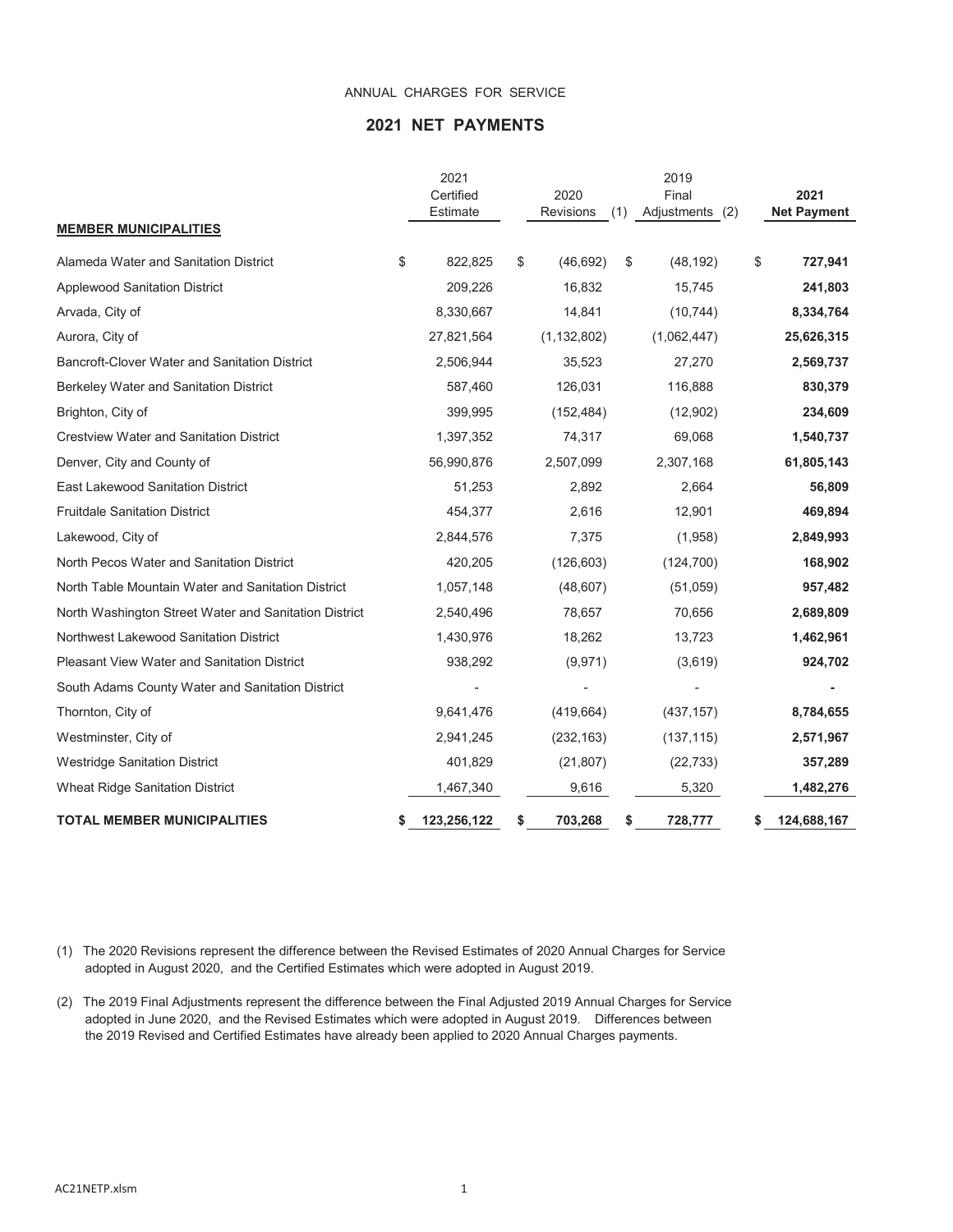#### ANNUAL CHARGES FOR SERVICE

#### **2021 NET PAYMENTS**

|                                                                     |    | 2021<br>Certified |    | 2020       |     | 2019<br>Final   | 2021               |
|---------------------------------------------------------------------|----|-------------------|----|------------|-----|-----------------|--------------------|
|                                                                     |    | Estimate          |    | Revisions  | (1) | Adjustments (2) | <b>Net Payment</b> |
| <b>SPECIAL CONNECTORS</b>                                           |    |                   |    |            |     |                 |                    |
| <b>Adams County</b>                                                 | \$ | 8,933             | \$ | 1,080      | \$  | (142)           | \$<br>9,871        |
| <b>Bear Creek Water and Sanitation District</b>                     |    | 879,456           |    | (44, 362)  |     | (45, 935)       | 789,159            |
| Bennett Bear Creek Farm Water and Sanitation District               |    | 113,795           |    | (74, 202)  |     | (72, 918)       | (33, 325)          |
| Bow Mar Water and Sanitation District                               |    | 9,473             |    | (295)      |     | (318)           | 8,860              |
| <b>Castlewood Sanitation District</b>                               |    | 1,214,228         |    | (92, 629)  |     | (94, 121)       | 1,027,478          |
| Cherry Creek Valley Water and Sanitation District                   |    | 1,498,049         |    | 8,314      |     | 4,173           | 1,510,536          |
| East Jefferson County Sanitation District                           |    | 542,181           |    | 2,921      |     | 1,472           | 546,574            |
| Edgewater, City of                                                  |    | 239,604           |    | 3,250      |     | 2,464           | 245,318            |
| Englewood, City of                                                  |    | 38,254            |    | (2,640)    |     | (2,681)         | 32,933             |
| Glendale, City of                                                   |    | 541,863           |    | (53,800)   |     | (54, 105)       | 433,958            |
| <b>Goldsmith Gulch Sanitation District</b>                          |    | 489,117           |    | (27, 285)  |     | (28, 156)       | 433,676            |
| Green Mountain Water and Sanitation District                        |    | 2,382,961         |    | (201, 597) |     | (157, 826)      | 2,023,538          |
| Havana Water and Sanitation District                                |    | 471,293           |    | (12, 911)  |     | (14, 057)       | 444,325            |
| <b>Hi-Land Acres</b>                                                |    | 17,084            |    | (133)      |     | (181)           | 16,770             |
| <b>Hi-Lin Water and Sanitation District</b>                         |    | 35,558            |    | (1,766)    |     | (1,830)         | 31,962             |
| <b>Hillcrest Water and Sanitation District</b>                      |    | 131,269           |    | (24, 110)  |     | (24, 119)       | 83,040             |
| Holly Hills Water and Sanitation District                           |    | 284,173           |    | (41, 972)  |     | (41, 837)       | 200,364            |
| Industrial Park Water and Sanitation District                       |    | 130,444           |    | (6, 407)   |     | (6, 646)        | 117,391            |
| Lakehurst Water and Sanitation District                             |    | 1,698,195         |    | (42, 486)  |     | (105, 990)      | 1,549,719          |
| Lochmoor Water and Sanitation District                              |    |                   |    | (8,807)    |     | (278)           | (9,085)            |
| Mountain View, Town of                                              |    | 47,339            |    | 1,709      |     | 1,547           | 50,595             |
| North Lincoln Water and Sanitation District                         |    | 54,983            |    | 2,738      |     | 2,528           | 60,249             |
| Sheridan Sanitation District No. 2                                  |    | 340,568           |    | (33,015)   |     | (33, 357)       | 274,196            |
| South Sheridan Water, Sanitary Sewer<br>and Storm Drainage District |    | 248,628           |    | (12,758)   |     | (13,050)        | 222,820            |
| Southwest Plaza Metropolitan District                               |    | 70,177            |    | 8,619      |     | 8,249           | 87,045             |
| Southwest Suburban Denver Water and Sanitation District             |    | 352,641           |    | (20, 133)  |     | (20, 818)       | 311,690            |
| <b>Willowbrook Water and Sanitation District</b>                    |    | 336,709           |    | (22, 677)  |     | (23,038)        | 290,994            |
| Republic Paperboard Company                                         |    |                   |    | (998)      |     | (1,022)         | (2,020)            |
| Suncor Energy                                                       |    | 7,727             |    | (6,916)    |     | (6, 785)        | (5, 974)           |
| <b>TOTAL SPECIAL CONNECTORS</b>                                     | S  | 12,184,702        | S  | (703, 268) | \$  | (728, 777)      | 10,752,657         |
| <b>TOTAL ANNUAL CHARGES FOR SERVICE</b>                             | \$ | 135,440,824       |    |            |     | 0               | 135,440,824        |

(1) The 2020 Revisions represent the difference between the Revised Estimates of 2020 Annual Charges for Service adopted in August 2020, and the Certified Estimates which were adopted in August 2019.

(2) The 2019 Final Adjustments represent the difference between the Final Adjusted 2019 Annual Charges for Service adopted in June 2020, and the Revised Estimates which were adopted in August 2019. Differences between the 2019 Revised and Certified Estimates have already been applied to 2020 Annual Charges payments. AC21NETP.xlsm 2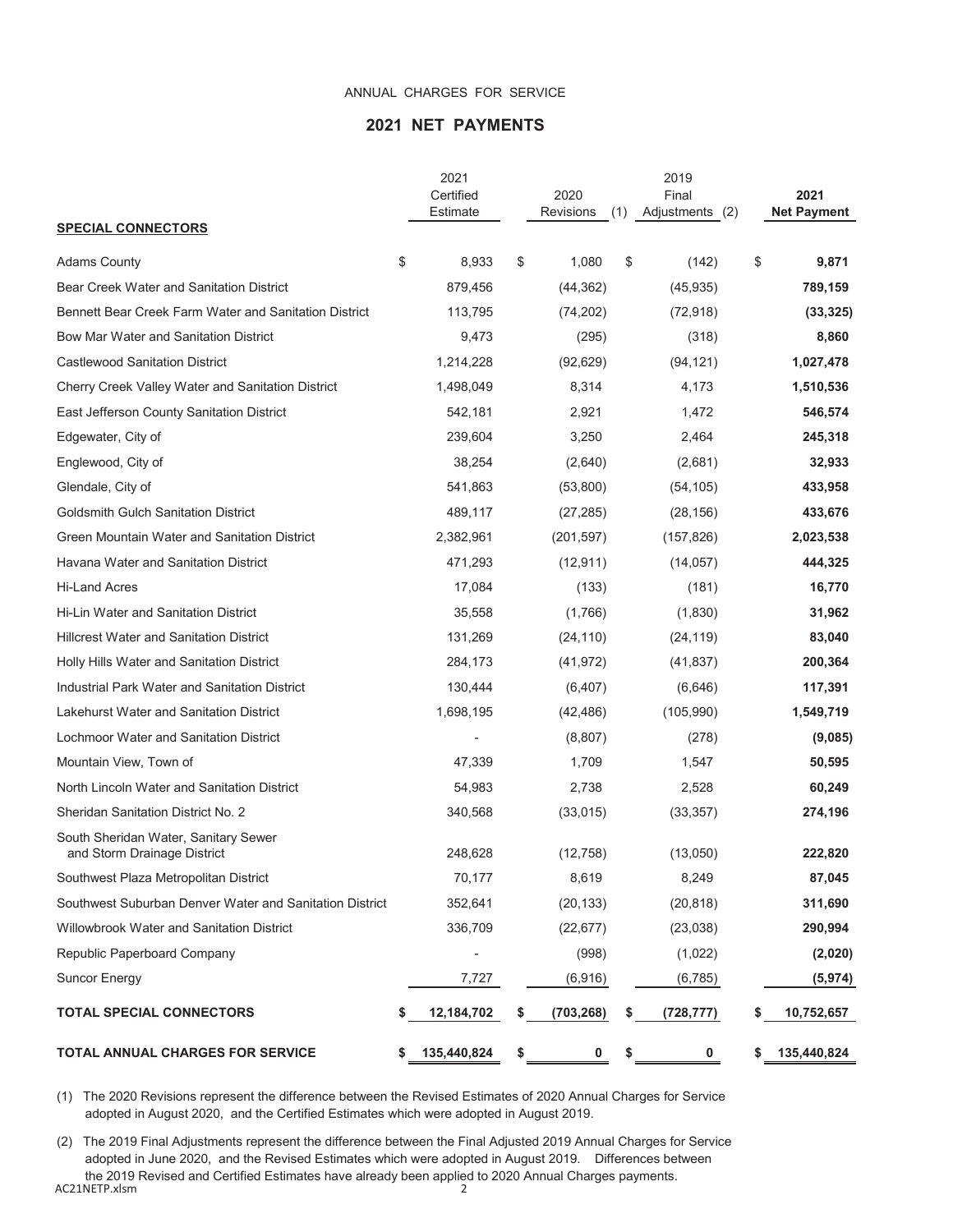# **ALAMEDA WATER AND SANITATION DISTRICT**

Payment Calculation

Certified Estimate of 2021 Charges

- Decrease in 2020 Revised Estimate from Certified Estimate **Flow**
- Decrease in 2019 Final Adjustment from Revised Estimate **BOD**

= 2021 Annual Charges for Service Payment **TKN** 

|                                  | August 2020               |       |         |  |  |  |  |  |
|----------------------------------|---------------------------|-------|---------|--|--|--|--|--|
|                                  | <b>Certified Estimate</b> |       |         |  |  |  |  |  |
|                                  | MG/                       | Total |         |  |  |  |  |  |
| 2021                             | Tons                      |       | Charge  |  |  |  |  |  |
|                                  |                           |       |         |  |  |  |  |  |
| <b>Flow</b>                      | 346                       | \$    | 306,506 |  |  |  |  |  |
| <b>BOD</b>                       | 317                       |       | 193,655 |  |  |  |  |  |
| SS                               | 298                       |       | 238,862 |  |  |  |  |  |
| <b>TKN</b>                       | 59                        |       | 65,495  |  |  |  |  |  |
| <b>Customer Equivalent Units</b> | 0.83                      |       | 18,307  |  |  |  |  |  |
| Total                            |                           |       | 822,825 |  |  |  |  |  |

|                                  |      |                           | August 2019 |      | August 2020             |         |  |                         |
|----------------------------------|------|---------------------------|-------------|------|-------------------------|---------|--|-------------------------|
|                                  |      | <b>Certified Estimate</b> |             |      | <b>Revised Estimate</b> |         |  |                         |
|                                  | MG/  |                           | Total       | MG/  |                         | Total   |  |                         |
| 2020                             | Tons |                           | Charge      | Tons |                         | Charge  |  |                         |
|                                  |      |                           |             |      |                         |         |  |                         |
| Flow                             | 321  | \$                        | 314,839     | 323  | \$                      | 309,998 |  | Less Decrease in        |
| <b>BOD</b>                       | 286  |                           | 171,074     | 275  |                         | 157.835 |  | 2020 Revised Estimate   |
| SS                               | 284  |                           | 229,649     | 261  |                         | 203.215 |  | from                    |
| <b>TKN</b>                       | 56   |                           | 65,777      | 56   |                         | 63,562  |  | 2020 Certified Estimate |
| <b>Customer Equivalent Units</b> | 0.83 |                           | 22,397      | 0.83 |                         | 22,434  |  |                         |
| Total                            |      |                           | 803,736     |      |                         | 757,044 |  | (46, 692)               |
|                                  |      |                           |             |      |                         |         |  |                         |

|                                  |                         | August 2019 |         | <b>June 2020</b> |    |                         |                         |
|----------------------------------|-------------------------|-------------|---------|------------------|----|-------------------------|-------------------------|
|                                  | <b>Revised Estimate</b> |             |         |                  |    | <b>Final Adjustment</b> |                         |
|                                  | MG/                     |             | Total   | MG/              |    | Total                   |                         |
| 2019                             | Tons                    |             | Charge  | Tons             |    | Charge                  |                         |
|                                  |                         |             |         |                  |    |                         |                         |
| Flow                             | 321                     | \$          | 305.598 | 322.50           | \$ | 298.725                 | Less Decrease in        |
| <b>BOD</b>                       | 286                     |             | 166,586 | 275.25           |    | 153,083                 | 2019 Revised Estimate   |
| <b>SS</b>                        | 284                     |             | 226,171 | 261.25           |    | 200,395                 | from                    |
| <b>TKN</b>                       | 56                      |             | 65,076  | 55.88            |    | 63,112                  | 2019 Certified Estimate |
| <b>Customer Equivalent Units</b> | 0.83                    |             | 23,155  | 0.83             |    | 23,079                  |                         |
| Total                            |                         |             | 786,586 |                  |    | 738,394                 | (48, 192)               |

# **2021 Annual Charges for Service Payment \***



 \* Payment is to be made in four equal quarterly installments of \$181,985.25. The installments are due on or before March 15th, June 15th, September 15th, and December 15th. Late payments will be charged interest as provided in Section 610 of the Service Contract.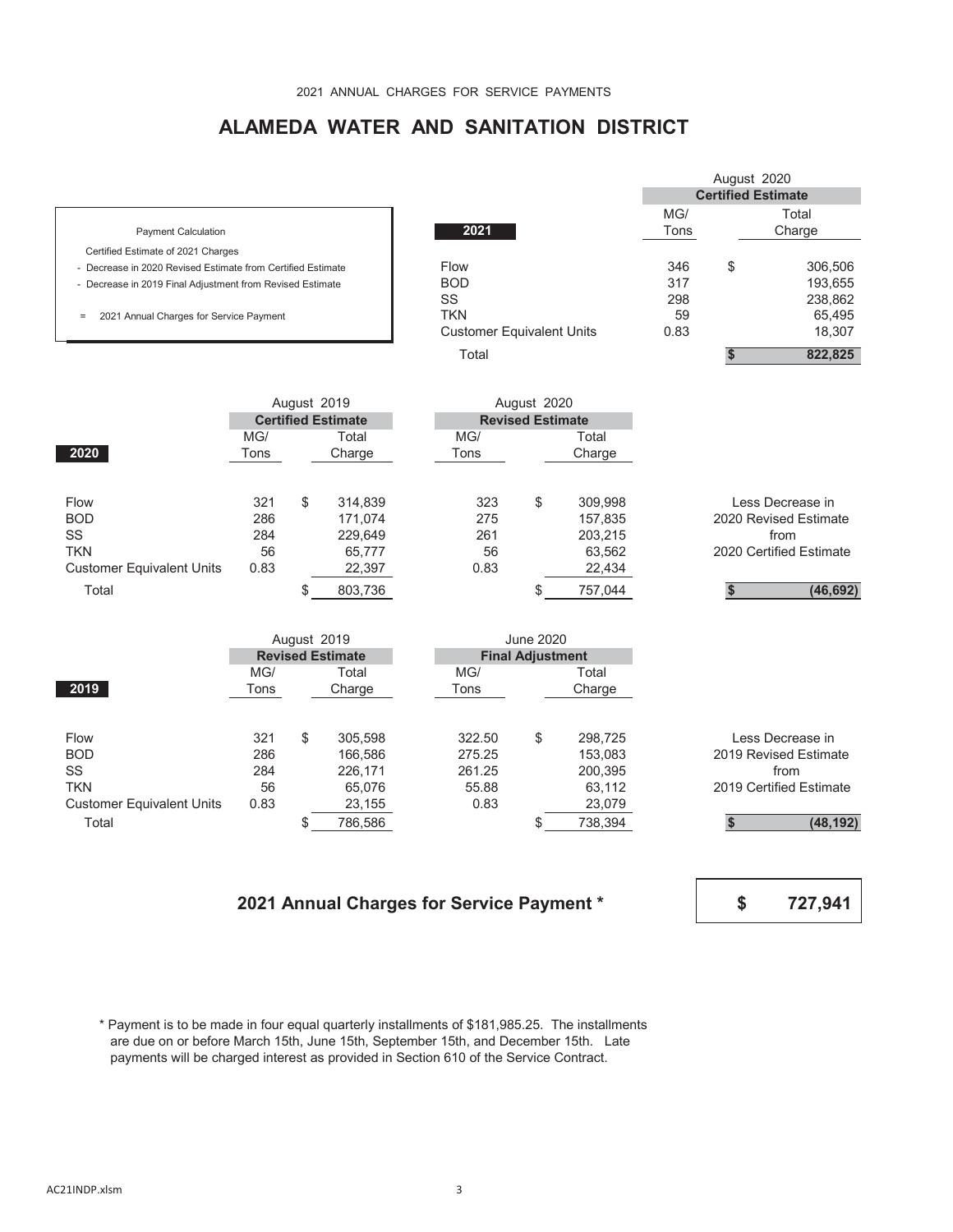2021 ANNUAL CHARGES FOR SERVICE PAYMENTS

### **APPLEWOOD SANITATION DISTRICT**

|                                                             |                                  |      | August 2020 |                           |  |
|-------------------------------------------------------------|----------------------------------|------|-------------|---------------------------|--|
|                                                             |                                  |      |             | <b>Certified Estimate</b> |  |
|                                                             |                                  | MG/  |             | Total                     |  |
| <b>Payment Calculation</b>                                  | 2021                             | Tons |             | Charge                    |  |
| Certified Estimate of 2021 Charges                          |                                  |      |             |                           |  |
| + Increase in 2020 Revised Estimate over Certified Estimate | <b>Flow</b>                      | 87   | \$          | 76,635                    |  |
| + Increase in 2019 Final Adjustment over Revised Estimate   | <b>BOD</b>                       | 60   |             | 36,642                    |  |
|                                                             | SS                               | 79   |             | 63,106                    |  |
| 2021 Annual Charges for Service Payment<br>$=$              | <b>TKN</b>                       | 14   |             | 15,197                    |  |
|                                                             | <b>Customer Equivalent Units</b> | 0.80 |             | 17,646                    |  |
|                                                             | Total                            |      |             | 209,226                   |  |
|                                                             |                                  |      |             |                           |  |

|                                  |                           | August 2019 |         |                         | August 2020 |         |                         |
|----------------------------------|---------------------------|-------------|---------|-------------------------|-------------|---------|-------------------------|
|                                  | <b>Certified Estimate</b> |             |         | <b>Revised Estimate</b> |             |         |                         |
|                                  | MG/                       |             | Total   | MG/                     |             | Total   |                         |
| 2020                             | Tons                      |             | Charge  | Tons                    |             | Charge  |                         |
|                                  |                           |             |         |                         |             |         |                         |
| Flow                             | 77                        | \$          | 75,530  | 87                      | \$          | 83,156  | Plus Increase in        |
| <b>BOD</b>                       | 52                        |             | 30,976  | 60                      |             | 34,394  | 2020 Revised Estimate   |
| SS                               | 70                        |             | 56,795  | 79                      |             | 61.241  | over                    |
| <b>TKN</b>                       | 12                        |             | 14,346  | 14                      |             | 15,652  | 2020 Certified Estimate |
| <b>Customer Equivalent Units</b> | 0.80                      |             | 21,587  | 0.80                    |             | 21,623  |                         |
| Total                            |                           |             | 199,234 |                         |             | 216,066 | 16,832                  |
|                                  |                           |             |         |                         |             |         |                         |

|                                  |                         | August 2019<br><b>June 2020</b> |         |  |       |                         |         |                         |
|----------------------------------|-------------------------|---------------------------------|---------|--|-------|-------------------------|---------|-------------------------|
|                                  | <b>Revised Estimate</b> |                                 |         |  |       | <b>Final Adjustment</b> |         |                         |
|                                  | MG/                     |                                 | Total   |  | MG/   |                         | Total   |                         |
| 2019                             | Tons                    |                                 | Charge  |  | Tons  |                         | Charge  |                         |
|                                  |                         |                                 |         |  |       |                         |         |                         |
| <b>Flow</b>                      | 77                      | \$                              | 73,313  |  | 86.51 | \$                      | 80,132  | Plus Increase in        |
| <b>BOD</b>                       | 52                      |                                 | 30,163  |  | 59.98 |                         | 33,358  | 2019 Revised Estimate   |
| SS                               | 70                      |                                 | 55,935  |  | 78.73 |                         | 60,391  | over                    |
| <b>TKN</b>                       | 12                      |                                 | 14.193  |  | 13.76 |                         | 15.541  | 2019 Certified Estimate |
| <b>Customer Equivalent Units</b> | 0.80                    |                                 | 22,318  |  | 0.80  |                         | 22,245  |                         |
| Total                            |                         |                                 | 195,922 |  |       |                         | 211,667 | 15,745                  |

### **2021 Annual Charges for Service Payment \***

**\$ 241,803**

 \* Payment is to be made in four equal quarterly installments of \$60,450.75. The installments are due on or before March 15th, June 15th, September 15th, and December 15th. Late payments will be charged interest as provided in Section 610 of the Service Contract.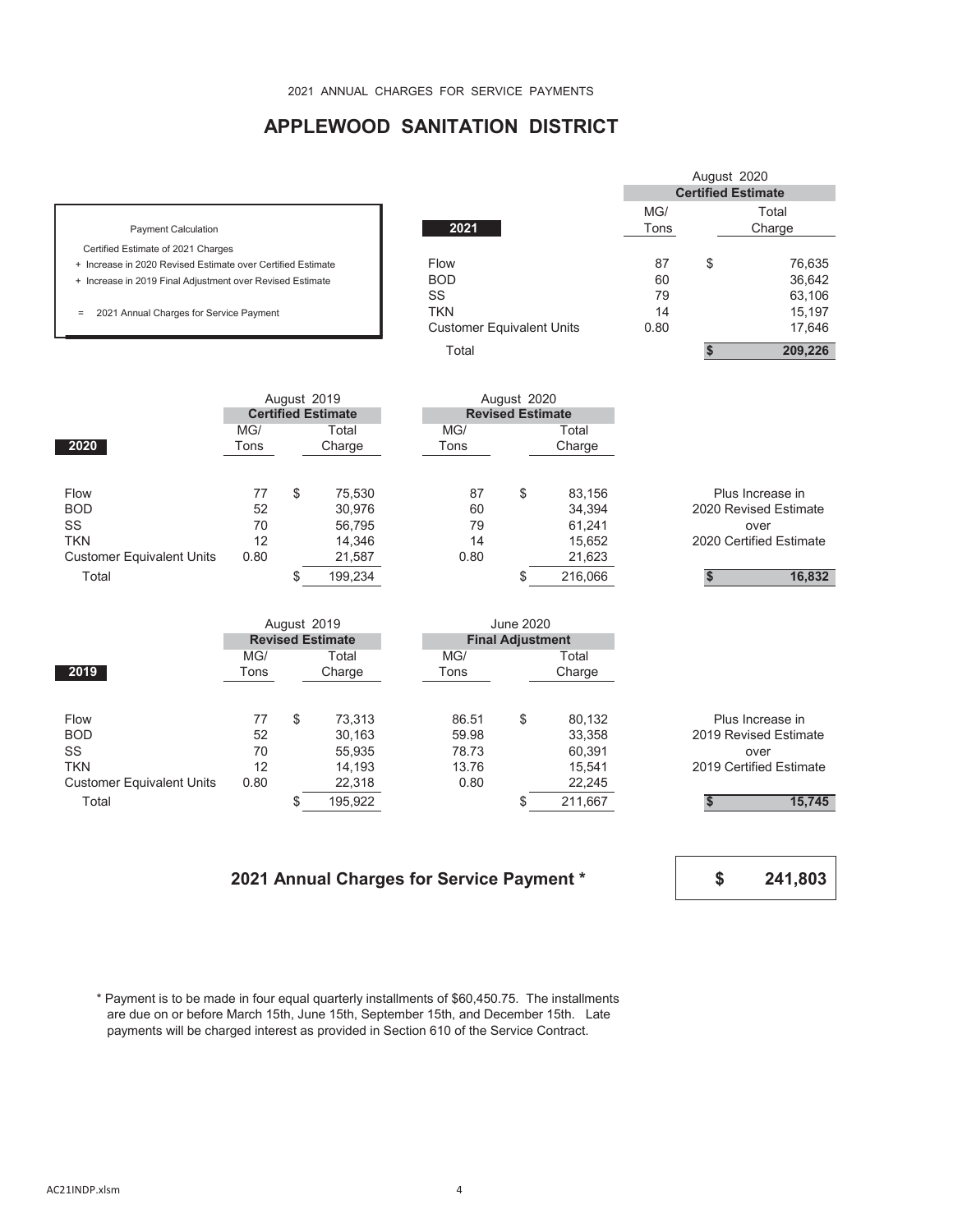# **CITY OF ARVADA**

|                                                              |                                  |             | <b>Certified Estimate</b> |
|--------------------------------------------------------------|----------------------------------|-------------|---------------------------|
| <b>Payment Calculation</b>                                   | 2021                             | MG/<br>Tons | Total<br>Charge           |
| Certified Estimate of 2021 Charges                           |                                  |             |                           |
| + Increase in 2020 Revised Estimate over Certified Estimate  | Flow                             | 3.459       | \$<br>3.063.764           |
| - Decrease in 2019 Final Adjustment from Revised Estimate    | <b>BOD</b>                       | 3,033       | 1,852,649                 |
|                                                              | SS                               | 3,342       | 2,678,495                 |
| 2021 Annual Charges for Service Payment<br>$\qquad \qquad =$ | <b>TKN</b>                       | 615         | 679,734                   |
|                                                              | <b>Customer Equivalent Units</b> | 2.54        | 56.025                    |
|                                                              | Total                            |             | 8.330.667                 |

| August 2019                      |                           |   |           |  | August 2020             |    |           |                         |
|----------------------------------|---------------------------|---|-----------|--|-------------------------|----|-----------|-------------------------|
|                                  | <b>Certified Estimate</b> |   |           |  | <b>Revised Estimate</b> |    |           |                         |
|                                  | MG/                       |   | Total     |  | MG/                     |    | Total     |                         |
| 2020                             | Tons                      |   | Charge    |  | Tons                    |    | Charge    |                         |
|                                  |                           |   |           |  |                         |    |           |                         |
| Flow                             | 3,406                     | S | 3,337,769 |  | 3,459                   | \$ | 3,324,471 | Plus Increase in        |
| <b>BOD</b>                       | 2,773                     |   | 1,661,220 |  | 3,033                   |    | 1,738,997 | 2020 Revised Estimate   |
| <b>SS</b>                        | 3,251                     |   | 2,633,181 |  | 3,342                   |    | 2,599,319 | over                    |
| <b>TKN</b>                       | 611                       |   | 715.940   |  | 615                     |    | 700.051   | 2020 Certified Estimate |
| <b>Customer Equivalent Units</b> | 2.54                      |   | 68,540    |  | 2.54                    |    | 68,653    |                         |
| Total                            |                           |   | 8,416,650 |  |                         | \$ | 8,431,491 | 14,841                  |
|                                  |                           |   |           |  |                         |    |           |                         |

|                                  |       |   | August 2019             | June 2020 |          |                         |           |                         |
|----------------------------------|-------|---|-------------------------|-----------|----------|-------------------------|-----------|-------------------------|
|                                  |       |   | <b>Revised Estimate</b> |           |          | <b>Final Adjustment</b> |           |                         |
|                                  | MG/   |   | Total                   |           | MG/      |                         | Total     |                         |
| 2019                             | Tons  |   | Charge                  |           | Tons     |                         | Charge    |                         |
|                                  |       |   |                         |           |          |                         |           |                         |
| <b>Flow</b>                      | 3,406 | S | 3,239,806               |           | 3,458.54 | \$                      | 3,203,570 | Less Decrease in        |
| <b>BOD</b>                       | 2.773 |   | 1,617,636               |           | 3.032.66 |                         | 1,686,642 | 2019 Revised Estimate   |
| <b>SS</b>                        | 3,251 |   | 2,593,309               |           | 3.341.64 |                         | 2,563,248 | from                    |
| <b>TKN</b>                       | 611   |   | 708.307                 |           | 615.44   |                         | 695.088   | 2019 Certified Estimate |
| <b>Customer Equivalent Units</b> | 2.54  |   | 70,860                  |           | 2.54     |                         | 70,626    |                         |
| Total                            |       |   | 8,229,918               |           |          |                         | 8,219,174 | (10, 744)               |

#### **2021 Annual Charges for Service Payment \***



August 2020

 \* Payment is to be made in four equal quarterly installments of \$2,083,691.00. The installments are due on or before March 15th, June 15th, September 15th, and December 15th. Late payments will be charged interest as provided in Section 610 of the Service Contract.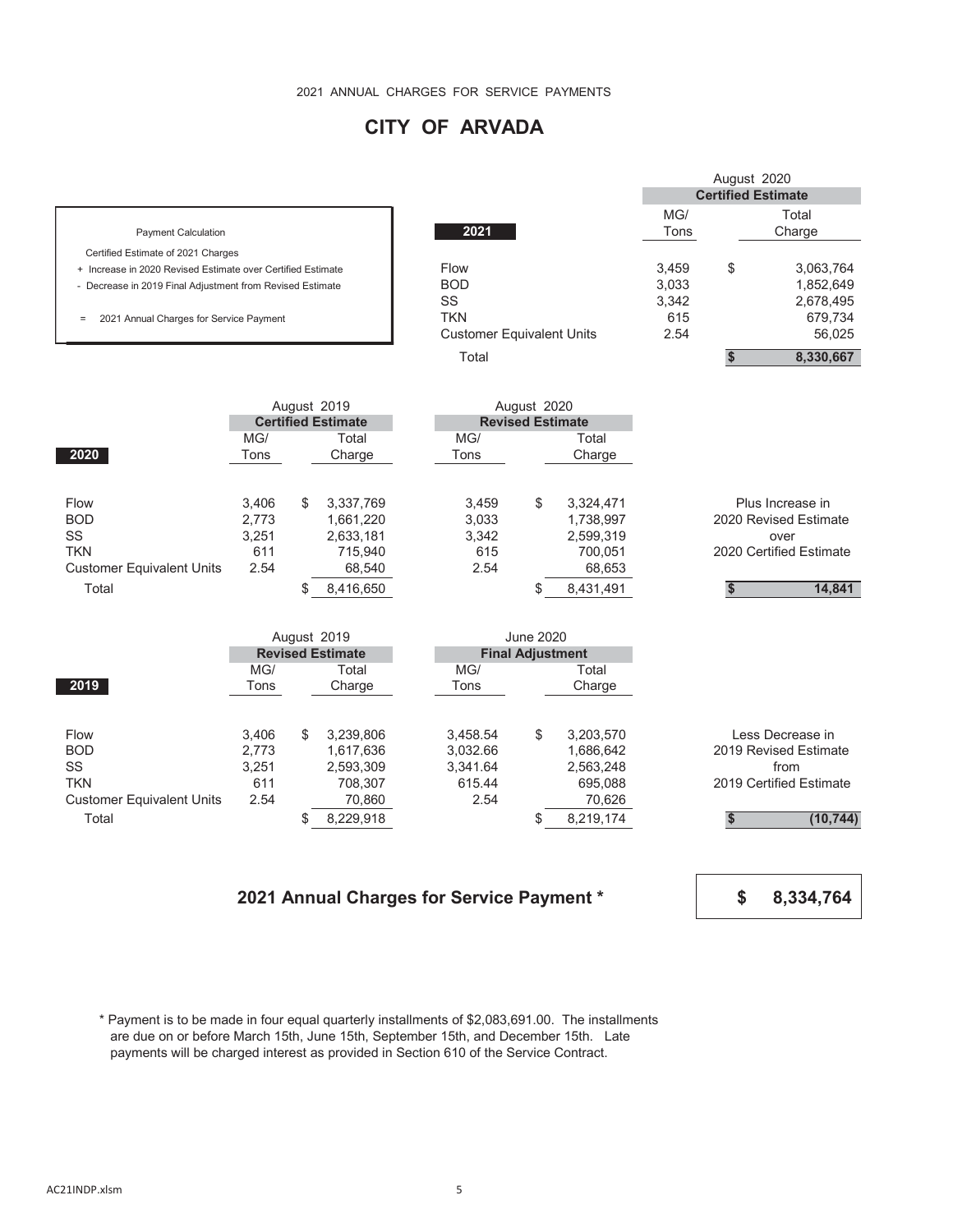2021 ANNUAL CHARGES FOR SERVICE PAYMENTS

# **CITY OF AURORA**

|                                                             |        |                                          |                                  |                  |            |        | August 2020               |                         |
|-------------------------------------------------------------|--------|------------------------------------------|----------------------------------|------------------|------------|--------|---------------------------|-------------------------|
|                                                             |        |                                          |                                  |                  |            |        | <b>Certified Estimate</b> |                         |
|                                                             |        |                                          |                                  |                  |            | MG/    |                           | Total                   |
| <b>Payment Calculation</b>                                  |        |                                          | 2021                             |                  |            | Tons   |                           | Charge                  |
| Certified Estimate of 2021 Charges                          |        |                                          |                                  |                  |            |        |                           |                         |
| - Decrease in 2020 Revised Estimate from Certified Estimate |        |                                          | Flow                             |                  |            | 9,451  | \$                        | 8,372,062               |
| - Decrease in 2019 Final Adjustment from Revised Estimate   |        |                                          | <b>BOD</b>                       |                  |            | 12,021 |                           | 7,343,739               |
|                                                             |        |                                          | SS                               |                  |            | 12,084 |                           | 9,685,918               |
| 2021 Annual Charges for Service Payment<br>$\equiv$         |        |                                          | <b>TKN</b>                       |                  |            | 2,128  |                           | 2,350,586               |
|                                                             |        |                                          | <b>Customer Equivalent Units</b> |                  |            | 3.14   |                           | 69,259                  |
|                                                             |        |                                          | Total                            |                  |            |        | $\mathsf{s}$              | 27,821,564              |
|                                                             |        |                                          |                                  |                  |            |        |                           |                         |
|                                                             |        | August 2019<br><b>Certified Estimate</b> | <b>Revised Estimate</b>          | August 2020      |            |        |                           |                         |
|                                                             | MG/    | Total                                    | MG/                              |                  | Total      |        |                           |                         |
| 2020                                                        | Tons   | Charge                                   | Tons                             |                  | Charge     |        |                           |                         |
|                                                             |        |                                          |                                  |                  |            |        |                           |                         |
| Flow                                                        | 9.474  | \$<br>9,283,456                          | 9,382                            | \$               | 9,018,406  |        |                           | Less Decrease in        |
| <b>BOD</b>                                                  | 11,999 | 7,189,100                                | 11,923                           |                  | 6,836,693  |        |                           | 2020 Revised Estimate   |
| SS                                                          | 12,071 | 9,777,240                                | 11,819                           |                  | 9,193,168  |        |                           | from                    |
| <b>TKN</b>                                                  | 2,019  | 2,366,156                                | 2,140                            |                  | 2,434,743  |        |                           | 2020 Certified Estimate |
| <b>Customer Equivalent Units</b>                            | 3.14   | 84,730                                   | 3.14                             |                  | 84,870     |        |                           |                         |
| Total                                                       |        | \$<br>28,700,682                         |                                  | \$               | 27,567,880 |        | S                         | (1, 132, 802)           |
|                                                             |        | August 2019                              |                                  | <b>June 2020</b> |            |        |                           |                         |
|                                                             |        | <b>Revised Estimate</b>                  | <b>Final Adjustment</b>          |                  |            |        |                           |                         |
|                                                             | MG/    | Total                                    | MG/                              |                  | Total      |        |                           |                         |
| 2019                                                        | Tons   | Charge                                   | Tons                             |                  | Charge     |        |                           |                         |
|                                                             |        |                                          |                                  |                  |            |        |                           |                         |
| Flow                                                        | 9,307  | \$<br>8,852,283                          | 9,382.10                         | \$               | 8,690,433  |        |                           | Less Decrease in        |
| <b>BOD</b>                                                  | 11,809 | 6,889,736                                | 11,922.60                        |                  | 6,630,864  |        |                           | 2019 Revised Estimate   |
| SS                                                          | 12,190 | 9,723,590                                | 11,818.58                        |                  | 9,065,595  |        |                           | from                    |
| <b>TKN</b>                                                  | 2,071  | 2,400,924                                | 2,140.47                         |                  | 2,417,482  |        |                           | 2019 Certified Estimate |
| <b>Customer Equivalent Units</b>                            | 3.14   | 87,598                                   | 3.14                             |                  | 87,310     |        |                           |                         |
| Total                                                       |        | \$<br>27,954,131                         |                                  | \$               | 26,891,684 |        | \$                        | (1,062,447)             |

### **2021 Annual Charges for Service Payment \***

**\$ 25,626,315**

 \* Payment is to be made in four equal quarterly installments of \$6,406,578.75. The installments are due on or before March 15th, June 15th, September 15th, and December 15th. Late payments will be charged interest as provided in Section 610 of the Service Contract.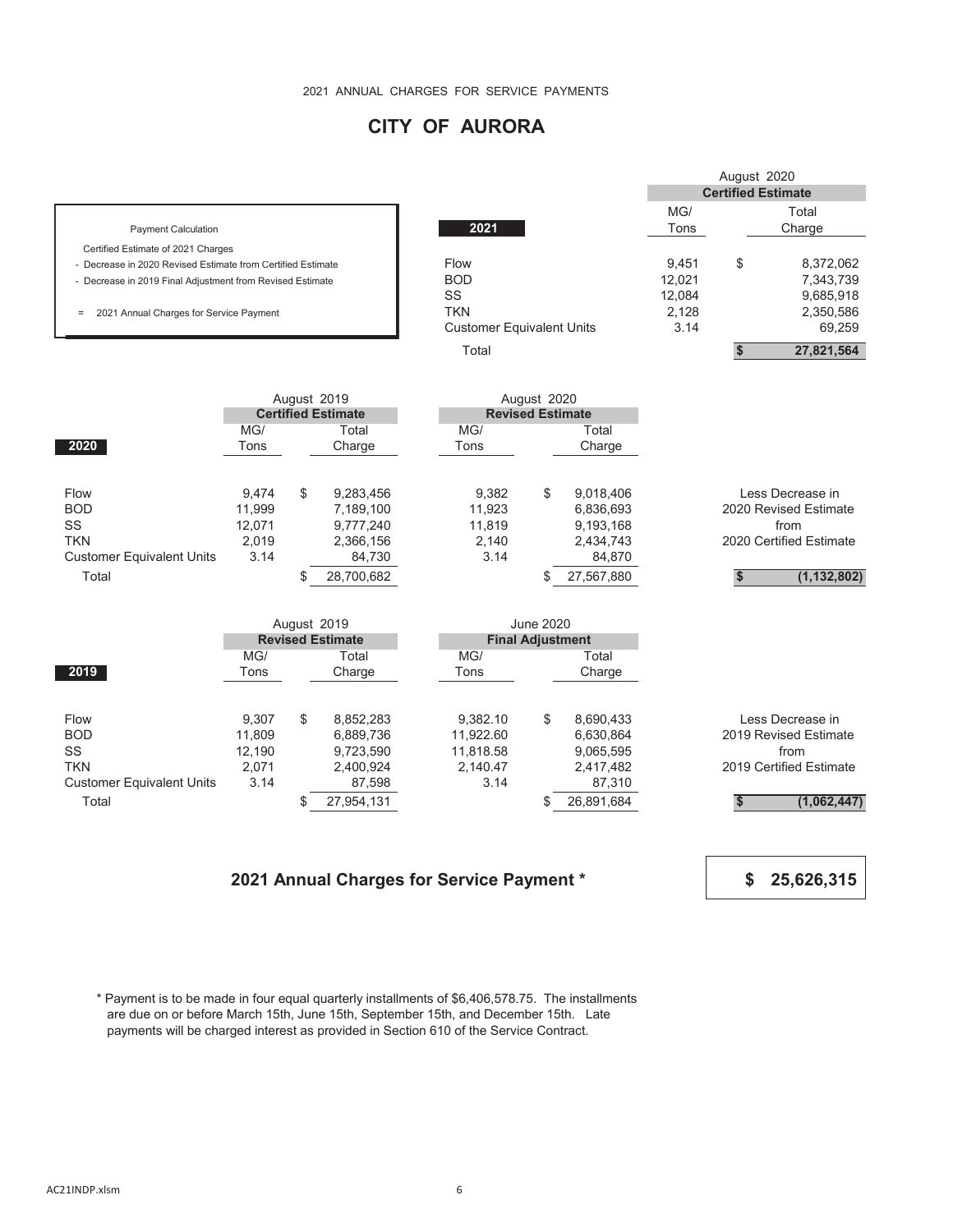# **BANCROFT - CLOVER WATER AND SANITATION DISTRICT**

|                                                              |                                  |       | August 2020               |           |
|--------------------------------------------------------------|----------------------------------|-------|---------------------------|-----------|
|                                                              |                                  |       | <b>Certified Estimate</b> |           |
|                                                              |                                  | MG/   |                           | Total     |
| <b>Payment Calculation</b>                                   | 2021                             | Tons  |                           | Charge    |
| Certified Estimate of 2021 Charges                           |                                  |       |                           |           |
| + Increase in 2020 Revised Estimate over Certified Estimate  | Flow                             | 1.027 | \$                        | 909,542   |
| + Increase in 2019 Final Adjustment over Revised Estimate    | <b>BOD</b>                       | 938   |                           | 573,023   |
|                                                              | SS                               | 960   |                           | 769,176   |
| 2021 Annual Charges for Service Payment<br>$\qquad \qquad =$ | <b>TKN</b>                       | 200   |                           | 220,573   |
|                                                              | <b>Customer Equivalent Units</b> | 1.57  |                           | 34,630    |
|                                                              | Total                            |       |                           | 2.506.944 |

|                                  |      |    | August 2019               |                         | August 2020 |           |                         |
|----------------------------------|------|----|---------------------------|-------------------------|-------------|-----------|-------------------------|
|                                  |      |    | <b>Certified Estimate</b> | <b>Revised Estimate</b> |             |           |                         |
|                                  | MG/  |    | Total                     | MG/                     |             | Total     |                         |
| 2020                             | Tons |    | Charge                    | Charge<br>Tons          |             |           |                         |
|                                  |      |    |                           |                         |             |           |                         |
| Flow                             | 985  | \$ | 964.790                   | 1.027                   | \$          | 986,939   | Plus Increase in        |
| <b>BOD</b>                       | 900  |    | 538,937                   | 938                     |             | 537,871   | 2020 Revised Estimate   |
| <b>SS</b>                        | 918  |    | 743.773                   | 960                     |             | 746.440   | over                    |
| <b>TKN</b>                       | 184  |    | 215,463                   | 200                     |             | 227,166   | 2020 Certified Estimate |
| <b>Customer Equivalent Units</b> | 1.57 |    | 42,365                    | 1.57                    |             | 42,435    |                         |
| Total                            |      |    | 2,505,328                 |                         | \$          | 2,540,851 | 35,523                  |
|                                  |      |    |                           |                         |             |           |                         |

|                                  |                         | August 2019<br>June 2020 |           |                         |          |    |           |                         |
|----------------------------------|-------------------------|--------------------------|-----------|-------------------------|----------|----|-----------|-------------------------|
|                                  | <b>Revised Estimate</b> |                          |           | <b>Final Adjustment</b> |          |    |           |                         |
|                                  | MG/                     |                          | Total     |                         | MG/      |    | Total     |                         |
| 2019                             | Tons                    |                          | Charge    |                         | Tons     |    | Charge    |                         |
|                                  |                         |                          |           |                         |          |    |           |                         |
| Flow                             | 985                     | \$                       | 936.473   |                         | 1.026.74 | \$ | 951.047   | Plus Increase in        |
| <b>BOD</b>                       | 900                     |                          | 524,798   |                         | 938.00   |    | 521,677   | 2019 Revised Estimate   |
| SS                               | 918                     |                          | 732.510   |                         | 959.61   |    | 736.081   | over                    |
| <b>TKN</b>                       | 184                     |                          | 213,166   |                         | 199.71   |    | 225,556   | 2019 Certified Estimate |
| <b>Customer Equivalent Units</b> | 1.57                    |                          | 43,799    |                         | 1.57     |    | 43,655    |                         |
| Total                            |                         |                          | 2,450,746 |                         |          |    | 2,478,016 | 27,270                  |

#### **2021 Annual Charges for Service Payment \***

**\$ 2,569,737**

 \* Payment is to be made in four equal quarterly installments of \$642,434.25. The installments are due on or before March 15th, June 15th, September 15th, and December 15th. Late payments will be charged interest as provided in Section 610 of the Service Contract.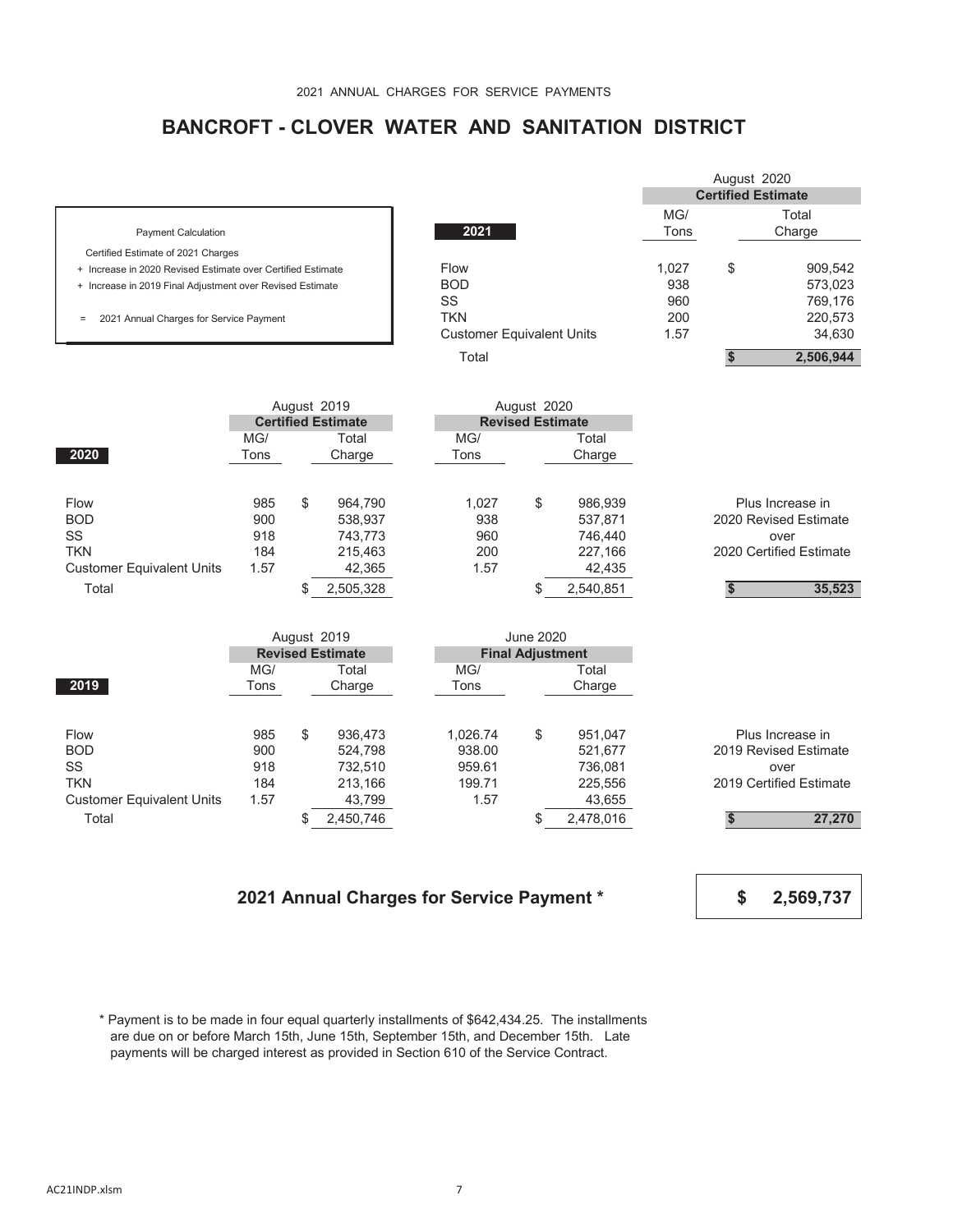# **BERKELEY WATER AND SANITATION DISTRICT**

- 
- 
- 

|                                                             |                                  |      | August 2020               |         |
|-------------------------------------------------------------|----------------------------------|------|---------------------------|---------|
|                                                             |                                  |      | <b>Certified Estimate</b> |         |
|                                                             |                                  | MG/  |                           | Total   |
| <b>Payment Calculation</b>                                  | 2021                             | Tons |                           | Charge  |
| Certified Estimate of 2021 Charges                          |                                  |      |                           |         |
| + Increase in 2020 Revised Estimate over Certified Estimate | Flow                             | 200  | \$                        | 177.171 |
| + Increase in 2019 Final Adjustment over Revised Estimate   | <b>BOD</b>                       | 220  |                           | 134,398 |
|                                                             | SS                               | 250  |                           | 200,388 |
| 2021 Annual Charges for Service Payment<br>$=$              | <b>TKN</b>                       | 42   |                           | 46.388  |
|                                                             | <b>Customer Equivalent Units</b> | 1.32 |                           | 29,115  |
|                                                             | Total                            |      |                           | 587,460 |
|                                                             |                                  |      |                           |         |

|                                  |      | August 2019               |                         | August 2020 |         |  |                         |
|----------------------------------|------|---------------------------|-------------------------|-------------|---------|--|-------------------------|
|                                  |      | <b>Certified Estimate</b> | <b>Revised Estimate</b> |             |         |  |                         |
|                                  | MG/  | Total                     | MG/                     |             | Total   |  |                         |
| 2020                             | Tons | Charge                    | Tons                    |             | Charge  |  |                         |
|                                  |      |                           |                         |             |         |  |                         |
| Flow                             | 196  | \$<br>192,137             | 202                     | \$          | 194,256 |  | Plus Increase in        |
| <b>BOD</b>                       | 185  | 111.004                   | 235                     |             | 134.651 |  | 2020 Revised Estimate   |
| SS                               | 173  | 140,399                   | 303                     |             | 235,761 |  | over                    |
| <b>TKN</b>                       | 40   | 46.309                    | 45                      |             | 51.153  |  | 2020 Certified Estimate |
| <b>Customer Equivalent Units</b> | 1.32 | 35,619                    | 1.32                    |             | 35,678  |  |                         |
| Total                            |      | 525,468                   |                         |             | 651,499 |  | 126,031                 |
|                                  |      |                           |                         |             |         |  |                         |

|                                  |                         | August 2019 |         | <b>June 2020</b> |                         |         |                         |
|----------------------------------|-------------------------|-------------|---------|------------------|-------------------------|---------|-------------------------|
|                                  | <b>Revised Estimate</b> |             |         |                  | <b>Final Adjustment</b> |         |                         |
|                                  | MG/                     |             | Total   | MG/              |                         | Total   |                         |
| 2019                             | Tons                    |             | Charge  | Tons             |                         | Charge  |                         |
|                                  |                         |             |         |                  |                         |         |                         |
| <b>Flow</b>                      | 184                     | \$          | 174.580 | 202.09           | \$                      | 187.192 | Plus Increase in        |
| <b>BOD</b>                       | 193                     |             | 112.543 | 234.82           |                         | 130.597 | 2019 Revised Estimate   |
| SS                               | 188                     |             | 150.111 | 303.09           |                         | 232,489 | over                    |
| <b>TKN</b>                       | 40                      |             | 46.824  | 44.97            |                         | 50.790  | 2019 Certified Estimate |
| <b>Customer Equivalent Units</b> | 1.32                    |             | 36,825  | 1.32             |                         | 36,703  |                         |
| Total                            |                         |             | 520,883 |                  |                         | 637,771 | 116,888                 |

### **2021 Annual Charges for Service Payment \***



 \* Payment is to be made in four equal quarterly installments of \$207,594.75. The installments are due on or before March 15th, June 15th, September 15th, and December 15th. Late payments will be charged interest as provided in Section 610 of the Service Contract.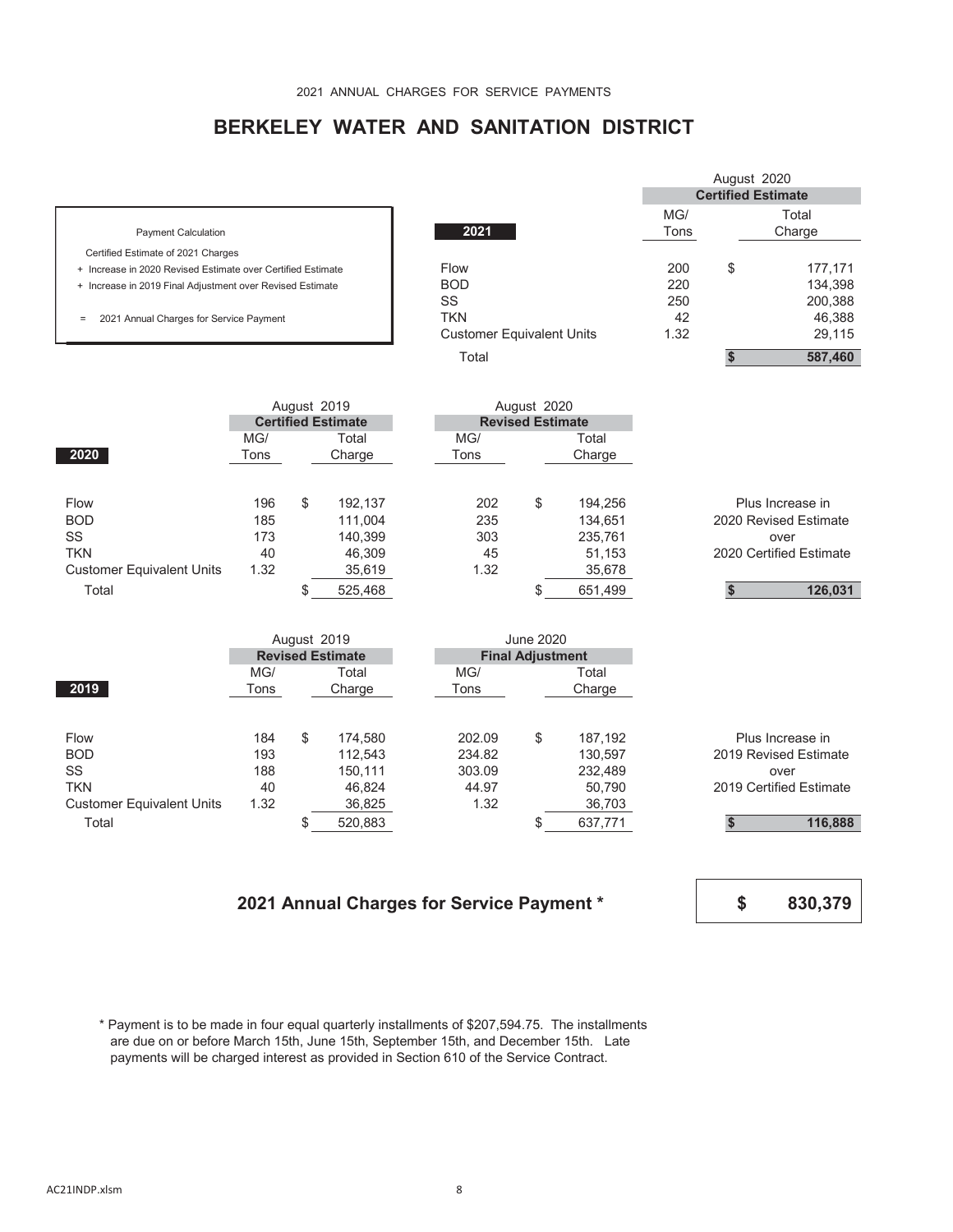# **CITY OF BRIGHTON**

|                                                             |                                  |             | <b>Certified Estimate</b> |
|-------------------------------------------------------------|----------------------------------|-------------|---------------------------|
| <b>Payment Calculation</b>                                  | 2021                             | MG/<br>Tons | Total<br>Charge           |
| Certified Estimate of 2021 Charges                          |                                  |             |                           |
| - Decrease in 2020 Revised Estimate from Certified Estimate | Flow                             | 141         | \$<br>125,145             |
| - Decrease in 2019 Final Adjustment from Revised Estimate   | <b>BOD</b>                       | 142         | 86,589                    |
|                                                             | SS                               | 169         | 135,334                   |
| 2021 Annual Charges for Service Payment<br>$\equiv$         | TKN                              | 28          | 30,870                    |
|                                                             | <b>Customer Equivalent Units</b> | 1.00        | 22,057                    |
|                                                             | Total                            |             | 399.995                   |

|                                  |      | August 2019 |                           |      | August 2020             |         |                         |
|----------------------------------|------|-------------|---------------------------|------|-------------------------|---------|-------------------------|
|                                  |      |             | <b>Certified Estimate</b> |      | <b>Revised Estimate</b> |         |                         |
|                                  | MG/  |             | Total                     | MG/  |                         | Total   |                         |
| 2020                             | Tons |             | Charge                    | Tons | Charge                  |         |                         |
|                                  |      |             |                           |      |                         |         |                         |
| Flow                             | 200  | \$          | 195.978                   | 141  | \$                      | 135.794 | I ess Decrease in       |
| <b>BOD</b>                       | 204  |             | 121,926                   | 142  |                         | 81,277  | 2020 Revised Estimate   |
| SS                               | 209  |             | 168,877                   | 169  |                         | 131,333 | from                    |
| <b>TKN</b>                       | 39   |             | 45,945                    | 28   |                         | 31,793  | 2020 Certified Estimate |
| <b>Customer Equivalent Units</b> | 1.00 |             | 26,984                    | 1.00 |                         | 27,029  |                         |
| Total                            |      |             | 559,710                   |      |                         | 407,226 | (152,484)               |
|                                  |      |             |                           |      |                         |         |                         |

|                                  | August 2019 |    | June 2020               |      |                         |         |                         |
|----------------------------------|-------------|----|-------------------------|------|-------------------------|---------|-------------------------|
|                                  |             |    | <b>Revised Estimate</b> |      | <b>Final Adjustment</b> |         |                         |
|                                  | MG/         |    | Total                   | MG/  |                         | Total   |                         |
| 2019                             | Tons        |    | Charge                  | Tons |                         | Charge  |                         |
|                                  |             |    |                         |      |                         |         |                         |
| <b>Flow</b>                      | 150         | \$ | 142,670                 | 141  | \$                      | 130,855 | Less Decrease in        |
| <b>BOD</b>                       | 153         |    | 89,042                  | 142  |                         | 78,830  | 2019 Revised Estimate   |
| SS                               | 156         |    | 124.744                 | 169  |                         | 129,511 | from                    |
| <b>TKN</b>                       | 29          |    | 34,092                  | 28   |                         | 31,567  | 2019 Certified Estimate |
| <b>Customer Equivalent Units</b> | 0.75        |    | 20,923                  | 1.00 |                         | 27,806  |                         |
| Total                            |             |    | 411,471                 |      |                         | 398,569 | (12,902)                |

### **2021 Annual Charges for Service Payment \***

**\$ 234,609**

August 2020

 \* Payment is to be made in four equal quarterly installments of \$58,652.25. The installments are due on or before March 15th, June 15th, September 15th, and December 15th. Late payments will be charged interest as provided in Section 610 of the Service Contract.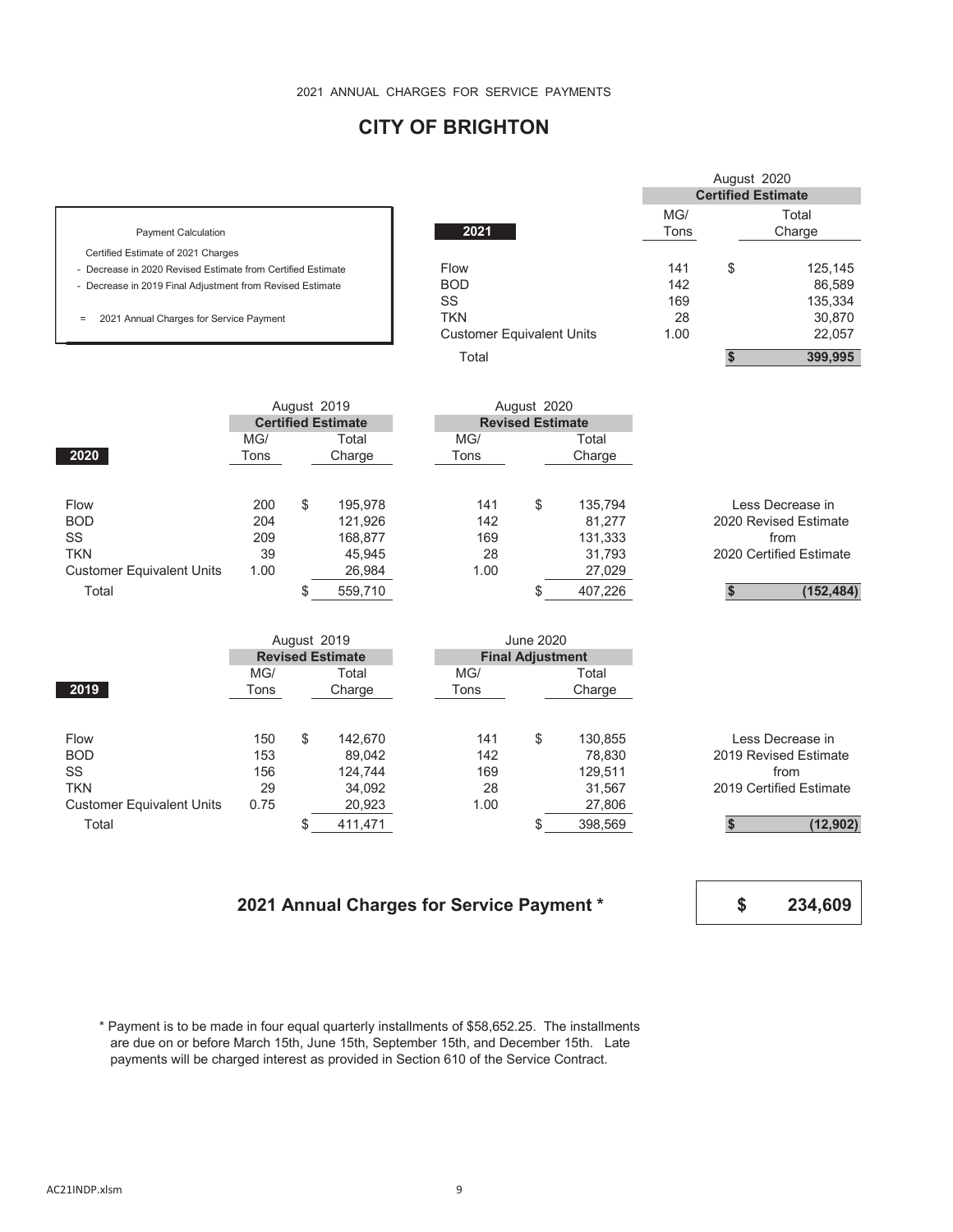## **CRESTVIEW WATER AND SANITATION DISTRICT**

- 
- 
- 

|                                                             |                                  |      | August 2020               |           |
|-------------------------------------------------------------|----------------------------------|------|---------------------------|-----------|
|                                                             |                                  |      | <b>Certified Estimate</b> |           |
|                                                             |                                  | MG/  |                           | Total     |
| <b>Payment Calculation</b>                                  | 2021                             | Tons |                           | Charge    |
| Certified Estimate of 2021 Charges                          |                                  |      |                           |           |
| + Increase in 2020 Revised Estimate over Certified Estimate | Flow                             | 445  | \$                        | 394,205   |
| + Increase in 2019 Final Adjustment over Revised Estimate   | <b>BOD</b>                       | 815  |                           | 497,883   |
|                                                             | SS                               | 470  |                           | 376,729   |
| 2021 Annual Charges for Service Payment<br>$=$              | <b>TKN</b>                       | 101  |                           | 111,551   |
|                                                             | <b>Customer Equivalent Units</b> | 0.77 |                           | 16.984    |
|                                                             | Total                            |      |                           | 1,397,352 |

|                                  |      |    | August 2019               |      | August 2020             |           |                         |
|----------------------------------|------|----|---------------------------|------|-------------------------|-----------|-------------------------|
|                                  |      |    | <b>Certified Estimate</b> |      | <b>Revised Estimate</b> |           |                         |
|                                  | MG/  |    | Total                     | MG/  |                         |           |                         |
| 2020                             | Tons |    | Charge                    | Tons | Charge                  |           |                         |
|                                  |      |    |                           |      |                         |           |                         |
| Flow                             | 465  | S  | 455,649                   | 442  | \$                      | 424.616   | Plus Increase in        |
| <b>BOD</b>                       | 577  |    | 345.707                   | 814  |                         | 466.795   | 2020 Revised Estimate   |
| SS                               | 464  |    | 375,823                   | 469  |                         | 364,831   | over                    |
| <b>TKN</b>                       | 102  |    | 119,552                   | 101  |                         | 114.772   | 2020 Certified Estimate |
| <b>Customer Equivalent Units</b> | 0.77 |    | 20,778                    | 0.77 |                         | 20,812    |                         |
| Total                            |      | \$ | 1,317,509                 |      | J                       | 1,391,826 | 74,317                  |

|                                  |      | August 2019             |                         | June 2020 |           |                         |
|----------------------------------|------|-------------------------|-------------------------|-----------|-----------|-------------------------|
|                                  |      | <b>Revised Estimate</b> | <b>Final Adjustment</b> |           |           |                         |
|                                  | MG/  | Total                   | MG/                     |           | Total     |                         |
| 2019                             | Tons | Charge                  | Tons                    |           | Charge    |                         |
|                                  |      |                         |                         |           |           |                         |
| <b>Flow</b>                      | 440  | \$<br>418,060           | 441.74                  | \$        | 409.174   | Plus Increase in        |
| <b>BOD</b>                       | 637  | 371,788                 | 814.05                  |           | 452.741   | 2019 Revised Estimate   |
| <b>SS</b>                        | 449  | 358,087                 | 469.02                  |           | 359,768   | over                    |
| <b>TKN</b>                       | 102  | 118,567                 | 100.90                  |           | 113,958   | 2019 Certified Estimate |
| <b>Customer Equivalent Units</b> | 0.77 | 21,481                  | 0.77                    |           | 21,410    |                         |
| Total                            |      | 1,287,983               |                         |           | 1,357,051 | 69,068                  |

#### **2021 Annual Charges for Service Payment \***

**\$ 1,540,737**

 \* Payment is to be made in four equal quarterly installments of \$385,184.25. The installments are due on or before March 15th, June 15th, September 15th, and December 15th. Late payments will be charged interest as provided in Section 610 of the Service Contract.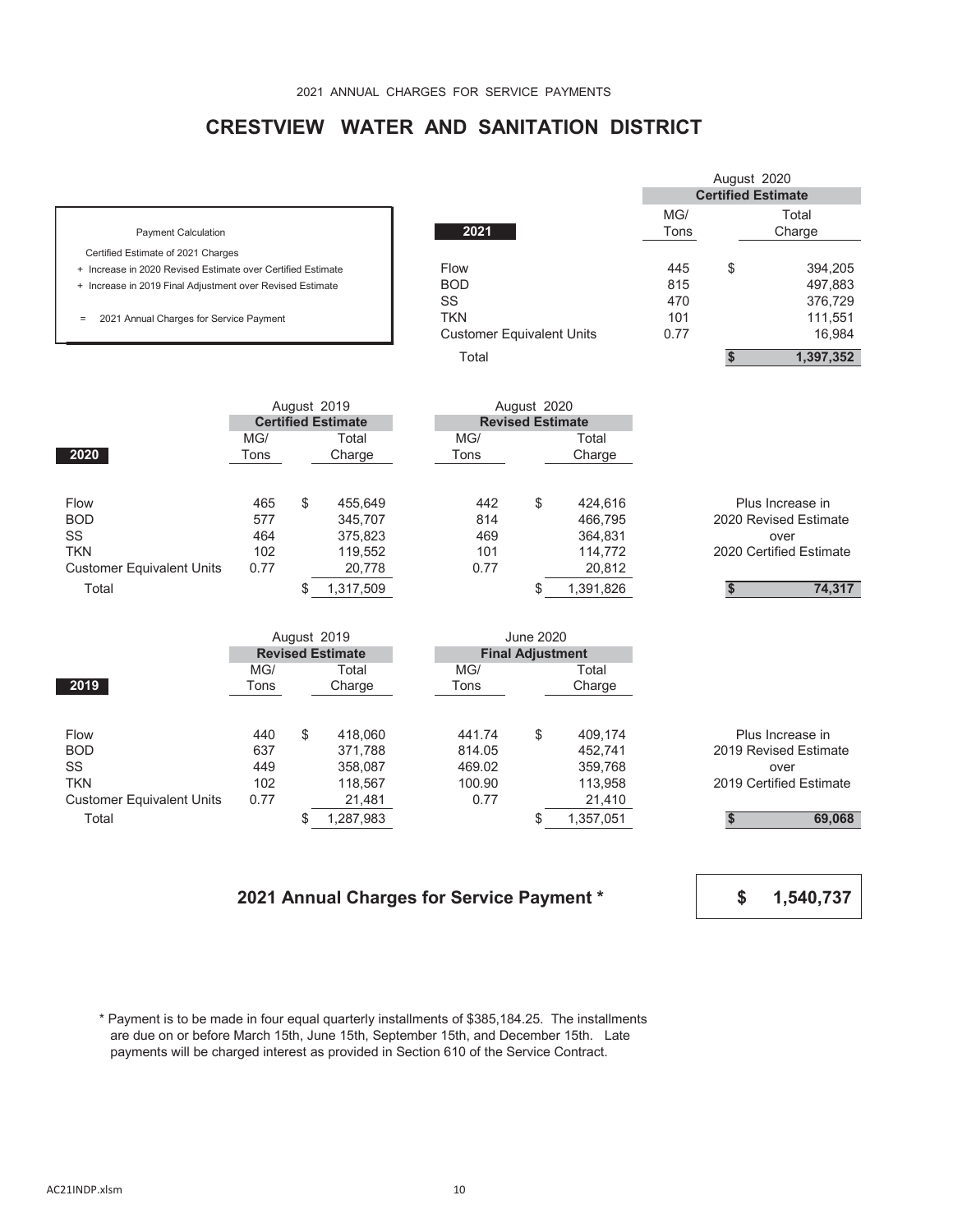# **CITY AND COUNTY OF DENVER**

| <b>Payment Calculation</b>                                  |        |             |                           |  | 2021                             |                  |            | MG/<br>Tons |    | Total<br>Charge         |
|-------------------------------------------------------------|--------|-------------|---------------------------|--|----------------------------------|------------------|------------|-------------|----|-------------------------|
| Certified Estimate of 2021 Charges                          |        |             |                           |  |                                  |                  |            |             |    |                         |
| + Increase in 2020 Revised Estimate over Certified Estimate |        |             |                           |  | Flow                             |                  |            | 19,454      | \$ | 17,233,629              |
| + Increase in 2019 Final Adjustment over Revised Estimate   |        |             |                           |  | <b>BOD</b>                       |                  |            | 24,683      |    | 15,078,705              |
|                                                             |        |             |                           |  | SS                               |                  |            | 24,941      |    | 19,991,250              |
| 2021 Annual Charges for Service Payment<br>$=$              |        |             |                           |  | <b>TKN</b>                       |                  |            | 4,089       |    | 4,515,908               |
|                                                             |        |             |                           |  | <b>Customer Equivalent Units</b> |                  |            | 7.77        |    | 171,384                 |
|                                                             |        |             |                           |  | Total                            |                  |            |             | S  | 56,990,876              |
|                                                             |        | August 2019 |                           |  |                                  | August 2020      |            |             |    |                         |
|                                                             |        |             | <b>Certified Estimate</b> |  | <b>Revised Estimate</b>          |                  |            |             |    |                         |
|                                                             | MG/    |             | Total                     |  | MG/                              |                  | Total      |             |    |                         |
| 2020                                                        | Tons   |             | Charge                    |  | Tons                             |                  | Charge     |             |    |                         |
|                                                             |        |             |                           |  |                                  |                  |            |             |    |                         |
| Flow                                                        | 18,443 | \$          | 18,072,410                |  | 19,454                           | \$               | 18,700,102 |             |    | Plus Increase in        |
| <b>BOD</b>                                                  | 22,525 |             | 13,495,598                |  | 24,683                           |                  | 14,153,691 |             |    | 2020 Revised Estimate   |
| SS                                                          | 22,495 |             | 18,220,456                |  | 24,941                           |                  | 19,400,312 |             |    | over                    |
| <b>TKN</b>                                                  | 3,932  |             | 4,608,963                 |  | 4,089                            |                  | 4,650,885  |             |    | 2020 Certified Estimate |
| <b>Customer Equivalent Units</b>                            | 7.80   |             | 210,477                   |  | 7.77                             |                  | 210,013    |             |    |                         |
| Total                                                       |        | \$          | 54,607,904                |  |                                  | \$               | 57,115,003 |             | \$ | 2,507,099               |
|                                                             |        |             |                           |  |                                  |                  |            |             |    |                         |
|                                                             |        | August 2019 |                           |  |                                  | <b>June 2020</b> |            |             |    |                         |
|                                                             |        |             | <b>Revised Estimate</b>   |  | <b>Final Adjustment</b>          |                  |            |             |    |                         |
|                                                             | MG/    |             | Total                     |  | MG/                              |                  | Total      |             |    |                         |
| 2019                                                        | Tons   |             | Charge                    |  | Tons                             |                  | Charge     |             |    |                         |
| Flow                                                        | 18.443 | \$          | 17,541,988                |  | 19.454.24                        | \$               | 18,020,035 |             |    | Plus Increase in        |
| <b>BOD</b>                                                  | 22,525 |             | 13,141,531                |  | 24,682.81                        |                  | 13,727,573 |             |    | 2019 Revised Estimate   |
| SS                                                          | 22,495 |             | 17,944,556                |  | 24,940.71                        |                  | 19,131,094 |             |    | over                    |
| <b>TKN</b>                                                  | 3,932  |             | 4,559,820                 |  | 4,088.76                         |                  | 4,617,912  |             |    | 2019 Certified Estimate |
| <b>Customer Equivalent Units</b>                            | 7.80   |             | 217,601                   |  | 7.77                             |                  | 216,050    |             |    |                         |
| Total                                                       |        | S           | 53,405,496                |  |                                  | S                | 55,712,664 |             |    | 2,307,168               |
|                                                             |        |             |                           |  |                                  |                  |            |             |    |                         |

#### **2021 Annual Charges for Service Payment \***

**\$ 61,805,143**

August 2020 **Certified Estimate**

 \* Payment is to be made in four equal quarterly installments of \$15,451,285.75. The installments are due on or before March 15th, June 15th, September 15th, and December 15th. Late payments will be charged interest as provided in Section 610 of the Service Contract.

 $\overline{\phantom{a}}$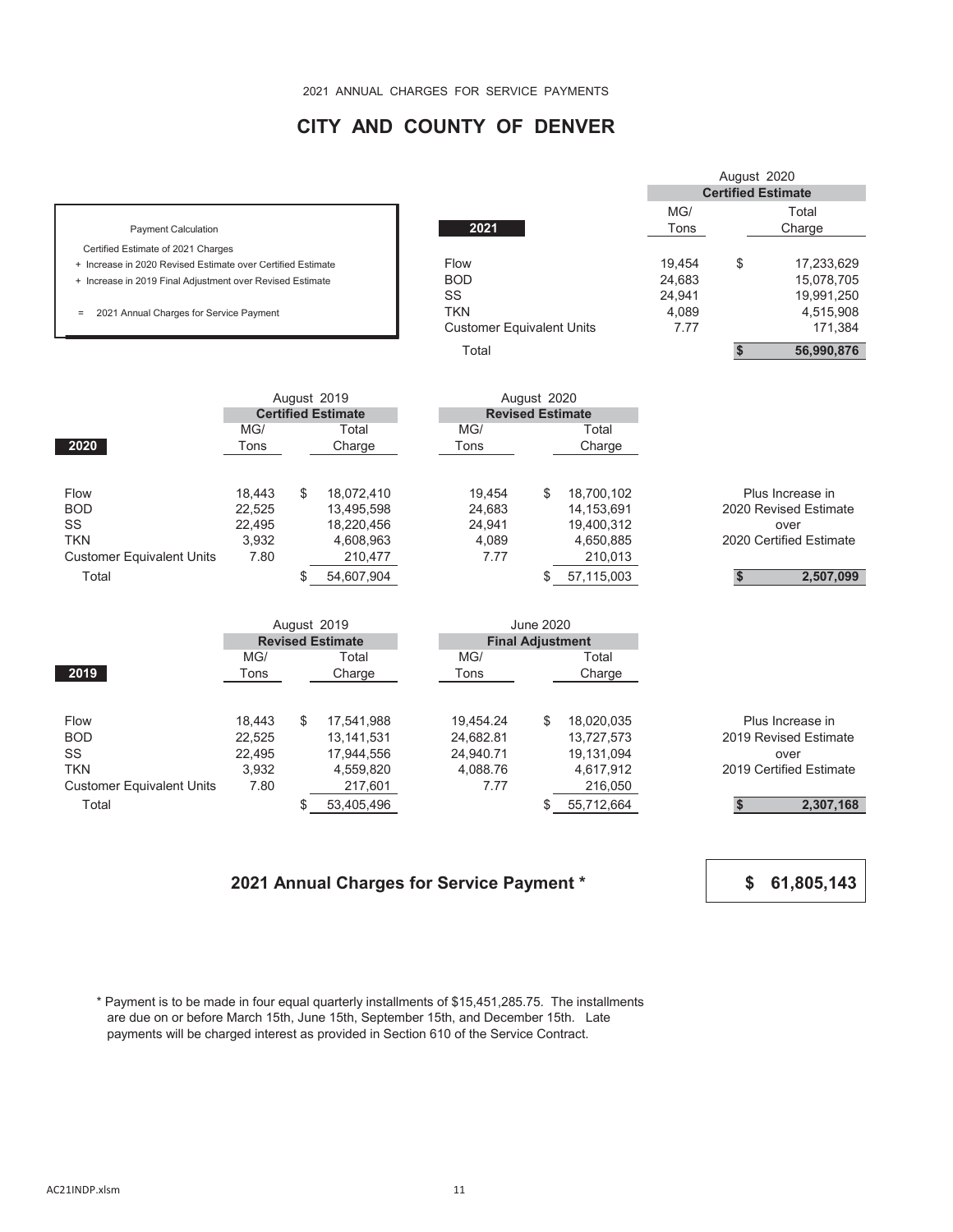# **EAST LAKEWOOD SANITATION DISTRICT**

- 
- 
- 

|                                                             |                                  |      | August 2020               |        |  |  |
|-------------------------------------------------------------|----------------------------------|------|---------------------------|--------|--|--|
|                                                             |                                  |      | <b>Certified Estimate</b> |        |  |  |
|                                                             |                                  | MG/  |                           | Total  |  |  |
| <b>Payment Calculation</b>                                  | 2021                             | Tons |                           | Charge |  |  |
| Certified Estimate of 2021 Charges                          |                                  |      |                           |        |  |  |
| + Increase in 2020 Revised Estimate over Certified Estimate | Flow                             | 18   | \$                        | 16,255 |  |  |
| + Increase in 2019 Final Adjustment over Revised Estimate   | <b>BOD</b>                       | 20   |                           | 11.925 |  |  |
|                                                             | SS                               | 20   |                           | 15,943 |  |  |
| 2021 Annual Charges for Service Payment<br>$\equiv$         | <b>TKN</b>                       | 3    |                           | 3,380  |  |  |
|                                                             | <b>Customer Equivalent Units</b> | 0.17 |                           | 3,750  |  |  |
|                                                             | Total                            |      |                           | 51,253 |  |  |

|                                  |      | August 2019 |                           | August 2020 |                         |        |                         |
|----------------------------------|------|-------------|---------------------------|-------------|-------------------------|--------|-------------------------|
|                                  |      |             | <b>Certified Estimate</b> |             | <b>Revised Estimate</b> |        |                         |
|                                  | MG/  |             | Total                     | MG/         |                         | Total  |                         |
| 2020                             | Tons |             | Charge                    | Tons        |                         | Charge |                         |
|                                  |      |             |                           |             |                         |        |                         |
| Flow                             | 17   | \$          | 16,354                    | 18          | \$                      | 17,639 | Plus Increase in        |
| <b>BOD</b>                       | 18   |             | 10,629                    | 20          |                         | 11,193 | 2020 Revised Estimate   |
| SS                               | 18   |             | 14,660                    | 20          |                         | 15,472 | over                    |
| <b>TKN</b>                       | 3    |             | 3,258                     | 3           |                         | 3,481  | 2020 Certified Estimate |
| <b>Customer Equivalent Units</b> | 0.17 |             | 4,587                     | 0.17        |                         | 4,595  |                         |
| Total                            |      |             | 49,488                    |             |                         | 52,380 | 2,892                   |
|                                  |      |             |                           |             |                         |        |                         |

|                                  |      | August 2019             |       | <b>June 2020</b>        |        |                         |
|----------------------------------|------|-------------------------|-------|-------------------------|--------|-------------------------|
|                                  |      | <b>Revised Estimate</b> |       | <b>Final Adjustment</b> |        |                         |
|                                  | MG/  | Total                   | MG/   |                         | Total  |                         |
| 2019                             | Tons | Charge                  | Tons  |                         | Charge |                         |
|                                  |      |                         |       |                         |        |                         |
| Flow                             | 17   | \$<br>15.874            | 18.35 | \$                      | 16,997 | Plus Increase in        |
| <b>BOD</b>                       | 18   | 10,350                  | 19.52 |                         | 10,856 | 2019 Revised Estimate   |
| SS                               | 18   | 14,438                  | 19.89 |                         | 15,257 | over                    |
| <b>TKN</b>                       | 3    | 3,224                   | 3.06  |                         | 3,456  | 2019 Certified Estimate |
| <b>Customer Equivalent Units</b> | 0.17 | 4,743                   | 0.17  |                         | 4,727  |                         |
| Total                            |      | 48,629                  |       |                         | 51,293 | 2,664                   |

#### **2021 Annual Charges for Service Payment \***

**\$ 56,809**

 \* Payment is to be made in four equal quarterly installments of \$14,202.25. The installments are due on or before March 15th, June 15th, September 15th, and December 15th. Late payments will be charged interest as provided in Section 610 of the Service Contract.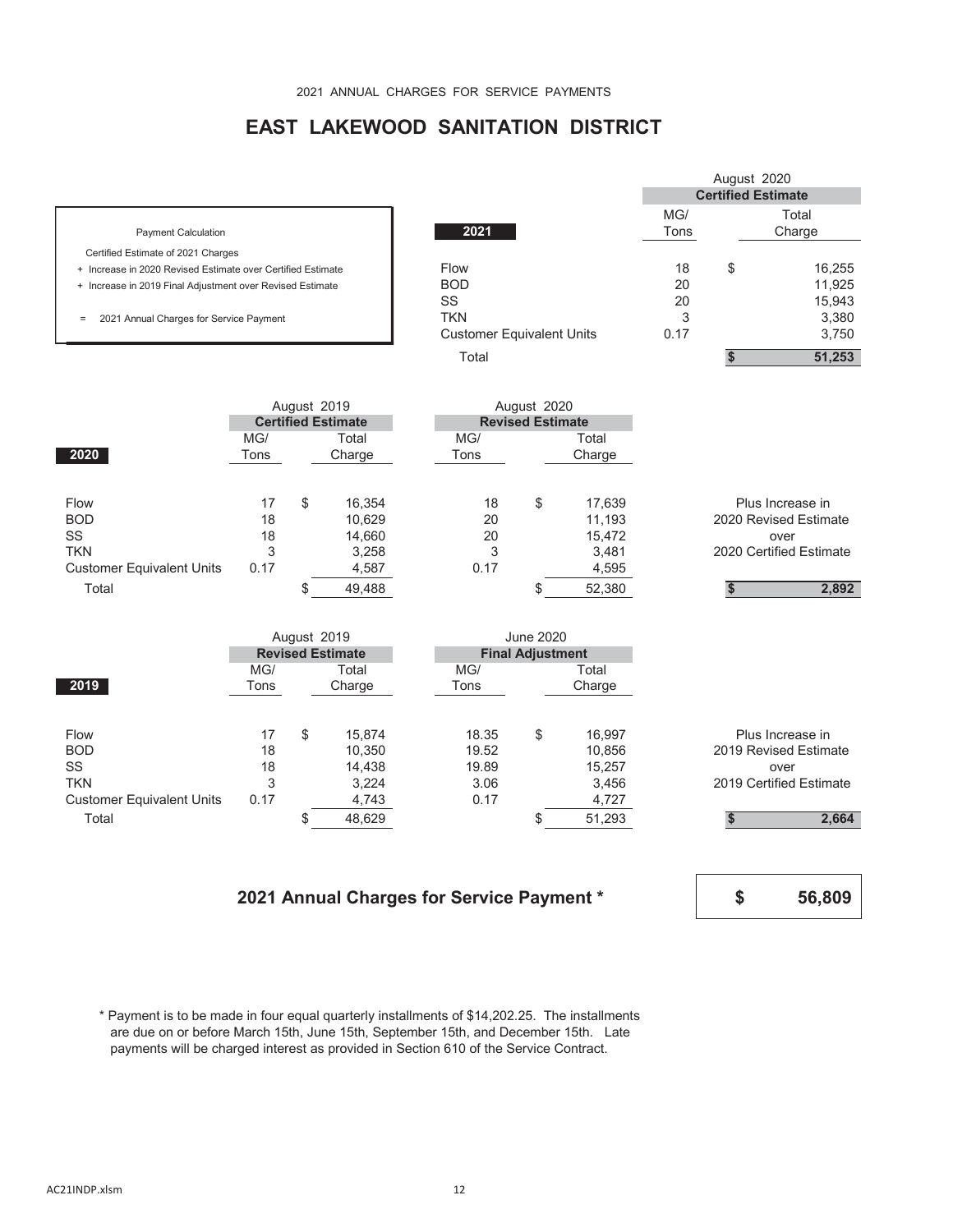# **FRUITDALE SANITATION DISTRICT**

|                                                             |                                  |             | <b>Certified Estimate</b> |
|-------------------------------------------------------------|----------------------------------|-------------|---------------------------|
| <b>Payment Calculation</b>                                  | 2021                             | MG/<br>Tons | Total<br>Charge           |
| Certified Estimate of 2021 Charges                          |                                  |             |                           |
| + Increase in 2020 Revised Estimate over Certified Estimate | Flow                             | 213         | \$<br>188,776             |
| + Increase in 2019 Final Adjustment over Revised Estimate   | <b>BOD</b>                       | 136         | 83,046                    |
|                                                             | SS                               | 162         | 130,148                   |
| 2021 Annual Charges for Service Payment<br>$\equiv$         | <b>TKN</b>                       | 27          | 29,688                    |
|                                                             | <b>Customer Equivalent Units</b> | 1.03        | 22,719                    |
|                                                             | Total                            |             | 454.377                   |

|                                  |      | August 2019 |                           |      | August 2020             |         |                         |       |
|----------------------------------|------|-------------|---------------------------|------|-------------------------|---------|-------------------------|-------|
|                                  |      |             | <b>Certified Estimate</b> |      | <b>Revised Estimate</b> |         |                         |       |
|                                  | MG/  |             | Total                     | MG/  |                         | Total   |                         |       |
| 2020                             | Tons |             | Charge                    | Tons |                         | Charge  |                         |       |
| <b>Flow</b>                      | 213  | \$          | 208,815                   | 231  | \$                      | 222.314 | Plus Increase in        |       |
| <b>BOD</b>                       | 136  |             | 81.448                    | 122  |                         | 69,809  | 2020 Revised Estimate   |       |
| SS                               | 162  |             | 131.514                   | 173  |                         | 134.507 | over                    |       |
| <b>TKN</b>                       | 27   |             | 31,505                    | 26   |                         | 29,222  | 2020 Certified Estimate |       |
| <b>Customer Equivalent Units</b> | 1.03 |             | 27,794                    | 1.03 |                         | 27,840  |                         |       |
| Total                            |      |             | 481,076                   |      |                         | 483,692 |                         | 2,616 |
|                                  |      |             |                           |      |                         |         |                         |       |

|                                  | August 2019<br>June 2020<br><b>Revised Estimate</b><br><b>Final Adjustment</b> |    |         |  |        |    |         |                         |
|----------------------------------|--------------------------------------------------------------------------------|----|---------|--|--------|----|---------|-------------------------|
|                                  | MG/                                                                            |    | Total   |  | MG/    |    | Total   |                         |
| 2019                             | Tons                                                                           |    | Charge  |  | Tons   |    | Charge  |                         |
| Flow                             | 207                                                                            | \$ | 197,141 |  | 231.28 | \$ | 214.230 | Plus Increase in        |
| <b>BOD</b>                       | 132                                                                            |    | 77.146  |  | 121.74 |    | 67,707  | 2019 Revised Estimate   |
| <b>SS</b>                        | 158                                                                            |    | 125,988 |  | 172.92 |    | 132.641 | over                    |
| <b>TKN</b>                       | 26                                                                             |    | 30.323  |  | 25.69  |    | 29.015  | 2019 Certified Estimate |
| <b>Customer Equivalent Units</b> | 1.03                                                                           |    | 28,734  |  | 1.03   |    | 28,640  |                         |
| Total                            |                                                                                |    | 459,332 |  |        |    | 472,233 | 12,901                  |

#### **2021 Annual Charges for Service Payment \***

**\$ 469,894**

August 2020

 \* Payment is to be made in four equal quarterly installments of \$117,473.50. The installments are due on or before March 15th, June 15th, September 15th, and December 15th. Late payments will be charged interest as provided in Section 610 of the Service Contract.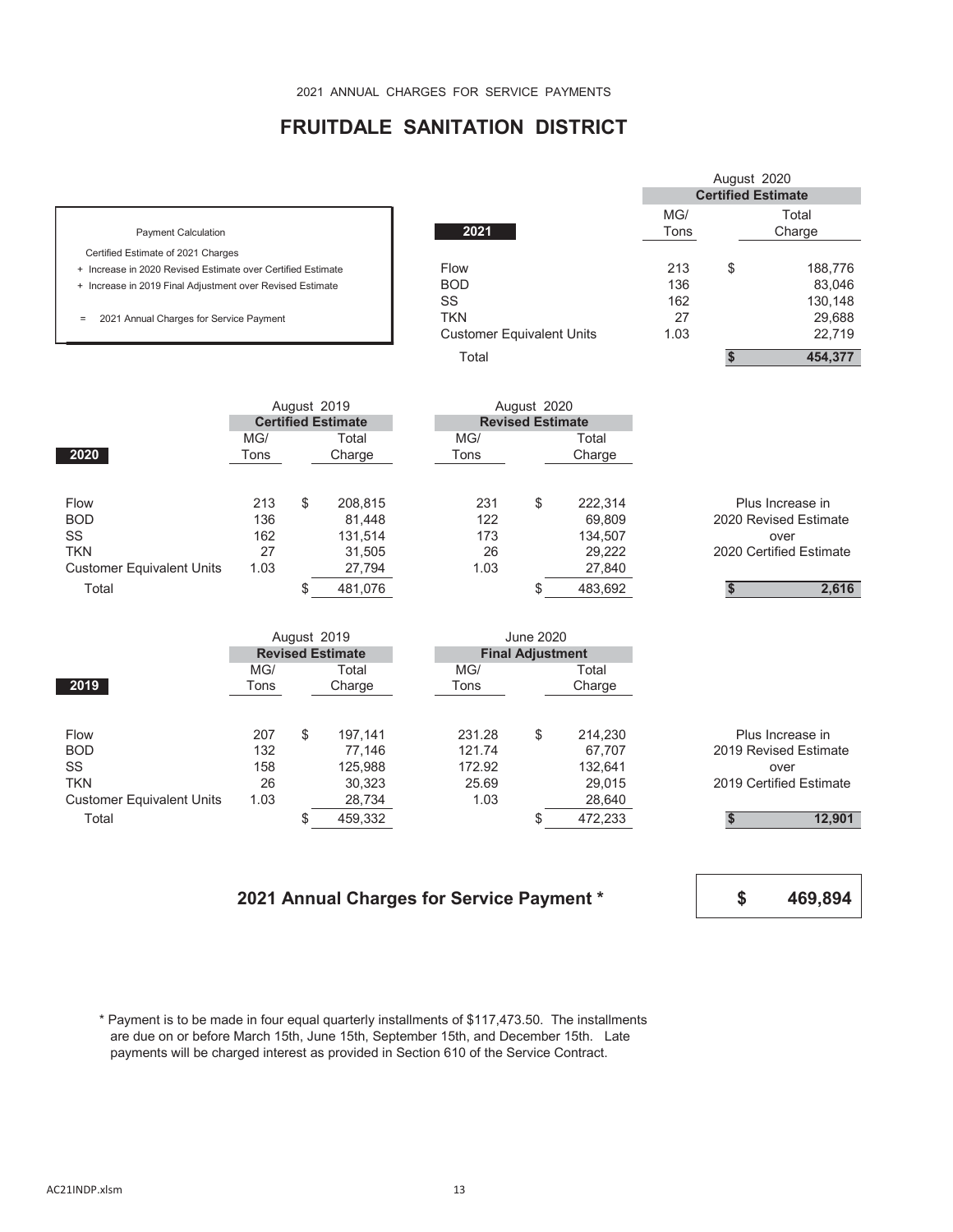# **CITY OF LAKEWOOD**

|                                                             |                                  |             | <b>Certified Estimate</b> |                 |
|-------------------------------------------------------------|----------------------------------|-------------|---------------------------|-----------------|
| <b>Payment Calculation</b>                                  | 2021                             | MG/<br>Tons |                           | Total<br>Charge |
| Certified Estimate of 2021 Charges                          |                                  |             |                           |                 |
| + Increase in 2020 Revised Estimate over Certified Estimate | Flow                             | 1.245       | \$                        | 1,103,297       |
| - Decrease in 2019 Final Adjustment from Revised Estimate   | <b>BOD</b>                       | 906         |                           | 553,383         |
|                                                             | SS                               | 1,165       |                           | 933,775         |
| 2021 Annual Charges for Service Payment<br>$=$              | TKN                              | 199         |                           | 219,491         |
|                                                             | <b>Customer Equivalent Units</b> | 1.57        |                           | 34,630          |
|                                                             | Total                            |             |                           | 2,844,576       |

|                                  | August 2019 |                                                      |           | August 2020 |       |    |           |                         |  |  |
|----------------------------------|-------------|------------------------------------------------------|-----------|-------------|-------|----|-----------|-------------------------|--|--|
|                                  |             | <b>Certified Estimate</b><br><b>Revised Estimate</b> |           |             |       |    |           |                         |  |  |
|                                  | MG/         |                                                      | Total     |             | MG/   |    | Total     |                         |  |  |
| 2020                             | Tons        |                                                      | Charge    |             | Tons  |    | Charge    |                         |  |  |
|                                  |             |                                                      |           |             |       |    |           |                         |  |  |
| <b>Flow</b>                      | 1,178       | S                                                    | 1,154,095 |             | 1,245 | \$ | 1,197,180 | Plus Increase in        |  |  |
| <b>BOD</b>                       | 883         |                                                      | 529,135   |             | 906   |    | 519,435   | 2020 Revised Estimate   |  |  |
| <b>SS</b>                        | 1,138       |                                                      | 921,827   |             | 1,165 |    | 906,173   | over                    |  |  |
| <b>TKN</b>                       | 202         |                                                      | 236,478   |             | 199   |    | 226,052   | 2020 Certified Estimate |  |  |
| <b>Customer Equivalent Units</b> | 1.57        |                                                      | 42,365    |             | 1.57  |    | 42,435    |                         |  |  |
| Total                            |             | \$                                                   | 2,883,900 |             |       | \$ | 2,891,275 | 7,375                   |  |  |
|                                  |             |                                                      |           |             |       |    |           |                         |  |  |

|                                  |       | August 2019             |          | June 2020               |           |                         |
|----------------------------------|-------|-------------------------|----------|-------------------------|-----------|-------------------------|
|                                  |       | <b>Revised Estimate</b> |          | <b>Final Adjustment</b> |           |                         |
|                                  | MG/   | Total                   | MG/      |                         | Total     |                         |
| 2019                             | Tons  | Charge                  | Tons     |                         | Charge    |                         |
|                                  |       |                         |          |                         |           |                         |
| Flow                             | 1.178 | \$<br>1,120,222         | 1.245.46 | \$                      | 1,153,642 | Less Decrease in        |
| <b>BOD</b>                       | 883   | 515,253                 | 905.85   |                         | 503.797   | 2019 Revised Estimate   |
| SS                               | 1.138 | 907.868                 | 1.164.96 |                         | 893,598   | from                    |
| <b>TKN</b>                       | 202   | 233,957                 | 198.73   |                         | 224,449   | 2019 Certified Estimate |
| <b>Customer Equivalent Units</b> | 1.57  | 43,799                  | 1.57     |                         | 43,655    |                         |
| Total                            |       | 2,821,099               |          |                         | 2,819,141 | (1, 958)                |

#### **2021 Annual Charges for Service Payment \***

**\$ 2,849,993**

August 2020

 \* Payment is to be made in four equal quarterly installments of \$712,498.25. The installments are due on or before March 15th, June 15th, September 15th, and December 15th. Late payments will be charged interest as provided in Section 610 of the Service Contract.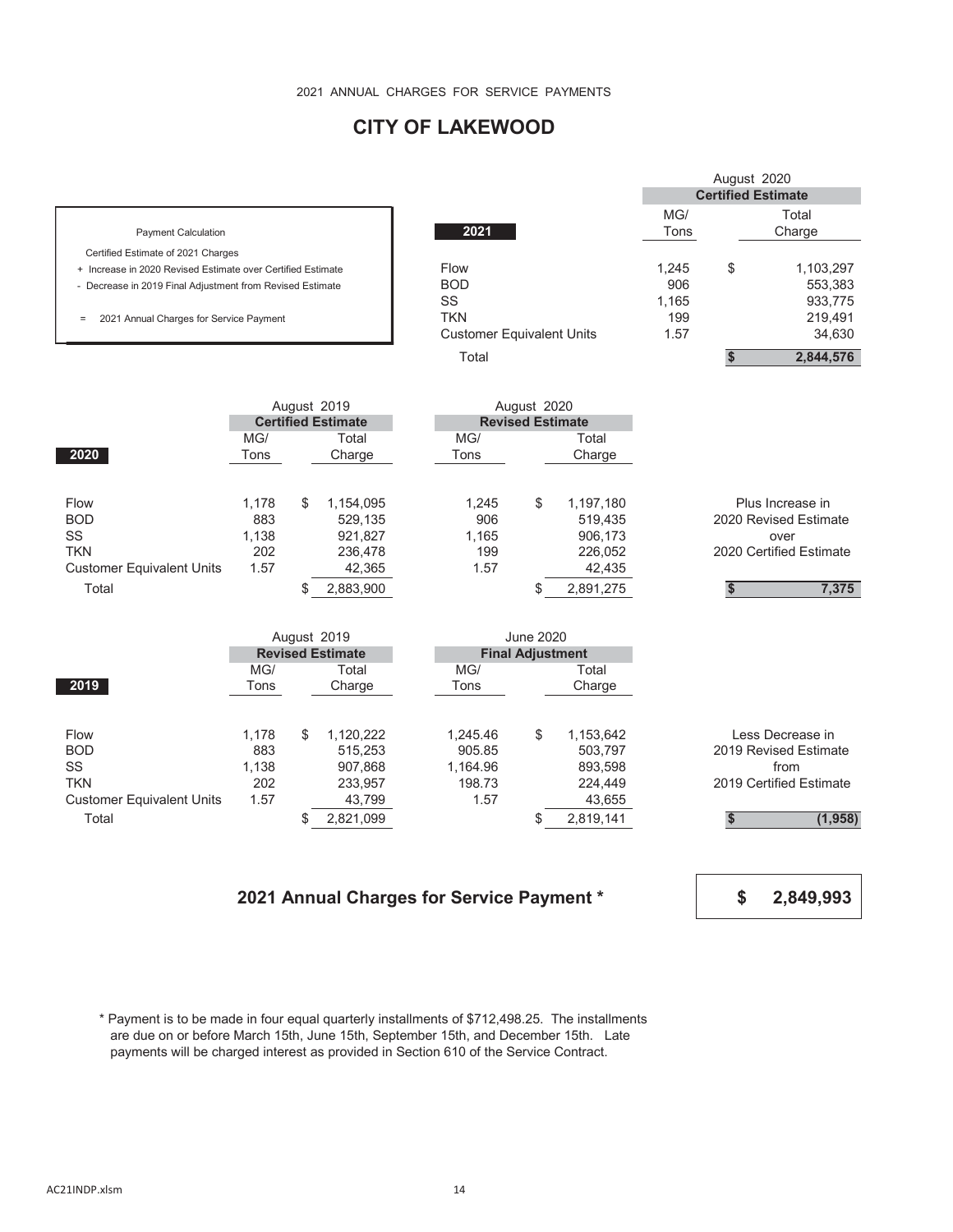# **NORTH PECOS WATER AND SANITATION DISTRICT**

|                                                             |                                  |      | August 2020               |         |
|-------------------------------------------------------------|----------------------------------|------|---------------------------|---------|
|                                                             |                                  |      | <b>Certified Estimate</b> |         |
|                                                             |                                  | MG/  |                           | Total   |
| <b>Payment Calculation</b>                                  | 2021                             | Tons |                           | Charge  |
| Certified Estimate of 2021 Charges                          |                                  |      |                           |         |
| - Decrease in 2020 Revised Estimate from Certified Estimate | Flow                             | 169  | \$                        | 149.780 |
| - Decrease in 2019 Final Adjustment from Revised Estimate   | <b>BOD</b>                       | 146  |                           | 89.277  |
|                                                             | SS                               | 168  |                           | 134,372 |
| 2021 Annual Charges for Service Payment<br>$=$              | <b>TKN</b>                       | 23   |                           | 25,381  |
|                                                             | <b>Customer Equivalent Units</b> | 0.97 |                           | 21,395  |
|                                                             | Total                            |      |                           | 420.205 |

|                                  |                           |    | August 2019 |      | August 2020             |         |                         |
|----------------------------------|---------------------------|----|-------------|------|-------------------------|---------|-------------------------|
|                                  | <b>Certified Estimate</b> |    |             |      | <b>Revised Estimate</b> |         |                         |
|                                  | MG/                       |    | Total       | MG/  |                         | Total   |                         |
| 2020                             | Tons                      |    | Charge      | Tons |                         | Charge  |                         |
|                                  |                           |    |             |      |                         |         |                         |
| Flow                             | 174                       | \$ | 170,452     | 169  | \$                      | 162,526 | Less Decrease in        |
| <b>BOD</b>                       | 324                       |    | 194,159     | 146  |                         | 83,800  | 2020 Revised Estimate   |
| SS                               | 168                       |    | 135,985     | 168  |                         | 130.400 | from                    |
| <b>TKN</b>                       | 25                        |    | 28.915      | 23   |                         | 26.139  | 2020 Certified Estimate |
| <b>Customer Equivalent Units</b> | 0.97                      |    | 26,175      | 0.97 |                         | 26,218  |                         |
| Total                            |                           |    | 555,686     |      |                         | 429,083 | (126, 603)              |
|                                  |                           |    |             |      |                         |         |                         |

|                                  |      | August 2019             |         |  |        | June 2020               |         |                         |
|----------------------------------|------|-------------------------|---------|--|--------|-------------------------|---------|-------------------------|
|                                  |      | <b>Revised Estimate</b> |         |  |        | <b>Final Adjustment</b> |         |                         |
|                                  | MG/  |                         | Total   |  | MG/    |                         | Total   |                         |
| 2019                             | Tons |                         | Charge  |  | Tons   | Charge                  |         |                         |
|                                  |      |                         |         |  |        |                         |         |                         |
| Flow                             | 174  | \$                      | 165.449 |  | 169.08 | \$                      | 156.615 | Less Decrease in        |
| <b>BOD</b>                       | 324  |                         | 189.065 |  | 146.14 |                         | 81.277  | 2019 Revised Estimate   |
| SS                               | 168  |                         | 133,926 |  | 167.64 |                         | 128.590 | from                    |
| <b>TKN</b>                       | 25   |                         | 28,607  |  | 22.98  |                         | 25,954  | 2019 Certified Estimate |
| <b>Customer Equivalent Units</b> | 0.97 |                         | 27,061  |  | 0.97   |                         | 26,972  |                         |
| Total                            |      |                         | 544,108 |  |        |                         | 419,408 | (124, 700)              |

#### **2021 Annual Charges for Service Payment \***

**\$ 168,902**

 \* Payment is to be made in four equal quarterly installments of \$42,225.50. The installments are due on or before March 15th, June 15th, September 15th, and December 15th. Late payments will be charged interest as provided in Section 610 of the Service Contract.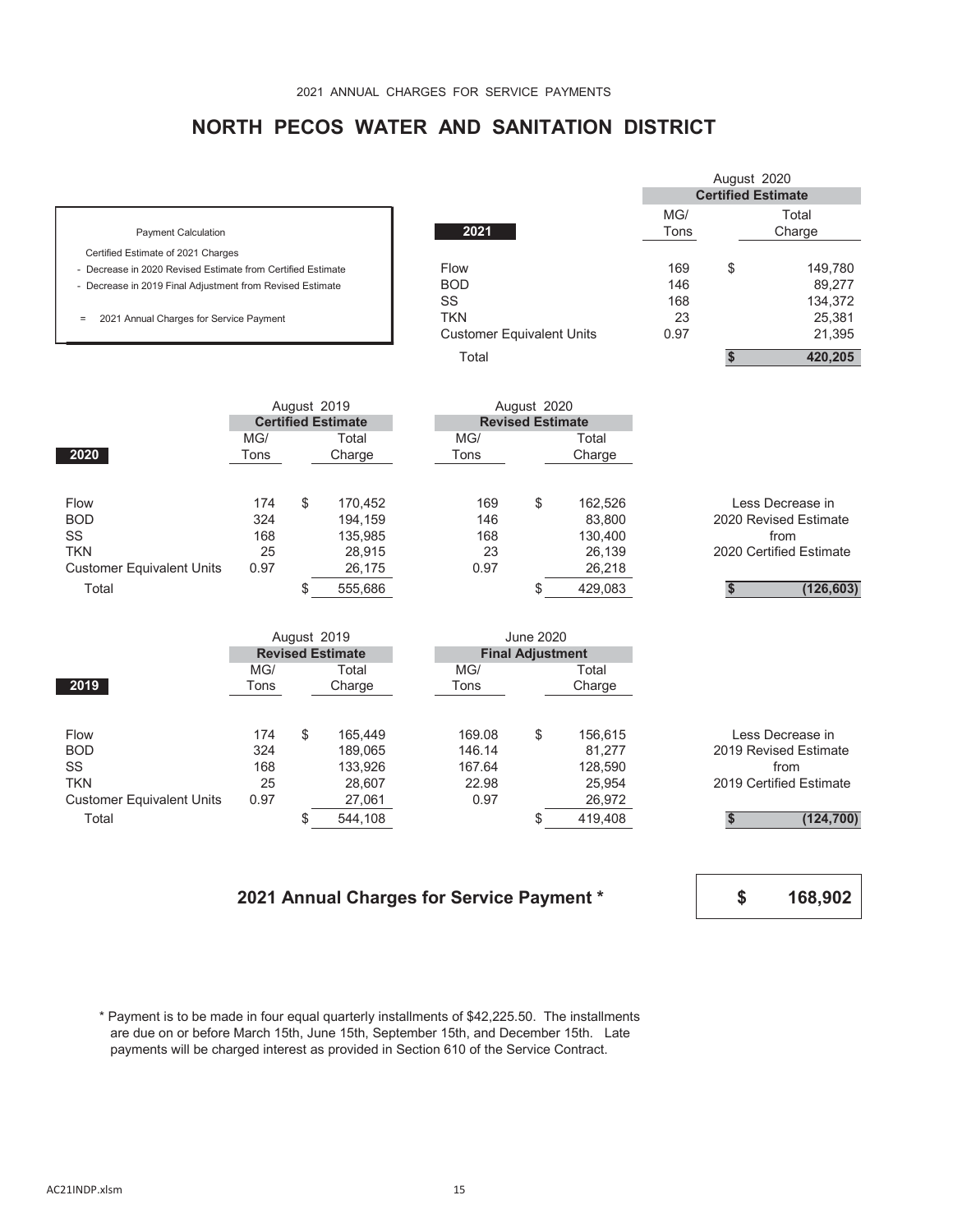# **NORTH TABLE MOUNTAIN WATER AND SANITATION DISTRICT**

|                                                             |                                  |      | August 2020 |                           |
|-------------------------------------------------------------|----------------------------------|------|-------------|---------------------------|
|                                                             |                                  |      |             | <b>Certified Estimate</b> |
|                                                             |                                  | MG/  |             | Total                     |
| <b>Payment Calculation</b>                                  | 2021                             | Tons |             | Charge                    |
| Certified Estimate of 2021 Charges                          |                                  |      |             |                           |
| - Decrease in 2020 Revised Estimate from Certified Estimate | Flow                             | 479  | \$          | 424,121                   |
| - Decrease in 2019 Final Adjustment from Revised Estimate   | <b>BOD</b>                       | 316  |             | 192,849                   |
|                                                             | SS                               | 422  |             | 338,439                   |
| 2021 Annual Charges for Service Payment<br>$\equiv$         | <b>TKN</b>                       | 62   |             | 68,212                    |
|                                                             | <b>Customer Equivalent Units</b> | 1.52 |             | 33,527                    |
|                                                             | Total                            |      |             | 1,057,148                 |

|      | <b>Certified Estimate</b> |          |             |      |               |                                        |
|------|---------------------------|----------|-------------|------|---------------|----------------------------------------|
| MG/  |                           | Total    |             | MG/  | Total         |                                        |
| Tons |                           | Charge   |             | Tons | Charge        |                                        |
|      |                           |          |             |      |               |                                        |
| 479  | \$                        | 469.377  |             | 479  | \$<br>460.211 | Less Decrease in                       |
| 326  |                           | 195,615  |             | 316  | 181.018       | 2020 Revised Estimate                  |
| 434  |                           | 351.281  |             | 422  | 328.435       | from                                   |
| 62   |                           | 72,317   |             | 62   | 70.251        | 2020 Certified Estimate                |
| 1.52 |                           | 41,016   |             | 1.52 | 41,084        |                                        |
|      |                           | ,129,606 |             |      | 1,080,999     | (48, 607)                              |
|      |                           |          | August 2019 |      |               | August 2020<br><b>Revised Estimate</b> |

|                                  |      | August 2019             |                         | June 2020 |           |                         |
|----------------------------------|------|-------------------------|-------------------------|-----------|-----------|-------------------------|
|                                  |      | <b>Revised Estimate</b> | <b>Final Adjustment</b> |           |           |                         |
|                                  | MG/  | Total                   | MG/                     |           | Total     |                         |
| 2019                             | Tons | Charge                  | Tons                    |           | Charge    |                         |
|                                  |      |                         |                         |           |           |                         |
| Flow                             | 479  | \$<br>455.601           | 478.77                  | \$        | 443.474   | Less Decrease in        |
| <b>BOD</b>                       | 326  | 190.483                 | 315.68                  |           | 175.568   | 2019 Revised Estimate   |
| SS                               | 434  | 345,962                 | 422.23                  |           | 323,877   | from                    |
| <b>TKN</b>                       | 62   | 71,546                  | 61.76                   |           | 69.753    | 2019 Certified Estimate |
| <b>Customer Equivalent Units</b> | 1.52 | 42,404                  | 1.52                    |           | 42,265    |                         |
| Total                            |      | 1,105,996               |                         |           | 1,054,937 | (51,059)                |

#### **2021 Annual Charges for Service Payment \***

**\$ 957,482**

 \* Payment is to be made in four equal quarterly installments of \$239,370.50. The installments are due on or before March 15th, June 15th, September 15th, and December 15th. Late payments will be charged interest as provided in Section 610 of the Service Contract.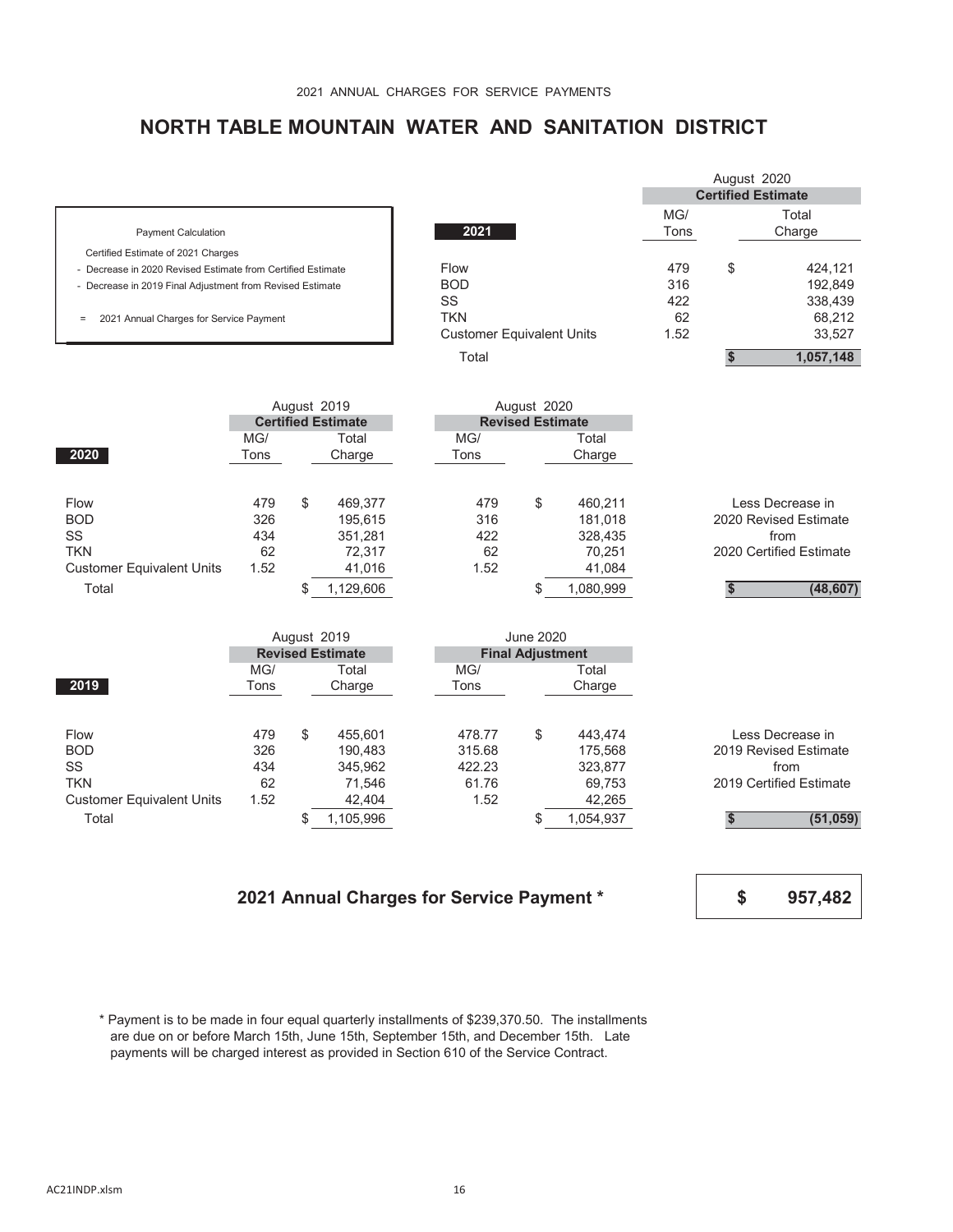## **NORTH WASHINGTON STREET WATER AND SANITATION DISTRICT**

- 
- 
- 

|                                                             |                                  |       | August 2020               |           |
|-------------------------------------------------------------|----------------------------------|-------|---------------------------|-----------|
|                                                             |                                  |       | <b>Certified Estimate</b> |           |
|                                                             |                                  | MG/   |                           | Total     |
| <b>Payment Calculation</b>                                  | 2021                             | Tons  |                           | Charge    |
| Certified Estimate of 2021 Charges                          |                                  |       |                           |           |
| + Increase in 2020 Revised Estimate over Certified Estimate | Flow                             | 619   | \$                        | 547.919   |
| + Increase in 2019 Final Adjustment over Revised Estimate   | <b>BOD</b>                       | 1,735 |                           | 1,059,898 |
|                                                             | SS                               | 788   |                           | 631,911   |
| 2021 Annual Charges for Service Payment<br>$=$              | <b>TKN</b>                       | 251   |                           | 277,387   |
|                                                             | <b>Customer Equivalent Units</b> | 1.06  |                           | 23,381    |
|                                                             | Total                            |       |                           | 2,540,496 |

|                                  |       |    | August 2019               |       | August 2020             |           |                         |  |  |  |  |  |  |
|----------------------------------|-------|----|---------------------------|-------|-------------------------|-----------|-------------------------|--|--|--|--|--|--|
|                                  |       |    | <b>Certified Estimate</b> |       | <b>Revised Estimate</b> |           |                         |  |  |  |  |  |  |
|                                  | MG/   |    | Total                     | MG/   |                         | Total     |                         |  |  |  |  |  |  |
| 2020                             | Tons  |    | Charge                    | Tons  | Charge                  |           |                         |  |  |  |  |  |  |
|                                  |       |    |                           |       |                         |           |                         |  |  |  |  |  |  |
| Flow                             | 558   | S  | 546,827                   | 558   | \$                      | 536,206   | Plus Increase in        |  |  |  |  |  |  |
| <b>BOD</b>                       | 1.404 |    | 841.331                   | 1,634 |                         | 936,830   | 2020 Revised Estimate   |  |  |  |  |  |  |
| SS                               | 666   |    | 539,038                   | 687   |                         | 534.489   | over                    |  |  |  |  |  |  |
| <b>TKN</b>                       | 230   |    | 270,129                   | 236   |                         | 268.411   | 2020 Certified Estimate |  |  |  |  |  |  |
| <b>Customer Equivalent Units</b> | 1.03  |    | 27,794                    | 1.03  |                         | 27,840    |                         |  |  |  |  |  |  |
| Total                            |       | \$ | 2,225,119                 |       | \$                      | 2,303,776 | 78,657                  |  |  |  |  |  |  |

|                                  | August 2019             |    |           |  |          | June 2020               |           |                         |
|----------------------------------|-------------------------|----|-----------|--|----------|-------------------------|-----------|-------------------------|
|                                  | <b>Revised Estimate</b> |    |           |  |          | <b>Final Adjustment</b> |           |                         |
|                                  | MG/                     |    | Total     |  | MG/      |                         | Total     |                         |
| 2019                             | Tons                    |    | Charge    |  | Tons     |                         | Charge    |                         |
|                                  |                         |    |           |  |          |                         |           |                         |
| <b>Flow</b>                      | 558                     | \$ | 530,778   |  | 557.83   | \$                      | 516,706   | Plus Increase in        |
| <b>BOD</b>                       | 1.404                   |    | 819,258   |  | 1,633.75 |                         | 908,625   | 2019 Revised Estimate   |
| <b>SS</b>                        | 666                     |    | 530,876   |  | 687.13   |                         | 527,072   | over                    |
| <b>TKN</b>                       | 230                     |    | 267,249   |  | 235.97   |                         | 266,508   | 2019 Certified Estimate |
| <b>Customer Equivalent Units</b> | 1.03                    |    | 28,734    |  | 1.03     |                         | 28,640    |                         |
| Total                            |                         |    | 2,176,895 |  |          |                         | 2,247,551 | 70,656                  |

### **2021 Annual Charges for Service Payment \***



 \* Payment is to be made in four equal quarterly installments of \$672,452.25. The installments are due on or before March 15th, June 15th, September 15th, and December 15th. Late payments will be charged interest as provided in Section 610 of the Service Contract.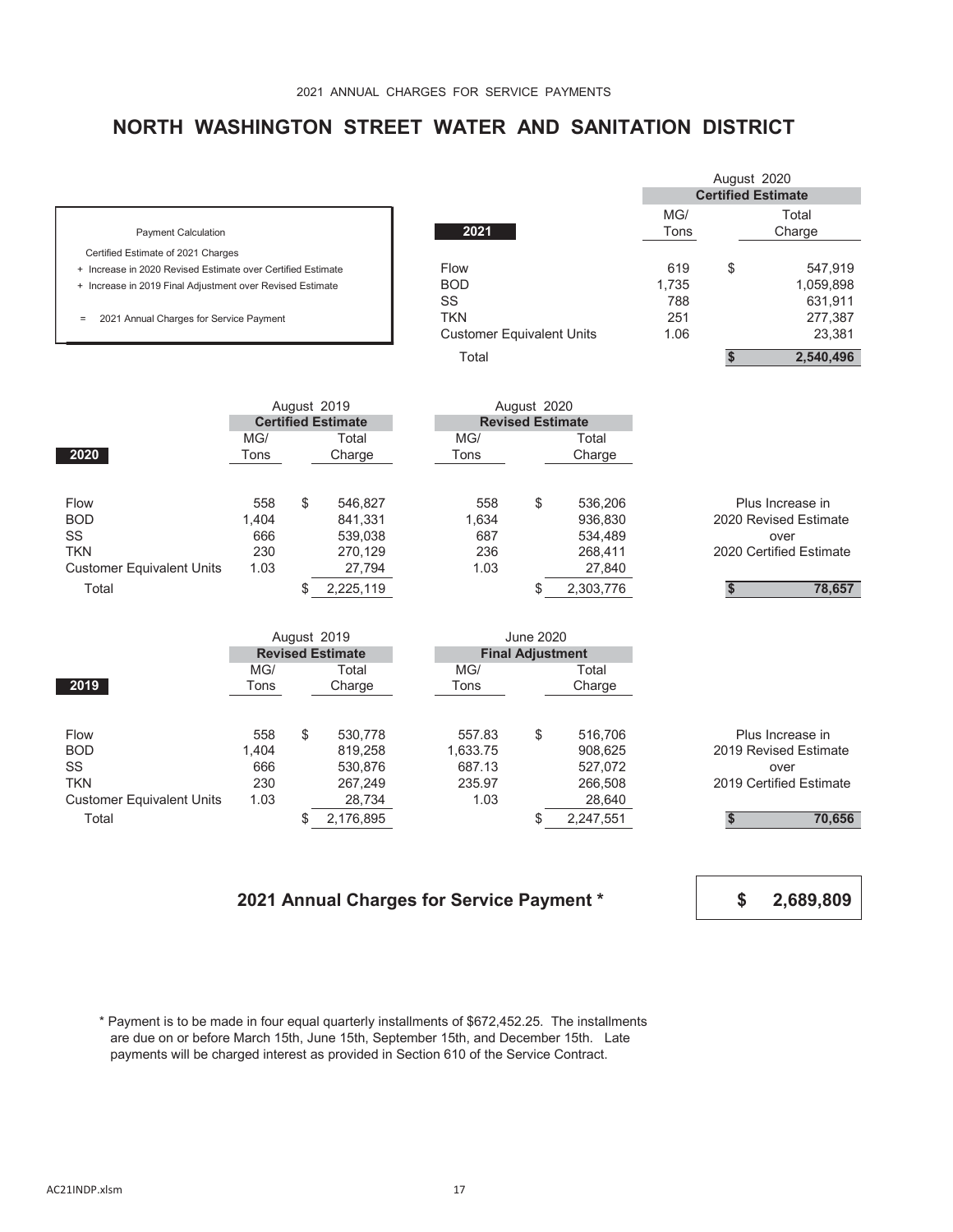## **NORTHWEST LAKEWOOD SANITATION DISTRICT**

- 
- 
- 

|                                                             |                                  |      | August 2020               |           |
|-------------------------------------------------------------|----------------------------------|------|---------------------------|-----------|
|                                                             |                                  |      | <b>Certified Estimate</b> |           |
|                                                             |                                  | MG/  |                           | Total     |
| <b>Payment Calculation</b>                                  | 2021                             | Tons |                           | Charge    |
| Certified Estimate of 2021 Charges                          |                                  |      |                           |           |
| + Increase in 2020 Revised Estimate over Certified Estimate | Flow                             | 650  | \$                        | 575,806   |
| + Increase in 2019 Final Adjustment over Revised Estimate   | <b>BOD</b>                       | 395  |                           | 241,305   |
|                                                             | SS                               | 611  |                           | 489,748   |
| 2021 Annual Charges for Service Payment<br>$\equiv$         | <b>TKN</b>                       | 97   |                           | 107,133   |
|                                                             | <b>Customer Equivalent Units</b> | 0.77 |                           | 16.984    |
|                                                             | Total                            |      |                           | 1,430,976 |

|                                  |      |    | August 2019               |  |                         | August 2020 |           |                         |
|----------------------------------|------|----|---------------------------|--|-------------------------|-------------|-----------|-------------------------|
|                                  |      |    | <b>Certified Estimate</b> |  | <b>Revised Estimate</b> |             |           |                         |
|                                  | MG/  |    | Total                     |  | MG/                     |             | Total     |                         |
| 2020                             | Tons |    | Charge                    |  | Tons                    |             | Charge    |                         |
|                                  |      |    |                           |  |                         |             |           |                         |
| Flow                             | 622  | S  | 609.276                   |  | 636                     | \$          | 611.721   | Plus Increase in        |
| <b>BOD</b>                       | 385  |    | 230,407                   |  | 394                     |             | 226.204   | 2020 Revised Estimate   |
| SS                               | 563  |    | 456.074                   |  | 611                     |             | 475.240   | over                    |
| <b>TKN</b>                       | 93   |    | 109,402                   |  | 97                      |             | 110.222   | 2020 Certified Estimate |
| <b>Customer Equivalent Units</b> | 0.77 |    | 20,778                    |  | 0.77                    |             | 20,812    |                         |
| Total                            |      | \$ | ,425,937                  |  |                         | \$          | 1,444,199 | 18,262                  |

|                                  | August 2019 |                         |           |  |        | June 2020               |           |                         |
|----------------------------------|-------------|-------------------------|-----------|--|--------|-------------------------|-----------|-------------------------|
|                                  |             | <b>Revised Estimate</b> |           |  |        | <b>Final Adjustment</b> |           |                         |
|                                  | MG/         |                         | Total     |  | MG/    |                         | Total     |                         |
| 2019                             | Tons        |                         | Charge    |  | Tons   |                         | Charge    |                         |
|                                  |             |                         |           |  |        |                         |           |                         |
| <b>Flow</b>                      | 622         | \$                      | 591.394   |  | 636.39 | \$                      | 589.474   | Plus Increase in        |
| <b>BOD</b>                       | 385         |                         | 224.362   |  | 394.48 |                         | 219.394   | 2019 Revised Estimate   |
| <b>SS</b>                        | 563         |                         | 449,168   |  | 610.96 |                         | 468.645   | over                    |
| <b>TKN</b>                       | 93          |                         | 108.235   |  | 96.90  |                         | 109.440   | 2019 Certified Estimate |
| <b>Customer Equivalent Units</b> | 0.77        |                         | 21,481    |  | 0.77   |                         | 21,410    |                         |
| Total                            |             |                         | 1,394,640 |  |        |                         | 1,408,363 | 13,723                  |

#### **2021 Annual Charges for Service Payment \***

**\$ 1,462,961**

 \* Payment is to be made in four equal quarterly installments of \$365,740.25. The installments are due on or before March 15th, June 15th, September 15th, and December 15th. Late payments will be charged interest as provided in Section 610 of the Service Contract.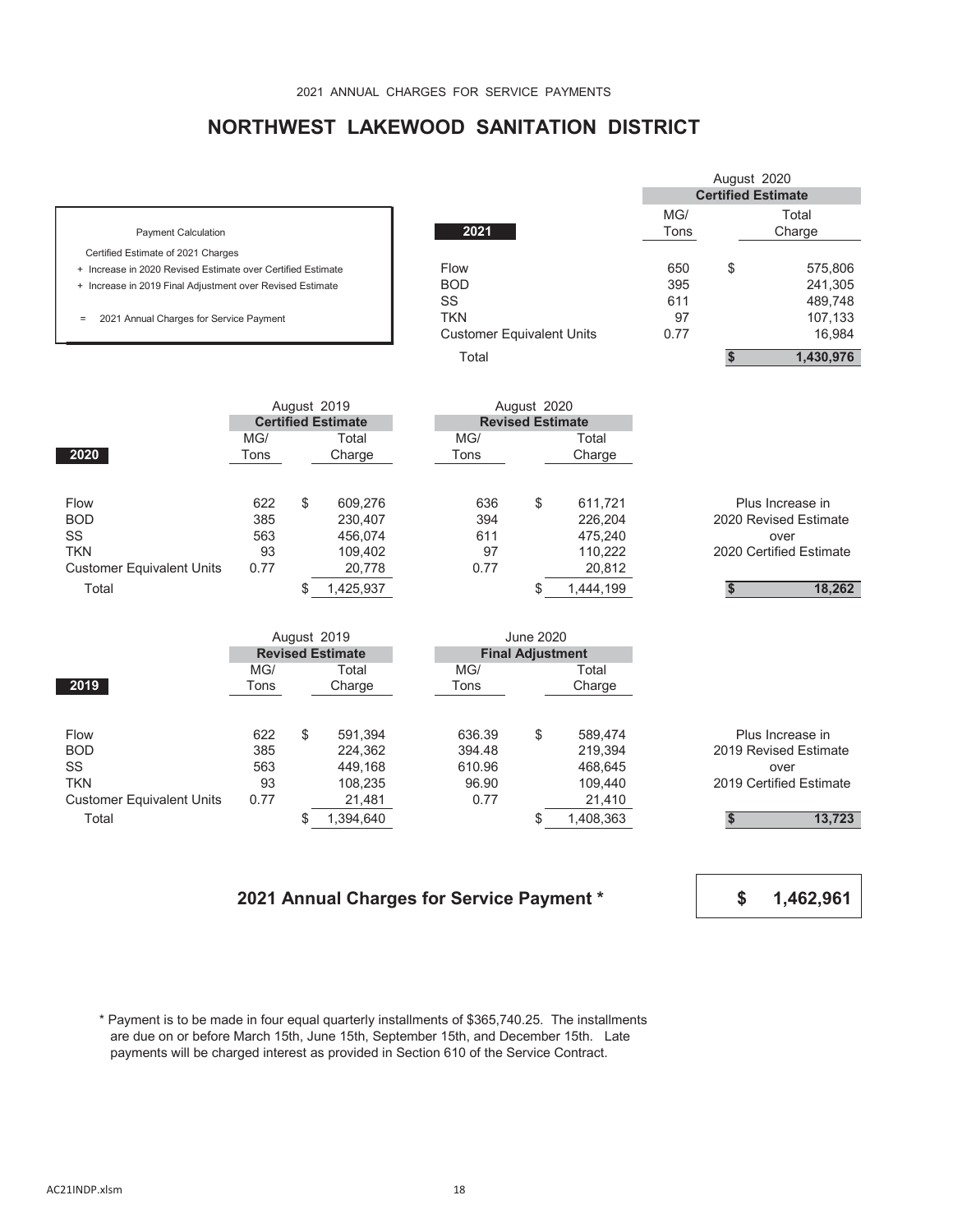# **PLEASANT VIEW WATER AND SANITATION DISTRICT**

|                                                             |                                  |      | August 2020 |                           |
|-------------------------------------------------------------|----------------------------------|------|-------------|---------------------------|
|                                                             |                                  |      |             | <b>Certified Estimate</b> |
|                                                             |                                  | MG/  |             | Total                     |
| <b>Payment Calculation</b>                                  | 2021                             | Tons |             | Charge                    |
| Certified Estimate of 2021 Charges                          |                                  |      |             |                           |
| - Decrease in 2020 Revised Estimate from Certified Estimate | Flow                             | 366  | \$          | 324,223                   |
| - Decrease in 2019 Final Adjustment from Revised Estimate   | <b>BOD</b>                       | 346  |             | 211,371                   |
|                                                             | SS                               | 382  |             | 306,192                   |
| 2021 Annual Charges for Service Payment<br>$=$              | <b>TKN</b>                       | 72   |             | 79,522                    |
|                                                             | <b>Customer Equivalent Units</b> | 0.77 |             | 16.984                    |
|                                                             | Total                            |      |             | 938,292                   |

|                                  |      |                           | August 2019 |  |      | August 2020             |         |                         |          |
|----------------------------------|------|---------------------------|-------------|--|------|-------------------------|---------|-------------------------|----------|
|                                  |      | <b>Certified Estimate</b> |             |  |      | <b>Revised Estimate</b> |         |                         |          |
|                                  | MG/  |                           | Total       |  | MG/  |                         | Total   |                         |          |
| 2020                             | Tons |                           | Charge      |  | Tons |                         | Charge  |                         |          |
| <b>Flow</b>                      | 360  | \$                        | 352,760     |  | 363  | \$                      | 348,582 | I ess Decrease in       |          |
| <b>BOD</b>                       | 328  |                           | 196,520     |  | 345  |                         | 197,797 | 2020 Revised Estimate   |          |
| SS                               | 375  |                           | 303,736     |  | 380  |                         | 295,936 | from                    |          |
| <b>TKN</b>                       | 68   |                           | 79,701      |  | 71   |                         | 80,397  | 2020 Certified Estimate |          |
| <b>Customer Equivalent Units</b> | 0.77 |                           | 20,778      |  | 0.77 |                         | 20,812  |                         |          |
| Total                            |      |                           | 953,495     |  |      |                         | 943,524 |                         | (9, 971) |
|                                  |      |                           |             |  |      |                         |         |                         |          |

|                                  | August 2019             |    |         |  |        | June 2020               |         |                         |
|----------------------------------|-------------------------|----|---------|--|--------|-------------------------|---------|-------------------------|
|                                  | <b>Revised Estimate</b> |    |         |  |        | <b>Final Adjustment</b> |         |                         |
|                                  | MG/                     |    | Total   |  | MG/    |                         | Total   |                         |
| 2019                             | Tons                    |    | Charge  |  | Tons   |                         | Charge  |                         |
|                                  |                         |    |         |  |        |                         |         |                         |
| <b>Flow</b>                      | 357                     | \$ | 339.144 |  | 362.64 | \$                      | 335,905 | Less Decrease in        |
| <b>BOD</b>                       | 325                     |    | 189.648 |  | 344.94 |                         | 191.842 | 2019 Revised Estimate   |
| SS                               | 371                     |    | 296.177 |  | 380.45 |                         | 291,829 | from                    |
| <b>TKN</b>                       | 67                      |    | 77,982  |  | 70.68  |                         | 79,827  | 2019 Certified Estimate |
| <b>Customer Equivalent Units</b> | 0.77                    |    | 21,481  |  | 0.77   |                         | 21,410  |                         |
| Total                            |                         |    | 924,432 |  |        |                         | 920,813 | (3,619)                 |

#### **2021 Annual Charges for Service Payment \***

**\$ 924,702**

 \* Payment is to be made in four equal quarterly installments of \$231,175.50. The installments are due on or before March 15th, June 15th, September 15th, and December 15th. Late payments will be charged interest as provided in Section 610 of the Service Contract.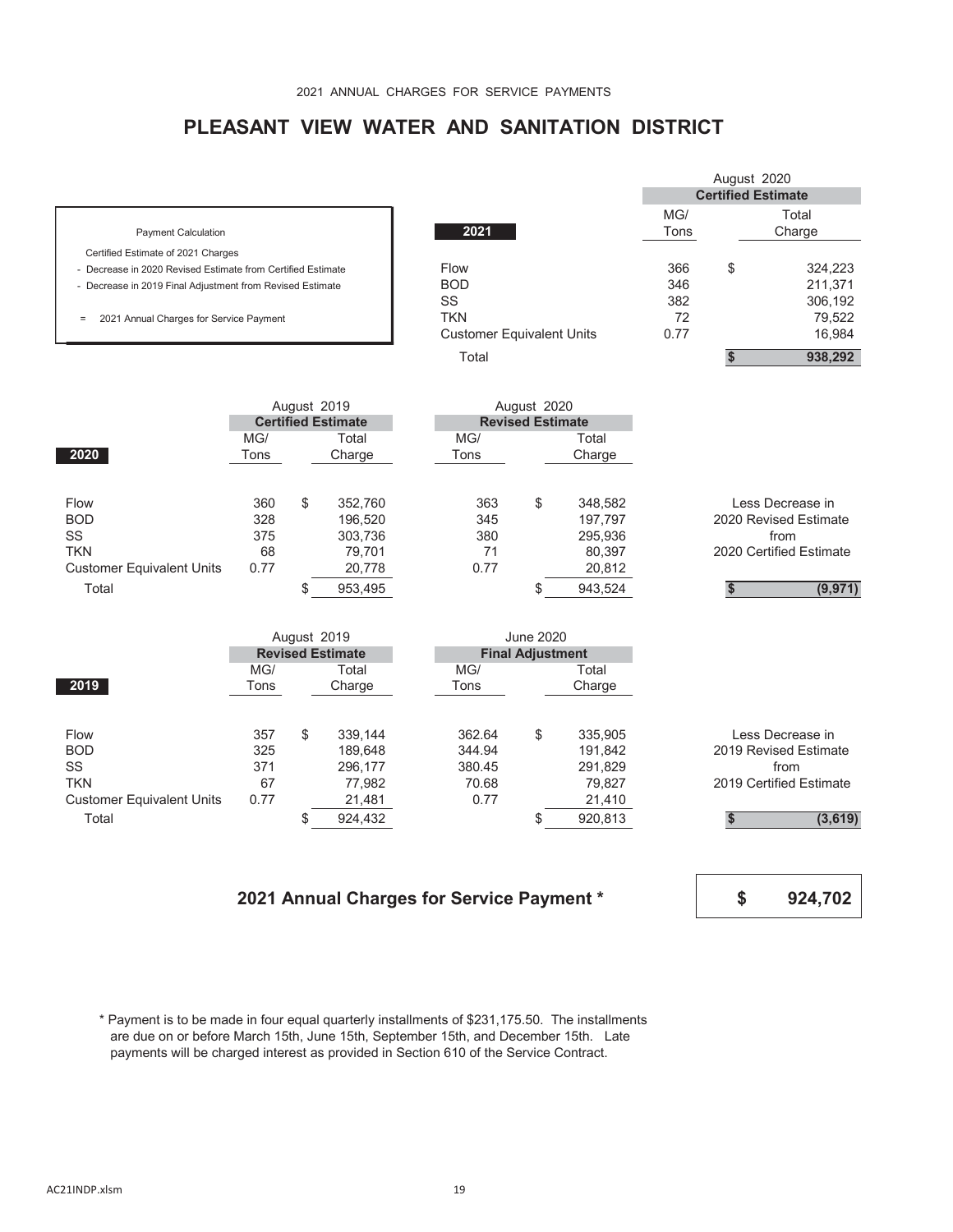### **SOUTH ADAMS COUNTY WATER AND SANITATION DISTRICT**

|                                                             |                                  |             | August 2020<br><b>Certified Estimate</b> |                 |
|-------------------------------------------------------------|----------------------------------|-------------|------------------------------------------|-----------------|
| <b>Payment Calculation</b>                                  | 2021                             | MG/<br>Tons |                                          | Total<br>Charge |
| Certified Estimate of 2021 Charges                          |                                  |             |                                          |                 |
| - Decrease in 2020 Revised Estimate from Certified Estimate | Flow                             | 0           | \$                                       | 0               |
| - Decrease in 2019 Final Adjustment from Revised Estimate   | <b>BOD</b>                       | 0           |                                          | 0               |
|                                                             | <b>SS</b>                        | 0           |                                          | 0               |
| 2021 Annual Charges for Service Payment<br>$\equiv$         | <b>TKN</b>                       | 0           |                                          | 0               |
|                                                             | <b>Customer Equivalent Units</b> | 0           |                                          | 0               |
|                                                             | Total                            |             |                                          |                 |
| August 2019                                                 | August 2020                      |             |                                          |                 |

|                                  |      | $1$ luguot $2010$         |                          | Thuyuut LuLu            |        |                         |  |
|----------------------------------|------|---------------------------|--------------------------|-------------------------|--------|-------------------------|--|
|                                  |      | <b>Certified Estimate</b> |                          | <b>Revised Estimate</b> |        |                         |  |
|                                  | MG/  | Total                     | MG/                      |                         | Total  |                         |  |
| 2020                             | Tons | Charge                    | Tons                     |                         | Charge |                         |  |
|                                  |      |                           |                          |                         |        |                         |  |
|                                  |      |                           |                          |                         |        |                         |  |
| Flow                             |      | \$<br>0                   | $\overline{\phantom{0}}$ |                         |        | Less Decrease in        |  |
| <b>BOD</b>                       |      |                           |                          |                         |        | 2020 Revised Estimate   |  |
| SS                               |      |                           |                          |                         |        | from                    |  |
| <b>TKN</b>                       |      |                           |                          |                         |        | 2020 Certified Estimate |  |
| <b>Customer Equivalent Units</b> |      |                           |                          |                         |        |                         |  |
| Total                            |      |                           |                          |                         |        |                         |  |
|                                  |      |                           |                          |                         |        |                         |  |

|                                  | August 2019<br><b>Revised Estimate</b> |    |                 |             | June 2020 | <b>Final Adjustment</b> |                         |
|----------------------------------|----------------------------------------|----|-----------------|-------------|-----------|-------------------------|-------------------------|
| 2019                             | MG/<br>Tons                            |    | Total<br>Charge | MG/<br>Tons |           | Total<br>Charge         |                         |
| Flow                             | 0                                      | \$ | 0               |             | \$        |                         | Less Decrease in        |
| <b>BOD</b>                       |                                        |    |                 |             |           |                         | 2019 Revised Estimate   |
| <b>SS</b>                        |                                        |    |                 |             |           |                         | from                    |
| <b>TKN</b>                       |                                        |    |                 |             |           |                         | 2019 Certified Estimate |
| <b>Customer Equivalent Units</b> | 0                                      |    |                 |             |           |                         |                         |
| Total                            |                                        |    |                 |             |           |                         |                         |

#### **2021 Annual Charges for Service Payment \***



 \* Payment is to be made in four equal quarterly installments of \$.00. The installments are due on or before March 15th, June 15th, September 15th, and December 15th. Late payments will be charged interest as provided in Section 610 of the Service Contract.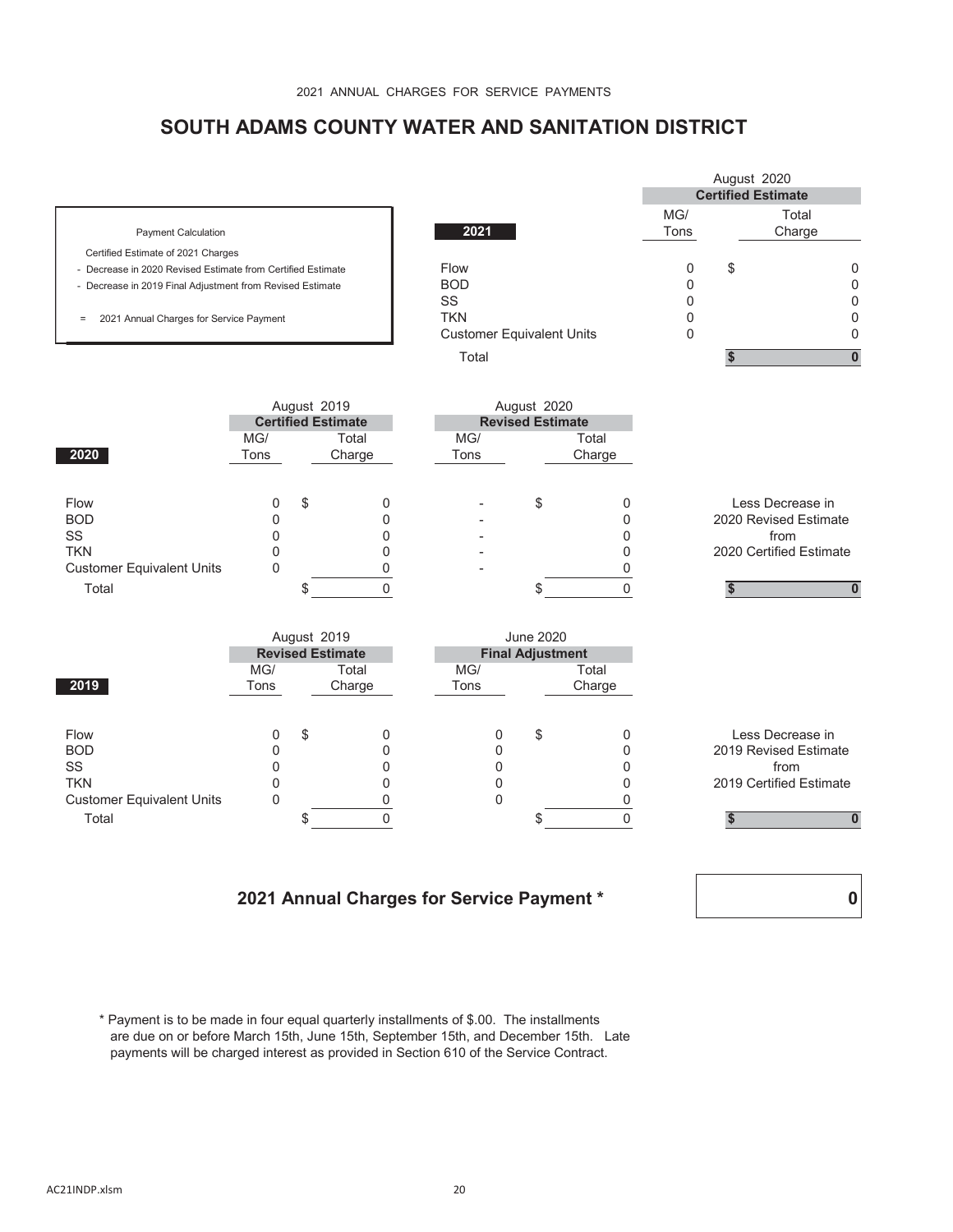# **CITY OF THORNTON**

|                                                             |                                  |             | <b>Certified Estimate</b> |                 |
|-------------------------------------------------------------|----------------------------------|-------------|---------------------------|-----------------|
| <b>Payment Calculation</b>                                  | 2021                             | MG/<br>Tons |                           | Total<br>Charge |
| Certified Estimate of 2021 Charges                          |                                  |             |                           |                 |
| - Decrease in 2020 Revised Estimate from Certified Estimate | Flow                             | 3.573       | \$                        | 3,165,398       |
| - Decrease in 2019 Final Adjustment from Revised Estimate   | <b>BOD</b>                       | 3,890       |                           | 2,376,483       |
|                                                             | SS                               | 3,898       |                           | 3,124,333       |
| 2021 Annual Charges for Service Payment<br>$\equiv$         | TKN                              | 818         |                           | 903,135         |
|                                                             | <b>Customer Equivalent Units</b> | 3.27        |                           | 72.127          |
|                                                             | Total                            |             |                           | 9.641.476       |

| <b>Certified Estimate</b> |     |            |             |       |                 |                                        |
|---------------------------|-----|------------|-------------|-------|-----------------|----------------------------------------|
| MG/                       |     | Total      |             | MG/   | Total           |                                        |
| Tons                      |     | Charge     |             | Tons  | Charge          |                                        |
|                           |     |            |             |       |                 |                                        |
| 3,594                     | S.  | 3,521,547  |             | 3,573 | \$<br>3,434,753 | Less Decrease in                       |
| 3.876                     |     | 2,322,442  |             | 3.890 | 2,230,696       | 2020 Revised Estimate                  |
| 4,020                     |     | 3,256,245  |             | 3.898 | 3,031,979       | from                                   |
| 808                       |     | 947.133    |             | 818   | 930.129         | 2020 Certified Estimate                |
| 3.27                      |     | 88,238     |             | 3.27  | 88,384          |                                        |
|                           | \$. | 10,135,605 |             |       | 9,715,941       | (419, 664)                             |
|                           |     |            | August 2019 |       |                 | August 2020<br><b>Revised Estimate</b> |

|                                  |       | August 2019 |                         |  |          | June 2020               |           |                         |
|----------------------------------|-------|-------------|-------------------------|--|----------|-------------------------|-----------|-------------------------|
|                                  |       |             | <b>Revised Estimate</b> |  |          | <b>Final Adjustment</b> |           |                         |
|                                  | MG/   |             | Total                   |  | MG/      |                         | Total     |                         |
| 2019                             | Tons  |             | Charge                  |  | Tons     |                         | Charge    |                         |
|                                  |       |             |                         |  |          |                         |           |                         |
| <b>Flow</b>                      | 3,594 | S.          | 3,418,191               |  | 3,573.27 | \$                      | 3,309,841 | Less Decrease in        |
| <b>BOD</b>                       | 3,876 |             | 2,261,511               |  | 3,890.14 |                         | 2,163,537 | 2019 Revised Estimate   |
| <b>SS</b>                        | 4,020 |             | 3,206,938               |  | 3,897.86 |                         | 2,989,904 | from                    |
| <b>TKN</b>                       | 808   |             | 937,034                 |  | 817.71   |                         | 923,535   | 2019 Certified Estimate |
| <b>Customer Equivalent Units</b> | 3.27  |             | 91,225                  |  | 3.27     |                         | 90,925    |                         |
| Total                            |       |             | 9,914,899               |  |          |                         | 9,477,742 | (437, 157)              |

#### **2021 Annual Charges for Service Payment \***

**\$ 8,784,655**

August 2020

 \* Payment is to be made in four equal quarterly installments of \$2,196,163.75. The installments are due on or before March 15th, June 15th, September 15th, and December 15th. Late payments will be charged interest as provided in Section 610 of the Service Contract.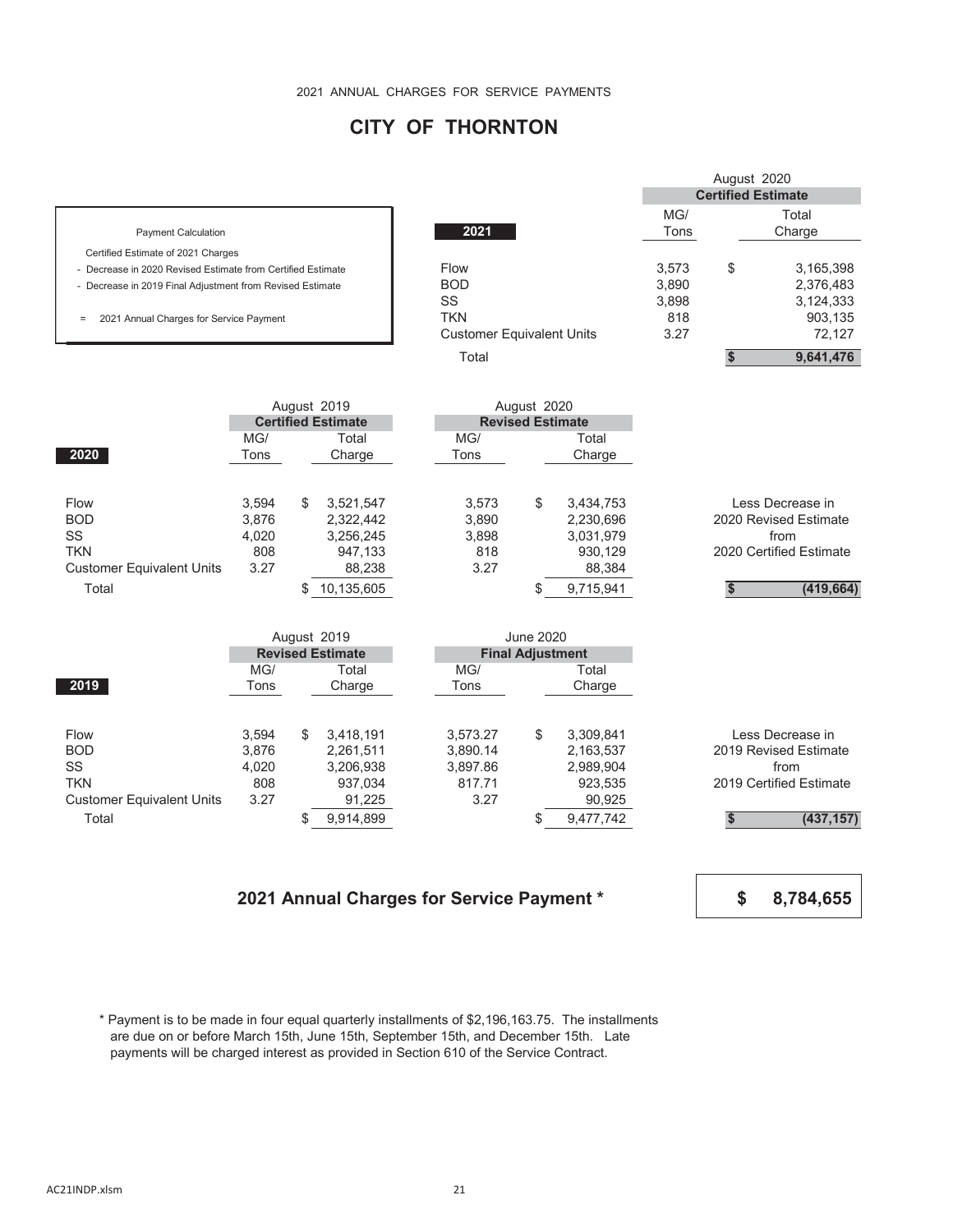# **CITY OF WESTMINSTER**

|                                                             |                                  |             | <b>Certified Estimate</b> |                 |
|-------------------------------------------------------------|----------------------------------|-------------|---------------------------|-----------------|
| <b>Payment Calculation</b>                                  | 2021                             | MG/<br>Tons |                           | Total<br>Charge |
| Certified Estimate of 2021 Charges                          |                                  |             |                           |                 |
| - Decrease in 2020 Revised Estimate from Certified Estimate | Flow                             | 1.034       | \$                        | 915,974         |
| - Decrease in 2019 Final Adjustment from Revised Estimate   | <b>BOD</b>                       | 969         |                           | 592,132         |
|                                                             | SS                               | 1.478       |                           | 1,184,404       |
| 2021 Annual Charges for Service Payment<br>$\equiv$         | TKN                              | 210         |                           | 231,751         |
|                                                             | <b>Customer Equivalent Units</b> | 0.77        |                           | 16.984          |
|                                                             | Total                            |             |                           | 2.941.245       |

|                                  | August 2019 |   |                           |                         |       | August 2020 |           |  |                         |
|----------------------------------|-------------|---|---------------------------|-------------------------|-------|-------------|-----------|--|-------------------------|
|                                  |             |   | <b>Certified Estimate</b> | <b>Revised Estimate</b> |       |             |           |  |                         |
|                                  | MG/         |   | Total                     |                         | MG/   |             | Total     |  |                         |
| 2020                             | Tons        |   | Charge                    |                         | Tons  |             | Charge    |  |                         |
|                                  |             |   |                           |                         |       |             |           |  |                         |
| <b>Flow</b>                      | 1.058       | S | 1,036,723                 |                         | 1.002 | \$          | 962.793   |  | Less Decrease in        |
| <b>BOD</b>                       | 997         |   | 597.348                   |                         | 935   |             | 536,328   |  | 2020 Revised Estimate   |
| SS                               | 1.469       |   | 1,189,836                 |                         | 1.430 |             | 1.112.414 |  | from                    |
| <b>TKN</b>                       | 214         |   | 250,825                   |                         | 203   |             | 231.000   |  | 2020 Certified Estimate |
| <b>Customer Equivalent Units</b> | 0.77        |   | 20,778                    |                         | 0.77  |             | 20,812    |  |                         |
| Total                            |             |   | 3,095,510                 |                         |       |             | 2,863,347 |  | (232, 163)              |
|                                  |             |   |                           |                         |       |             |           |  |                         |

|                                  | August 2019             |    |           |          | June 2020               |           |                         |
|----------------------------------|-------------------------|----|-----------|----------|-------------------------|-----------|-------------------------|
|                                  | <b>Revised Estimate</b> |    |           |          | <b>Final Adjustment</b> |           |                         |
|                                  | MG/                     |    | Total     | MG/      |                         | Total     |                         |
| 2019                             | Tons                    |    | Charge    | Tons     |                         | Charge    |                         |
|                                  |                         |    |           |          |                         |           |                         |
| <b>Flow</b>                      | 1.009                   | \$ | 959.928   | 1.001.62 | \$                      | 927.779   | Less Decrease in        |
| <b>BOD</b>                       | 951                     |    | 554.809   | 935.31   |                         | 520.181   | 2019 Revised Estimate   |
| SS                               | 1.455                   |    | 1,160,898 | 1.430.10 |                         | 1,096,977 | from                    |
| <b>TKN</b>                       | 203                     |    | 235,708   | 203.08   |                         | 229.362   | 2019 Certified Estimate |
| <b>Customer Equivalent Units</b> | 0.77                    |    | 21,481    | 0.77     |                         | 21,410    |                         |
| Total                            |                         |    | 2,932,824 |          |                         | 2,795,709 | (137, 115)              |

#### **2021 Annual Charges for Service Payment \***



August 2020

 \* Payment is to be made in four equal quarterly installments of \$642,991.75. The installments are due on or before March 15th, June 15th, September 15th, and December 15th. Late payments will be charged interest as provided in Section 610 of the Service Contract.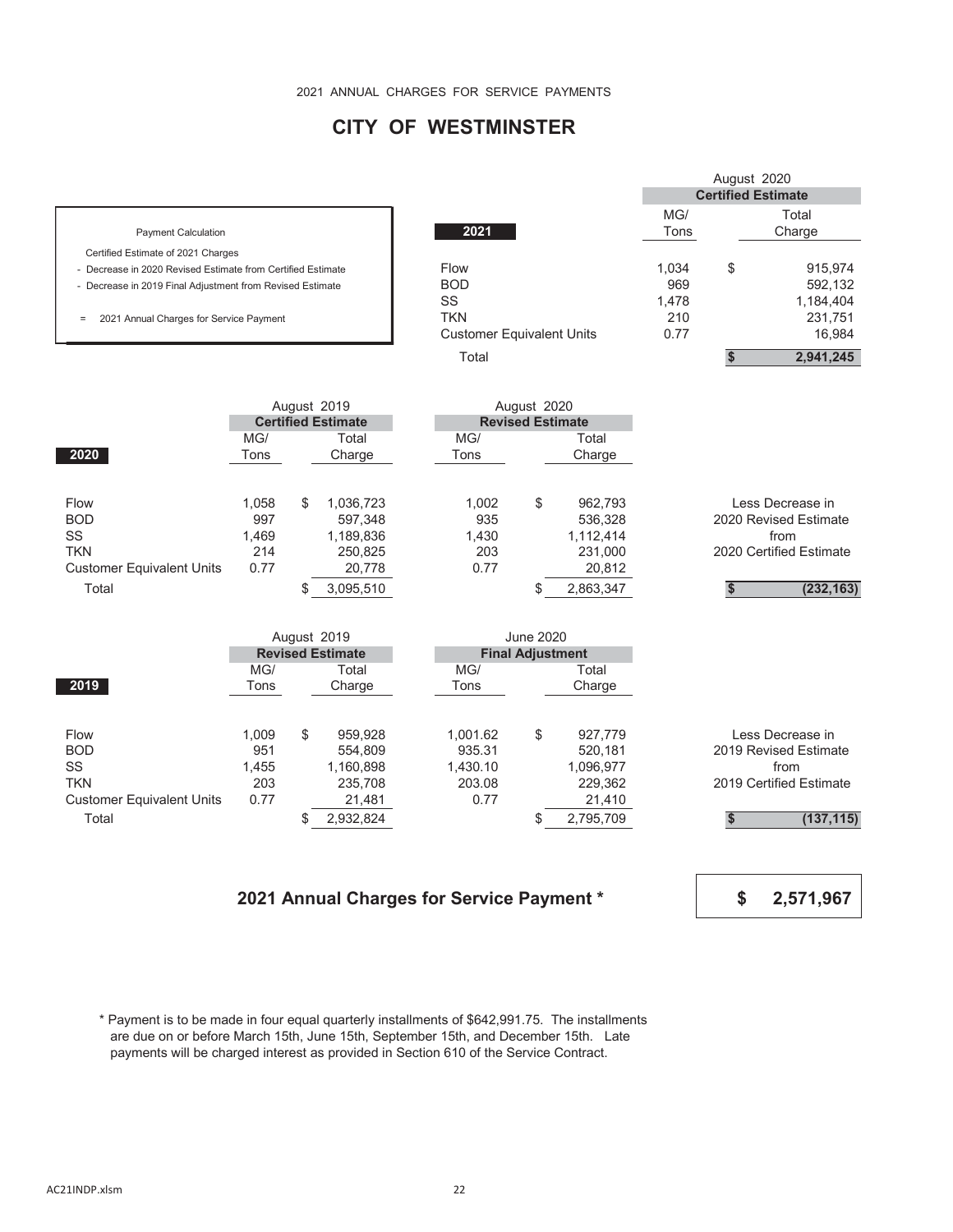### **WESTRIDGE SANITATION DISTRICT**

|                                                             |                                  |             | <b>Certified Estimate</b> |
|-------------------------------------------------------------|----------------------------------|-------------|---------------------------|
| <b>Payment Calculation</b>                                  | 2021                             | MG/<br>Tons | Total<br>Charge           |
| Certified Estimate of 2021 Charges                          |                                  |             |                           |
| - Decrease in 2020 Revised Estimate from Certified Estimate | Flow                             | 184         | \$<br>162,856             |
| - Decrease in 2019 Final Adjustment from Revised Estimate   | <b>BOD</b>                       | 123         | 75,373                    |
|                                                             | SS                               | 140         | 112,482                   |
| 2021 Annual Charges for Service Payment<br>$\equiv$         | TKN                              | 28          | 30,384                    |
|                                                             | <b>Customer Equivalent Units</b> | 0.94        | 20,734                    |
|                                                             | Total                            |             | 401.829                   |

|                                  |                           |        | August 2019 |                         | August 2020 |         |                         |
|----------------------------------|---------------------------|--------|-------------|-------------------------|-------------|---------|-------------------------|
|                                  | <b>Certified Estimate</b> |        |             | <b>Revised Estimate</b> |             |         |                         |
|                                  | MG/                       |        | Total       | MG/                     |             | Total   |                         |
| 2020                             | Tons                      | Charge |             | Tons                    |             | Charge  |                         |
|                                  |                           |        |             |                         |             |         |                         |
| <b>Flow</b>                      | 184                       | \$     | 179.869     | 184                     | \$          | 176.713 | Less Decrease in        |
| <b>BOD</b>                       | 131                       |        | 78,728      | 123                     |             | 70.749  | 2020 Revised Estimate   |
| SS                               | 148                       |        | 119,915     | 140                     |             | 109,157 | from                    |
| <b>TKN</b>                       | 27                        |        | 31.248      | 28                      |             | 31,292  | 2020 Certified Estimate |
| <b>Customer Equivalent Units</b> | 0.94                      |        | 25,365      | 0.94                    |             | 25,407  |                         |
| Total                            |                           |        | 435,125     |                         |             | 413,318 | (21, 807)               |
|                                  |                           |        |             |                         |             |         |                         |

|                                  | August 2019 |    |                         |  |        | June 2020               |         |                         |
|----------------------------------|-------------|----|-------------------------|--|--------|-------------------------|---------|-------------------------|
|                                  |             |    | <b>Revised Estimate</b> |  |        | <b>Final Adjustment</b> |         |                         |
|                                  | MG/         |    | Total                   |  | MG/    |                         | Total   |                         |
| 2019                             | Tons        |    | Charge                  |  | Tons   | Charge                  |         |                         |
|                                  |             |    |                         |  |        |                         |         |                         |
| Flow                             | 184         | \$ | 174.589                 |  | 183.84 | \$                      | 170.287 | Less Decrease in        |
| <b>BOD</b>                       | 131         |    | 76.662                  |  | 123.38 |                         | 68.619  | 2019 Revised Estimate   |
| SS                               | 148         |    | 118,099                 |  | 140.33 |                         | 107.642 | from                    |
| <b>TKN</b>                       | 27          |    | 30.914                  |  | 27.51  |                         | 31.070  | 2019 Certified Estimate |
| <b>Customer Equivalent Units</b> | 0.94        |    | 26,224                  |  | 0.94   |                         | 26,137  |                         |
| Total                            |             |    | 426,488                 |  |        |                         | 403,755 | (22, 733)               |

#### **2021 Annual Charges for Service Payment \***

**\$ 357,289**

August 2020

 \* Payment is to be made in four equal quarterly installments of \$89,322.25. The installments are due on or before March 15th, June 15th, September 15th, and December 15th. Late payments will be charged interest as provided in Section 610 of the Service Contract.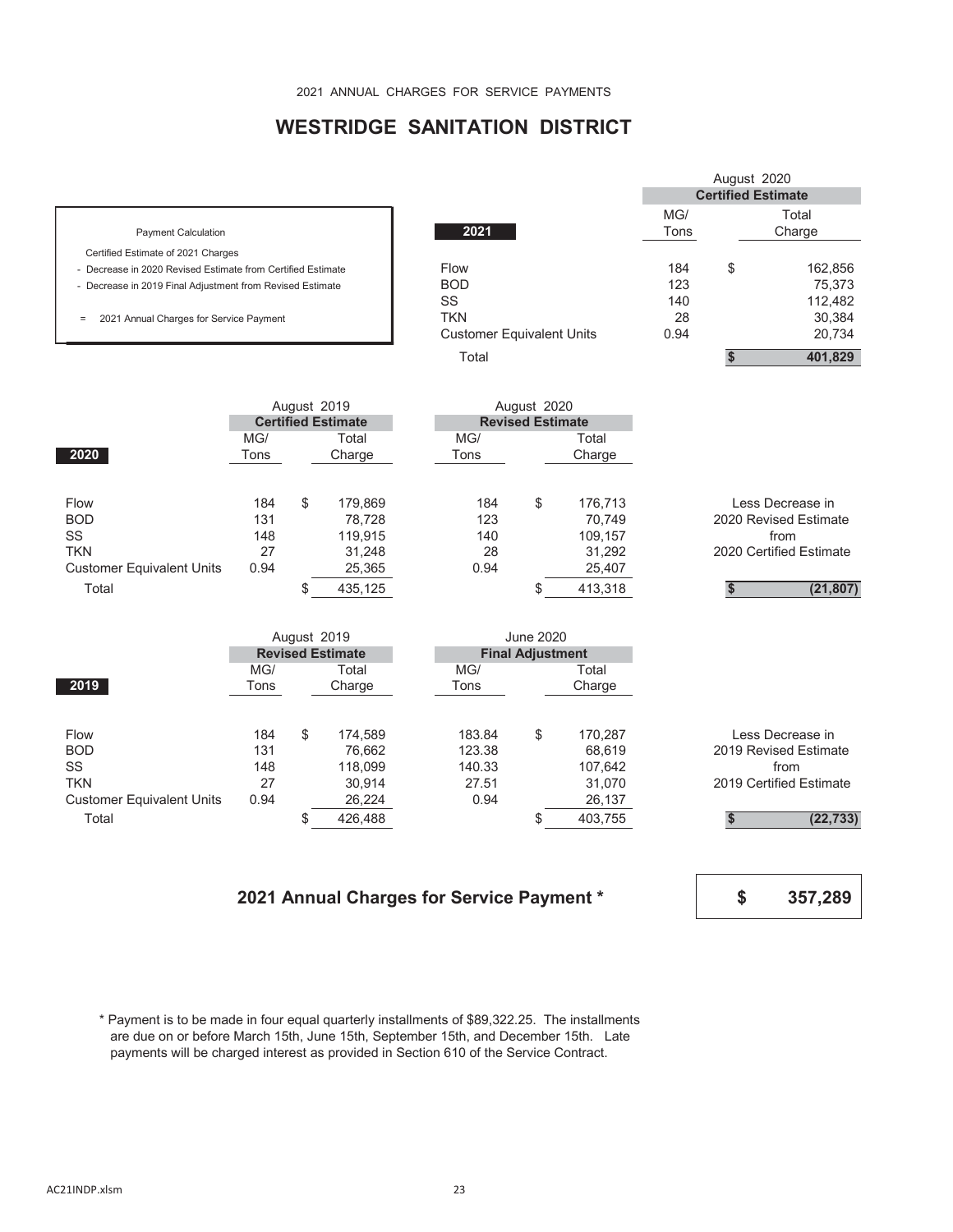# **WHEAT RIDGE SANITATION DISTRICT**

|                                                             |                                  |      | August 2020               |           |
|-------------------------------------------------------------|----------------------------------|------|---------------------------|-----------|
|                                                             |                                  |      | <b>Certified Estimate</b> |           |
|                                                             |                                  | MG/  |                           | Total     |
| <b>Payment Calculation</b>                                  | 2021                             | Tons |                           | Charge    |
| Certified Estimate of 2021 Charges                          |                                  |      |                           |           |
| + Increase in 2020 Revised Estimate over Certified Estimate | Flow                             | 575  | \$                        | 509,482   |
| + Increase in 2019 Final Adjustment over Revised Estimate   | <b>BOD</b>                       | 535  |                           | 326,965   |
|                                                             | SS                               | 575  |                           | 461,068   |
| 2021 Annual Charges for Service Payment<br>$\equiv$         | <b>TKN</b>                       | 107  |                           | 118.211   |
|                                                             | <b>Customer Equivalent Units</b> | 2.34 |                           | 51,614    |
|                                                             | Total                            |      |                           | 1,467,340 |

| August 2019                      |      |    |                           |  |      | August 2020             |           |  |  |                         |  |
|----------------------------------|------|----|---------------------------|--|------|-------------------------|-----------|--|--|-------------------------|--|
|                                  |      |    | <b>Certified Estimate</b> |  |      | <b>Revised Estimate</b> |           |  |  |                         |  |
|                                  | MG/  |    | Total                     |  | MG/  |                         | Total     |  |  |                         |  |
| 2020                             | Tons |    | Charge                    |  | Tons |                         | Charge    |  |  |                         |  |
|                                  |      |    |                           |  |      |                         |           |  |  |                         |  |
| Flow                             | 512  | \$ | 501.576                   |  | 532  | \$                      | 511,810   |  |  | Plus Increase in        |  |
| <b>BOD</b>                       | 489  |    | 293,096                   |  | 503  |                         | 288,334   |  |  | 2020 Revised Estimate   |  |
| SS                               | 525  |    | 425,465                   |  | 554  |                         | 430,583   |  |  | over                    |  |
| <b>TKN</b>                       | 103  |    | 120,548                   |  | 105  |                         | 119,470   |  |  | 2020 Certified Estimate |  |
| <b>Customer Equivalent Units</b> | 2.34 |    | 63,143                    |  | 2.34 |                         | 63,247    |  |  |                         |  |
| Total                            |      |    | 1,403,828                 |  |      |                         | 1,413,444 |  |  | 9,616                   |  |
|                                  |      |    |                           |  |      |                         |           |  |  |                         |  |

|                                  | August 2019 |                         |           |  | June 2020 |                         |           |                         |       |
|----------------------------------|-------------|-------------------------|-----------|--|-----------|-------------------------|-----------|-------------------------|-------|
|                                  |             | <b>Revised Estimate</b> |           |  |           | <b>Final Adjustment</b> |           |                         |       |
|                                  | MG/         |                         | Total     |  | MG/       |                         | Total     |                         |       |
| 2019                             | Tons        |                         | Charge    |  | Tons      |                         | Charge    |                         |       |
|                                  |             |                         |           |  |           |                         |           |                         |       |
| <b>Flow</b>                      | 512         | \$                      | 486.855   |  | 532.45    | \$                      | 493.197   | Plus Increase in        |       |
| <b>BOD</b>                       | 489         |                         | 285.406   |  | 502.83    |                         | 279.654   | 2019 Revised Estimate   |       |
| SS                               | 525         |                         | 419,023   |  | 553.55    |                         | 424.608   | over                    |       |
| <b>TKN</b>                       | 103         |                         | 119,263   |  | 105.03    |                         | 118,623   | 2019 Certified Estimate |       |
| <b>Customer Equivalent Units</b> | 2.34        |                         | 65,280    |  | 2.34      |                         | 65,065    |                         |       |
| Total                            |             |                         | 1,375,827 |  |           |                         | 1,381,147 |                         | 5,320 |

### **2021 Annual Charges for Service Payment \***

**\$ 1,482,276**

 \* Payment is to be made in four equal quarterly installments of \$370,569.00. The installments are due on or before March 15th, June 15th, September 15th, and December 15th. Late payments will be charged interest as provided in Section 610 of the Service Contract.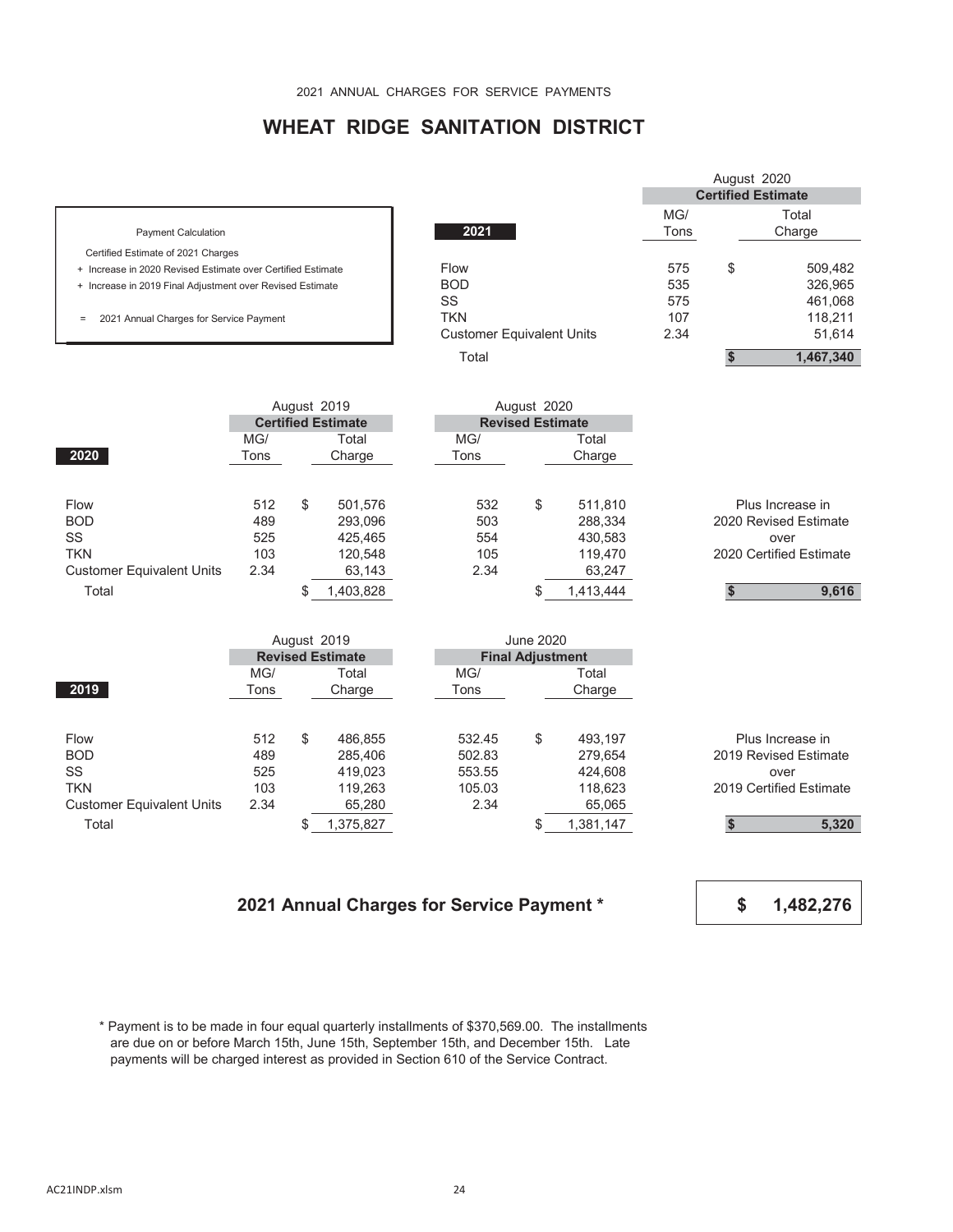# **ADAMS COUNTY**

|                                                             |                                  |             | <b>Certified Estimate</b> |
|-------------------------------------------------------------|----------------------------------|-------------|---------------------------|
| <b>Payment Calculation</b>                                  | 2021                             | MG/<br>Tons | Total<br>Charge           |
| Certified Estimate of 2021 Charges                          |                                  |             |                           |
| + Increase in 2020 Revised Estimate over Certified Estimate | <b>Flow</b>                      | 2.35        | \$<br>2,082               |
| - Decrease in 2019 Final Adjustment from Revised Estimate   | <b>BOD</b>                       | 3.92        | 2,395                     |
|                                                             | SS                               | 3.92        | 3.142                     |
| 2021 Annual Charges for Service Payment<br>$\equiv$         | TKN                              | 0.59        | 652                       |
|                                                             | <b>Customer Equivalent Units</b> | 0.03        | 662                       |
|                                                             | Total                            |             | 8.933                     |

|                                                                                   | August 2019<br><b>Certified Estimate</b> |    |                                       | August 2020<br><b>Revised Estimate</b> |                 |                                       |                                                                              |
|-----------------------------------------------------------------------------------|------------------------------------------|----|---------------------------------------|----------------------------------------|-----------------|---------------------------------------|------------------------------------------------------------------------------|
| 2020                                                                              | MG/<br>Tons                              |    | Total<br>Charge                       | MG/<br>Tons                            | Total<br>Charge |                                       |                                                                              |
| <b>Flow</b><br><b>BOD</b><br>SS<br><b>TKN</b><br><b>Customer Equivalent Units</b> | 1.64<br>2.74<br>2.74<br>0.41<br>0.03     | \$ | 1.607<br>1,642<br>2,219<br>481<br>810 | 2.01<br>3.35<br>3.35<br>0.50<br>0.03   | \$              | 1,932<br>1,921<br>2,606<br>569<br>811 | Plus Increase in<br>2020 Revised Estimate<br>over<br>2020 Certified Estimate |
| Total                                                                             |                                          |    | 6,759                                 |                                        | σ               | 7,839                                 | 1,080                                                                        |

|                                  |                         |    | August 2019 |      | June 2020               |        |                         |
|----------------------------------|-------------------------|----|-------------|------|-------------------------|--------|-------------------------|
|                                  | <b>Revised Estimate</b> |    |             |      | <b>Final Adjustment</b> |        |                         |
|                                  | MG/                     |    | Total       | MG/  |                         | Total  |                         |
| 2019                             | Tons                    |    | Charge      | Tons |                         | Charge |                         |
|                                  |                         |    |             |      |                         |        |                         |
| Flow                             | 0.41                    | \$ | 390         | 0.22 | \$                      | 204    | Less Decrease in        |
| <b>BOD</b>                       | 0.69                    |    | 403         | 0.37 |                         | 206    | 2019 Revised Estimate   |
| <b>SS</b>                        | 0.69                    |    | 550         | 0.37 |                         | 284    | from                    |
| <b>TKN</b>                       | 0.10                    |    | 116         | 0.06 |                         | 68     | 2019 Certified Estimate |
| <b>Customer Equivalent Units</b> | 0.01                    |    | 279         | 0.03 |                         | 834    |                         |
| Total                            |                         |    | 1,738       |      |                         | 1,596  | (142)                   |

### **2021 Annual Charges for Service Payment \***

**\$ 9,871**

August 2020

 \* Payment is to be made in four equal quarterly installments of \$2,467.75. The installments are due on or before March 15th, June 15th, September 15th, and December 15th. Late payments will be charged interest as provided in Section 610 of the Special Connectors Agreement.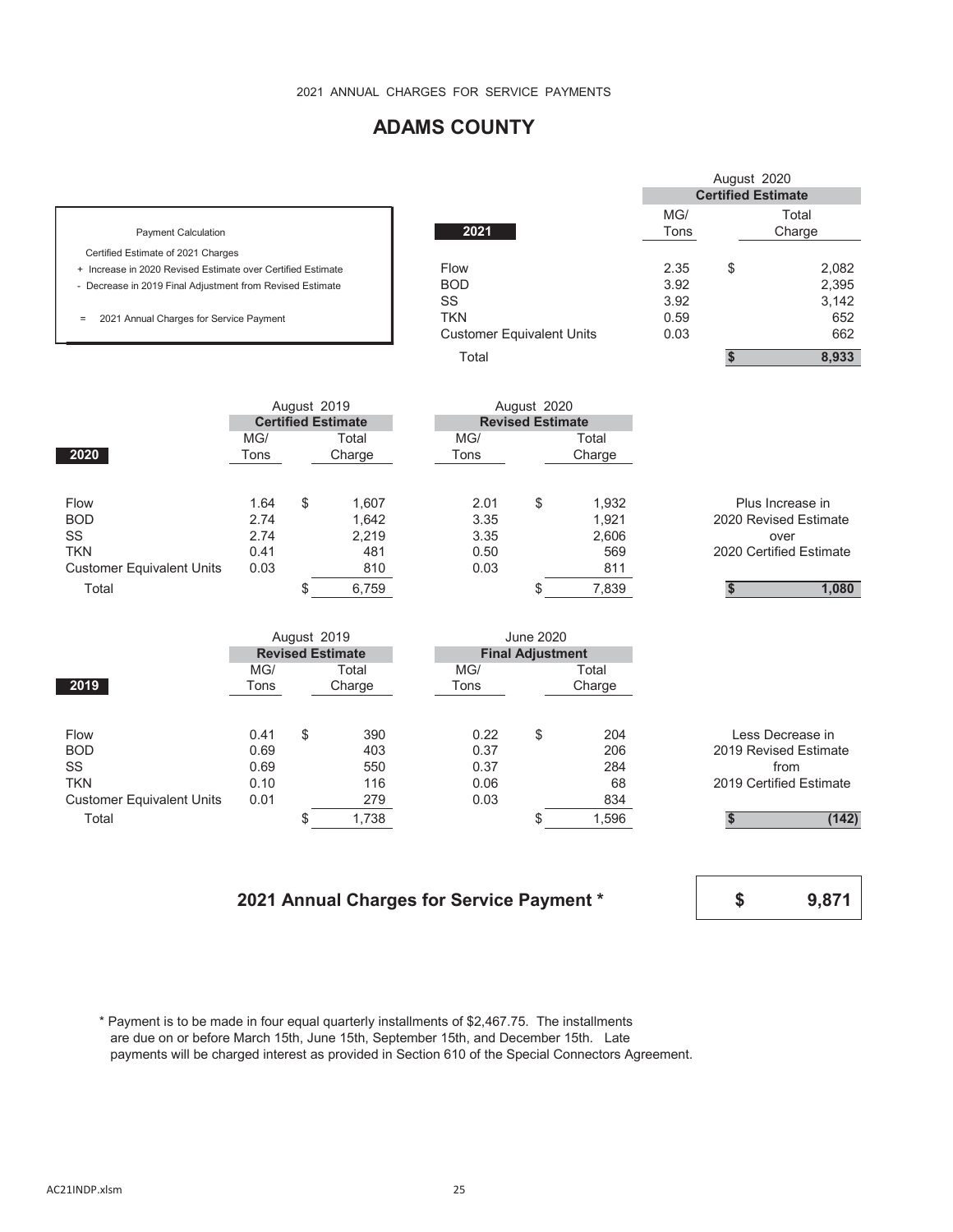## **BEAR CREEK WATER AND SANITATION DISTRICT**

|                                                             |                                  |      | August 2020               |         |
|-------------------------------------------------------------|----------------------------------|------|---------------------------|---------|
|                                                             |                                  |      | <b>Certified Estimate</b> |         |
|                                                             |                                  | MG/  |                           | Total   |
| <b>Payment Calculation</b>                                  | 2021                             | Tons |                           | Charge  |
| Certified Estimate of 2021 Charges                          |                                  |      |                           |         |
| - Decrease in 2020 Revised Estimate from Certified Estimate | Flow                             | 382  | \$                        | 338,370 |
| - Decrease in 2019 Final Adjustment from Revised Estimate   | <b>BOD</b>                       | 280  |                           | 170,758 |
|                                                             | SS                               | 346  |                           | 277,489 |
| 2021 Annual Charges for Service Payment<br>$=$              | <b>TKN</b>                       | 69   |                           | 75,855  |
|                                                             | <b>Customer Equivalent Units</b> | 0.77 |                           | 16.984  |
|                                                             | Total                            |      |                           | 879,456 |

|                                  |                           |    | August 2019 |      | August 2020             |         |                         |
|----------------------------------|---------------------------|----|-------------|------|-------------------------|---------|-------------------------|
|                                  | <b>Certified Estimate</b> |    |             |      | <b>Revised Estimate</b> |         |                         |
|                                  | MG/                       |    | Total       | MG/  |                         | Total   |                         |
| 2020                             | Tons                      |    | Charge      | Tons |                         | Charge  |                         |
|                                  |                           |    |             |      |                         |         |                         |
| Flow                             | 378                       | \$ | 370,212     | 382  | \$                      | 367,163 | Less Decrease in        |
| <b>BOD</b>                       | 328                       |    | 196,615     | 280  |                         | 160,283 | 2020 Revised Estimate   |
| SS                               | 336                       |    | 271,913     | 346  |                         | 269,286 | from                    |
| <b>TKN</b>                       | 69                        |    | 80.510      | 69   |                         | 78.122  | 2020 Certified Estimate |
| <b>Customer Equivalent Units</b> | 0.77                      |    | 20,778      | 0.77 |                         | 20,812  |                         |
| Total                            |                           |    | 940,028     |      |                         | 895,666 | (44, 362)               |
|                                  |                           |    |             |      |                         |         |                         |

|                                  |      | August 2019 |                         |        | June 2020               |         |                         |
|----------------------------------|------|-------------|-------------------------|--------|-------------------------|---------|-------------------------|
|                                  |      |             | <b>Revised Estimate</b> |        | <b>Final Adjustment</b> |         |                         |
|                                  | MG/  |             | Total                   | MG/    |                         | Total   |                         |
| 2019                             | Tons |             | Charge                  | Tons   |                         | Charge  |                         |
|                                  |      |             |                         |        |                         |         |                         |
| <b>Flow</b>                      | 378  | \$          | 359.346                 | 381.97 | \$                      | 353,810 | Less Decrease in        |
| <b>BOD</b>                       | 328  |             | 191.457                 | 279.52 |                         | 155.458 | 2019 Revised Estimate   |
| SS                               | 336  |             | 267.795                 | 346.19 |                         | 265,550 | from                    |
| <b>TKN</b>                       | 69   |             | 79,652                  | 68.68  |                         | 77,568  | 2019 Certified Estimate |
| <b>Customer Equivalent Units</b> | 0.77 |             | 21,481                  | 0.77   |                         | 21,410  |                         |
| Total                            |      |             | 919,731                 |        |                         | 873,796 | (45, 935)               |

### **2021 Annual Charges for Service Payment \***

**\$ 789,159**

 \* Payment is to be made in four equal quarterly installments of \$197,289.75. The installments are due on or before March 15th, June 15th, September 15th, and December 15th. Late payments will be charged interest as provided in Section 610 of the Special Connectors Agreement.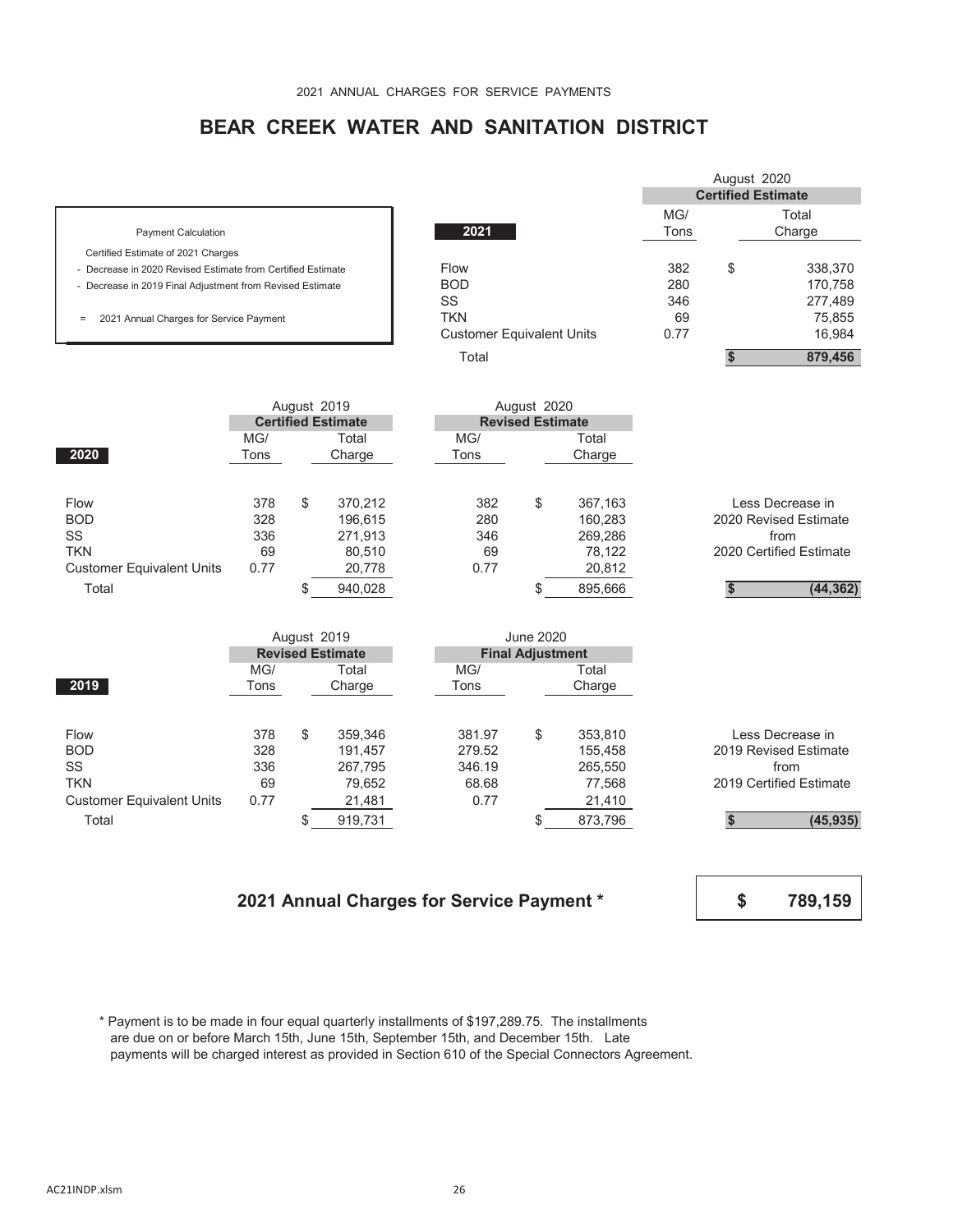# **BENNET BEAR CREEK FARM WATER AND SANITATION DISTRICT**

|                                                             |                                  |      | August 2020               |         |  |  |
|-------------------------------------------------------------|----------------------------------|------|---------------------------|---------|--|--|
|                                                             |                                  |      | <b>Certified Estimate</b> |         |  |  |
|                                                             |                                  | MG/  |                           | Total   |  |  |
| <b>Payment Calculation</b>                                  | 2021                             | Tons |                           | Charge  |  |  |
| Certified Estimate of 2021 Charges                          |                                  |      |                           |         |  |  |
| - Decrease in 2020 Revised Estimate from Certified Estimate | Flow                             | 46   | \$                        | 40,395  |  |  |
| - Decrease in 2019 Final Adjustment from Revised Estimate   | <b>BOD</b>                       | 44   |                           | 26,647  |  |  |
|                                                             | SS                               | 34   |                           | 26,900  |  |  |
| 2021 Annual Charges for Service Payment<br>$\equiv$         | <b>TKN</b>                       | 8    |                           | 8,383   |  |  |
|                                                             | <b>Customer Equivalent Units</b> | 0.52 |                           | 11,470  |  |  |
|                                                             | Total                            |      |                           | 113,795 |  |  |

|                                  |      | August 2019 |                           |      | August 2020             |         |                         |
|----------------------------------|------|-------------|---------------------------|------|-------------------------|---------|-------------------------|
|                                  |      |             | <b>Certified Estimate</b> |      | <b>Revised Estimate</b> |         |                         |
|                                  | MG/  |             | Total                     | MG/  |                         | Total   |                         |
| 2020                             | Tons |             | Charge                    | Tons |                         | Charge  |                         |
| <b>Flow</b>                      | 75   | \$          | 73.364                    | 46   | \$                      | 43,832  | Less Decrease in        |
| <b>BOD</b>                       | 68   |             | 40.796                    | 44   |                         | 25,013  | 2020 Revised Estimate   |
| SS                               | 61   |             | 49,489                    | 34   |                         | 26,105  | from                    |
| <b>TKN</b>                       | 12   |             | 14,159                    | 8    |                         | 8,633   | 2020 Certified Estimate |
| <b>Customer Equivalent Units</b> | 0.52 |             | 14,032                    | 0.52 |                         | 14,055  |                         |
| Total                            |      |             | 191,840                   |      |                         | 117,638 | (74, 202)               |
|                                  |      |             |                           |      |                         |         |                         |

|                                  | August 2019 |    |                         |  |       | <b>June 2020</b>        |         |                         |
|----------------------------------|-------------|----|-------------------------|--|-------|-------------------------|---------|-------------------------|
|                                  |             |    | <b>Revised Estimate</b> |  |       | <b>Final Adjustment</b> |         |                         |
|                                  | MG/         |    | Total                   |  | MG/   |                         | Total   |                         |
| 2019                             | Tons        |    | Charge                  |  | Tons  |                         | Charge  |                         |
|                                  |             |    |                         |  |       |                         |         |                         |
| <b>Flow</b>                      | 75          | \$ | 71.211                  |  | 45.60 | \$                      | 42,238  | Less Decrease in        |
| <b>BOD</b>                       | 68          |    | 39,725                  |  | 43.62 |                         | 24,260  | 2019 Revised Estimate   |
| <b>SS</b>                        | 61          |    | 48,739                  |  | 33.56 |                         | 25,743  | from                    |
| <b>TKN</b>                       | 12          |    | 14.008                  |  | 7.59  |                         | 8,572   | 2019 Certified Estimate |
| <b>Customer Equivalent Units</b> | 0.52        |    | 14,507                  |  | 0.52  |                         | 14,459  |                         |
| Total                            |             |    | 188,190                 |  |       | \$                      | 115,272 | (72, 918)               |

### **2021 Annual Charges for Service Payment \***

**\$ (33,325)**

 \* Payment is to be made in four equal quarterly installments of -\$8,331.25. The installments are due on or before March 15th, June 15th, September 15th, and December 15th. Late payments will be charged interest as provided in Section 610 of the Special Connectors Agreement.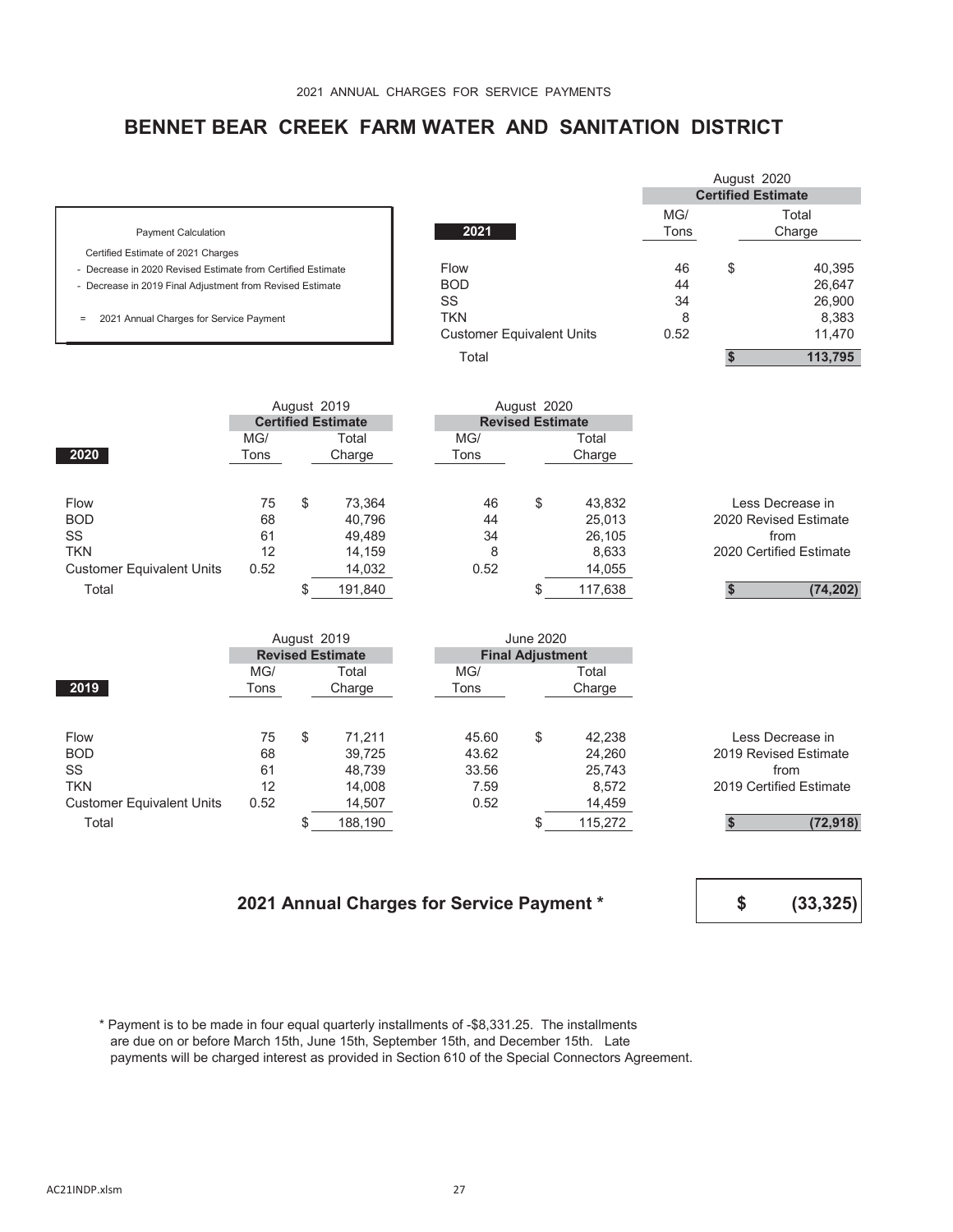## **BOW MAR WATER AND SANITATION DISTRICT**

|                                                             |                                  |      | August 2020 |                           |
|-------------------------------------------------------------|----------------------------------|------|-------------|---------------------------|
|                                                             |                                  |      |             | <b>Certified Estimate</b> |
|                                                             |                                  | MG/  |             | Total                     |
| <b>Payment Calculation</b>                                  | 2021                             | Tons |             | Charge                    |
| Certified Estimate of 2021 Charges                          |                                  |      |             |                           |
| - Decrease in 2020 Revised Estimate from Certified Estimate | Flow                             | 3    | \$          | 3,012                     |
| - Decrease in 2019 Final Adjustment from Revised Estimate   | <b>BOD</b>                       | 4    |             | 2,211                     |
|                                                             | SS                               | 4    |             | 2,958                     |
| 2021 Annual Charges for Service Payment<br>$\equiv$         | <b>TKN</b>                       |      |             | 630                       |
|                                                             | <b>Customer Equivalent Units</b> | 0.03 |             | 662                       |
|                                                             | Total                            |      |             | 9,473                     |

|                                                | August 2019<br><b>Certified Estimate</b> |    |                 |             | August 2020<br><b>Revised Estimate</b> |                 |                               |
|------------------------------------------------|------------------------------------------|----|-----------------|-------------|----------------------------------------|-----------------|-------------------------------|
| 2020                                           | MG/<br>Tons                              |    | Total<br>Charge | MG/<br>Tons |                                        | Total<br>Charge |                               |
| Flow                                           | 3                                        | \$ | 3,332           | 3           | \$                                     | 3,268           | Less Decrease in              |
| <b>BOD</b><br>SS                               | 4<br>4                                   |    | 2,169<br>2,989  | 4<br>4      |                                        | 2,076<br>2,870  | 2020 Revised Estimate<br>from |
| <b>TKN</b><br><b>Customer Equivalent Units</b> | 0.03                                     |    | 668<br>810      | 0.03        |                                        | 648<br>811      | 2020 Certified Estimate       |
| Total                                          |                                          |    | 9,968           |             |                                        | 9,673           | (295)                         |

|                                  |                         | August 2019 |        |      | June 2020 |        |                         |                         |  |  |
|----------------------------------|-------------------------|-------------|--------|------|-----------|--------|-------------------------|-------------------------|--|--|
|                                  | <b>Revised Estimate</b> |             |        |      |           |        |                         | <b>Final Adjustment</b> |  |  |
|                                  | MG/                     |             | Total  | MG/  |           | Total  |                         |                         |  |  |
| 2019                             | Tons                    |             | Charge | Tons |           | Charge |                         |                         |  |  |
|                                  |                         |             |        |      |           |        |                         |                         |  |  |
| Flow                             | 3                       | \$          | 3,234  | 3.40 | \$        | 3,149  | Less Decrease in        |                         |  |  |
| <b>BOD</b>                       | 4                       |             | 2,112  | 3.62 |           | 2,013  | 2019 Revised Estimate   |                         |  |  |
| SS                               | 4                       |             | 2,944  | 3.69 |           | 2,830  | from                    |                         |  |  |
| <b>TKN</b>                       |                         |             | 661    | 0.57 |           | 644    | 2019 Certified Estimate |                         |  |  |
| <b>Customer Equivalent Units</b> | 0.03                    |             | 837    | 0.03 |           | 834    |                         |                         |  |  |
| Total                            |                         |             | 9,788  |      |           | 9,470  | (318)                   |                         |  |  |

### **2021 Annual Charges for Service Payment \***

**\$ 8,860**

 \* Payment is to be made in four equal quarterly installments of \$2,215.00. The installments are due on or before March 15th, June 15th, September 15th, and December 15th. Late payments will be charged interest as provided in Section 610 of the Special Connectors Agreement.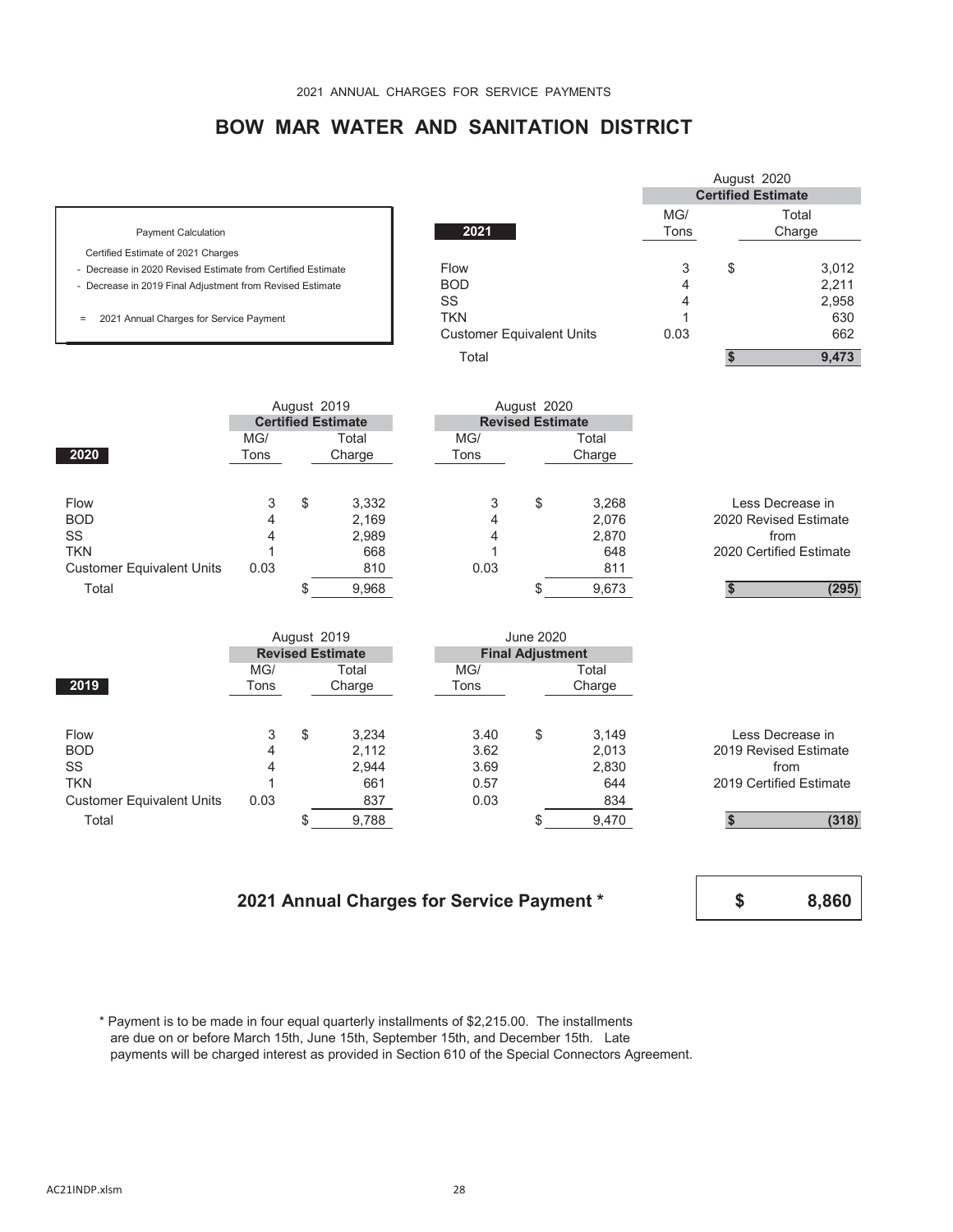### **CASTLEWOOD WATER AND SANITATION DISTRICT**

|                                                             |                                  |      | August 2020               |           |  |
|-------------------------------------------------------------|----------------------------------|------|---------------------------|-----------|--|
|                                                             |                                  |      | <b>Certified Estimate</b> |           |  |
|                                                             |                                  | MG/  |                           | Total     |  |
| <b>Payment Calculation</b>                                  | 2021                             | Tons |                           | Charge    |  |
| Certified Estimate of 2021 Charges                          |                                  |      |                           |           |  |
| - Decrease in 2020 Revised Estimate from Certified Estimate | Flow                             | 516  | \$                        | 457,305   |  |
| - Decrease in 2019 Final Adjustment from Revised Estimate   | <b>BOD</b>                       | 413  |                           | 252,533   |  |
|                                                             | SS                               | 480  |                           | 384,768   |  |
| 2021 Annual Charges for Service Payment                     | <b>TKN</b>                       | 93   |                           | 102,638   |  |
|                                                             | <b>Customer Equivalent Units</b> | 0.77 |                           | 16.984    |  |
|                                                             | Total                            |      |                           | 1,214,228 |  |

| August 2019                      |      |    |                           |      | August 2020             |           |                         |
|----------------------------------|------|----|---------------------------|------|-------------------------|-----------|-------------------------|
|                                  |      |    | <b>Certified Estimate</b> |      | <b>Revised Estimate</b> |           |                         |
|                                  | MG/  |    | Total                     | MG/  |                         | Total     |                         |
| 2020                             | Tons |    | Charge                    | Tons |                         | Charge    |                         |
|                                  |      |    |                           |      |                         |           |                         |
| <b>Flow</b>                      | 541  | \$ | 529.797                   | 516  | \$                      | 496,218   | Less Decrease in        |
| <b>BOD</b>                       | 441  |    | 264,457                   | 413  |                         | 237,042   | 2020 Revised Estimate   |
| SS                               | 494  |    | 400,243                   | 480  |                         | 373,395   | from                    |
| <b>TKN</b>                       | 94   |    | 110,527                   | 93   |                         | 105.706   | 2020 Certified Estimate |
| <b>Customer Equivalent Units</b> | 0.77 |    | 20,778                    | 0.77 |                         | 20,812    |                         |
| Total                            |      |    | 1,325,802                 |      |                         | 1,233,173 | (92, 629)               |
|                                  |      |    |                           |      |                         |           |                         |

|                                  |                         |    | August 2019 |     |        | June 2020               |           |                         |
|----------------------------------|-------------------------|----|-------------|-----|--------|-------------------------|-----------|-------------------------|
|                                  | <b>Revised Estimate</b> |    |             |     |        | <b>Final Adjustment</b> |           |                         |
|                                  | MG/<br>Total            |    |             | MG/ | Total  |                         |           |                         |
| 2019                             | Tons                    |    | Charge      |     | Tons   |                         | Charge    |                         |
|                                  |                         |    |             |     |        |                         |           |                         |
| Flow                             | 541                     | \$ | 514.248     |     | 516.23 | \$                      | 478.172   | Less Decrease in        |
| <b>BOD</b>                       | 441                     |    | 257.518     |     | 413.38 |                         | 229.905   | 2019 Revised Estimate   |
| SS                               | 494                     |    | 394.183     |     | 480.03 |                         | 368.213   | from                    |
| <b>TKN</b>                       | 94                      |    | 109,348     |     | 92.93  |                         | 104,957   | 2019 Certified Estimate |
| <b>Customer Equivalent Units</b> | 0.77                    |    | 21,481      |     | 0.77   |                         | 21,410    |                         |
| Total                            |                         |    | 1,296,778   |     |        |                         | 1,202,657 | (94, 121)               |

### **2021 Annual Charges for Service Payment \***



 \* Payment is to be made in four equal quarterly installments of \$256,869.50. The installments are due on or before March 15th, June 15th, September 15th, and December 15th. Late payments will be charged interest as provided in Section 610 of the Special Connectors Agreement.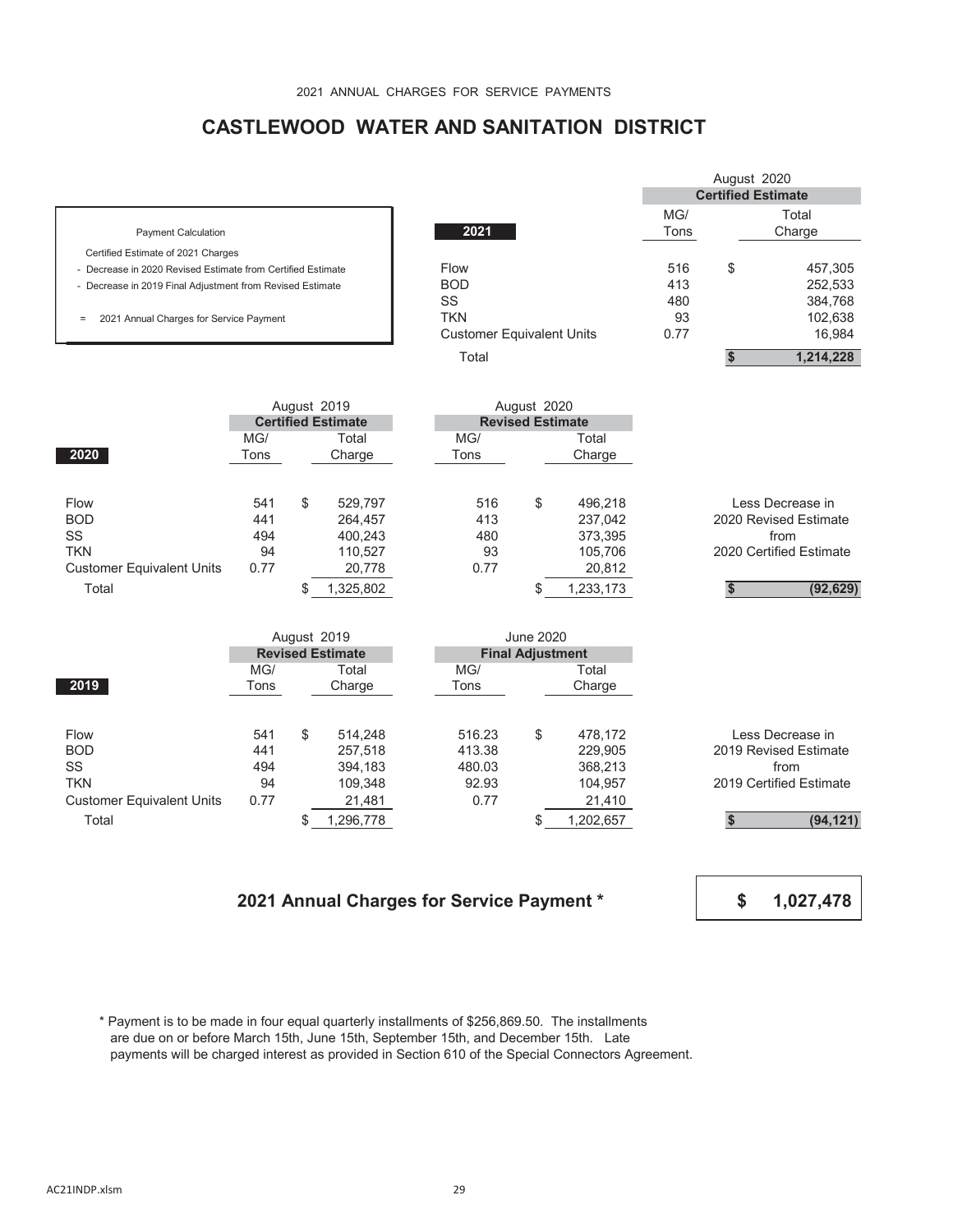# **CHERRY CREEK VALLEY WATER AND SANITATION DISTRICT**

|                                                             |                                  |      | August 2020               |           |
|-------------------------------------------------------------|----------------------------------|------|---------------------------|-----------|
|                                                             |                                  |      | <b>Certified Estimate</b> |           |
|                                                             |                                  | MG/  |                           | Total     |
| <b>Payment Calculation</b>                                  | 2021                             | Tons |                           | Charge    |
| Certified Estimate of 2021 Charges                          |                                  |      |                           |           |
| + Increase in 2020 Revised Estimate over Certified Estimate | Flow                             | 545  | \$                        | 482,959   |
| + Increase in 2019 Final Adjustment over Revised Estimate   | <b>BOD</b>                       | 603  |                           | 368,592   |
|                                                             | SS                               | 592  |                           | 474,238   |
| 2021 Annual Charges for Service Payment<br>$\equiv$         | <b>TKN</b>                       | 112  |                           | 123,734   |
|                                                             | <b>Customer Equivalent Units</b> | 2.20 |                           | 48,526    |
|                                                             | Total                            |      |                           | 1,498,049 |

|                                  | August 2019 |   |                           |                         | August 2020 |           |                         |       |
|----------------------------------|-------------|---|---------------------------|-------------------------|-------------|-----------|-------------------------|-------|
|                                  |             |   | <b>Certified Estimate</b> | <b>Revised Estimate</b> |             |           |                         |       |
|                                  | MG/         |   | Total                     | MG/                     |             | Total     |                         |       |
| 2020                             | Tons        |   | Charge                    | Charge<br>Tons          |             |           |                         |       |
|                                  |             |   |                           |                         |             |           |                         |       |
| <b>Flow</b>                      | 553         | S | 541,889                   | 545                     | \$          | 524.056   | Plus Increase in        |       |
| <b>BOD</b>                       | 579         |   | 347,193                   | 603                     |             | 345,980   | 2020 Revised Estimate   |       |
| <b>SS</b>                        | 533         |   | 431.718                   | 592                     |             | 460.219   | over                    |       |
| <b>TKN</b>                       | 110         |   | 128,671                   | 112                     |             | 127,432   | 2020 Certified Estimate |       |
| <b>Customer Equivalent Units</b> | 2.20        |   | 59,365                    | 2.20                    |             | 59,463    |                         |       |
| Total                            |             |   | 1,508,836                 |                         |             | 1,517,150 |                         | 8,314 |
|                                  |             |   |                           |                         |             |           |                         |       |

|                                  | August 2019 |                         |           |  | June 2020 |    |           |                         |  |  |  |
|----------------------------------|-------------|-------------------------|-----------|--|-----------|----|-----------|-------------------------|--|--|--|
|                                  |             | <b>Revised Estimate</b> |           |  |           |    |           | <b>Final Adjustment</b> |  |  |  |
|                                  | MG/         |                         | Total     |  | MG/       |    | Total     |                         |  |  |  |
| 2019                             | Tons        |                         | Charge    |  | Tons      |    | Charge    |                         |  |  |  |
|                                  |             |                         |           |  |           |    |           |                         |  |  |  |
| <b>Flow</b>                      | 553         | \$                      | 525.984   |  | 545.19    | \$ | 504.998   | Plus Increase in        |  |  |  |
| <b>BOD</b>                       | 579         |                         | 338,084   |  | 603.36    |    | 335.564   | 2019 Revised Estimate   |  |  |  |
| <b>SS</b>                        | 533         |                         | 425,181   |  | 591.65    |    | 453,833   | over                    |  |  |  |
| <b>TKN</b>                       | 110         |                         | 127.299   |  | 112.03    |    | 126.529   | 2019 Certified Estimate |  |  |  |
| <b>Customer Equivalent Units</b> | 2.20        |                         | 61,375    |  | 2.20      |    | 61,172    |                         |  |  |  |
| Total                            |             |                         | 1,477,923 |  |           |    | 1,482,096 | 4,173                   |  |  |  |

#### **2021 Annual Charges for Service Payment \***

**\$ 1,510,536**

 \* Payment is to be made in four equal quarterly installments of \$377,634.00. The installments are due on or before March 15th, June 15th, September 15th, and December 15th. Late payments will be charged interest as provided in Section 610 of the Special Connectors Agreement.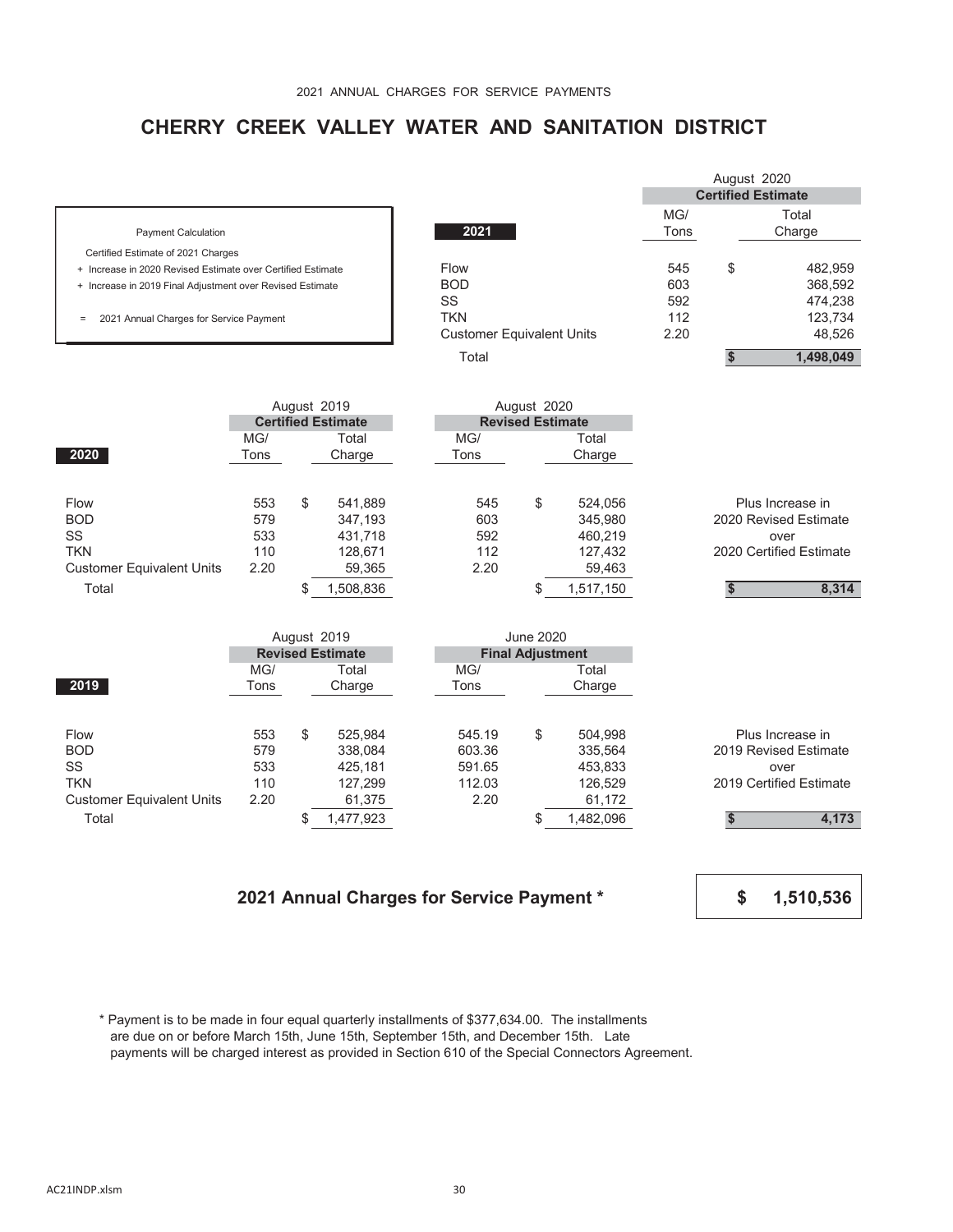# **EAST JEFFERSON COUNTY SANITATION DISTRICT**

- 
- 
- 

|                                                             |                                  |      | August 2020               |         |  |
|-------------------------------------------------------------|----------------------------------|------|---------------------------|---------|--|
|                                                             |                                  |      | <b>Certified Estimate</b> |         |  |
|                                                             |                                  | MG/  |                           | Total   |  |
| <b>Payment Calculation</b>                                  | 2021                             | Tons |                           | Charge  |  |
| Certified Estimate of 2021 Charges                          |                                  |      |                           |         |  |
| + Increase in 2020 Revised Estimate over Certified Estimate | Flow                             | 220  | \$                        | 194,888 |  |
| + Increase in 2019 Final Adjustment over Revised Estimate   | <b>BOD</b>                       | 215  |                           | 131,343 |  |
|                                                             | SS                               | 200  |                           | 160,310 |  |
| 2021 Annual Charges for Service Payment<br>$=$              | <b>TKN</b>                       | 35   |                           | 38,656  |  |
|                                                             | <b>Customer Equivalent Units</b> | 0.77 |                           | 16.984  |  |
|                                                             | Total                            |      |                           | 542,181 |  |

|                                  | August 2020<br>August 2019 |     |                           |      |                         |         |                         |  |  |  |  |  |  |
|----------------------------------|----------------------------|-----|---------------------------|------|-------------------------|---------|-------------------------|--|--|--|--|--|--|
|                                  |                            |     | <b>Certified Estimate</b> |      | <b>Revised Estimate</b> |         |                         |  |  |  |  |  |  |
|                                  | MG/                        |     | Total                     | MG/  |                         | Total   |                         |  |  |  |  |  |  |
| 2020                             | Tons                       |     | Charge                    | Tons | Charge                  |         |                         |  |  |  |  |  |  |
|                                  |                            |     |                           |      |                         |         |                         |  |  |  |  |  |  |
| Flow                             | 199                        | \$  | 194,665                   | 195  | \$                      | 187,287 | Plus Increase in        |  |  |  |  |  |  |
| <b>BOD</b>                       | 190                        |     | 113,862                   | 194  |                         | 111.244 | 2020 Revised Estimate   |  |  |  |  |  |  |
| SS                               | 169                        |     | 137,216                   | 197  |                         | 153,082 | over                    |  |  |  |  |  |  |
| <b>TKN</b>                       | 34                         |     | 39.417                    | 32   |                         | 36.434  | 2020 Certified Estimate |  |  |  |  |  |  |
| <b>Customer Equivalent Units</b> | 0.77                       |     | 20,778                    | 0.77 |                         | 20,812  |                         |  |  |  |  |  |  |
| Total                            |                            | \$. | 505,938                   |      | л                       | 508,859 | 2,921                   |  |  |  |  |  |  |

|                                  |                         | August 2019 |         |  | June 2020    |                         |         |                         |  |  |
|----------------------------------|-------------------------|-------------|---------|--|--------------|-------------------------|---------|-------------------------|--|--|
|                                  | <b>Revised Estimate</b> |             |         |  |              | <b>Final Adjustment</b> |         |                         |  |  |
|                                  | MG/                     |             | Total   |  | MG/<br>Total |                         |         |                         |  |  |
| 2019                             | Tons                    |             | Charge  |  | Tons         | Charge                  |         |                         |  |  |
|                                  |                         |             |         |  |              |                         |         |                         |  |  |
| Flow                             | 199                     | \$          | 188,952 |  | 194.84       | \$                      | 180.476 | Plus Increase in        |  |  |
| <b>BOD</b>                       | 190                     |             | 110.874 |  | 194.00       |                         | 107.895 | 2019 Revised Estimate   |  |  |
| SS                               | 169                     |             | 135,138 |  | 196.80       |                         | 150,958 | over                    |  |  |
| <b>TKN</b>                       | 34                      |             | 38,997  |  | 32.03        |                         | 36,175  | 2019 Certified Estimate |  |  |
| <b>Customer Equivalent Units</b> | 0.77                    |             | 21,481  |  | 0.77         |                         | 21,410  |                         |  |  |
| Total                            |                         |             | 495,442 |  |              |                         | 496,914 | 1,472                   |  |  |

#### **2021 Annual Charges for Service Payment \***

**\$ 546,574**

 \* Payment is to be made in four equal quarterly installments of \$136,643.50. The installments are due on or before March 15th, June 15th, September 15th, and December 15th. Late payments will be charged interest as provided in Section 610 of the Special Connectors Agreement.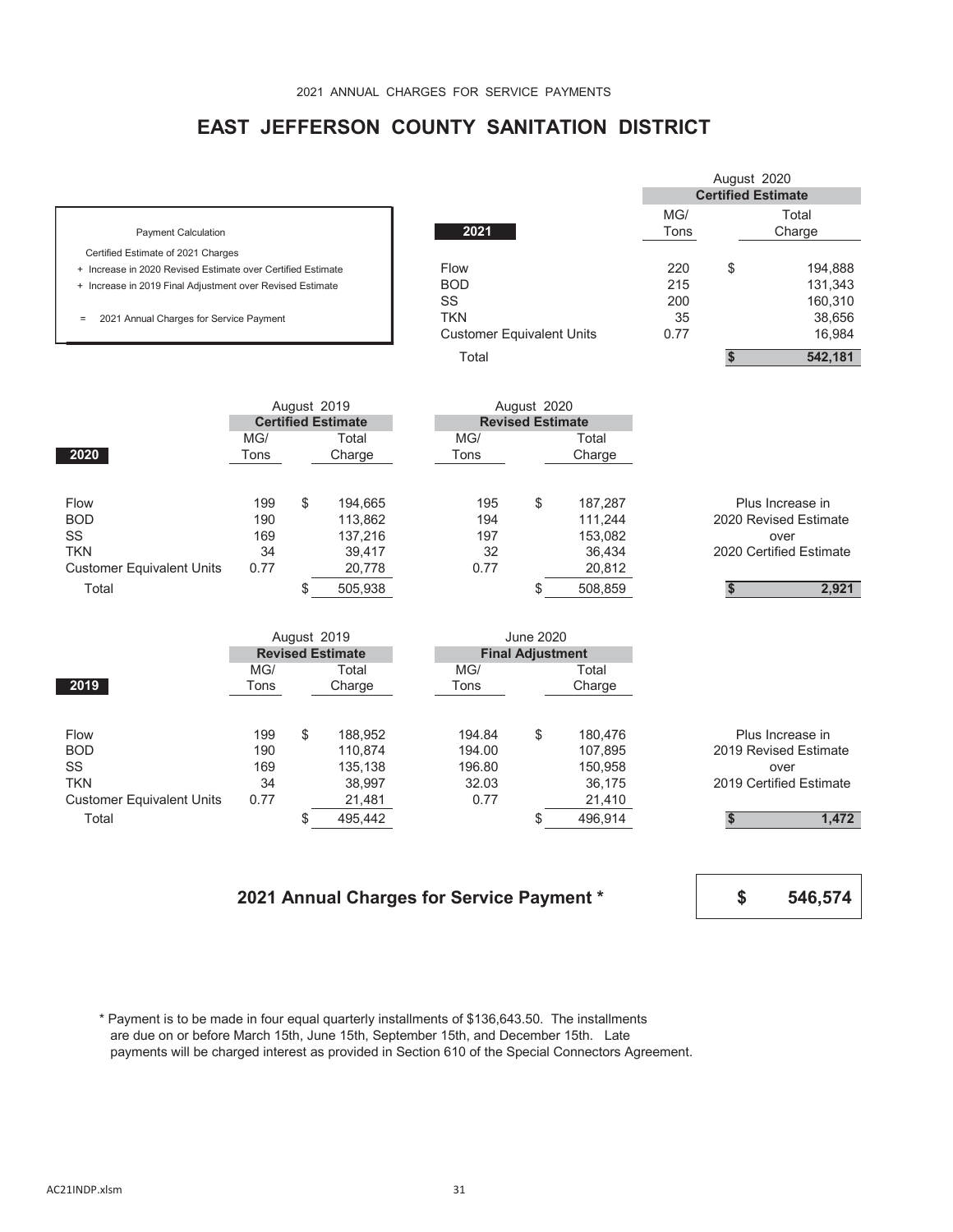# **CITY OF EDGEWATER**

|                                                             |                                  |      | August 2020               |         |  |
|-------------------------------------------------------------|----------------------------------|------|---------------------------|---------|--|
|                                                             |                                  |      | <b>Certified Estimate</b> |         |  |
|                                                             |                                  | MG/  |                           | Total   |  |
| <b>Payment Calculation</b>                                  | 2021                             | Tons |                           | Charge  |  |
| Certified Estimate of 2021 Charges                          |                                  |      |                           |         |  |
| + Increase in 2020 Revised Estimate over Certified Estimate | Flow                             | 78   | \$                        | 68,707  |  |
| + Increase in 2019 Final Adjustment over Revised Estimate   | <b>BOD</b>                       | 108  |                           | 65,812  |  |
|                                                             | SS                               | 90   |                           | 72,075  |  |
| 2021 Annual Charges for Service Payment<br>$\equiv$         | <b>TKN</b>                       | 15   |                           | 16,026  |  |
|                                                             | <b>Customer Equivalent Units</b> | 0.77 |                           | 16.984  |  |
|                                                             | Total                            |      |                           | 239.604 |  |

|                                  |      | August 2019 |                           |  |                         | August 2020 |         |                         |
|----------------------------------|------|-------------|---------------------------|--|-------------------------|-------------|---------|-------------------------|
|                                  |      |             | <b>Certified Estimate</b> |  | <b>Revised Estimate</b> |             |         |                         |
|                                  | MG/  |             | Total                     |  | MG/                     |             | Total   |                         |
| 2020                             | Tons |             | Charge                    |  | Tons                    |             | Charge  |                         |
|                                  |      |             |                           |  |                         |             |         |                         |
| Flow                             | 74   | \$          | 72,884                    |  | 78                      | \$          | 74,553  | Plus Increase in        |
| <b>BOD</b>                       | 104  |             | 62,371                    |  | 108                     |             | 61,775  | 2020 Revised Estimate   |
| <b>SS</b>                        | 84   |             | 67,980                    |  | 90                      |             | 69,945  | over                    |
| <b>TKN</b>                       | 14   |             | 16,327                    |  | 15                      |             | 16,505  | 2020 Certified Estimate |
| <b>Customer Equivalent Units</b> | 0.77 |             | 20,778                    |  | 0.77                    |             | 20,812  |                         |
| Total                            |      |             | 240,340                   |  |                         |             | 243,590 | 3,250                   |
|                                  |      |             |                           |  |                         |             |         |                         |

|                                  |                         | August 2019 |         |  |        | <b>June 2020</b>        |         |                         |
|----------------------------------|-------------------------|-------------|---------|--|--------|-------------------------|---------|-------------------------|
|                                  | <b>Revised Estimate</b> |             |         |  |        | <b>Final Adjustment</b> |         |                         |
|                                  | MG/                     |             | Total   |  | MG/    |                         | Total   |                         |
| 2019                             | Tons                    |             | Charge  |  | Tons   |                         | Charge  |                         |
|                                  |                         |             |         |  |        |                         |         |                         |
| Flow                             | 74                      | \$          | 70.745  |  | 77.56  | \$                      | 71,842  | Plus Increase in        |
| <b>BOD</b>                       | 104                     |             | 60.735  |  | 107.73 |                         | 59.915  | 2019 Revised Estimate   |
| SS                               | 84                      |             | 66.951  |  | 89.92  |                         | 68.974  | over                    |
| <b>TKN</b>                       | 14                      |             | 16,153  |  | 14.51  |                         | 16,388  | 2019 Certified Estimate |
| <b>Customer Equivalent Units</b> | 0.77                    |             | 21,481  |  | 0.77   |                         | 21,410  |                         |
| Total                            |                         |             | 236,065 |  |        |                         | 238,529 | 2,464                   |

#### **2021 Annual Charges for Service Payment \***

**\$ 245,318**

 \* Payment is to be made in four equal quarterly installments of \$61,329.50. The installments are due on or before March 15th, June 15th, September 15th, and December 15th. Late payments will be charged interest as provided in Section 610 of the Special Connectors Agreement.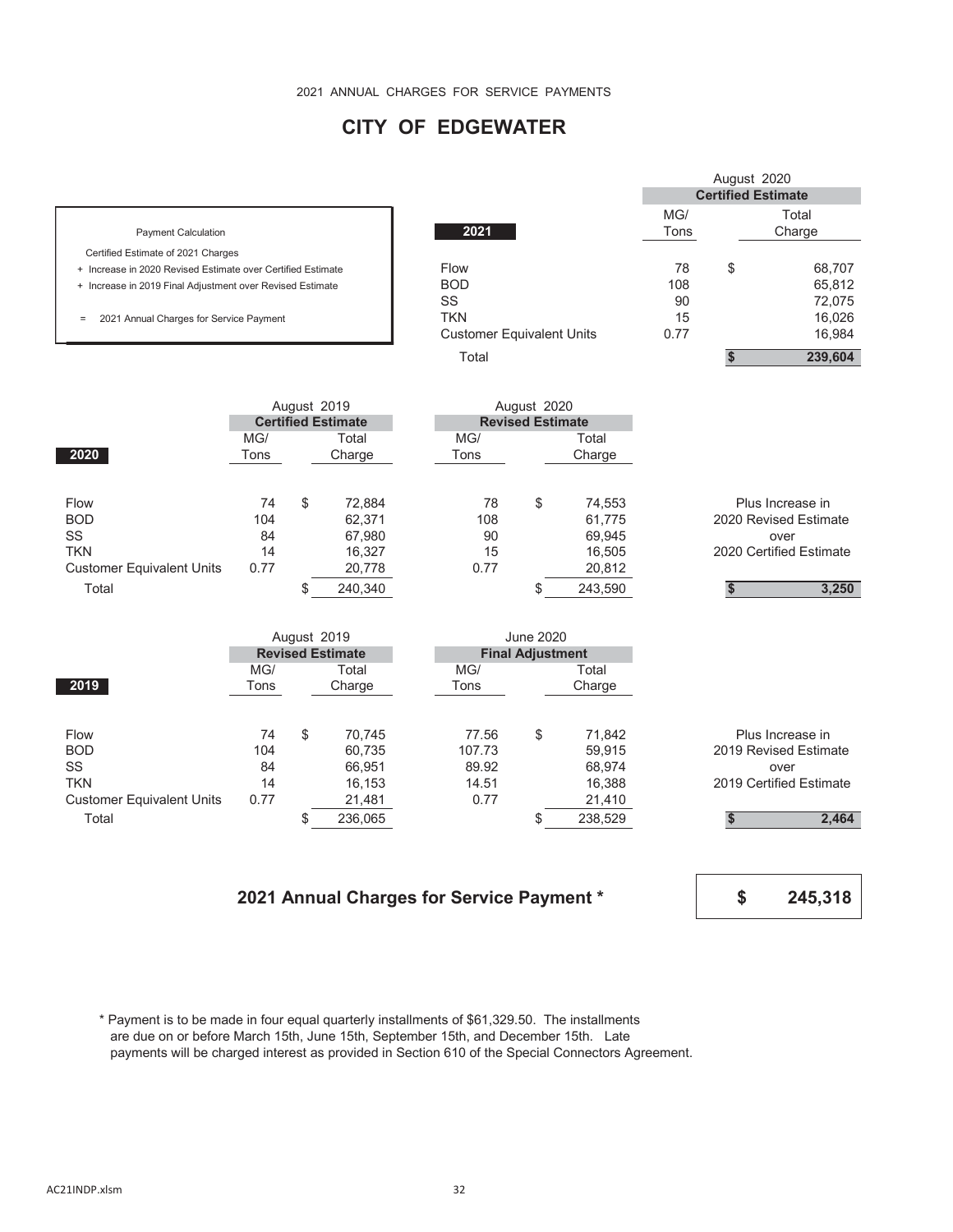# **CITY OF ENGLEWOOD**

|                                                             |                                  |      | August 2020               |        |  |  |
|-------------------------------------------------------------|----------------------------------|------|---------------------------|--------|--|--|
|                                                             |                                  |      | <b>Certified Estimate</b> |        |  |  |
|                                                             |                                  | MG/  |                           | Total  |  |  |
| <b>Payment Calculation</b>                                  | 2021                             | Tons |                           | Charge |  |  |
| Certified Estimate of 2021 Charges                          |                                  |      |                           |        |  |  |
| - Decrease in 2020 Revised Estimate from Certified Estimate | <b>Flow</b>                      | 13   | \$                        | 11,153 |  |  |
| - Decrease in 2019 Final Adjustment from Revised Estimate   | <b>BOD</b>                       | 17   |                           | 10,165 |  |  |
|                                                             | SS                               | 17   |                           | 13,458 |  |  |
| 2021 Annual Charges for Service Payment<br>$=$              | <b>TKN</b>                       | 3    |                           | 2,816  |  |  |
|                                                             | <b>Customer Equivalent Units</b> | 0.03 |                           | 662    |  |  |
|                                                             | Total                            |      |                           | 38.254 |  |  |

|                                  | August 2019<br><b>Certified Estimate</b> |    |        |      | August 2020             |        |                         |
|----------------------------------|------------------------------------------|----|--------|------|-------------------------|--------|-------------------------|
|                                  |                                          |    |        |      | <b>Revised Estimate</b> |        |                         |
|                                  | MG/                                      |    | Total  | MG/  |                         | Total  |                         |
| 2020                             | Tons                                     |    | Charge | Tons | Charge                  |        |                         |
|                                  |                                          |    |        |      |                         |        |                         |
| <b>Flow</b>                      | 13                                       | \$ | 12,592 | 12   | \$                      | 11,987 | Less Decrease in        |
| <b>BOD</b>                       | 17                                       |    | 10.227 | 16   |                         | 9.427  | 2020 Revised Estimate   |
| SS                               | 17                                       |    | 13,948 | 17   |                         | 12,905 | from                    |
| <b>TKN</b>                       | 3                                        |    | 3,059  | 3    |                         | 2,866  | 2020 Certified Estimate |
| <b>Customer Equivalent Units</b> | 0.03                                     |    | 810    | 0.03 |                         | 811    |                         |
| Total                            |                                          |    | 40,636 |      |                         | 37,996 | (2,640)                 |
|                                  |                                          |    |        |      |                         |        |                         |

|                                  |                        | August 2019 |                         |  | June 2020               |    |        |                         |  |        |  |  |
|----------------------------------|------------------------|-------------|-------------------------|--|-------------------------|----|--------|-------------------------|--|--------|--|--|
|                                  |                        |             | <b>Revised Estimate</b> |  | <b>Final Adjustment</b> |    |        |                         |  |        |  |  |
|                                  | MG/                    |             | Total                   |  | MG/                     |    | Total  |                         |  |        |  |  |
| 2019                             | Tons<br>Charge<br>Tons |             |                         |  |                         |    |        |                         |  | Charge |  |  |
|                                  |                        |             |                         |  |                         |    |        |                         |  |        |  |  |
| Flow                             | 13                     | \$          | 12,222                  |  | 12.47                   | \$ | 11,551 | Less Decrease in        |  |        |  |  |
| <b>BOD</b>                       | 17                     |             | 9,959                   |  | 16.44                   |    | 9,143  | 2019 Revised Estimate   |  |        |  |  |
| <b>SS</b>                        | 17                     |             | 13,736                  |  | 16.59                   |    | 12,726 | from                    |  |        |  |  |
| <b>TKN</b>                       | 3                      |             | 3,027                   |  | 2.52                    |    | 2,846  | 2019 Certified Estimate |  |        |  |  |
| <b>Customer Equivalent Units</b> | 0.03                   |             | 837                     |  | 0.03                    |    | 834    |                         |  |        |  |  |
| Total                            |                        |             | 39,781                  |  |                         |    | 37,100 | (2,681)                 |  |        |  |  |

#### **2021 Annual Charges for Service Payment \***

**\$ 32,933**

 \* Payment is to be made in four equal quarterly installments of \$8,233.25. The installments are due on or before March 15th, June 15th, September 15th, and December 15th. Late payments will be charged interest as provided in Section 610 of the Special Connectors Agreement.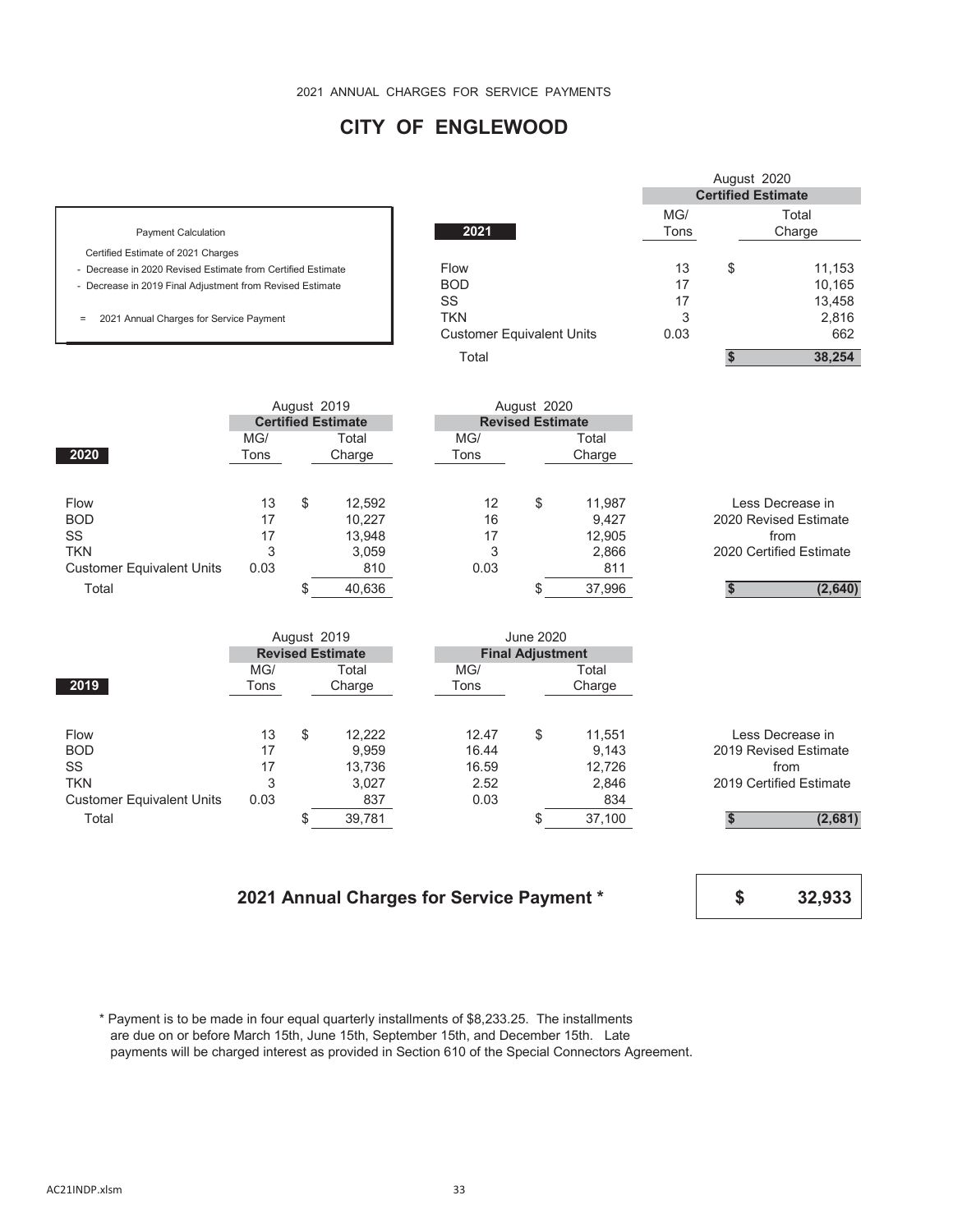# **CITY OF GLENDALE**

|                                                             |                                  |      | August 2020               |         |  |
|-------------------------------------------------------------|----------------------------------|------|---------------------------|---------|--|
|                                                             |                                  |      | <b>Certified Estimate</b> |         |  |
|                                                             |                                  | MG/  |                           | Total   |  |
| <b>Payment Calculation</b>                                  | 2021                             | Tons |                           | Charge  |  |
| Certified Estimate of 2021 Charges                          |                                  |      |                           |         |  |
| - Decrease in 2020 Revised Estimate from Certified Estimate | Flow                             | 190  | \$                        | 167,896 |  |
| - Decrease in 2019 Final Adjustment from Revised Estimate   | <b>BOD</b>                       | 230  |                           | 140,800 |  |
|                                                             | SS                               | 210  |                           | 167,973 |  |
| 2021 Annual Charges for Service Payment<br>$=$              | <b>TKN</b>                       | 44   |                           | 48,210  |  |
|                                                             | <b>Customer Equivalent Units</b> | 0.77 |                           | 16.984  |  |
|                                                             | Total                            |      |                           | 541.863 |  |

|                                  | August 2019<br><b>Certified Estimate</b> |    |         |      | August 2020             |         |                         |
|----------------------------------|------------------------------------------|----|---------|------|-------------------------|---------|-------------------------|
|                                  |                                          |    |         |      | <b>Revised Estimate</b> |         |                         |
|                                  | MG/                                      |    | Total   | MG/  |                         | Total   |                         |
| 2020                             | Tons                                     |    | Charge  | Tons |                         | Charge  |                         |
|                                  |                                          |    |         |      |                         |         |                         |
| <b>Flow</b>                      | 202                                      | \$ | 198,290 | 190  | \$                      | 182,183 | Less Decrease in        |
| <b>BOD</b>                       | 247                                      |    | 147,935 | 230  |                         | 132,163 | 2020 Revised Estimate   |
| SS                               | 225                                      |    | 182.468 | 210  |                         | 163.008 | from                    |
| <b>TKN</b>                       | 44                                       |    | 52,146  | 44   |                         | 49,651  | 2020 Certified Estimate |
| <b>Customer Equivalent Units</b> | 0.77                                     |    | 20,778  | 0.77 |                         | 20,812  |                         |
| Total                            |                                          |    | 601,617 |      |                         | 547,817 | (53, 800)               |
|                                  |                                          |    |         |      |                         |         |                         |

|                                  |                | August 2019 |                         | June 2020 |        |                         |         |                         |
|----------------------------------|----------------|-------------|-------------------------|-----------|--------|-------------------------|---------|-------------------------|
|                                  |                |             | <b>Revised Estimate</b> |           |        | <b>Final Adjustment</b> |         |                         |
|                                  | MG/            |             | Total                   |           | MG/    |                         | Total   |                         |
| 2019                             | Charge<br>Tons |             |                         | Tons      |        | Charge                  |         |                         |
|                                  |                |             |                         |           |        |                         |         |                         |
| <b>Flow</b>                      | 202            | \$          | 192.471                 |           | 189.53 | \$                      | 175,557 | Less Decrease in        |
| <b>BOD</b>                       | 247            |             | 144.054                 |           | 230.48 |                         | 128.184 | 2019 Revised Estimate   |
| SS                               | 225            |             | 179,705                 |           | 209.56 |                         | 160,746 | from                    |
| <b>TKN</b>                       | 44             |             | 51,590                  |           | 43.65  |                         | 49,299  | 2019 Certified Estimate |
| <b>Customer Equivalent Units</b> | 0.77           |             | 21,481                  |           | 0.77   |                         | 21,410  |                         |
| Total                            |                |             | 589,301                 |           |        |                         | 535,196 | (54, 105)               |

#### **2021 Annual Charges for Service Payment \***

**\$ 433,958**

 \* Payment is to be made in four equal quarterly installments of \$108,489.50. The installments are due on or before March 15th, June 15th, September 15th, and December 15th. Late payments will be charged interest as provided in Section 610 of the Special Connectors Agreement.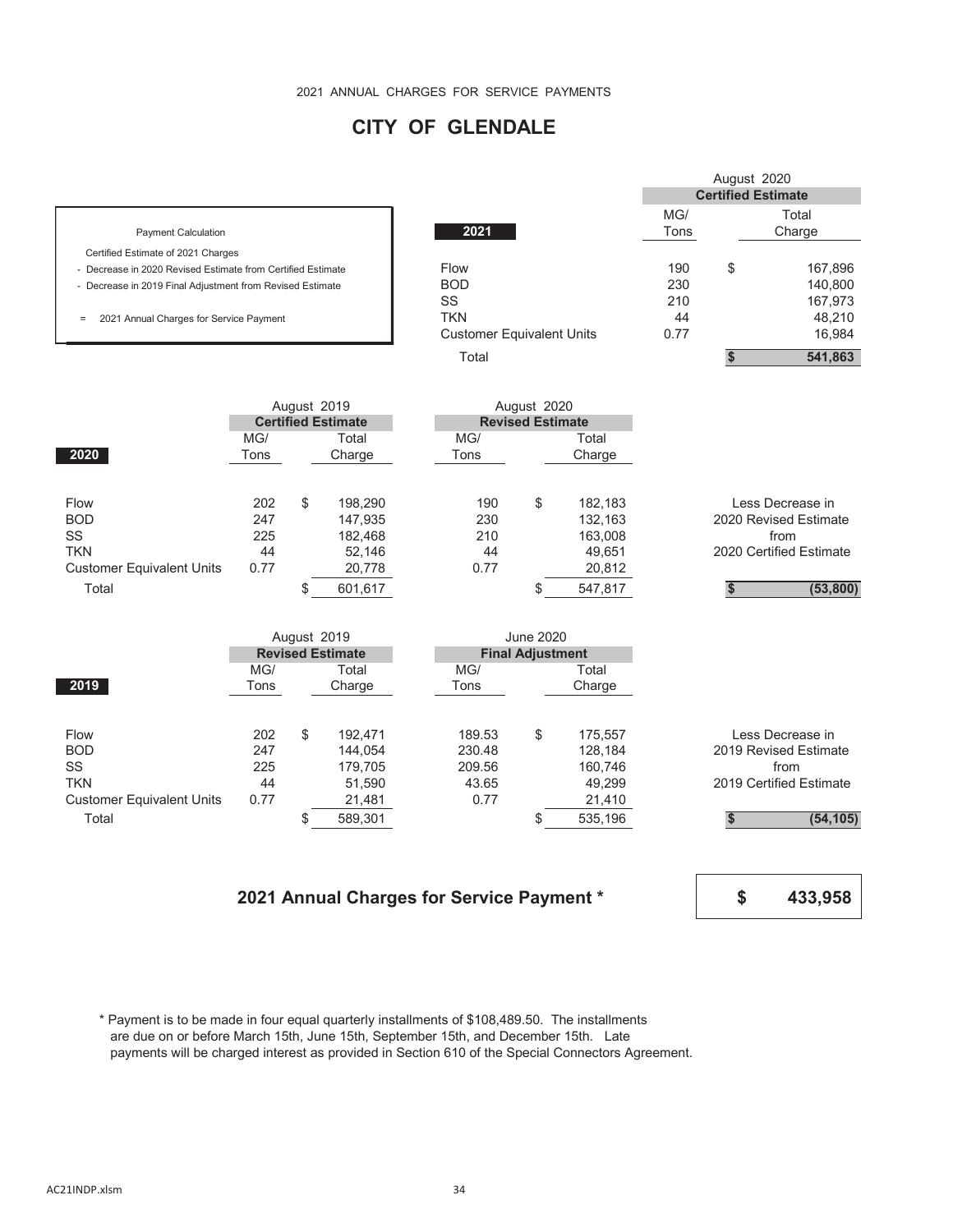# **GOLDSMITH GULCH SANITATION DISTRICT**

|                                                             |                                  |      | August 2020               |         |  |  |
|-------------------------------------------------------------|----------------------------------|------|---------------------------|---------|--|--|
|                                                             |                                  |      | <b>Certified Estimate</b> |         |  |  |
|                                                             |                                  | MG/  |                           | Total   |  |  |
| <b>Payment Calculation</b>                                  | 2021                             | Tons |                           | Charge  |  |  |
| Certified Estimate of 2021 Charges                          |                                  |      |                           |         |  |  |
| - Decrease in 2020 Revised Estimate from Certified Estimate | Flow                             | 170  | \$                        | 150,967 |  |  |
| - Decrease in 2019 Final Adjustment from Revised Estimate   | <b>BOD</b>                       | 207  |                           | 126,322 |  |  |
|                                                             | SS                               | 185  |                           | 148,159 |  |  |
| 2021 Annual Charges for Service Payment                     | <b>TKN</b>                       | 35   |                           | 38,524  |  |  |
|                                                             | <b>Customer Equivalent Units</b> | 1.14 |                           | 25,145  |  |  |
|                                                             | Total                            |      |                           | 489,117 |  |  |

|                                  | August 2019<br><b>Certified Estimate</b> |    |         | August 2020 |      |                         |         |  |  |                         |
|----------------------------------|------------------------------------------|----|---------|-------------|------|-------------------------|---------|--|--|-------------------------|
|                                  |                                          |    |         |             |      | <b>Revised Estimate</b> |         |  |  |                         |
|                                  | MG/                                      |    | Total   |             | MG/  |                         | Total   |  |  |                         |
| 2020                             | Tons                                     |    | Charge  |             | Tons |                         | Charge  |  |  |                         |
|                                  |                                          |    |         |             |      |                         |         |  |  |                         |
| Flow                             | 171                                      | \$ | 167,395 |             | 170  | \$                      | 163.814 |  |  | Less Decrease in        |
| <b>BOD</b>                       | 214                                      |    | 128.463 |             | 207  |                         | 118,572 |  |  | 2020 Revised Estimate   |
| SS                               | 193                                      |    | 156.096 |             | 185  |                         | 143.779 |  |  | from                    |
| <b>TKN</b>                       | 35                                       |    | 41.222  |             | 35   |                         | 39,675  |  |  | 2020 Certified Estimate |
| <b>Customer Equivalent Units</b> | 1.14                                     |    | 30,762  |             | 1.14 |                         | 30,813  |  |  |                         |
| Total                            |                                          |    | 523,938 |             |      |                         | 496,653 |  |  | (27, 285)               |
|                                  |                                          |    |         |             |      |                         |         |  |  |                         |

|                                  | August 2019             |    |         |  |        | June 2020               |         |                         |
|----------------------------------|-------------------------|----|---------|--|--------|-------------------------|---------|-------------------------|
|                                  | <b>Revised Estimate</b> |    |         |  |        | <b>Final Adjustment</b> |         |                         |
|                                  | MG/                     |    | Total   |  | MG/    |                         | Total   |                         |
| 2019                             | Tons                    |    | Charge  |  | Tons   |                         | Charge  |                         |
|                                  |                         |    |         |  |        |                         |         |                         |
| <b>Flow</b>                      | 171                     | \$ | 162.482 |  | 170.42 | \$                      | 157.856 | Less Decrease in        |
| <b>BOD</b>                       | 214                     |    | 125,092 |  | 206.78 |                         | 115,003 | 2019 Revised Estimate   |
| SS                               | 193                     |    | 153.732 |  | 184.84 |                         | 141.784 | from                    |
| <b>TKN</b>                       | 35                      |    | 40,782  |  | 34.88  |                         | 39,394  | 2019 Certified Estimate |
| <b>Customer Equivalent Units</b> | 1.14                    |    | 31,803  |  | 1.14   |                         | 31,698  |                         |
| Total                            |                         |    | 513,891 |  |        |                         | 485,735 | (28, 156)               |

### **2021 Annual Charges for Service Payment \***

**\$ 433,676**

 \* Payment is to be made in four equal quarterly installments of \$108,419.00. The installments are due on or before March 15th, June 15th, September 15th, and December 15th. Late payments will be charged interest as provided in Section 610 of the Special Connectors Agreement.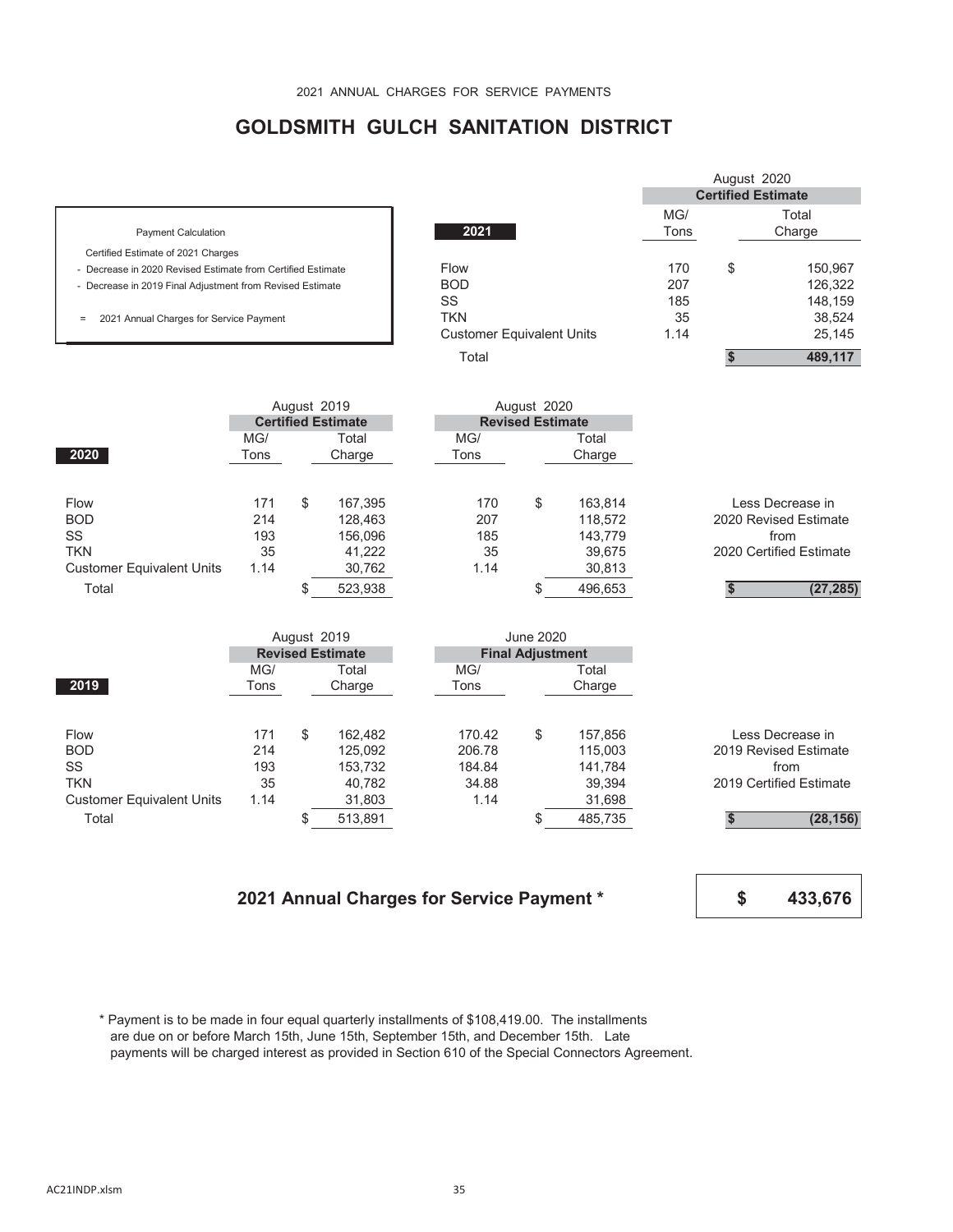## **GREEN MOUNTAIN WATER AND SANITATION DISTRICT**

|                                                             |                                  |      | August 2020               |           |  |  |
|-------------------------------------------------------------|----------------------------------|------|---------------------------|-----------|--|--|
|                                                             |                                  |      | <b>Certified Estimate</b> |           |  |  |
|                                                             |                                  | MG/  |                           | Total     |  |  |
| <b>Payment Calculation</b>                                  | 2021                             | Tons |                           | Charge    |  |  |
| Certified Estimate of 2021 Charges                          |                                  |      |                           |           |  |  |
| - Decrease in 2020 Revised Estimate from Certified Estimate | Flow                             | 896  | \$                        | 794,124   |  |  |
| - Decrease in 2019 Final Adjustment from Revised Estimate   | <b>BOD</b>                       | 849  |                           | 518,537   |  |  |
|                                                             | SS                               | 998  |                           | 800,188   |  |  |
| 2021 Annual Charges for Service Payment<br>$=$              | <b>TKN</b>                       | 198  |                           | 219,160   |  |  |
|                                                             | <b>Customer Equivalent Units</b> | 2.31 |                           | 50,952    |  |  |
|                                                             | Total                            |      |                           | 2,382,961 |  |  |
|                                                             |                                  |      |                           |           |  |  |

|                                  | August 2019 |    |                           |                         | August 2020 |           |                         |
|----------------------------------|-------------|----|---------------------------|-------------------------|-------------|-----------|-------------------------|
|                                  |             |    | <b>Certified Estimate</b> | <b>Revised Estimate</b> |             |           |                         |
|                                  | MG/         |    | Total                     | MG/                     |             | Total     |                         |
| 2020                             | Tons        |    | Charge                    | Tons                    |             | Charge    |                         |
|                                  |             |    |                           |                         |             |           |                         |
| <b>Flow</b>                      | 889         | \$ | 870.906                   | 896                     | \$          | 861.699   | Less Decrease in        |
| <b>BOD</b>                       | 918         |    | 550,213                   | 849                     |             | 486.727   | 2020 Revised Estimate   |
| SS                               | 1,109       |    | 898,395                   | 998                     |             | 776,535   | from                    |
| <b>TKN</b>                       | 199         |    | 232,857                   | 198                     |             | 225,710   | 2020 Certified Estimate |
| <b>Customer Equivalent Units</b> | 2.31        |    | 62,333                    | 2.31                    |             | 62,436    |                         |
| Total                            |             |    | 2,614,704                 |                         |             | 2,413,107 | (201, 597)              |
|                                  |             |    |                           |                         |             |           |                         |

|                                  | August 2019             |    |           |  |        | June 2020               |           |                         |
|----------------------------------|-------------------------|----|-----------|--|--------|-------------------------|-----------|-------------------------|
|                                  | <b>Revised Estimate</b> |    |           |  |        | <b>Final Adjustment</b> |           |                         |
|                                  | MG/                     |    | Total     |  | MG/    |                         | Total     |                         |
| 2019                             | Tons                    |    | Charge    |  | Tons   |                         | Charge    |                         |
|                                  |                         |    |           |  |        |                         |           |                         |
| Flow                             | 872                     | \$ | 829,072   |  | 896.45 | \$                      | 830,362   | Less Decrease in        |
| <b>BOD</b>                       | 902                     |    | 526,110   |  | 848.81 |                         | 472.074   | 2019 Revised Estimate   |
| SS                               | 1.089                   |    | 868,422   |  | 998.30 |                         | 765.759   | from                    |
| <b>TKN</b>                       | 195                     |    | 226,315   |  | 198.43 |                         | 224,110   | 2019 Certified Estimate |
| <b>Customer Equivalent Units</b> | 2.31                    |    | 64,443    |  | 2.31   |                         | 64,231    |                         |
| Total                            |                         |    | 2,514,362 |  |        |                         | 2,356,536 | (157, 826)              |

### **2021 Annual Charges for Service Payment \***

**\$ 2,023,538**

 \* Payment is to be made in four equal quarterly installments of \$505,884.50. The installments are due on or before March 15th, June 15th, September 15th, and December 15th. Late payments will be charged interest as provided in Section 610 of the Special Connectors Agreement.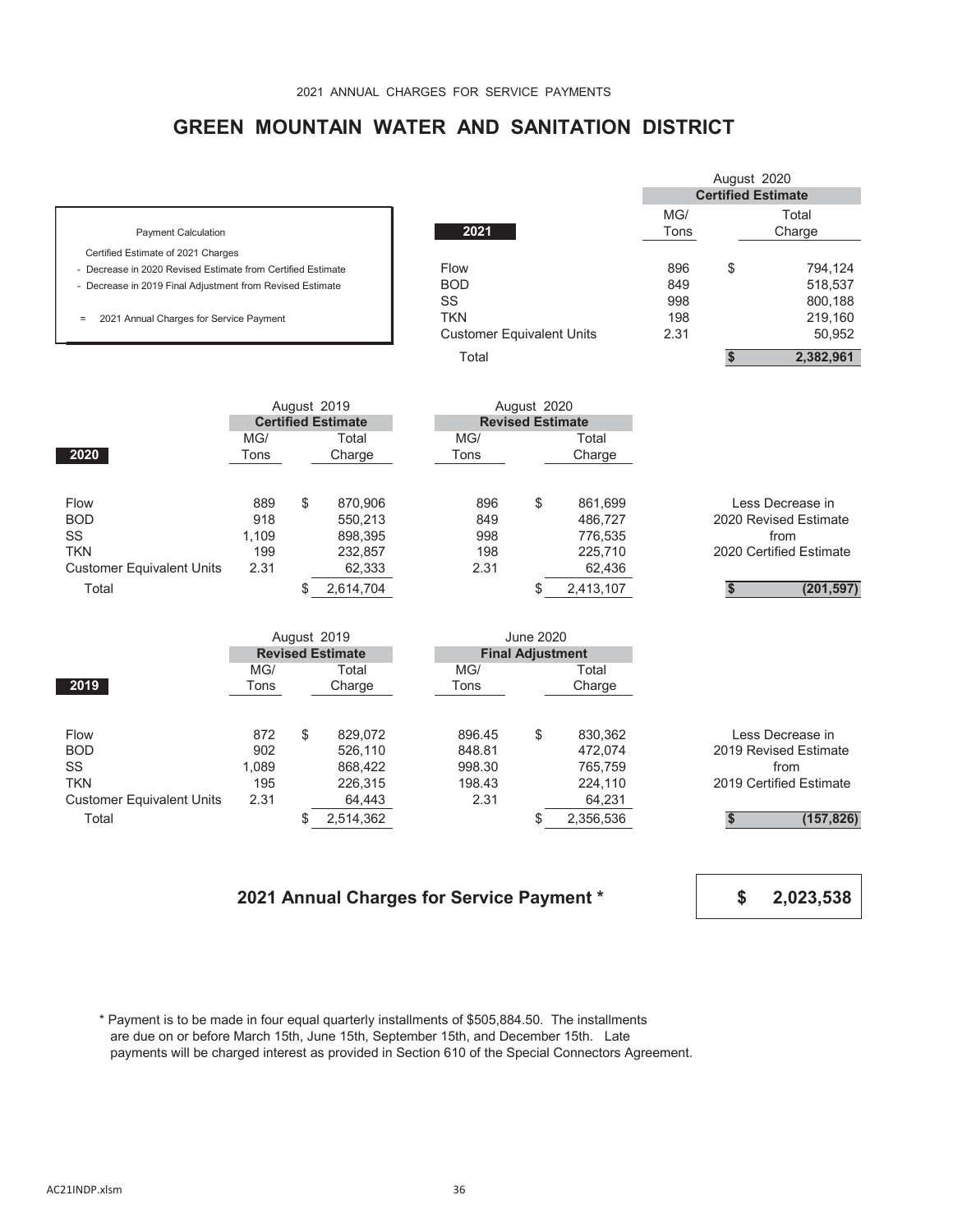## **HAVANA WATER AND SANITATION DISTRICT**

| 2021                             | MG/<br>Tons | Total<br>Charge           |
|----------------------------------|-------------|---------------------------|
|                                  |             |                           |
| <b>Flow</b>                      | 194         | \$<br>171,856             |
| <b>BOD</b>                       | 160         | 97.744                    |
| SS                               | 150         | 120,233                   |
| TKN                              | 43          | 47,492                    |
| <b>Customer Equivalent Units</b> | 1.54        | 33,968                    |
| Total                            |             | 471,293                   |
|                                  |             | <b>Certified Estimate</b> |

|                                  | August 2019 |    |                           |      | August 2020             |         |                         |
|----------------------------------|-------------|----|---------------------------|------|-------------------------|---------|-------------------------|
|                                  |             |    | <b>Certified Estimate</b> |      | <b>Revised Estimate</b> |         |                         |
|                                  | MG/         |    | Total                     | MG/  |                         | Total   |                         |
| 2020                             | Tons        |    | Charge                    | Tons |                         | Charge  |                         |
|                                  | 193         |    | 189.227                   | 190  |                         |         | Less Decrease in        |
| <b>Flow</b>                      |             | \$ |                           |      | \$                      | 182,846 |                         |
| <b>BOD</b>                       | 155         |    | 92.909                    | 149  |                         | 85.297  | 2020 Revised Estimate   |
| SS                               | 139         |    | 112,309                   | 147  |                         | 114.454 | from                    |
| <b>TKN</b>                       | 41          |    | 47,586                    | 41   |                         | 46,455  | 2020 Certified Estimate |
| <b>Customer Equivalent Units</b> | 1.54        |    | 41,556                    | 1.54 |                         | 41,624  |                         |
| Total                            |             |    | 483,587                   |      |                         | 470,676 | (12, 911)               |
|                                  |             |    |                           |      |                         |         |                         |

| August 2019                      |                         |    |         |        | June 2020               |         |                         |
|----------------------------------|-------------------------|----|---------|--------|-------------------------|---------|-------------------------|
|                                  | <b>Revised Estimate</b> |    |         |        | <b>Final Adjustment</b> |         |                         |
|                                  | MG/                     |    | Total   | MG/    |                         | Total   |                         |
| 2019                             | Tons                    |    | Charge  | Tons   |                         | Charge  |                         |
|                                  |                         |    |         |        |                         |         |                         |
| <b>Flow</b>                      | 193                     | \$ | 183,673 | 190.22 | \$                      | 176.197 | Less Decrease in        |
| <b>BOD</b>                       | 155                     |    | 90.472  | 148.75 |                         | 82.729  | 2019 Revised Estimate   |
| SS                               | 139                     |    | 110,609 | 147.14 |                         | 112,866 | from                    |
| <b>TKN</b>                       | 41                      |    | 47.079  | 40.84  |                         | 46,125  | 2019 Certified Estimate |
| <b>Customer Equivalent Units</b> | 1.54                    |    | 42,962  | 1.54   |                         | 42,821  |                         |
| Total                            |                         |    | 474,795 |        |                         | 460,738 | (14, 057)               |

## **2021 Annual Charges for Service Payment \***

**\$ 444,325**

August 2020

 \* Payment is to be made in four equal quarterly installments of \$111,081.25. The installments are due on or before March 15th, June 15th, September 15th, and December 15th. Late payments will be charged interest as provided in Section 610 of the Special Connectors Agreement.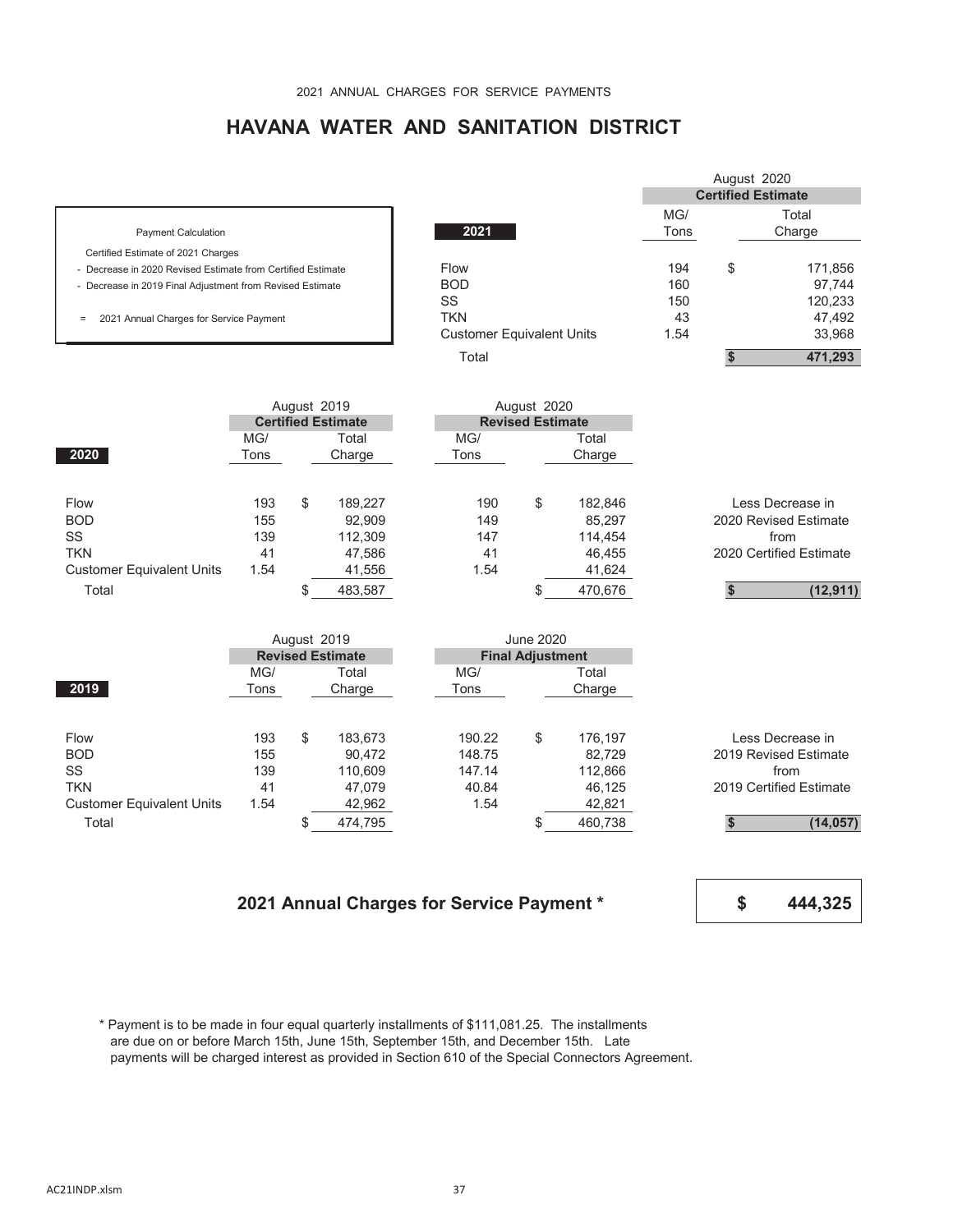## **HI-LAND ACRES**

|                                                             |                |             |                         |  |                                  |                         | August 2020 |                |                           |                         |
|-------------------------------------------------------------|----------------|-------------|-------------------------|--|----------------------------------|-------------------------|-------------|----------------|---------------------------|-------------------------|
|                                                             |                |             |                         |  |                                  |                         |             |                | <b>Certified Estimate</b> |                         |
|                                                             |                |             |                         |  |                                  |                         |             | MG/            |                           | Total                   |
| <b>Payment Calculation</b>                                  |                |             |                         |  | 2021                             |                         |             | Tons           |                           | Charge                  |
| Certified Estimate of 2021 Charges                          |                |             |                         |  |                                  |                         |             |                |                           |                         |
| - Decrease in 2020 Revised Estimate from Certified Estimate |                |             |                         |  | Flow                             |                         |             | 6              | \$                        | 5,590                   |
| - Decrease in 2019 Final Adjustment from Revised Estimate   |                |             |                         |  | <b>BOD</b>                       |                         |             | $\overline{7}$ |                           | 4,130                   |
|                                                             |                |             |                         |  | SS                               |                         |             | $\overline{7}$ |                           | 5,531                   |
| 2021 Annual Charges for Service Payment<br>$\equiv$         |                |             |                         |  | <b>TKN</b>                       |                         |             | 1<br>0.03      |                           | 1,171<br>662            |
|                                                             |                |             |                         |  | <b>Customer Equivalent Units</b> |                         |             |                |                           |                         |
|                                                             |                |             |                         |  | Total                            |                         |             |                | <b>S</b>                  | 17,084                  |
|                                                             |                |             |                         |  |                                  | August 2020             |             |                |                           |                         |
| August 2019<br><b>Certified Estimate</b>                    |                |             |                         |  |                                  | <b>Revised Estimate</b> |             |                |                           |                         |
|                                                             | MG/            |             | Total                   |  | MG/                              |                         | Total       |                |                           |                         |
| 2020                                                        | Tons           |             | Charge                  |  | Tons                             |                         | Charge      |                |                           |                         |
|                                                             |                |             |                         |  |                                  |                         |             |                |                           |                         |
| Flow                                                        | 6              | \$          | 6,036                   |  | 6                                | \$                      | 6,065       |                |                           | Less Decrease in        |
| <b>BOD</b>                                                  | 7              |             | 3,954                   |  | 7                                |                         | 3,876       |                |                           | 2020 Revised Estimate   |
| SS                                                          | 7              |             | 5,451                   |  | 7                                |                         | 5,367       |                |                           | from                    |
| <b>TKN</b>                                                  | 1              |             | 1,207                   |  | 1                                |                         | 1,206       |                |                           | 2020 Certified Estimate |
| <b>Customer Equivalent Units</b>                            | 0.03           |             | 810                     |  | 0.03                             |                         | 811         |                |                           |                         |
| Total                                                       |                | \$          | 17,458                  |  |                                  | \$                      | 17,325      |                | $\mathbf{s}$              | (133)                   |
|                                                             |                |             |                         |  |                                  |                         |             |                |                           |                         |
|                                                             |                | August 2019 |                         |  |                                  | <b>June 2020</b>        |             |                |                           |                         |
|                                                             |                |             | <b>Revised Estimate</b> |  |                                  | <b>Final Adjustment</b> |             |                |                           |                         |
|                                                             | MG/            |             | Total                   |  | MG/                              |                         | Total       |                |                           |                         |
| 2019                                                        | Tons           |             | Charge                  |  | Tons                             |                         | Charge      |                |                           |                         |
| Flow                                                        | 6              | \$          | 5,859                   |  | 6                                | \$                      | 5,845       |                |                           | Less Decrease in        |
| <b>BOD</b>                                                  | $\overline{7}$ |             | 3,851                   |  | 7                                |                         | 3,760       |                |                           | 2019 Revised Estimate   |
| SS                                                          | $\overline{7}$ |             | 5,369                   |  | 7                                |                         | 5,293       |                |                           | from                    |
| <b>TKN</b>                                                  | 1              |             | 1,194                   |  | 1                                |                         | 1,197       |                |                           | 2019 Certified Estimate |
| <b>Customer Equivalent Units</b>                            | 0.03           |             | 837                     |  | 0.03                             |                         | 834         |                |                           |                         |

### **2021 Annual Charges for Service Payment \***

Total **6 17,110 \$ 16,929 \$ (181)** 

**\$ 16,770**

 \* Payment is to be made in four equal quarterly installments of \$4,192.50. The installments are due on or before March 15th, June 15th, September 15th, and December 15th. Late payments will be charged interest as provided in Section 610 of the Special Connectors Agreement.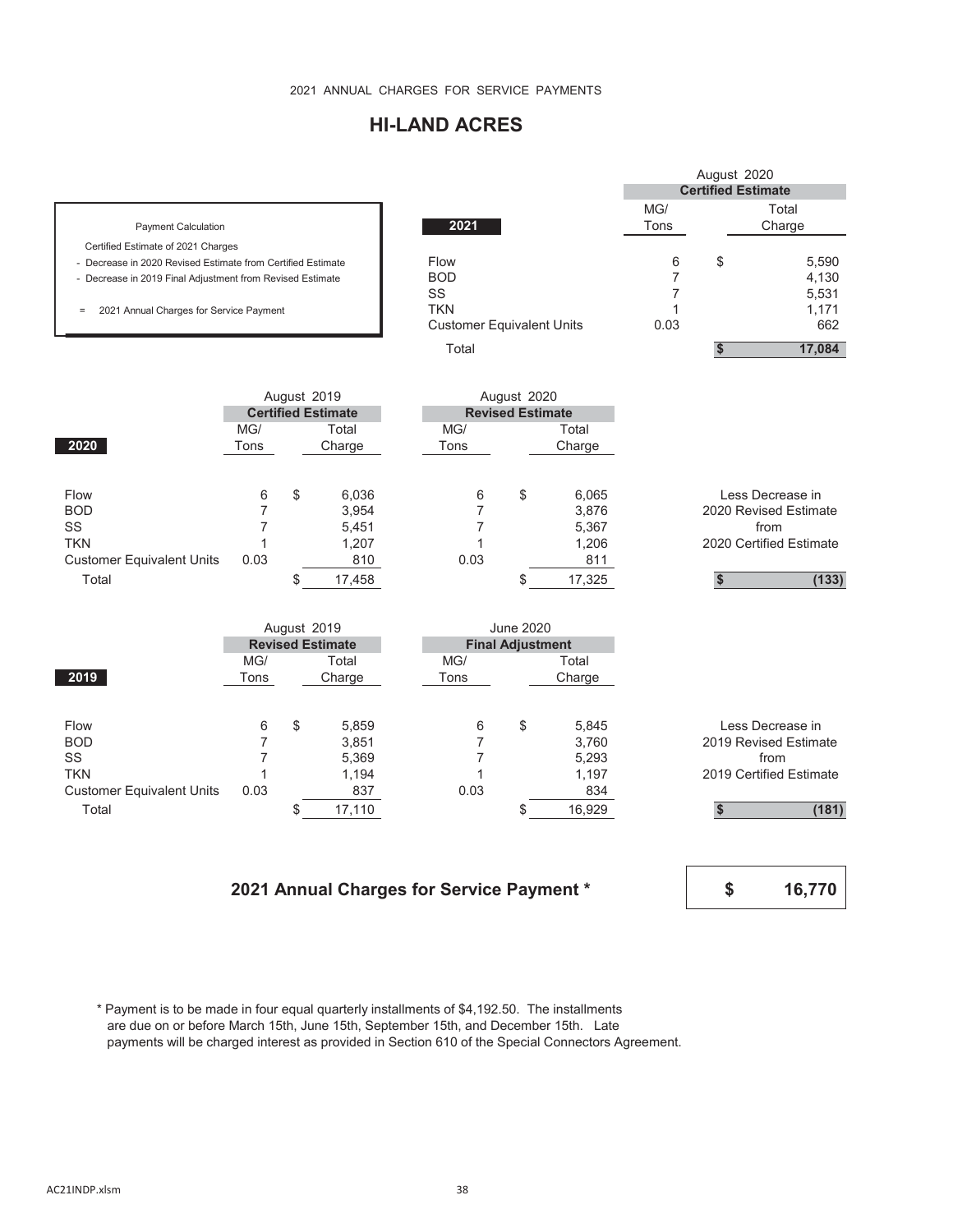## **HI - LIN WATER AND SANITATION DISTRICT**

| <b>Payment Calculation</b> |
|----------------------------|
|                            |

- 
- 

|                                                             |                                  |      | August 2020 |                           |
|-------------------------------------------------------------|----------------------------------|------|-------------|---------------------------|
|                                                             |                                  |      |             | <b>Certified Estimate</b> |
|                                                             |                                  | MG/  |             | Total                     |
| <b>Payment Calculation</b>                                  | 2021                             | Tons |             | Charge                    |
| Certified Estimate of 2021 Charges                          |                                  |      |             |                           |
| - Decrease in 2020 Revised Estimate from Certified Estimate | Flow                             | 13   | \$          | 11,924                    |
| - Decrease in 2019 Final Adjustment from Revised Estimate   | <b>BOD</b>                       | 14   |             | 8,760                     |
|                                                             | SS                               | 15   |             | 11.727                    |
| 2021 Annual Charges for Service Payment<br>$=$              | <b>TKN</b>                       | 2    |             | 2,485                     |
|                                                             | <b>Customer Equivalent Units</b> | 0.03 |             | 662                       |
|                                                             | Total                            |      |             | 35,558                    |

|                                  | August 2019               |    |        |  |      | August 2020             |        |                         |
|----------------------------------|---------------------------|----|--------|--|------|-------------------------|--------|-------------------------|
|                                  | <b>Certified Estimate</b> |    |        |  |      | <b>Revised Estimate</b> |        |                         |
|                                  | MG/                       |    | Total  |  | MG/  |                         | Total  |                         |
| 2020                             | Tons                      |    | Charge |  | Tons |                         | Charge |                         |
|                                  |                           |    |        |  |      |                         |        |                         |
| Flow                             | 14                        | \$ | 13,327 |  | 13   | \$                      | 12,938 | Less Decrease in        |
| <b>BOD</b>                       | 15                        |    | 8,771  |  | 14   |                         | 8,223  | 2020 Revised Estimate   |
| SS                               | 15                        |    | 12,085 |  | 15   |                         | 11,380 | from                    |
| <b>TKN</b>                       | 2                         |    | 2,684  |  | 2    |                         | 2,559  | 2020 Certified Estimate |
| <b>Customer Equivalent Units</b> | 0.03                      |    | 810    |  | 0.03 |                         | 811    |                         |
| Total                            |                           |    | 37,677 |  |      |                         | 35,911 | (1,766)                 |

|                                  | August 2019 |    |                         | <b>June 2020</b> |       |                         |        |                         |
|----------------------------------|-------------|----|-------------------------|------------------|-------|-------------------------|--------|-------------------------|
|                                  |             |    | <b>Revised Estimate</b> |                  |       | <b>Final Adjustment</b> |        |                         |
|                                  | MG/         |    | Total                   |                  | MG/   |                         | Total  |                         |
| 2019                             | Tons        |    | Charge                  |                  | Tons  |                         | Charge |                         |
|                                  |             |    |                         |                  |       |                         |        |                         |
| Flow                             | 14          | \$ | 12,935                  |                  | 13.46 | \$                      | 12,468 | Less Decrease in        |
| <b>BOD</b>                       | 15          |    | 8,541                   |                  | 14.34 |                         | 7,975  | 2019 Revised Estimate   |
| SS                               | 15          |    | 11,902                  |                  | 14.63 |                         | 11,222 | from                    |
| <b>TKN</b>                       | 2           |    | 2,655                   |                  | 2.25  |                         | 2,541  | 2019 Certified Estimate |
| <b>Customer Equivalent Units</b> | 0.03        |    | 837                     |                  | 0.03  |                         | 834    |                         |
| Total                            |             |    | 36,870                  |                  |       |                         | 35,040 | (1,830)                 |

## **2021 Annual Charges for Service Payment \***

**\$ 31,962**

 \* Payment is to be made in four equal quarterly installments of \$7,990.50. The installments are due on or before March 15th, June 15th, September 15th, and December 15th. Late payments will be charged interest as provided in Section 610 of the Special Connectors Agreement.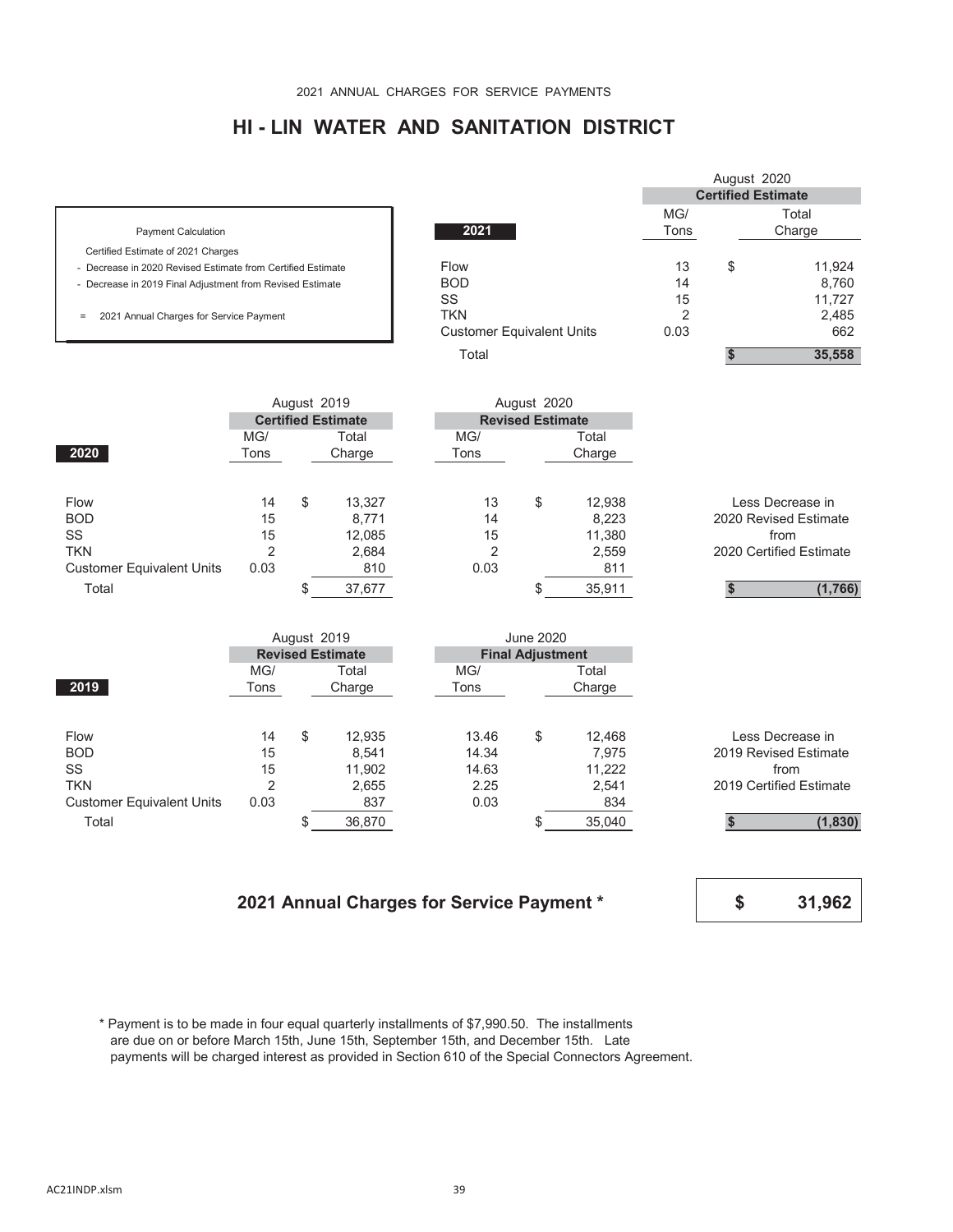## **HILLCREST WATER AND SANITATION DISTRICT**

|                                                             |                                  |      | August 2020 |                           |  |  |
|-------------------------------------------------------------|----------------------------------|------|-------------|---------------------------|--|--|
|                                                             |                                  |      |             | <b>Certified Estimate</b> |  |  |
|                                                             |                                  | MG/  |             | Total                     |  |  |
| <b>Payment Calculation</b>                                  | 2021                             | Tons |             | Charge                    |  |  |
| Certified Estimate of 2021 Charges                          |                                  |      |             |                           |  |  |
| - Decrease in 2020 Revised Estimate from Certified Estimate | Flow                             | 58   | \$          | 50,946                    |  |  |
| - Decrease in 2019 Final Adjustment from Revised Estimate   | <b>BOD</b>                       | 30   |             | 18,577                    |  |  |
|                                                             | SS                               | 44   |             | 35,308                    |  |  |
| 2021 Annual Charges for Service Payment<br>$\equiv$         | <b>TKN</b>                       | 9    |             | 9.454                     |  |  |
|                                                             | <b>Customer Equivalent Units</b> | 0.77 |             | 16.984                    |  |  |
|                                                             | Total                            |      |             | 131,269                   |  |  |

|                                  |                           | August 2019 |         |      | August 2020             |         |                         |
|----------------------------------|---------------------------|-------------|---------|------|-------------------------|---------|-------------------------|
|                                  | <b>Certified Estimate</b> |             |         |      | <b>Revised Estimate</b> |         |                         |
|                                  | MG/                       |             | Total   | MG/  |                         | Total   |                         |
| 2020                             | Tons                      |             | Charge  | Tons |                         | Charge  |                         |
|                                  |                           |             |         |      |                         |         |                         |
| Flow                             | 59                        | \$          | 57.441  | 58   | \$                      | 55,281  | Less Decrease in        |
| <b>BOD</b>                       | 42                        |             | 25,158  | 30   |                         | 17,438  | 2020 Revised Estimate   |
| SS                               | 58                        |             | 46,662  | 44   |                         | 34,265  | from                    |
| <b>TKN</b>                       | 10                        |             | 11,604  | 9    |                         | 9,737   | 2020 Certified Estimate |
| <b>Customer Equivalent Units</b> | 0.77                      |             | 20,778  | 0.77 |                         | 20,812  |                         |
| Total                            |                           |             | 161,643 |      |                         | 137,533 | (24, 110)               |
|                                  |                           |             |         |      |                         |         |                         |

|                                  |      | August 2019 |                         |       | June 2020               |         |                         |
|----------------------------------|------|-------------|-------------------------|-------|-------------------------|---------|-------------------------|
|                                  |      |             | <b>Revised Estimate</b> |       | <b>Final Adjustment</b> |         |                         |
|                                  | MG/  |             | Total                   | MG/   |                         | Total   |                         |
| 2019                             | Tons |             | Charge                  | Tons  |                         | Charge  |                         |
|                                  |      |             |                         |       |                         |         |                         |
| <b>Flow</b>                      | 59   | \$          | 55,755                  | 57.51 | \$                      | 53,270  | Less Decrease in        |
| <b>BOD</b>                       | 42   |             | 24,498                  | 30.41 |                         | 16,913  | 2019 Revised Estimate   |
| <b>SS</b>                        | 58   |             | 45,955                  | 44.05 |                         | 33,789  | from                    |
| <b>TKN</b>                       | 10   |             | 11.480                  | 8.56  |                         | 9,668   | 2019 Certified Estimate |
| <b>Customer Equivalent Units</b> | 0.77 |             | 21,481                  | 0.77  |                         | 21,410  |                         |
| Total                            |      |             | 159,169                 |       |                         | 135,050 | (24, 119)               |

### **2021 Annual Charges for Service Payment \***

**\$ 83,040**

 \* Payment is to be made in four equal quarterly installments of \$20,760.00. The installments are due on or before March 15th, June 15th, September 15th, and December 15th. Late payments will be charged interest as provided in Section 610 of the Special Connectors Agreement.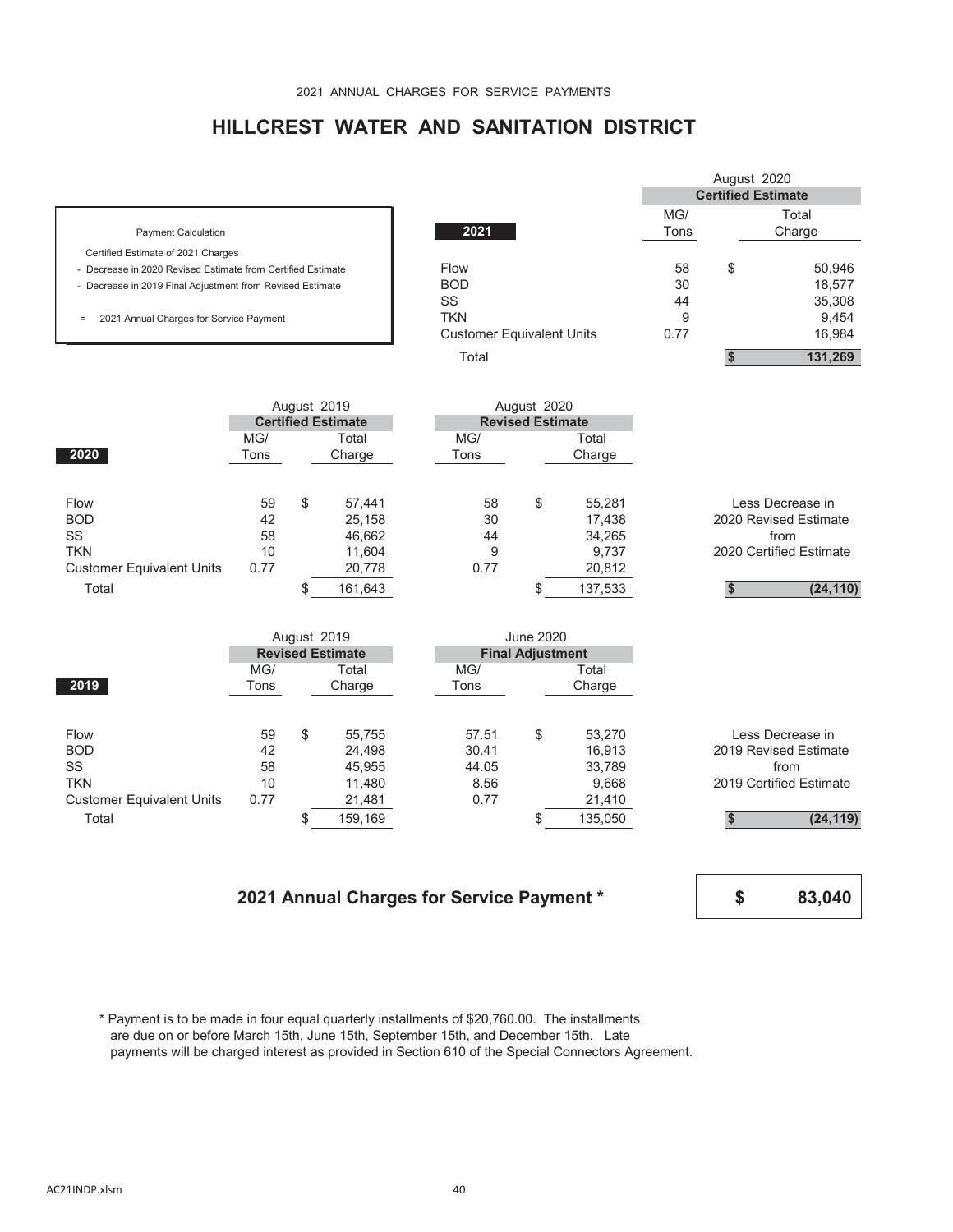## **HOLLY HILLS WATER AND SANITATION DISTRICT**

|                                                             |                                  |      | August 2020               |         |
|-------------------------------------------------------------|----------------------------------|------|---------------------------|---------|
|                                                             |                                  |      | <b>Certified Estimate</b> |         |
|                                                             |                                  | MG/  |                           | Total   |
| <b>Payment Calculation</b>                                  | 2021                             | Tons |                           | Charge  |
| Certified Estimate of 2021 Charges                          |                                  |      |                           |         |
| - Decrease in 2020 Revised Estimate from Certified Estimate | Flow                             | 92   | \$                        | 81,587  |
| - Decrease in 2019 Final Adjustment from Revised Estimate   | <b>BOD</b>                       | 112  |                           | 68,555  |
|                                                             | SS                               | 108  |                           | 86,495  |
| 2021 Annual Charges for Service Payment<br>$=$              | <b>TKN</b>                       | 22   |                           | 24,597  |
|                                                             | <b>Customer Equivalent Units</b> | 1.04 |                           | 22,939  |
|                                                             | Total                            |      |                           | 284.173 |

|                                  | August 2019 |    |                           |      | August 2020             |         |  |                         |
|----------------------------------|-------------|----|---------------------------|------|-------------------------|---------|--|-------------------------|
|                                  |             |    | <b>Certified Estimate</b> |      | <b>Revised Estimate</b> |         |  |                         |
|                                  | MG/         |    | Total                     | MG/  |                         | Total   |  |                         |
| 2020                             | Tons        |    | Charge                    | Tons |                         | Charge  |  |                         |
|                                  |             |    |                           |      |                         |         |  |                         |
| <b>Flow</b>                      | 103         | \$ | 100,978                   | 92   | \$                      | 88,530  |  | Less Decrease in        |
| <b>BOD</b>                       | 130         |    | 78.051                    | 112  |                         | 64,350  |  | 2020 Revised Estimate   |
| SS                               | 119         |    | 96.612                    | 108  |                         | 83,939  |  | from                    |
| <b>TKN</b>                       | 24          |    | 28,528                    | 22   |                         | 25,332  |  | 2020 Certified Estimate |
| <b>Customer Equivalent Units</b> | 1.04        |    | 28,064                    | 1.04 |                         | 28,110  |  |                         |
| Total                            |             |    | 332,233                   |      |                         | 290,261 |  | (41, 972)               |
|                                  |             |    |                           |      |                         |         |  |                         |

|                                  |                         | August 2019 |         |  |        | <b>June 2020</b>        |         |                         |
|----------------------------------|-------------------------|-------------|---------|--|--------|-------------------------|---------|-------------------------|
|                                  | <b>Revised Estimate</b> |             |         |  |        | <b>Final Adjustment</b> |         |                         |
|                                  | MG/                     |             | Total   |  | MG/    |                         | Total   |                         |
| 2019                             | Tons                    |             | Charge  |  | Tons   |                         | Charge  |                         |
|                                  |                         |             |         |  |        |                         |         |                         |
| <b>Flow</b>                      | 103                     | \$          | 98.014  |  | 92.10  | \$                      | 85,310  | Less Decrease in        |
| <b>BOD</b>                       | 130                     |             | 76,003  |  | 112.22 |                         | 62,412  | 2019 Revised Estimate   |
| SS                               | 119                     |             | 95.149  |  | 107.91 |                         | 82,774  | from                    |
| <b>TKN</b>                       | 24                      |             | 28,224  |  | 22.27  |                         | 25,152  | 2019 Certified Estimate |
| <b>Customer Equivalent Units</b> | 1.04                    |             | 29,013  |  | 1.04   |                         | 28,918  |                         |
| Total                            |                         |             | 326,403 |  |        |                         | 284,566 | (41, 837)               |

## **2021 Annual Charges for Service Payment \***

**\$ 200,364**

 \* Payment is to be made in four equal quarterly installments of \$50,091.00. The installments are due on or before March 15th, June 15th, September 15th, and December 15th. Late payments will be charged interest as provided in Section 610 of the Special Connectors Agreement.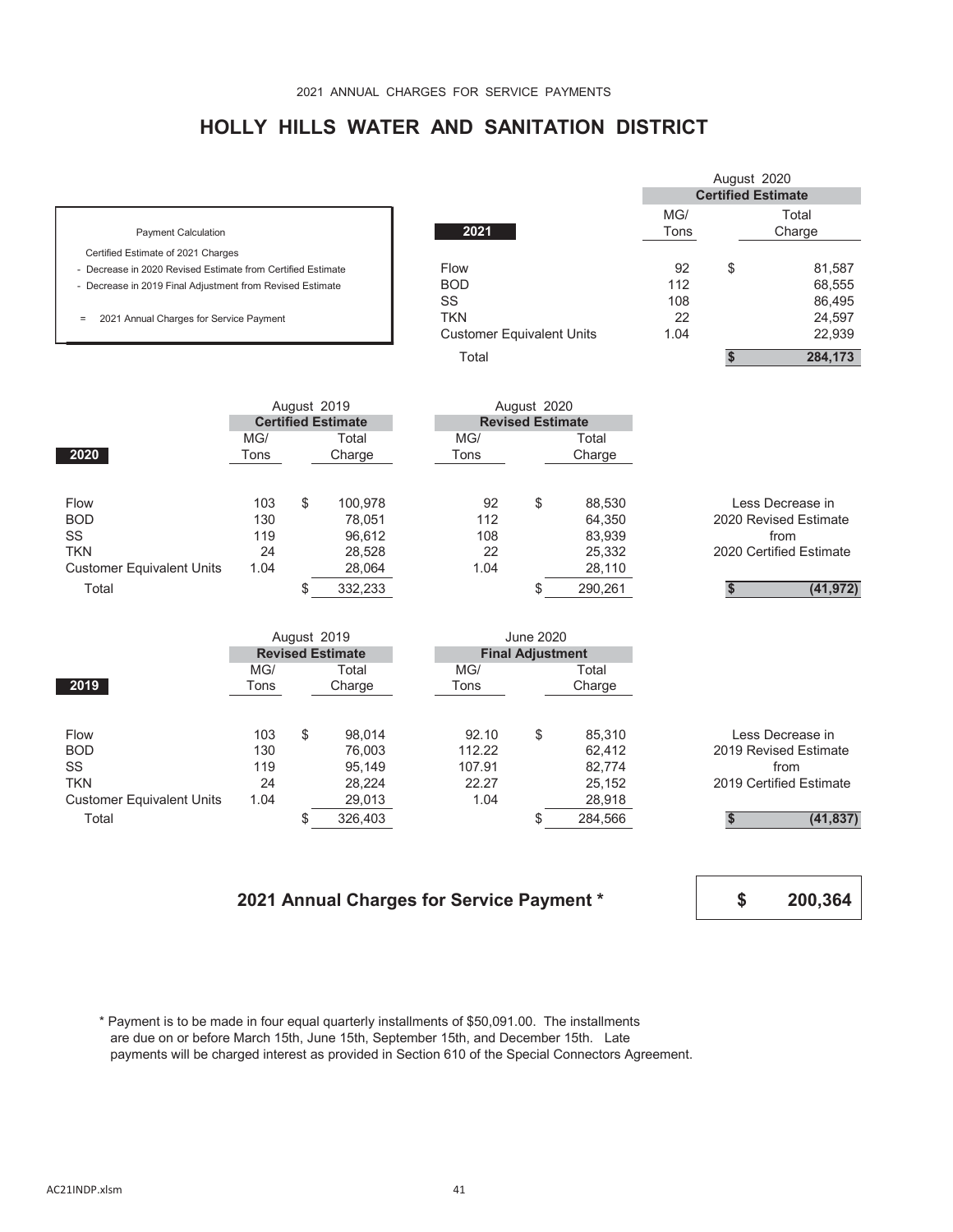## **INDUSTRIAL PARK WATER AND SANITATION DISTRICT**

|                                                             |                                  |      | August 2020 |                           |
|-------------------------------------------------------------|----------------------------------|------|-------------|---------------------------|
|                                                             |                                  |      |             | <b>Certified Estimate</b> |
|                                                             |                                  | MG/  |             | Total                     |
| <b>Payment Calculation</b>                                  | 2021                             | Tons |             | Charge                    |
| Certified Estimate of 2021 Charges                          |                                  |      |             |                           |
| - Decrease in 2020 Revised Estimate from Certified Estimate | Flow                             | 35   | \$          | 30,766                    |
| - Decrease in 2019 Final Adjustment from Revised Estimate   | <b>BOD</b>                       | 67   |             | 40,881                    |
|                                                             | SS                               | 45   |             | 35,741                    |
| 2021 Annual Charges for Service Payment<br>$=$              | <b>TKN</b>                       | 10   |             | 11,586                    |
|                                                             | <b>Customer Equivalent Units</b> | 0.52 |             | 11,470                    |
|                                                             |                                  |      | 130,444     |                           |

|                                  |                           | August 2019 |         |      | August 2020             |         |                         |
|----------------------------------|---------------------------|-------------|---------|------|-------------------------|---------|-------------------------|
|                                  | <b>Certified Estimate</b> |             |         |      | <b>Revised Estimate</b> |         |                         |
|                                  | MG/                       |             | Total   | MG/  |                         | Total   |                         |
| 2020                             | Tons                      |             | Charge  | Tons |                         | Charge  |                         |
|                                  |                           |             |         |      |                         |         |                         |
| <b>Flow</b>                      | 30                        | \$          | 29,230  | 35   | \$                      | 33,384  | Less Decrease in        |
| <b>BOD</b>                       | 78                        |             | 46.512  | 67   |                         | 38,373  | 2020 Revised Estimate   |
| SS                               | 45                        |             | 36,708  | 45   |                         | 34,685  | from                    |
| <b>TKN</b>                       | 11                        |             | 12,354  | 10   |                         | 11,932  | 2020 Certified Estimate |
| <b>Customer Equivalent Units</b> | 0.52                      |             | 14,032  | 0.52 |                         | 14,055  |                         |
| Total                            |                           |             | 138,836 |      |                         | 132,429 | (6, 407)                |
|                                  |                           |             |         |      |                         |         |                         |

|                                  |      | August 2019 |                         |       | June 2020               |         |                         |
|----------------------------------|------|-------------|-------------------------|-------|-------------------------|---------|-------------------------|
|                                  |      |             | <b>Revised Estimate</b> |       | <b>Final Adjustment</b> |         |                         |
|                                  | MG/  |             | Total                   | MG/   |                         | Total   |                         |
| 2019                             | Tons |             | Charge                  | Tons  |                         | Charge  |                         |
|                                  |      |             |                         |       |                         |         |                         |
| Flow                             | 30   | \$          | 28,372                  | 34.73 | \$                      | 32,170  | Less Decrease in        |
| <b>BOD</b>                       | 78   |             | 45.291                  | 66.92 |                         | 37.218  | 2019 Revised Estimate   |
| SS                               | 45   |             | 36,152                  | 44.59 |                         | 34,203  | from                    |
| <b>TKN</b>                       | 11   |             | 12,222                  | 10.49 |                         | 11,848  | 2019 Certified Estimate |
| <b>Customer Equivalent Units</b> | 0.52 |             | 14,507                  | 0.52  |                         | 14,459  |                         |
| Total                            |      |             | 136,544                 |       |                         | 129,898 | (6, 646)                |

## **2021 Annual Charges for Service Payment \***



 \* Payment is to be made in four equal quarterly installments of \$29,347.75. The installments are due on or before March 15th, June 15th, September 15th, and December 15th. Late payments will be charged interest as provided in Section 610 of the Special Connectors Agreement.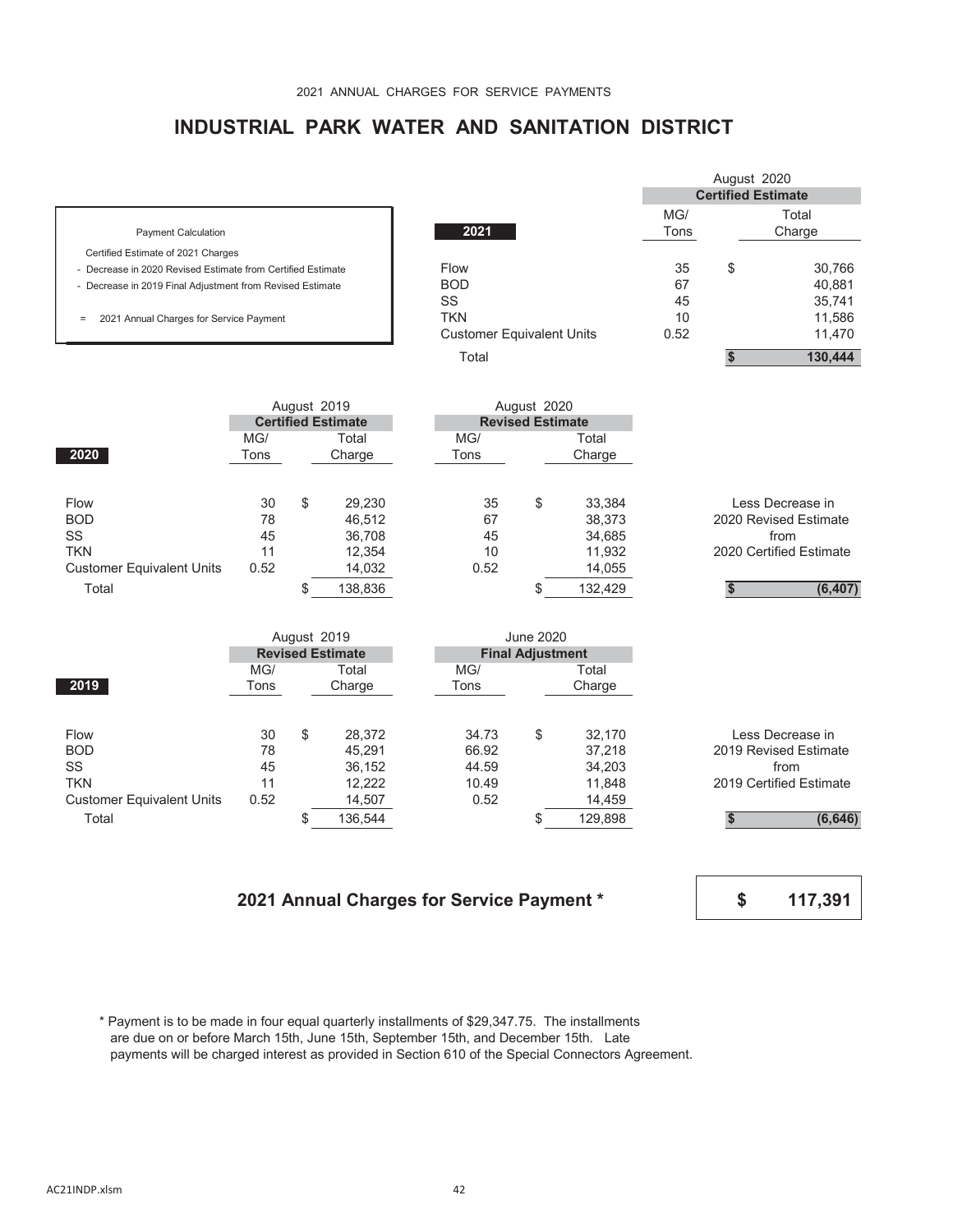## **LAKEHURST WATER AND SANITATION DISTRICT**

|                                                             |                                  |      | August 2020 |                           |  |  |
|-------------------------------------------------------------|----------------------------------|------|-------------|---------------------------|--|--|
|                                                             |                                  |      |             | <b>Certified Estimate</b> |  |  |
|                                                             |                                  | MG/  |             | Total                     |  |  |
| <b>Payment Calculation</b>                                  | 2021                             | Tons |             | Charge                    |  |  |
| Certified Estimate of 2021 Charges                          |                                  |      |             |                           |  |  |
| - Decrease in 2020 Revised Estimate from Certified Estimate | Flow                             | 649  | \$          | 574,849                   |  |  |
| - Decrease in 2019 Final Adjustment from Revised Estimate   | <b>BOD</b>                       | 585  |             | 357,333                   |  |  |
|                                                             | SS                               | 712  |             | 570.488                   |  |  |
| 2021 Annual Charges for Service Payment<br>$=$              | <b>TKN</b>                       | 137  |             | 150,970                   |  |  |
|                                                             | <b>Customer Equivalent Units</b> | 2.02 |             | 44,555                    |  |  |
|                                                             | Total                            |      |             | 1,698,195                 |  |  |

|                                  |      |    | August 2019               |      | August 2020             |           |                         |
|----------------------------------|------|----|---------------------------|------|-------------------------|-----------|-------------------------|
|                                  |      |    | <b>Certified Estimate</b> |      | <b>Revised Estimate</b> |           |                         |
|                                  | MG/  |    | Total                     | MG/  |                         | Total     |                         |
| 2020                             | Tons |    | Charge                    | Tons |                         | Charge    |                         |
|                                  |      |    |                           |      |                         |           |                         |
| <b>Flow</b>                      | 660  | \$ | 646.717                   | 654  | \$                      | 628.744   | Less Decrease in        |
| <b>BOD</b>                       | 580  |    | 347,408                   | 590  |                         | 338.279   | 2020 Revised Estimate   |
| SS                               | 712  |    | 576,953                   | 715  |                         | 555.989   | from                    |
| <b>TKN</b>                       | 129  |    | 151,222                   | 137  |                         | 155,903   | 2020 Certified Estimate |
| <b>Customer Equivalent Units</b> | 1.99 |    | 53,699                    | 2.02 |                         | 54,598    |                         |
| Total                            |      |    | 1,775,999                 |      |                         | 1,733,513 | (42, 486)               |
|                                  |      |    |                           |      |                         |           |                         |

|                                  | August 2019             |    |           |  |        | June 2020               |           |                         |
|----------------------------------|-------------------------|----|-----------|--|--------|-------------------------|-----------|-------------------------|
|                                  | <b>Revised Estimate</b> |    |           |  |        | <b>Final Adjustment</b> |           |                         |
|                                  | MG/                     |    | Total     |  | MG/    |                         | Total     |                         |
| 2019                             | Tons                    |    | Charge    |  | Tons   |                         | Charge    |                         |
|                                  |                         |    |           |  |        |                         |           |                         |
| Flow                             | 649                     | \$ | 616.903   |  | 651.13 | \$                      | 603,127   | Less Decrease in        |
| <b>BOD</b>                       | 608                     |    | 354,939   |  | 586.77 |                         | 326,338   | 2019 Revised Estimate   |
| SS                               | 758                     |    | 604,671   |  | 711.55 |                         | 545,804   | from                    |
| <b>TKN</b>                       | 137                     |    | 158.793   |  | 136.56 |                         | 154.233   | 2019 Certified Estimate |
| <b>Customer Equivalent Units</b> | 2.02                    |    | 56,353    |  | 2.02   |                         | 56,167    |                         |
| Total                            |                         |    | 1,791,659 |  |        |                         | 1,685,669 | (105, 990)              |

## **2021 Annual Charges for Service Payment \***

**\$ 1,549,719**

 \* Payment is to be made in four equal quarterly installments of \$387,429.75. The installments are due on or before March 15th, June 15th, September 15th, and December 15th. Late payments will be charged interest as provided in Section 610 of the Special Connectors Agreement.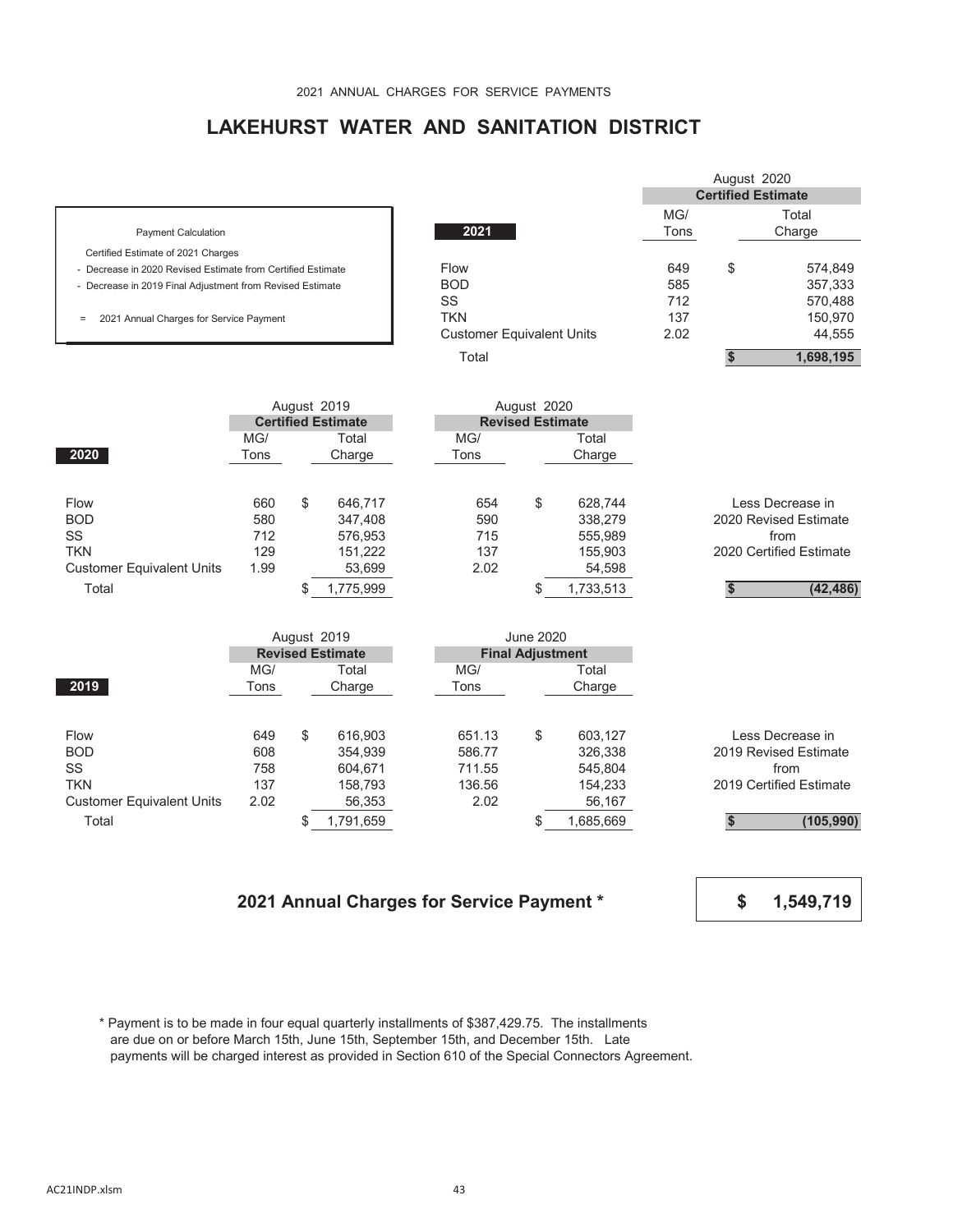## **LOCHMOOR WATER AND SANITATION DISTRICT**

|                                                             |                                  |                          | August 2020 |                           |
|-------------------------------------------------------------|----------------------------------|--------------------------|-------------|---------------------------|
|                                                             |                                  |                          |             | <b>Certified Estimate</b> |
|                                                             |                                  | MG/                      |             | Total                     |
| <b>Payment Calculation</b>                                  | 2021                             | Tons                     |             | Charge                    |
| Certified Estimate of 2021 Charges                          |                                  |                          |             |                           |
| - Decrease in 2020 Revised Estimate from Certified Estimate | <b>Flow</b>                      |                          | \$          |                           |
| - Decrease in 2019 Final Adjustment from Revised Estimate   | <b>BOD</b>                       | $\overline{\phantom{a}}$ |             |                           |
|                                                             | SS                               |                          |             |                           |
| 2021 Annual Charges for Service Payment<br>$\equiv$         | <b>TKN</b>                       |                          |             |                           |
|                                                             | <b>Customer Equivalent Units</b> |                          |             |                           |
|                                                             | Total                            |                          |             |                           |
|                                                             |                                  |                          |             |                           |

| <b>Certified Estimate</b> |    |        |             |                                |                                        |
|---------------------------|----|--------|-------------|--------------------------------|----------------------------------------|
| MG/                       |    | Total  | MG/         | Total                          |                                        |
| Tons                      |    | Charge | Tons        | Charge                         |                                        |
|                           |    |        |             |                                |                                        |
| 3                         | \$ | 2,910  |             | \$<br>$\overline{\phantom{a}}$ | Less Decrease in                       |
| 3                         |    | 1,893  |             | ۰                              | 2020 Revised Estimate                  |
| 3                         |    | 2,608  |             | $\overline{\phantom{0}}$       | from                                   |
|                           |    | 586    |             | -                              | 2020 Certified Estimate                |
| 0.03                      |    | 810    | -           | -                              |                                        |
|                           |    | 8,807  |             |                                | (8, 807)                               |
|                           |    |        | August 2019 |                                | August 2020<br><b>Revised Estimate</b> |

|                                  | August 2019             |    |        | <b>June 2020</b> |                         |        |                         |
|----------------------------------|-------------------------|----|--------|------------------|-------------------------|--------|-------------------------|
|                                  | <b>Revised Estimate</b> |    |        |                  | <b>Final Adjustment</b> |        |                         |
|                                  | MG/                     |    | Total  | MG/              |                         | Total  |                         |
| 2019                             | Tons                    |    | Charge | Tons             |                         | Charge |                         |
|                                  |                         |    |        |                  |                         |        |                         |
| Flow                             | 3                       | \$ | 2,825  | 2.97             | \$                      | 2.751  | Less Decrease in        |
| <b>BOD</b>                       | 3                       |    | 1.844  | 3.16             |                         | 1.757  | 2019 Revised Estimate   |
| SS                               | 3                       |    | 2,569  | 3.22             |                         | 2,470  | from                    |
| <b>TKN</b>                       |                         |    | 580    | 0.50             |                         | 565    | 2019 Certified Estimate |
| <b>Customer Equivalent Units</b> | 0.03                    |    | 837    | 0.03             |                         | 834    |                         |
| Total                            |                         |    | 8,655  |                  |                         | 8,377  | (278)                   |

## **2021 Annual Charges for Service Payment \***

**\$ (9,085)**

 \* Payment is to be made in four equal quarterly installments of -\$2,271.25. The installments are due on or before March 15th, June 15th, September 15th, and December 15th. Late payments will be charged interest as provided in Section 610 of the Special Connectors Agreement.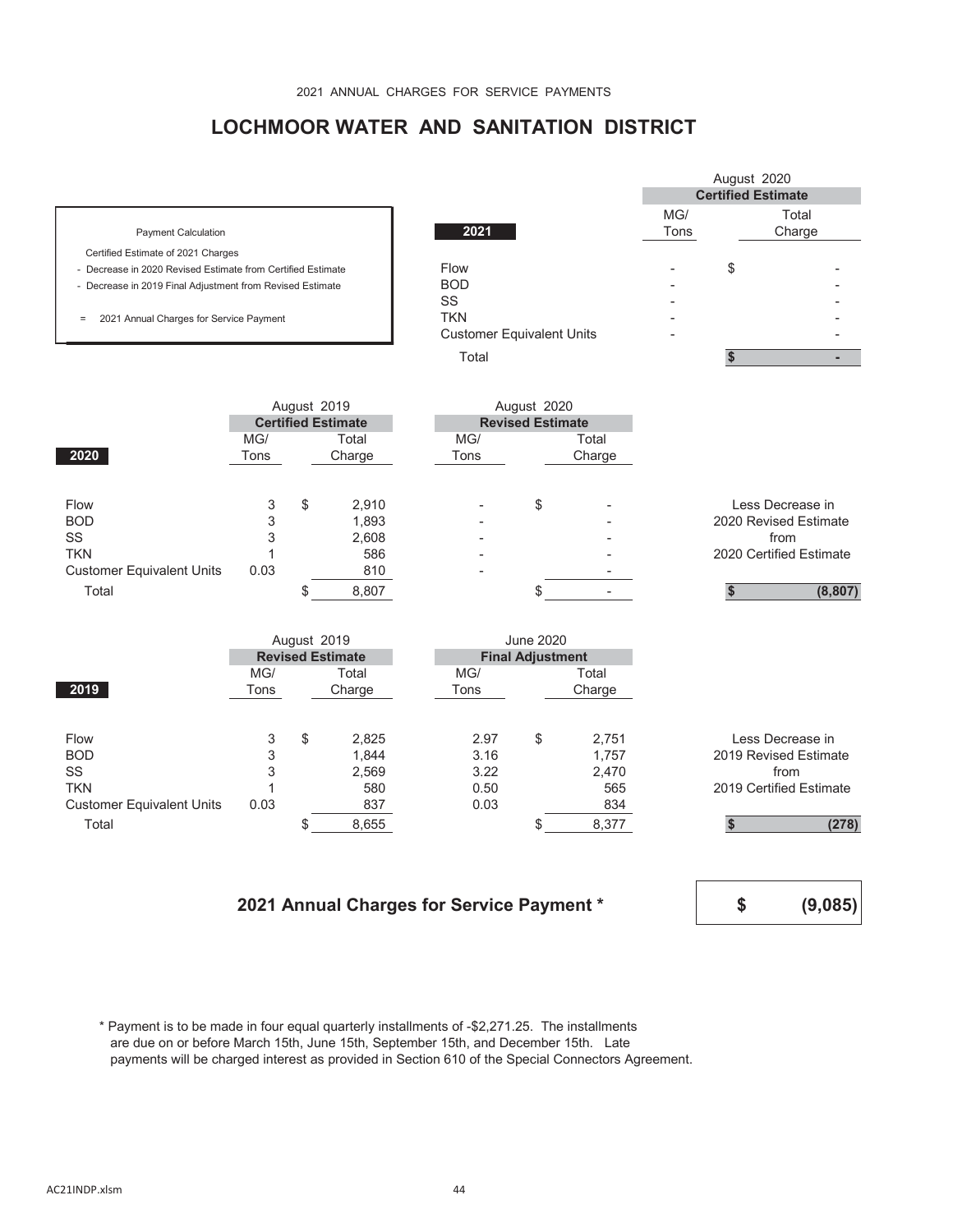# **TOWN OF MOUNTAIN VIEW**

|                                                             |                                  |             | <b>Certified Estimate</b> |
|-------------------------------------------------------------|----------------------------------|-------------|---------------------------|
| <b>Payment Calculation</b>                                  | 2021                             | MG/<br>Tons | Total<br>Charge           |
| Certified Estimate of 2021 Charges                          |                                  |             |                           |
| + Increase in 2020 Revised Estimate over Certified Estimate | Flow                             | 16          | \$<br>14.448              |
| + Increase in 2019 Final Adjustment over Revised Estimate   | <b>BOD</b>                       | 20          | 12,340                    |
|                                                             | SS                               | 21          | 16,432                    |
| 2021 Annual Charges for Service Payment<br>$\equiv$         | <b>TKN</b>                       | 3           | 3,457                     |
|                                                             | <b>Customer Equivalent Units</b> | 0.03        | 662                       |
|                                                             | Total                            |             | 47,339                    |

|                                  | August 2019<br><b>Certified Estimate</b> |    |        |      | August 2020<br><b>Revised Estimate</b> |        |                         |
|----------------------------------|------------------------------------------|----|--------|------|----------------------------------------|--------|-------------------------|
|                                  | MG/                                      |    | Total  | MG/  |                                        | Total  |                         |
| 2020                             | Tons                                     |    | Charge | Tons |                                        | Charge |                         |
|                                  |                                          |    |        |      |                                        |        |                         |
| Flow                             | 16                                       | \$ | 15,276 | 16   | \$                                     | 15,678 | Plus Increase in        |
| <b>BOD</b>                       | 19                                       |    | 11,120 | 20   |                                        | 11,583 | 2020 Revised Estimate   |
| <b>SS</b>                        | 19                                       |    | 15,276 | 21   |                                        | 15,946 | over                    |
| <b>TKN</b>                       | 3                                        |    | 3,387  | 3    |                                        | 3,560  | 2020 Certified Estimate |
| <b>Customer Equivalent Units</b> | 0.03                                     |    | 810    | 0.03 |                                        | 811    |                         |
| Total                            |                                          |    | 45,869 |      |                                        | 47,578 | 1,709                   |

|                                  | August 2019             |    | <b>June 2020</b> |       |                         |        |                         |
|----------------------------------|-------------------------|----|------------------|-------|-------------------------|--------|-------------------------|
|                                  | <b>Revised Estimate</b> |    |                  |       | <b>Final Adjustment</b> |        |                         |
|                                  | MG/                     |    | Total            | MG/   |                         | Total  |                         |
| 2019                             | Tons                    |    | Charge           | Tons  |                         | Charge |                         |
|                                  |                         |    |                  |       |                         |        |                         |
| Flow                             | 16                      | \$ | 14.828           | 16.31 | \$                      | 15,108 | Plus Increase in        |
| <b>BOD</b>                       | 19                      |    | 10,828           | 20.20 |                         | 11.234 | 2019 Revised Estimate   |
| SS                               | 19                      |    | 15.045           | 20.50 |                         | 15,725 | over                    |
| <b>TKN</b>                       | 3                       |    | 3,351            | 3.13  |                         | 3,535  | 2019 Certified Estimate |
| <b>Customer Equivalent Units</b> | 0.03                    |    | 837              | 0.03  |                         | 834    |                         |
| Total                            |                         |    | 44,889           |       |                         | 46,436 | 1,547                   |

### **2021 Annual Charges for Service Payment \***

**\$ 50,595**

August 2020

 \* Payment is to be made in four equal quarterly installments of \$12,648.75. The installments are due on or before March 15th, June 15th, September 15th, and December 15th. Late payments will be charged interest as provided in Section 610 of the Special Connectors Agreement.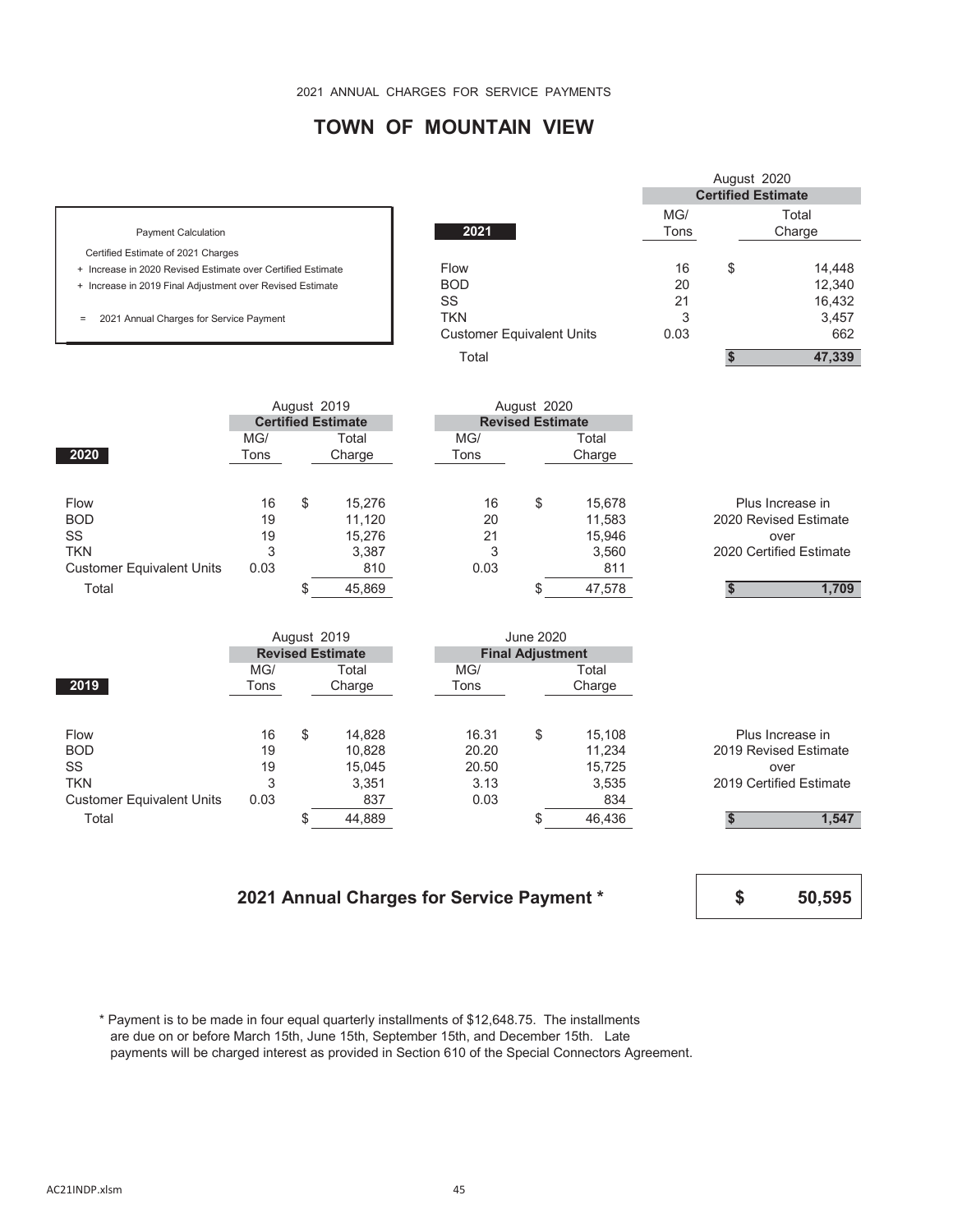## **NORTH LINCOLN WATER AND SANITATION DISTRICT**

|                                                             |                                  |      | August 2020 |                           |  |
|-------------------------------------------------------------|----------------------------------|------|-------------|---------------------------|--|
|                                                             |                                  |      |             | <b>Certified Estimate</b> |  |
|                                                             |                                  | MG/  |             | Total                     |  |
| <b>Payment Calculation</b>                                  | 2021                             | Tons |             | Charge                    |  |
| Certified Estimate of 2021 Charges                          |                                  |      |             |                           |  |
| + Increase in 2020 Revised Estimate over Certified Estimate | Flow                             | 19   | \$          | 17,017                    |  |
| + Increase in 2019 Final Adjustment over Revised Estimate   | <b>BOD</b>                       | 23   |             | 14,301                    |  |
|                                                             | SS                               | 24   |             | 19,005                    |  |
| 2021 Annual Charges for Service Payment<br>$\equiv$         | <b>TKN</b>                       | 4    |             | 3,998                     |  |
|                                                             | <b>Customer Equivalent Units</b> | 0.03 |             | 662                       |  |
|                                                             | Total                            |      |             | 54,983                    |  |

|                                  |                           | August 2019 |        |      | August 2020             |        |                         |
|----------------------------------|---------------------------|-------------|--------|------|-------------------------|--------|-------------------------|
|                                  | <b>Certified Estimate</b> |             |        |      | <b>Revised Estimate</b> |        |                         |
|                                  | MG/                       |             | Total  | MG/  |                         | Total  |                         |
| 2020                             | Tons                      |             | Charge | Tons |                         | Charge |                         |
|                                  |                           |             |        |      |                         |        |                         |
| Flow                             | 18                        | \$          | 17,432 | 19   | \$                      | 18,465 | Plus Increase in        |
| <b>BOD</b>                       | 21                        |             | 12,822 | 23   |                         | 13.424 | 2020 Revised Estimate   |
| SS                               | 22                        |             | 17,568 | 24   |                         | 18,443 | over                    |
| <b>TKN</b>                       | 3                         |             | 3,891  | 4    |                         | 4,118  | 2020 Certified Estimate |
| <b>Customer Equivalent Units</b> | 0.03                      |             | 810    | 0.03 |                         | 811    |                         |
| Total                            |                           |             | 52,523 |      |                         | 55,261 | 2,738                   |

| August 2019                      |                         |    |        |       | <b>June 2020</b>        |        |                         |
|----------------------------------|-------------------------|----|--------|-------|-------------------------|--------|-------------------------|
|                                  | <b>Revised Estimate</b> |    |        |       | <b>Final Adjustment</b> |        |                         |
|                                  | MG/                     |    | Total  | MG/   |                         | Total  |                         |
| 2019                             | Tons                    |    | Charge | Tons  |                         | Charge |                         |
|                                  |                         |    |        |       |                         |        |                         |
| Flow                             | 18                      | \$ | 16.921 | 19.21 | \$                      | 17.794 | Plus Increase in        |
| <b>BOD</b>                       | 21                      |    | 12,485 | 23.41 |                         | 13,020 | 2019 Revised Estimate   |
| SS                               | 22                      |    | 17,302 | 23.71 |                         | 18.187 | over                    |
| <b>TKN</b>                       | 3                       |    | 3,850  | 3.62  |                         | 4,088  | 2019 Certified Estimate |
| <b>Customer Equivalent Units</b> | 0.03                    |    | 837    | 0.03  |                         | 834    |                         |
| Total                            |                         |    | 51,395 |       |                         | 53,923 | 2,528                   |

### **2021 Annual Charges for Service Payment \***

**\$ 60,249**

 \* Payment is to be made in four equal quarterly installments of \$15,062.25. The installments are due on or before March 15th, June 15th, September 15th, and December 15th. Late payments will be charged interest as provided in Section 610 of the Special Connectors Agreement.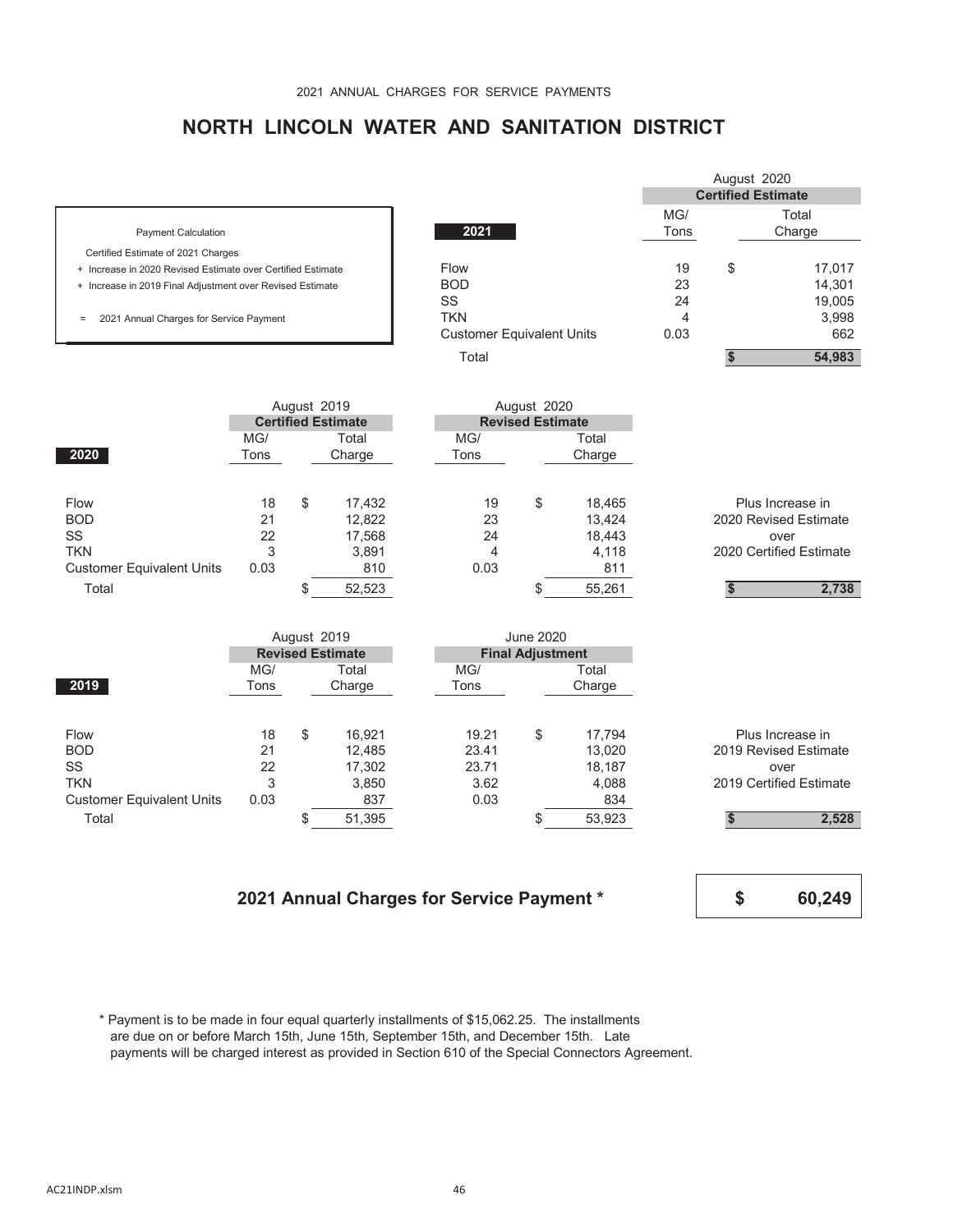## **SHERIDAN SANITATION DISTRICT NO. 2**

|                                                             |                                  |             | <b>Certified Estimate</b> |
|-------------------------------------------------------------|----------------------------------|-------------|---------------------------|
| <b>Payment Calculation</b>                                  | 2021                             | MG/<br>Tons | Total<br>Charge           |
| Certified Estimate of 2021 Charges                          |                                  |             |                           |
| - Decrease in 2020 Revised Estimate from Certified Estimate | Flow                             | 110         | \$<br>97,710              |
| - Decrease in 2019 Final Adjustment from Revised Estimate   | <b>BOD</b>                       | 146         | 89,075                    |
|                                                             | SS                               | 136         | 109,308                   |
| 2021 Annual Charges for Service Payment<br>$\equiv$         | <b>TKN</b>                       | 25          | 27,932                    |
|                                                             | <b>Customer Equivalent Units</b> | 0.75        | 16,543                    |
|                                                             | Total                            |             | 340,568                   |

|                                  | August 2019<br><b>Certified Estimate</b> |    |                   |             | August 2020<br><b>Revised Estimate</b> |                   |                                           |
|----------------------------------|------------------------------------------|----|-------------------|-------------|----------------------------------------|-------------------|-------------------------------------------|
| 2020                             | MG/<br>Tons                              |    | Total<br>Charge   | MG/<br>Tons |                                        | Total<br>Charge   |                                           |
| Flow<br><b>BOD</b>               | 109<br>158                               | \$ | 107,053<br>94,958 | 110<br>146  | \$                                     | 106.024<br>83,611 | Less Decrease in<br>2020 Revised Estimate |
| SS<br><b>TKN</b>                 | 153<br>26                                |    | 123,657<br>31.048 | 136<br>25   |                                        | 106,076<br>28,767 | from<br>2020 Certified Estimate           |
| <b>Customer Equivalent Units</b> | 0.78                                     |    | 21,048            | 0.75        |                                        | 20,271            |                                           |
| Total                            |                                          |    | 377,764           |             |                                        | 344,749           | (33,015)                                  |

|                                  | August 2019 |    |                         |  |        | <b>June 2020</b>        |         |                         |
|----------------------------------|-------------|----|-------------------------|--|--------|-------------------------|---------|-------------------------|
|                                  |             |    | <b>Revised Estimate</b> |  |        | <b>Final Adjustment</b> |         |                         |
|                                  | MG/         |    | Total                   |  | MG/    |                         | Total   |                         |
| 2019                             | Tons        |    | Charge                  |  | Tons   |                         | Charge  |                         |
|                                  |             |    |                         |  |        |                         |         |                         |
| <b>Flow</b>                      | 109         | \$ | 103.911                 |  | 110.30 | \$                      | 102.168 | Less Decrease in        |
| <b>BOD</b>                       | 158         |    | 92.467                  |  | 145.81 |                         | 81.094  | 2019 Revised Estimate   |
| SS                               | 153         |    | 121.785                 |  | 136.37 |                         | 104.604 | from                    |
| <b>TKN</b>                       | 26          |    | 30.717                  |  | 25.29  |                         | 28,563  | 2019 Certified Estimate |
| <b>Customer Equivalent Units</b> | 0.78        |    | 21,760                  |  | 0.75   |                         | 20,854  |                         |
| Total                            |             |    | 370,640                 |  |        |                         | 337,283 | (33, 357)               |

## **2021 Annual Charges for Service Payment \***

**\$ 274,196**

August 2020

 \* Payment is to be made in four equal quarterly installments of \$68,549.00. The installments are due on or before March 15th, June 15th, September 15th, and December 15th. Late payments will be charged interest as provided in Section 610 of the Special Connectors Agreement.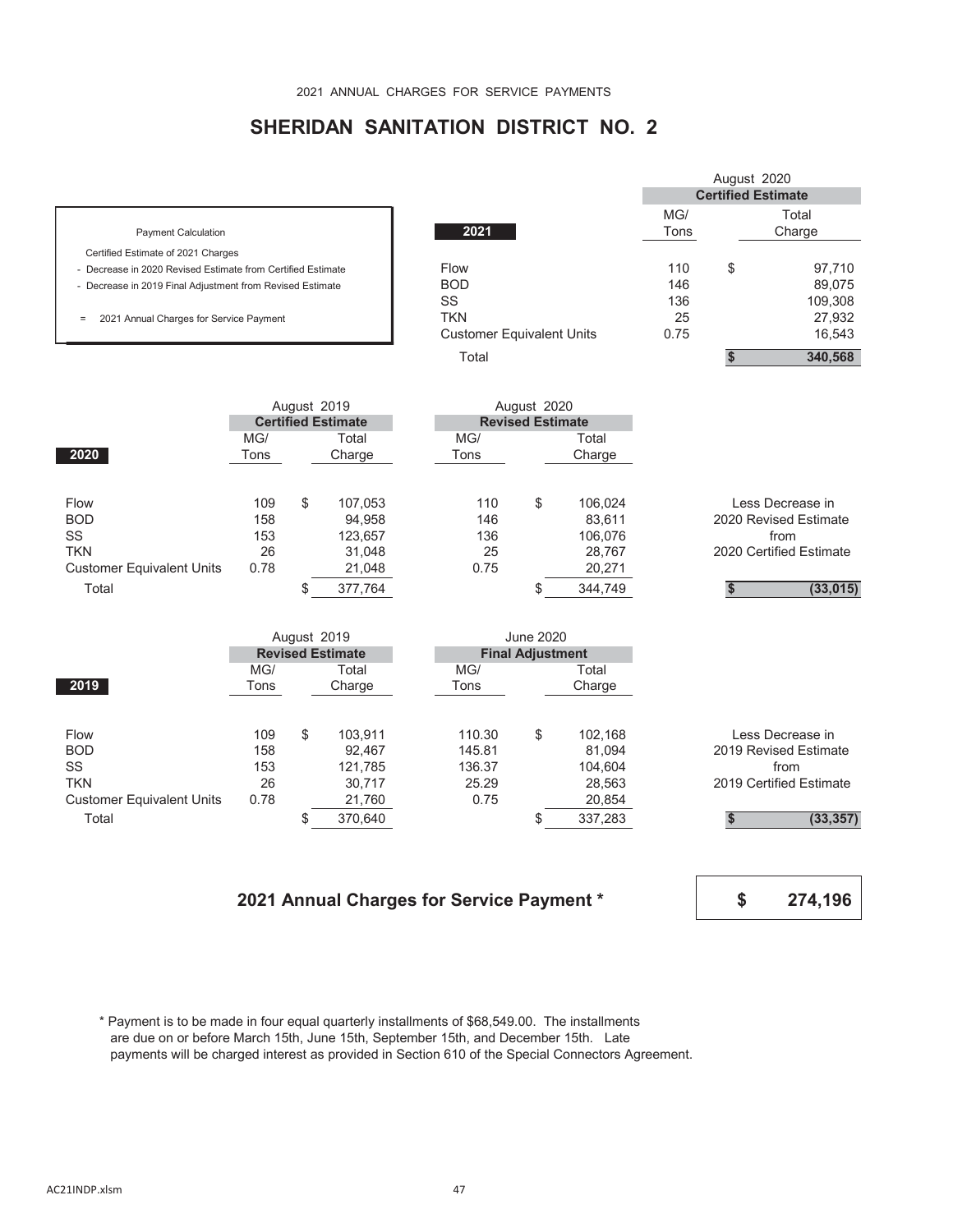## **SOUTH SHERIDAN WATER, SANITARY SEWER AND STORM DRAINAGE DISTRICT**

|                                                             |                                  |      | August 2020               |         |  |  |
|-------------------------------------------------------------|----------------------------------|------|---------------------------|---------|--|--|
|                                                             |                                  |      | <b>Certified Estimate</b> |         |  |  |
|                                                             |                                  | MG/  |                           | Total   |  |  |
| <b>Payment Calculation</b>                                  | 2021                             | Tons |                           | Charge  |  |  |
| Certified Estimate of 2021 Charges                          |                                  |      |                           |         |  |  |
| - Decrease in 2020 Revised Estimate from Certified Estimate | <b>Flow</b>                      | 69   | \$                        | 61,044  |  |  |
| - Decrease in 2019 Final Adjustment from Revised Estimate   | <b>BOD</b>                       | 102  |                           | 62,281  |  |  |
|                                                             | SS                               | 111  |                           | 88,748  |  |  |
| 2021 Annual Charges for Service Payment<br>$\equiv$         | <b>TKN</b>                       | 18   |                           | 19,571  |  |  |
|                                                             | <b>Customer Equivalent Units</b> | 0.77 |                           | 16,984  |  |  |
|                                                             | Total                            |      |                           | 248,628 |  |  |
|                                                             |                                  |      |                           |         |  |  |

| <b>Certified Estimate</b><br><b>Revised Estimate</b>                        |           |
|-----------------------------------------------------------------------------|-----------|
| MG/<br>MG/<br>Total<br>Total                                                |           |
| 2020<br>Charge<br>Charge<br>Tons<br>Tons                                    |           |
|                                                                             |           |
| 70.836<br>69<br>72<br>\$<br>66,239<br>Less Decrease in<br><b>Flow</b><br>\$ |           |
| <b>BOD</b><br>108<br>102<br>64,666<br>2020 Revised Estimate<br>58,460       |           |
| SS<br>107<br>86,820<br>111<br>86,124<br>from                                |           |
| <b>TKN</b><br>21,449<br>18<br>2020 Certified Estimate<br>18<br>20,156       |           |
| <b>Customer Equivalent Units</b><br>0.77<br>0.77<br>20,778<br>20,812        |           |
| 264,549<br>251,791<br>Total                                                 | (12, 758) |

|                                  | August 2019             |    |         |  |        | June 2020               |         |                         |
|----------------------------------|-------------------------|----|---------|--|--------|-------------------------|---------|-------------------------|
|                                  | <b>Revised Estimate</b> |    |         |  |        | <b>Final Adjustment</b> |         |                         |
|                                  | MG/                     |    | Total   |  | MG/    |                         | Total   |                         |
| 2019                             | Tons                    |    | Charge  |  | Tons   |                         | Charge  |                         |
|                                  |                         |    |         |  |        |                         |         |                         |
| <b>Flow</b>                      | 72                      | \$ | 68.757  |  | 68.91  | \$                      | 63,830  | Less Decrease in        |
| <b>BOD</b>                       | 108                     |    | 62.969  |  | 101.95 |                         | 56.700  | 2019 Revised Estimate   |
| <b>SS</b>                        | 107                     |    | 85.505  |  | 110.72 |                         | 84.929  | from                    |
| <b>TKN</b>                       | 18                      |    | 21,220  |  | 17.72  |                         | 20,013  | 2019 Certified Estimate |
| <b>Customer Equivalent Units</b> | 0.77                    |    | 21,481  |  | 0.77   |                         | 21,410  |                         |
| Total                            |                         |    | 259,932 |  |        |                         | 246,882 | (13,050)                |

### **2021 Annual Charges for Service Payment \***

**\$ 222,820**

 \* Payment is to be made in four equal quarterly installments of \$55,705.00. The installments are due on or before March 15th, June 15th, September 15th, and December 15th. Late payments will be charged interest as provided in Section 610 of the Special Connectors Agreement.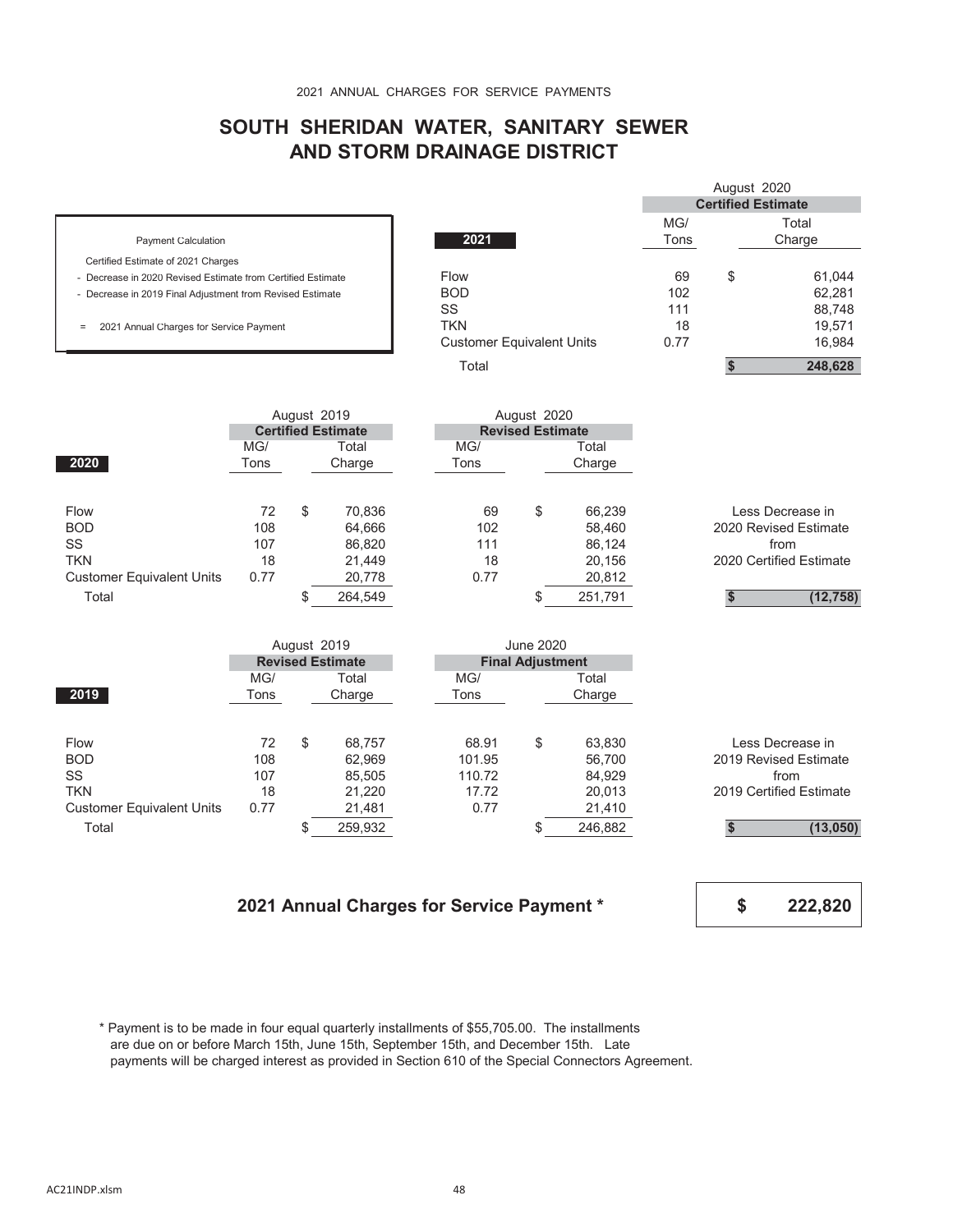## **SOUTHWEST PLAZA METROPOLITAN DISTRICT**

- 
- 
- 

|                                                             |                                  |      | August 2020               |        |
|-------------------------------------------------------------|----------------------------------|------|---------------------------|--------|
|                                                             |                                  |      | <b>Certified Estimate</b> |        |
|                                                             |                                  | MG/  |                           | Total  |
| <b>Payment Calculation</b>                                  | 2021                             | Tons |                           | Charge |
| Certified Estimate of 2021 Charges                          |                                  |      |                           |        |
| + Increase in 2020 Revised Estimate over Certified Estimate | Flow                             | 11   | \$                        | 9.815  |
| + Increase in 2019 Final Adjustment over Revised Estimate   | <b>BOD</b>                       | 37   |                           | 22,848 |
|                                                             | SS                               | 28   |                           | 22,620 |
| 2021 Annual Charges for Service Payment<br>$\equiv$         | <b>TKN</b>                       | 3    |                           | 3.424  |
|                                                             | <b>Customer Equivalent Units</b> | 0.52 |                           | 11,470 |
|                                                             | Total                            |      |                           | 70,177 |
|                                                             |                                  |      |                           |        |

|                                  | August 2019<br><b>Certified Estimate</b> |   |        |      | August 2020             |        |                         |
|----------------------------------|------------------------------------------|---|--------|------|-------------------------|--------|-------------------------|
|                                  |                                          |   |        |      | <b>Revised Estimate</b> |        |                         |
|                                  | MG/                                      |   | Total  | MG/  |                         | Total  |                         |
| 2020                             | Tons                                     |   | Charge | Tons |                         | Charge |                         |
|                                  |                                          |   |        |      |                         |        |                         |
| Flow                             | 10                                       | S | 9,887  | 11   | \$                      | 10,650 | Plus Increase in        |
| <b>BOD</b>                       | 29                                       |   | 17,621 | 37   |                         | 21,446 | 2020 Revised Estimate   |
| <b>SS</b>                        | 23                                       |   | 18,386 | 28   |                         | 21,951 | over                    |
| <b>TKN</b>                       | 3                                        |   | 3,083  | 3    |                         | 3,526  | 2020 Certified Estimate |
| <b>Customer Equivalent Units</b> | 0.52                                     |   | 14,032 | 0.52 |                         | 14,055 |                         |
| Total                            |                                          |   | 63,009 |      |                         | 71,628 | 8,619                   |
|                                  |                                          |   |        |      |                         |        |                         |

| August 2019                      |                         |    |        |                         |       | <b>June 2020</b> |        |                         |
|----------------------------------|-------------------------|----|--------|-------------------------|-------|------------------|--------|-------------------------|
|                                  | <b>Revised Estimate</b> |    |        | <b>Final Adjustment</b> |       |                  |        |                         |
|                                  | MG/                     |    | Total  |                         | MG/   |                  | Total  |                         |
| 2019                             | Tons                    |    | Charge |                         | Tons  |                  | Charge |                         |
|                                  |                         |    |        |                         |       |                  |        |                         |
| <b>Flow</b>                      | 10                      | \$ | 9,597  |                         | 11.08 | \$               | 10,263 | Plus Increase in        |
| <b>BOD</b>                       | 29                      |    | 17.159 |                         | 37.40 |                  | 20,800 | 2019 Revised Estimate   |
| <b>SS</b>                        | 23                      |    | 18,108 |                         | 28.22 |                  | 21,647 | over                    |
| <b>TKN</b>                       | 3                       |    | 3,050  |                         | 3.10  |                  | 3,501  | 2019 Certified Estimate |
| <b>Customer Equivalent Units</b> | 0.52                    |    | 14,507 |                         | 0.52  |                  | 14,459 |                         |
| Total                            |                         |    | 62,421 |                         |       |                  | 70,670 | 8,249                   |

## **2021 Annual Charges for Service Payment \***



 \* Payment is to be made in four equal quarterly installments of \$21,761.25. The installments are due on or before March 15th, June 15th, September 15th, and December 15th. Late payments will be charged interest as provided in Section 610 of the Special Connectors Agreement.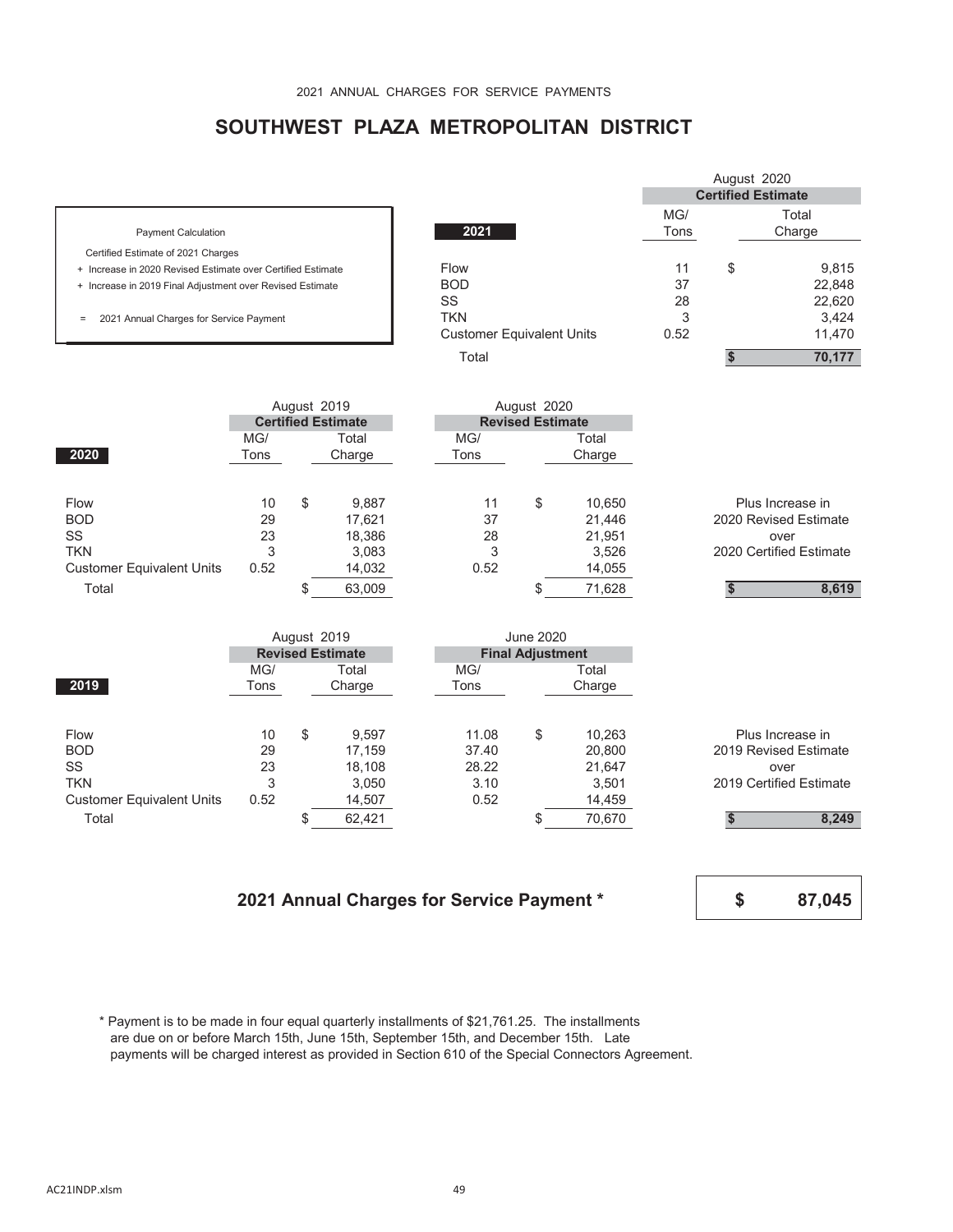# **SOUTHWEST SUBURBAN DENVER WATER AND SANITATION DISTRICT**

|                                                             |                                  |             | <b>Certified Estimate</b> |
|-------------------------------------------------------------|----------------------------------|-------------|---------------------------|
| <b>Payment Calculation</b>                                  | 2021                             | MG/<br>Tons | Total<br>Charge           |
| Certified Estimate of 2021 Charges                          |                                  |             |                           |
| - Decrease in 2020 Revised Estimate from Certified Estimate | Flow                             | 133         | \$<br>118,182             |
| - Decrease in 2019 Final Adjustment from Revised Estimate   | <b>BOD</b>                       | 130         | 79.240                    |
|                                                             | SS                               | 129         | 103,753                   |
| 2021 Annual Charges for Service Payment<br>$=$              | <b>TKN</b>                       | 31          | 34,482                    |
|                                                             | <b>Customer Equivalent Units</b> | 0.77        | 16.984                    |
|                                                             | Total                            |             | 352,641                   |

| August 2019                      |                           |    |         |  |      | August 2020             |         |                         |
|----------------------------------|---------------------------|----|---------|--|------|-------------------------|---------|-------------------------|
|                                  | <b>Certified Estimate</b> |    |         |  |      | <b>Revised Estimate</b> |         |                         |
|                                  | MG/                       |    | Total   |  | MG/  |                         | Total   |                         |
| 2020                             | Tons                      |    | Charge  |  | Tons |                         | Charge  |                         |
|                                  |                           |    |         |  |      |                         |         |                         |
| <b>Flow</b>                      | 124                       | \$ | 121.114 |  | 133  | \$                      | 128,238 | Less Decrease in        |
| <b>BOD</b>                       | 147                       |    | 87.996  |  | 130  |                         | 74.379  | 2020 Revised Estimate   |
| SS                               | 141                       |    | 114.464 |  | 129  |                         | 100.686 | from                    |
| <b>TKN</b>                       | 30                        |    | 35,408  |  | 31   |                         | 35,512  | 2020 Certified Estimate |
| <b>Customer Equivalent Units</b> | 0.77                      |    | 20,778  |  | 0.77 |                         | 20,812  |                         |
| Total                            |                           |    | 379,760 |  |      |                         | 359,627 | (20, 133)               |

|                                  | August 2019             |    | <b>June 2020</b> |        |                         |         |                         |
|----------------------------------|-------------------------|----|------------------|--------|-------------------------|---------|-------------------------|
|                                  | <b>Revised Estimate</b> |    |                  |        | <b>Final Adjustment</b> |         |                         |
|                                  | MG/                     |    | Total            | MG/    |                         | Total   |                         |
| 2019                             | Tons                    |    | Charge           | Tons   |                         | Charge  |                         |
|                                  |                         |    |                  |        |                         |         |                         |
| <b>Flow</b>                      | 124                     | \$ | 117.560          | 133.41 | \$                      | 123,575 | Less Decrease in        |
| <b>BOD</b>                       | 147                     |    | 85.688           | 129.71 |                         | 72.139  | 2019 Revised Estimate   |
| SS                               | 141                     |    | 112.731          | 129.44 |                         | 99,289  | from                    |
| <b>TKN</b>                       | 30                      |    | 35,031           | 31.22  |                         | 35,260  | 2019 Certified Estimate |
| <b>Customer Equivalent Units</b> | 0.77                    |    | 21,481           | 0.77   |                         | 21,410  |                         |
| Total                            |                         |    | 372,491          |        |                         | 351,673 | (20, 818)               |

## **2021 Annual Charges for Service Payment \***

**\$ 311,690**

August 2020

 \* Payment is to be made in four equal quarterly installments of \$77,922.50. The installments are due on or before March 15th, June 15th, September 15th, and December 15th. Late payments will be charged interest as provided in Section 610 of the Special Connectors Agreement.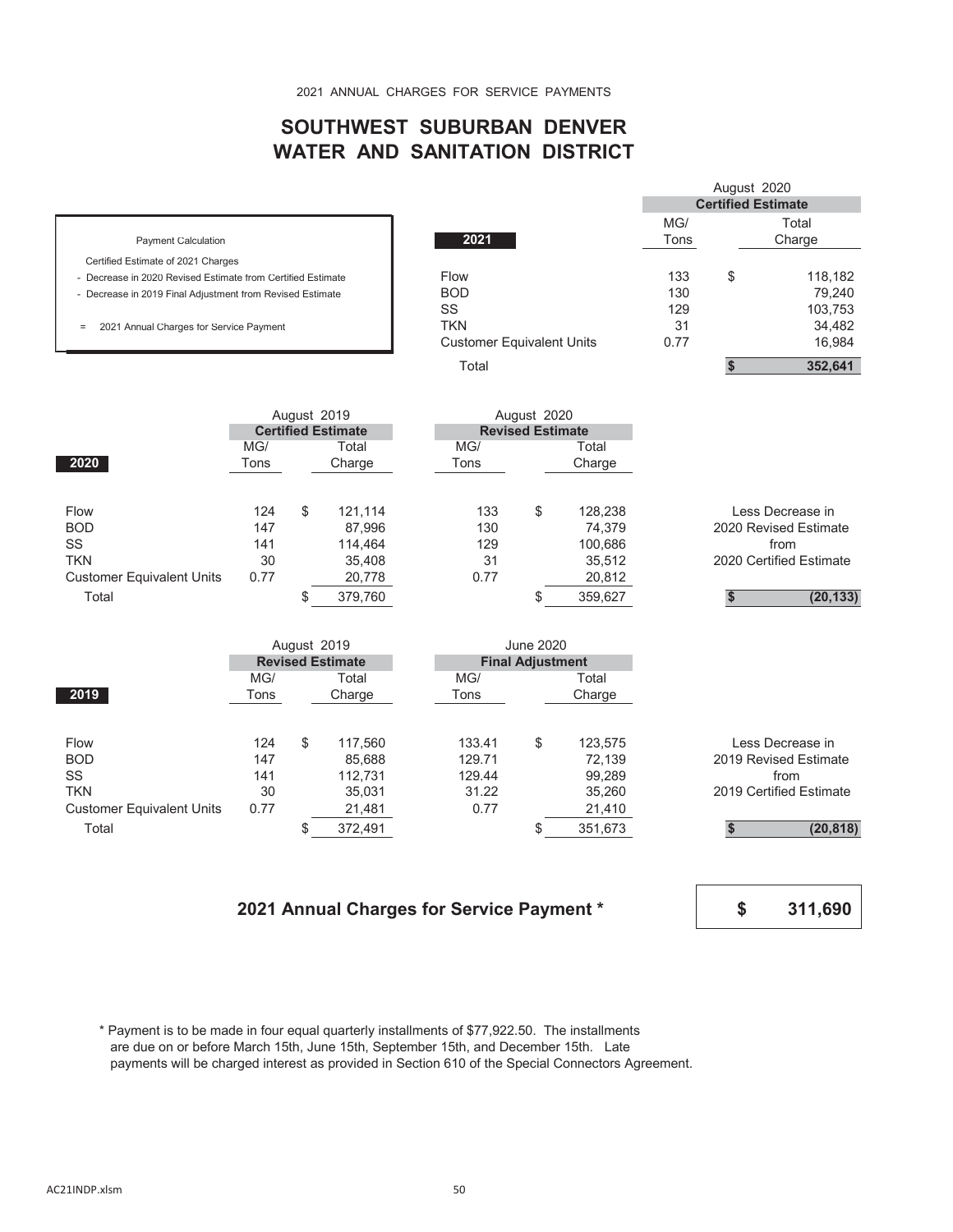## **WILLOWBROOK WATER AND SANITATION DISTRICT**

|                                                             |                                  |      | August 2020               |         |  |  |
|-------------------------------------------------------------|----------------------------------|------|---------------------------|---------|--|--|
|                                                             |                                  |      | <b>Certified Estimate</b> |         |  |  |
|                                                             |                                  | MG/  |                           | Total   |  |  |
| <b>Payment Calculation</b>                                  | 2021                             | Tons |                           | Charge  |  |  |
| Certified Estimate of 2021 Charges                          |                                  |      |                           |         |  |  |
| - Decrease in 2020 Revised Estimate from Certified Estimate | Flow                             | 110  | \$                        | 97,382  |  |  |
| - Decrease in 2019 Final Adjustment from Revised Estimate   | <b>BOD</b>                       | 114  |                           | 69,361  |  |  |
|                                                             | SS                               | 157  |                           | 125,547 |  |  |
| 2021 Annual Charges for Service Payment                     | <b>TKN</b>                       | 25   |                           | 27,435  |  |  |
|                                                             | <b>Customer Equivalent Units</b> | 0.77 |                           | 16.984  |  |  |
|                                                             | Total                            |      |                           | 336.709 |  |  |

|                                  | August 2019    |    |                           | August 2020 |                         |         |                         |
|----------------------------------|----------------|----|---------------------------|-------------|-------------------------|---------|-------------------------|
|                                  |                |    | <b>Certified Estimate</b> |             | <b>Revised Estimate</b> |         |                         |
|                                  | MG/            |    | Total                     | MG/         |                         | Total   |                         |
| 2020                             | Charge<br>Tons |    |                           | Tons        |                         | Charge  |                         |
| Flow                             | 113            | \$ | 110.414                   | 110         | \$                      | 105,669 | Less Decrease in        |
| <b>BOD</b>                       | 121            |    | 72,305                    | 114         |                         | 65,106  | 2020 Revised Estimate   |
| SS                               | 161            |    | 130,607                   | 157         |                         | 121,836 | from                    |
| <b>TKN</b>                       | 26             |    | 30.251                    | 25          |                         | 28.255  | 2020 Certified Estimate |
| <b>Customer Equivalent Units</b> | 0.77           |    | 20,778                    | 0.77        |                         | 20,812  |                         |
| Total                            |                |    | 364,355                   |             |                         | 341,678 | (22, 677)               |
|                                  |                |    |                           |             |                         |         |                         |

|                                  | August 2019 |    |                         |        | June 2020               |         |                         |
|----------------------------------|-------------|----|-------------------------|--------|-------------------------|---------|-------------------------|
|                                  |             |    | <b>Revised Estimate</b> |        | <b>Final Adjustment</b> |         |                         |
|                                  | MG/         |    | Total                   | MG/    |                         | Total   |                         |
| 2019                             | Tons        |    | Charge                  | Tons   |                         | Charge  |                         |
|                                  |             |    |                         |        |                         |         |                         |
| <b>Flow</b>                      | 113         | \$ | 107.173                 | 109.93 | \$                      | 101,826 | Less Decrease in        |
| <b>BOD</b>                       | 121         |    | 70.408                  | 113.54 |                         | 63,146  | 2019 Revised Estimate   |
| <b>SS</b>                        | 161         |    | 128,629                 | 156.63 |                         | 120,145 | from                    |
| <b>TKN</b>                       | 26          |    | 29,929                  | 24.84  |                         | 28,055  | 2019 Certified Estimate |
| <b>Customer Equivalent Units</b> | 0.77        |    | 21,481                  | 0.77   |                         | 21,410  |                         |
| Total                            |             |    | 357,620                 |        |                         | 334,582 | (23, 038)               |

## **2021 Annual Charges for Service Payment \***

**\$ 290,994**

 \* Payment is to be made in four equal quarterly installments of \$72,748.50. The installments are due on or before March 15th, June 15th, September 15th, and December 15th. Late payments will be charged interest as provided in Section 610 of the Special Connectors Agreement.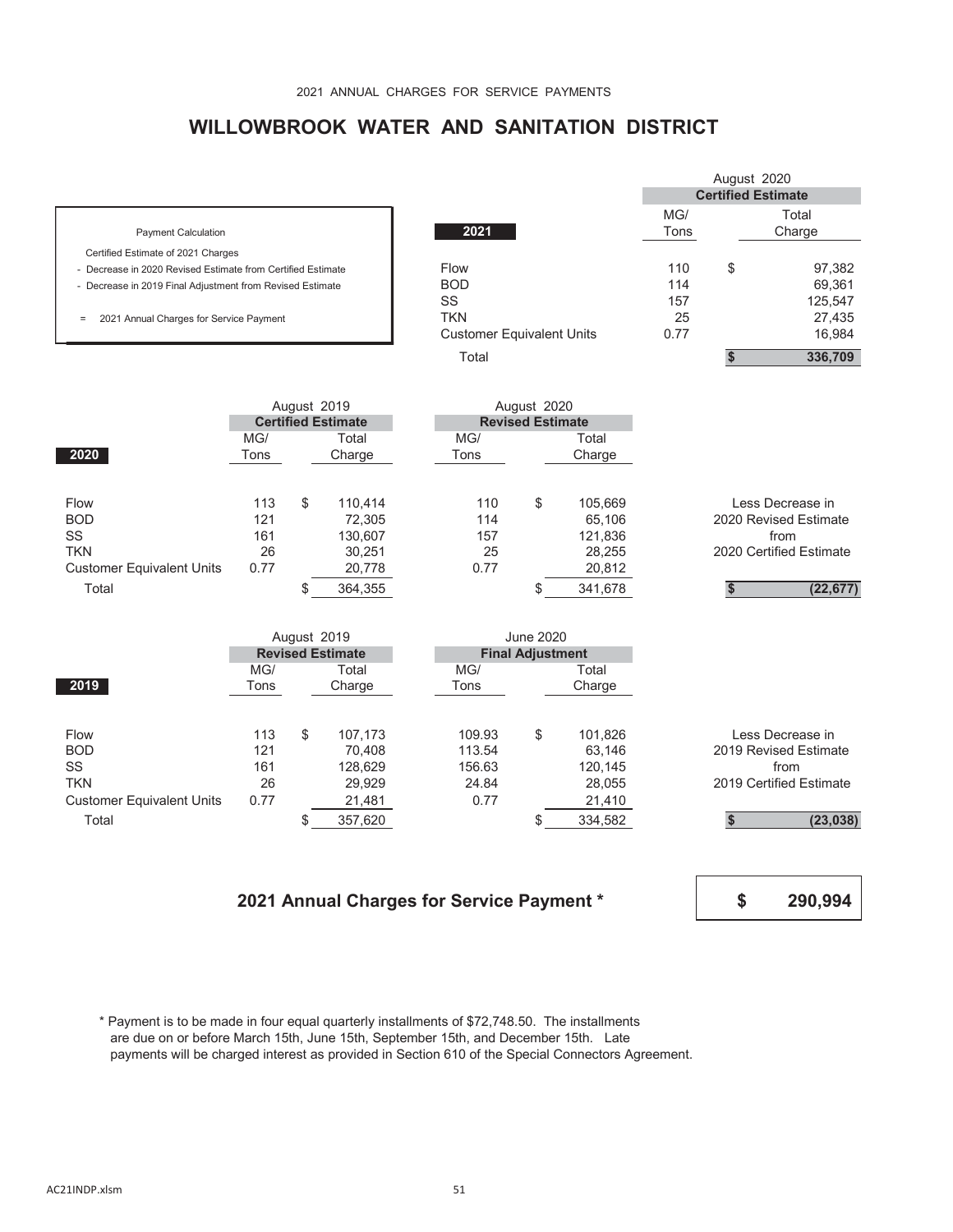## **REPUBLIC PAPERBOARD**

|                                                             |                                  |             | <b>Certified Estimate</b> |
|-------------------------------------------------------------|----------------------------------|-------------|---------------------------|
| <b>Payment Calculation</b>                                  | 2021                             | MG/<br>Tons | Total<br>Charge           |
| Certified Estimate of 2021 Charges                          |                                  |             |                           |
| - Decrease in 2020 Revised Estimate from Certified Estimate | Flow                             |             | \$                        |
| - Decrease in 2019 Final Adjustment from Revised Estimate   | <b>BOD</b>                       |             |                           |
|                                                             | SS                               |             |                           |
| 2021 Annual Charges for Service Payment<br>$\equiv$         | <b>TKN</b>                       |             |                           |
|                                                             | <b>Customer Equivalent Units</b> |             |                           |
|                                                             | Total                            |             |                           |

|                                  | August 2019    |    |                           |      | August 2020             |        |                         |
|----------------------------------|----------------|----|---------------------------|------|-------------------------|--------|-------------------------|
|                                  |                |    | <b>Certified Estimate</b> |      | <b>Revised Estimate</b> |        |                         |
|                                  | MG/            |    | Total                     | MG/  |                         | Total  |                         |
| 2020                             | Charge<br>Tons |    |                           | Tons |                         | Charge |                         |
|                                  |                |    |                           |      |                         |        |                         |
| Flow                             | 0.05           | \$ | 49                        |      | \$                      | -      | Less Decrease in        |
| <b>BOD</b>                       | 0.09           |    | 54                        |      |                         |        | 2020 Revised Estimate   |
| SS                               | 0.09           |    | 73                        |      |                         |        | from                    |
| <b>TKN</b>                       | 0.01           |    | 12                        |      |                         | -      | 2020 Certified Estimate |
| <b>Customer Equivalent Units</b> | 0.03           |    | 810                       |      |                         |        |                         |
| Total                            |                |    | 998                       |      |                         |        | (998)                   |
|                                  |                |    |                           |      |                         |        |                         |

|                                  | August 2019 |    |                         | <b>June 2020</b>         |                         |        |                         |
|----------------------------------|-------------|----|-------------------------|--------------------------|-------------------------|--------|-------------------------|
|                                  |             |    | <b>Revised Estimate</b> |                          | <b>Final Adjustment</b> |        |                         |
|                                  | MG/         |    | Total                   | MG/                      |                         | Total  |                         |
| 2019                             | Tons        |    | Charge                  | Tons                     |                         | Charge |                         |
|                                  |             |    |                         |                          |                         |        |                         |
| Flow                             | 0.05        | \$ | 48                      | $\overline{\phantom{a}}$ | \$                      | ۰      | Less Decrease in        |
| <b>BOD</b>                       | 0.09        |    | 53                      |                          |                         |        | 2019 Revised Estimate   |
| <b>SS</b>                        | 0.09        |    | 72                      |                          |                         | -      | from                    |
| <b>TKN</b>                       | 0.01        |    | 12                      | -                        |                         | -      | 2019 Certified Estimate |
| <b>Customer Equivalent Units</b> | 0.03        |    | 837                     | $\overline{\phantom{a}}$ |                         |        |                         |
| Total                            |             |    | 1,022                   |                          |                         |        | (1, 022)                |

## **2021 Annual Charges for Service Payment \***



August 2020

 \* Payment is to be made in four equal quarterly installments of -\$505.00. The installments are due on or before March 15th, June 15th, September 15th, and December 15th. Late payments will be charged interest as provided in Section 610 of the Service Contract.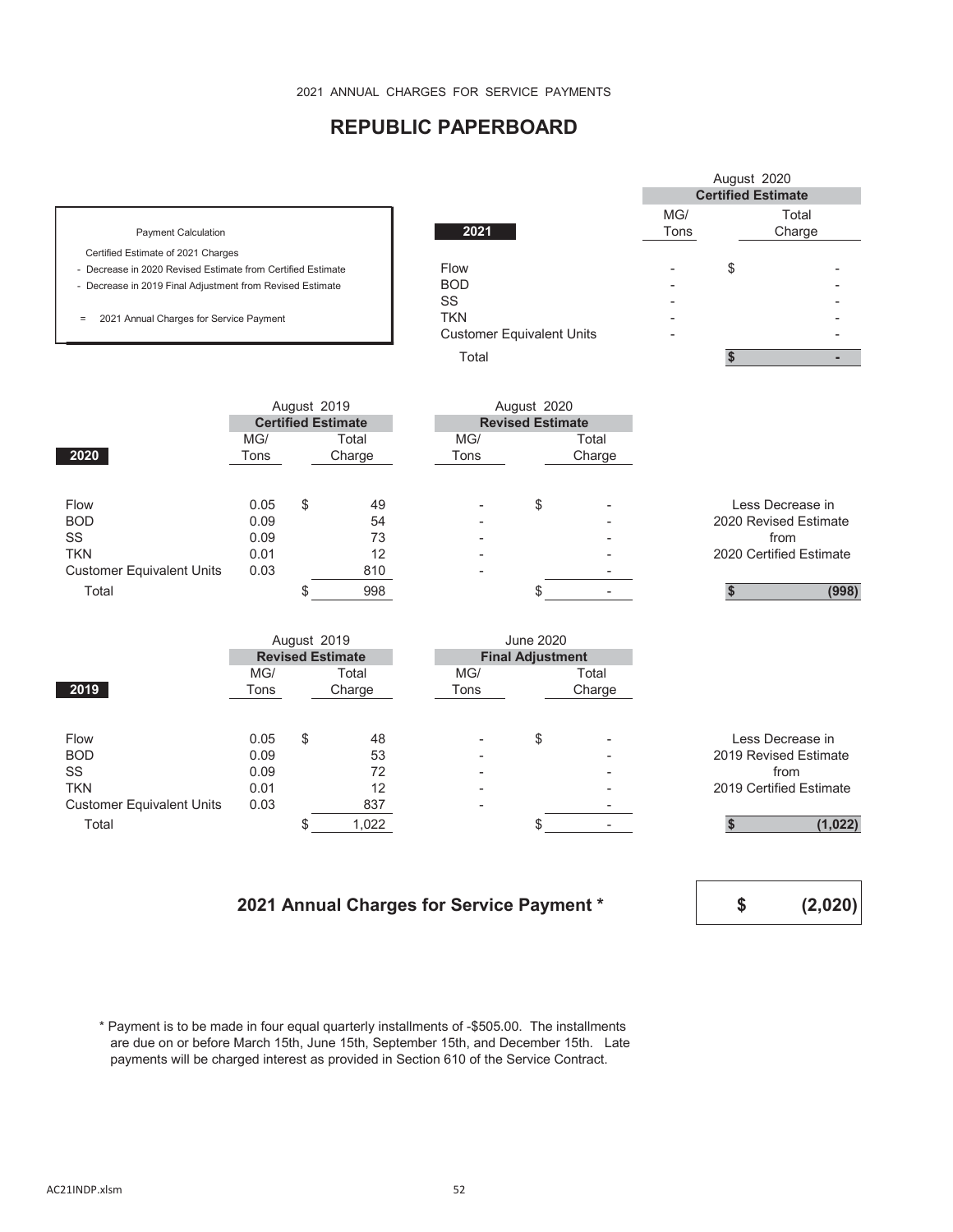## **SUNCOR ENERGY USA**

|                                                             |                                  |             | <b>Certified Estimate</b> |
|-------------------------------------------------------------|----------------------------------|-------------|---------------------------|
| <b>Payment Calculation</b>                                  | 2021                             | MG/<br>Tons | Total<br>Charge           |
| Certified Estimate of 2021 Charges                          |                                  |             |                           |
| - Decrease in 2020 Revised Estimate from Certified Estimate | Flow                             | 2.01        | \$<br>1.781               |
| - Decrease in 2019 Final Adjustment from Revised Estimate   | <b>BOD</b>                       | 3.35        | 2,047                     |
|                                                             | SS                               | 3.35        | 2,685                     |
| 2021 Annual Charges for Service Payment<br>$\equiv$         | TKN                              | 0.50        | 552                       |
|                                                             | <b>Customer Equivalent Units</b> | 0.03        | 662                       |
|                                                             | Total                            |             | 7.727                     |

|                                           |              | August 2019<br><b>Certified Estimate</b> |                |              | August 2020<br><b>Revised Estimate</b> |                 |                                           |
|-------------------------------------------|--------------|------------------------------------------|----------------|--------------|----------------------------------------|-----------------|-------------------------------------------|
| 2020                                      | MG/<br>Tons  | Total<br>Charge                          |                | MG/<br>Tons  |                                        | Total<br>Charge |                                           |
| Flow<br><b>BOD</b>                        | 3.85<br>6.42 | \$                                       | 3,773<br>3,847 | 2.01<br>3.35 | \$                                     | 1.932<br>1,921  | Less Decrease in<br>2020 Revised Estimate |
| SS<br><b>TKN</b>                          | 6.42<br>0.96 |                                          | 5,200<br>1,125 | 3.35<br>0.50 |                                        | 2,606<br>569    | from<br>2020 Certified Estimate           |
| <b>Customer Equivalent Units</b><br>Total | 0.03         |                                          | 810<br>14,755  | 0.03         | œ                                      | 811<br>7,839    | (6,916)                                   |

|                                  |                         | August 2019 |        |                         |      | <b>June 2020</b> |        |                         |
|----------------------------------|-------------------------|-------------|--------|-------------------------|------|------------------|--------|-------------------------|
|                                  | <b>Revised Estimate</b> |             |        | <b>Final Adjustment</b> |      |                  |        |                         |
|                                  | MG/                     |             | Total  |                         | MG/  |                  | Total  |                         |
| 2019                             | Tons<br>Charge          |             |        |                         | Tons |                  | Charge |                         |
|                                  |                         |             |        |                         |      |                  |        |                         |
| Flow                             | 3.85                    | \$          | 3,662  |                         | 2.01 | \$               | 1,862  | Less Decrease in        |
| <b>BOD</b>                       | 6.42                    |             | 3,746  |                         | 3.35 |                  | 1.863  | 2019 Revised Estimate   |
| <b>SS</b>                        | 6.42                    |             | 5.121  |                         | 3.35 |                  | 2,570  | from                    |
| <b>TKN</b>                       | 0.96                    |             | 1,113  |                         | 0.50 |                  | 565    | 2019 Certified Estimate |
| <b>Customer Equivalent Units</b> | 0.03                    |             | 837    |                         | 0.03 |                  | 834    |                         |
| Total                            |                         |             | 14,479 |                         |      |                  | 7,694  | (6, 785)                |

## **2021 Annual Charges for Service Payment \***



August 2020

 \* Payment is to be made in four equal quarterly installments of -\$1,493.50. The installments are due on or before March 15th, June 15th, September 15th, and December 15th. Late payments will be charged interest as provided in Section 610 of the Service Contract.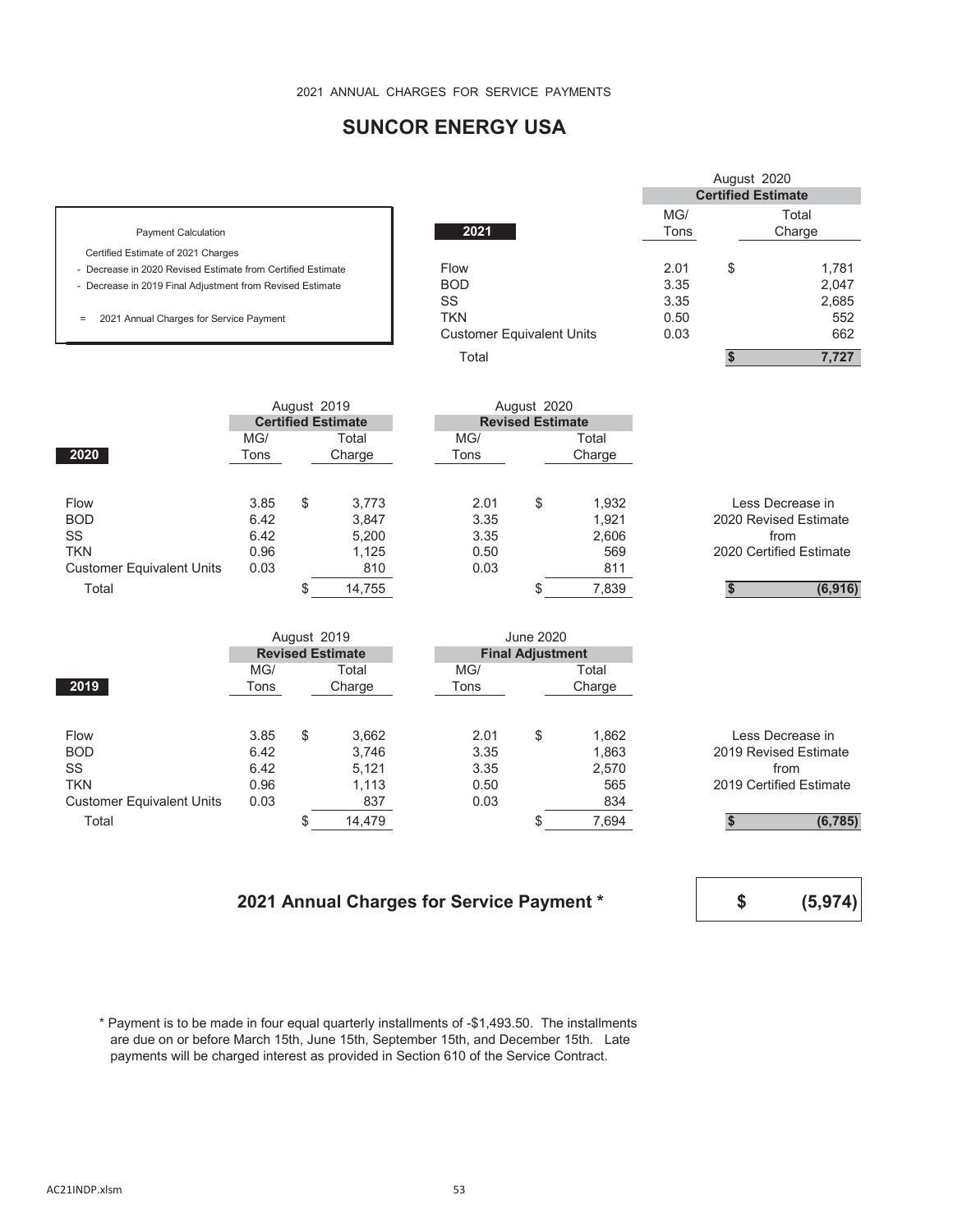**APPENDIX A** 

# **2021 ANNUAL CHARGES FOR SERVICE**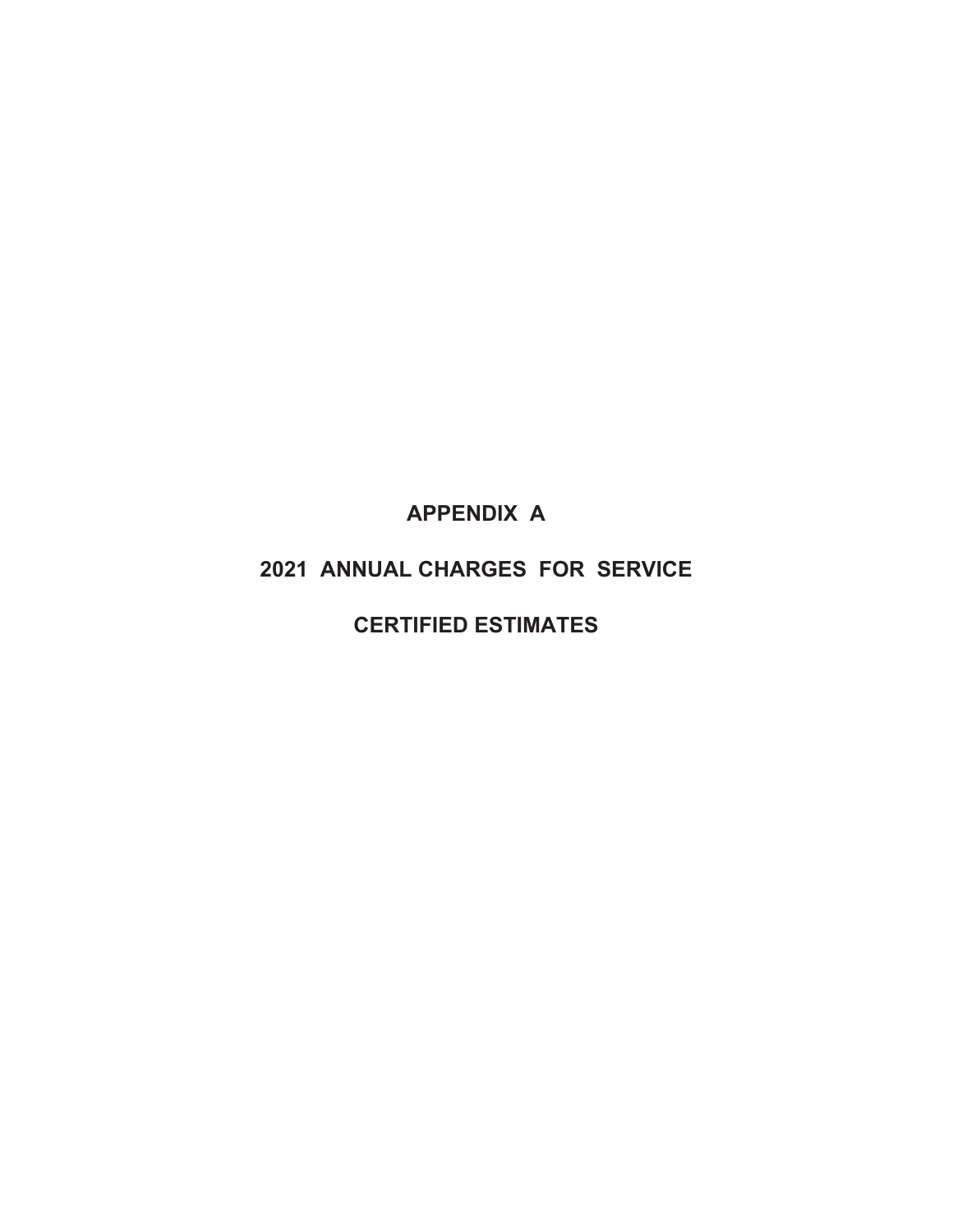|                                     | <b>FLOW</b><br>(MG)      | <b>BOD</b><br>(TONS) | SS<br>(TONS)             | <b>TKN</b><br>(TONS)     | <b>Customer</b><br>Equivalent<br><b>Units</b> | <b>Customer</b><br>Category |
|-------------------------------------|--------------------------|----------------------|--------------------------|--------------------------|-----------------------------------------------|-----------------------------|
| <b>MEMBER MUNICIPALITIES</b>        |                          |                      |                          |                          |                                               |                             |
| <b>ALAMEDA</b>                      |                          |                      |                          |                          |                                               |                             |
| Weir                                | 320.00                   | 290.00               | 270.00                   | 55.00                    | 0.77                                          | B                           |
| Unmetered                           | 26.00                    | 27.00                | 28.00                    | 4.30                     | 0.06                                          | 2E                          |
| Total                               | 346.00                   | 317.00               | 298.00                   | 59.30                    | 0.83                                          |                             |
| <b>APPLEWOOD</b>                    |                          |                      |                          |                          |                                               |                             |
| Youngfield                          | 85.35                    | 58.05                | 76.80                    | 13.47                    | 0.77                                          | B                           |
| Unmetered                           | 1.16                     | 1.93                 | 1.93                     | 0.29                     | 0.03                                          | $\mathsf E$                 |
| Total                               | 86.51                    | 59.98                | 78.73                    | 13.76                    | 0.80                                          |                             |
| <b>ARVADA</b>                       |                          |                      |                          |                          |                                               |                             |
| Ralston                             | 1,935.60                 | 1,658.95             | 1,825.06                 | 342.96                   | 1.00                                          | A                           |
| Tennyson                            | 1,069.14                 | 938.47               | 1,061.32                 | 196.47                   | 0.77                                          | B                           |
| 54th Avenue                         | 453.80                   | 435.24               | 455.26                   | 76.01                    | 0.77                                          | B                           |
| Total                               | 3,458.54                 | 3,032.66             | 3,341.64                 | 615.44                   | 2.54                                          |                             |
| <b>AURORA</b>                       |                          |                      |                          |                          |                                               |                             |
| Dallas                              | 34.69                    | 36.88                | 37.62                    | 5.78                     | 0.17                                          | D <sub>2</sub>              |
| Dartmouth                           | 111.43                   | 143.53               | 130.13                   | 22.36                    | 0.77                                          | B                           |
| E. 56th Avenue                      | 28.01                    | 29.77                | 30.36                    | 4.67                     | 0.17                                          | D <sub>2</sub>              |
| <b>High Point</b><br>Sand Creek     | 102.45                   | 164.26<br>11.628.00  | 144.10                   | 23.63                    | 1.00                                          | A                           |
| Unmetered                           | 9,165.00<br>9.25         | 18.76                | 11,723.00<br>18.76       | 2,069.00<br>2.81         | 1.00<br>0.03                                  | A<br>E                      |
| Total                               | 9,450.83                 | 12,021.20            | 12,083.97                | 2,128.25                 | 3.14                                          |                             |
|                                     |                          |                      |                          |                          |                                               |                             |
| <b>BANCROFT-CLOVER</b><br>Sanderson | 565.38                   | 498.09               | 523.03                   | 104.34                   | 0.77                                          | B                           |
| Weir                                | 460.93                   | 439.45               | 436.11                   | 95.30                    | 0.77                                          | B                           |
| Unmetered                           | 0.43                     | 0.46                 | 0.47                     | 0.07                     | 0.03                                          | $\mathsf E$                 |
| Total                               | 1,026.74                 | 938.00               | 959.61                   | 199.71                   | 1.57                                          |                             |
| <b>BERKELEY</b>                     |                          |                      |                          |                          |                                               |                             |
| Lowell                              | 124.78                   | 107.73               | 104.42                   | 25.87                    | 0.77                                          | B                           |
| Zuni                                | 72.36                    | 109.23               | 142.48                   | 15.65                    | 0.52                                          | $\mathsf C$                 |
| Unmetered                           | 2.86                     | 3.04                 | 3.10                     | 0.48                     | 0.03                                          | E                           |
| Total                               | 200.00                   | 220.00               | 250.00                   | 42.00                    | 1.32                                          |                             |
| <b>BRIGHTON</b>                     | 141.27                   | 141.74               | 168.84                   | 27.95                    | 1.00                                          | A                           |
| <b>CRESTVIEW</b>                    |                          |                      |                          |                          |                                               |                             |
| Pecos                               | 445.00                   | 815.00               | 470.00                   | 101.00                   | 0.77                                          | B                           |
| <b>DENVER</b>                       |                          |                      |                          |                          |                                               |                             |
| <b>Central/Platte River</b>         | 14,166.76                | 16,656.79            | 17,909.43                | 2,934.63                 | 2.00                                          | 2A                          |
| Globeville                          | 160.33                   | 104.55               | 861.06                   | 39.32                    | 1.00                                          | A                           |
| Havana                              | 57.93                    | 99.34                | 119.49                   | 14.42                    | 0.52                                          | C                           |
| Lowry                               | 360.59                   | 319.33               | 338.85                   | 59.04                    | 0.77                                          | B                           |
| E. 35th Ave                         | 702.00                   | 776.40               | 779.65                   | 145.44                   | 0.77                                          | B                           |
| Regis                               | 21.54                    | 22.90                | 23.34                    | 3.59                     | 0.17                                          | D <sub>2</sub>              |
| Sand Creek                          | 3,635.89                 | 6,292.87             | 4,520.83                 | 821.37                   | 1.00                                          | 2D1                         |
| Sheridan                            | 307.85                   | 366.38               | 342.95                   | 64.02                    | 0.77                                          | B                           |
| 6th Ave                             | 40.90                    | 43.49                | 44.35                    | 6.82                     | 0.17                                          | D <sub>2</sub>              |
| Unmetered                           | 0.45                     | 0.76                 | 0.76                     | 0.11                     | 0.03                                          | Е                           |
| Trib. Others                        | $\overline{\phantom{a}}$ | ÷                    | $\overline{\phantom{0}}$ | $\overline{\phantom{0}}$ | 0.57                                          | B/2,6E                      |
| Total                               | 19,454.24                | 24,682.81            | 24,940.71                | 4,088.76                 | 7.77                                          |                             |
| EAST LAKEWOOD                       |                          |                      |                          |                          |                                               |                             |
| 8th Avenue                          | 18.35                    | 19.52                | 19.89                    | 3.06                     | 0.17                                          | D <sub>2</sub>              |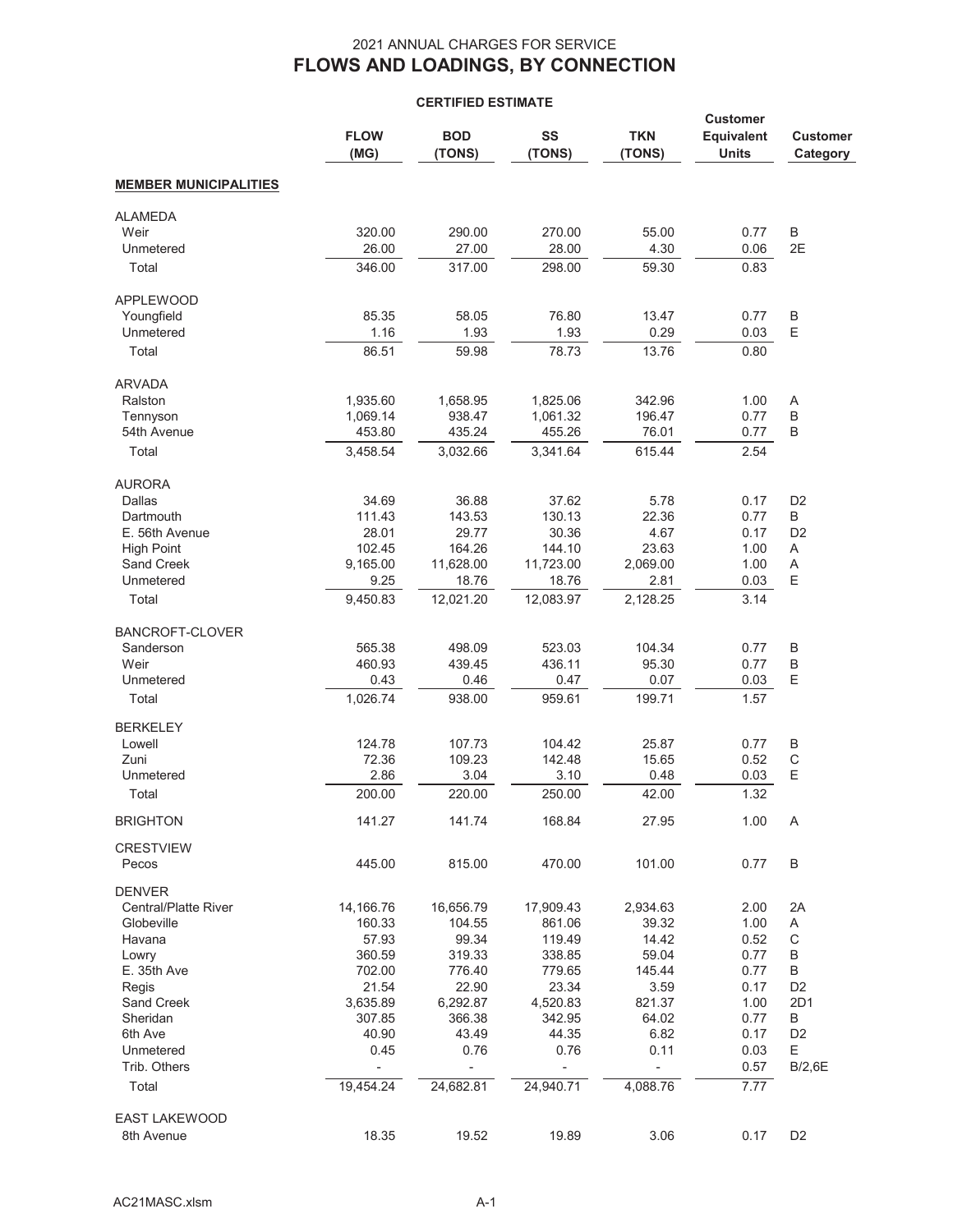|                                              |                     |                      |              |                      | <b>Customer</b>                   |                             |
|----------------------------------------------|---------------------|----------------------|--------------|----------------------|-----------------------------------|-----------------------------|
|                                              | <b>FLOW</b><br>(MG) | <b>BOD</b><br>(TONS) | SS<br>(TONS) | <b>TKN</b><br>(TONS) | <b>Equivalent</b><br><b>Units</b> | <b>Customer</b><br>Category |
| <b>FRUITDALE</b>                             |                     |                      |              |                      |                                   |                             |
| <b>Miller</b>                                | 212.35              | 135.11               | 161.53       | 26.75                | 1.00                              | Α                           |
| Unmetered                                    | 0.75                | 0.83                 | 0.84         | 0.13                 | 0.03                              | E                           |
| Total                                        | 213.10              | 135.94               | 162.37       | 26.88                | 1.03                              |                             |
| <b>LAKEWOOD</b>                              |                     |                      |              |                      |                                   |                             |
| 7th Avenue                                   | 694.63              | 460.54               | 648.25       | 110.35               | 0.77                              | B                           |
| 12th Avenue                                  | 548.67              | 443.02               | 514.37       | 88.02                | 0.77                              | $\sf B$                     |
| Unmetered                                    | 2.16                | 2.29                 | 2.34         | 0.36                 | 0.03                              | Ε                           |
| Total                                        | 1,245.46            | 905.85               | 1,164.96     | 198.73               | 1.57                              |                             |
| <b>NORTH PECOS</b>                           |                     |                      |              |                      |                                   |                             |
| Broadway                                     | 123.55              | 95.83                | 116.45       | 15.13                | 0.77                              | B                           |
| Washington                                   | 42.39               | 45.08                | 45.96        | 7.07                 | 0.17                              | D <sub>2</sub>              |
| Unmetered                                    | 3.14                | 5.23                 | 5.23         | 0.78                 | 0.03                              | E.                          |
| Total                                        | 169.08              | 146.14               | 167.64       | 22.98                | 0.97                              |                             |
| <b>NORTH TABLE MOUNTAIN</b>                  |                     |                      |              |                      |                                   |                             |
| Eldridge                                     | 432.15              | 278.62               | 374.06       | 51.87                | 1.00                              | A                           |
| Xenon                                        | 46.62               | 37.06                | 48.17        | 9.89                 | 0.52                              | $\mathsf C$                 |
| Total                                        | 478.77              | 315.68               | 422.23       | 61.76                | 1.52                              |                             |
| NORTH WASHINGTON ST.                         |                     |                      |              |                      |                                   |                             |
| York                                         | 582.50              | 1,498.34             | 707.14       | 239.77               | 1.00                              | A                           |
| Unmetered                                    | 36.02               | 236.64               | 81.22        | 11.38                | 0.06                              | 2E                          |
| Total                                        | 618.52              | 1,734.98             | 788.36       | 251.15               | 1.06                              |                             |
| NORTHWEST LAKEWOOD                           |                     |                      |              |                      |                                   |                             |
| Miller                                       | 650.00              | 395.00               | 611.00       | 97.00                | 0.77                              | B                           |
| <b>PLEASANT VIEW</b>                         |                     |                      |              |                      |                                   |                             |
| Youngfield                                   | 366.00              | 346.00               | 382.00       | 72.00                | 0.77                              | B                           |
| <b>SOUTH ADAMS COUNTY</b>                    |                     |                      |              |                      | $\overline{\phantom{m}}$          |                             |
| <b>THORNTON</b>                              |                     |                      |              |                      |                                   |                             |
| Barr                                         | 188.30              | 195.19               | 177.52       | 42.63                | 0.77                              | B                           |
| Steele                                       | 1,792.13            | 1,951.42             | 1,908.21     | 413.47               | 1.00                              | A                           |
| Yosemite                                     | 60.42               | 64.25                | 65.51        | 10.08                | 1.00                              | A                           |
| 128th Avenue                                 | 1,532.42            | 1,679.28             | 1,746.62     | 351.53               | 0.50                              | D <sub>1</sub>              |
| Total                                        | 3,573.27            | 3,890.14             | 3,897.86     | 817.71               | 3.27                              |                             |
| <b>WESTMINSTER</b>                           |                     |                      |              |                      |                                   |                             |
| Tejon                                        | 1,034.00            | 969.28               | 1,477.64     | 209.83               | 0.77                              | B                           |
| WESTRIDGE                                    |                     |                      |              |                      |                                   |                             |
| Independence                                 | 14.51               | 15.42                | 15.73        | 2.42                 | 0.17                              | D <sub>2</sub>              |
| Miller                                       | 169.33              | 107.96               | 124.60       | 25.09                | 0.77                              | B                           |
| Total                                        | 183.84              | 123.38               | 140.33       | 27.51                | 0.94                              |                             |
| <b>WHEAT RIDGE</b>                           |                     |                      |              |                      |                                   |                             |
| Marshall                                     | 380.00              | 355.00               | 375.00       | 71.00                | 0.77                              | B                           |
| 26th Avenue                                  | 130.00              | 130.00               | 135.00       | 24.00                | 0.77                              | B                           |
| 44th Avenue                                  | 65.00               | 50.00                | 65.00        | 12.00                | 0.77                              | B                           |
| Unmetered                                    | 0.13                | 0.22                 | 0.22         | 0.03                 | 0.03                              | Ε                           |
| Total                                        | 575.13              | 535.22               | 575.22       | 107.03               | 2.34                              |                             |
| <b>TOTAL MEMBER</b><br><b>MUNICIPALITIES</b> | 43,734.65           | 51,745.52            | 52,401.00    | 9,171.81             | 34.92                             |                             |
|                                              |                     |                      |              |                      |                                   |                             |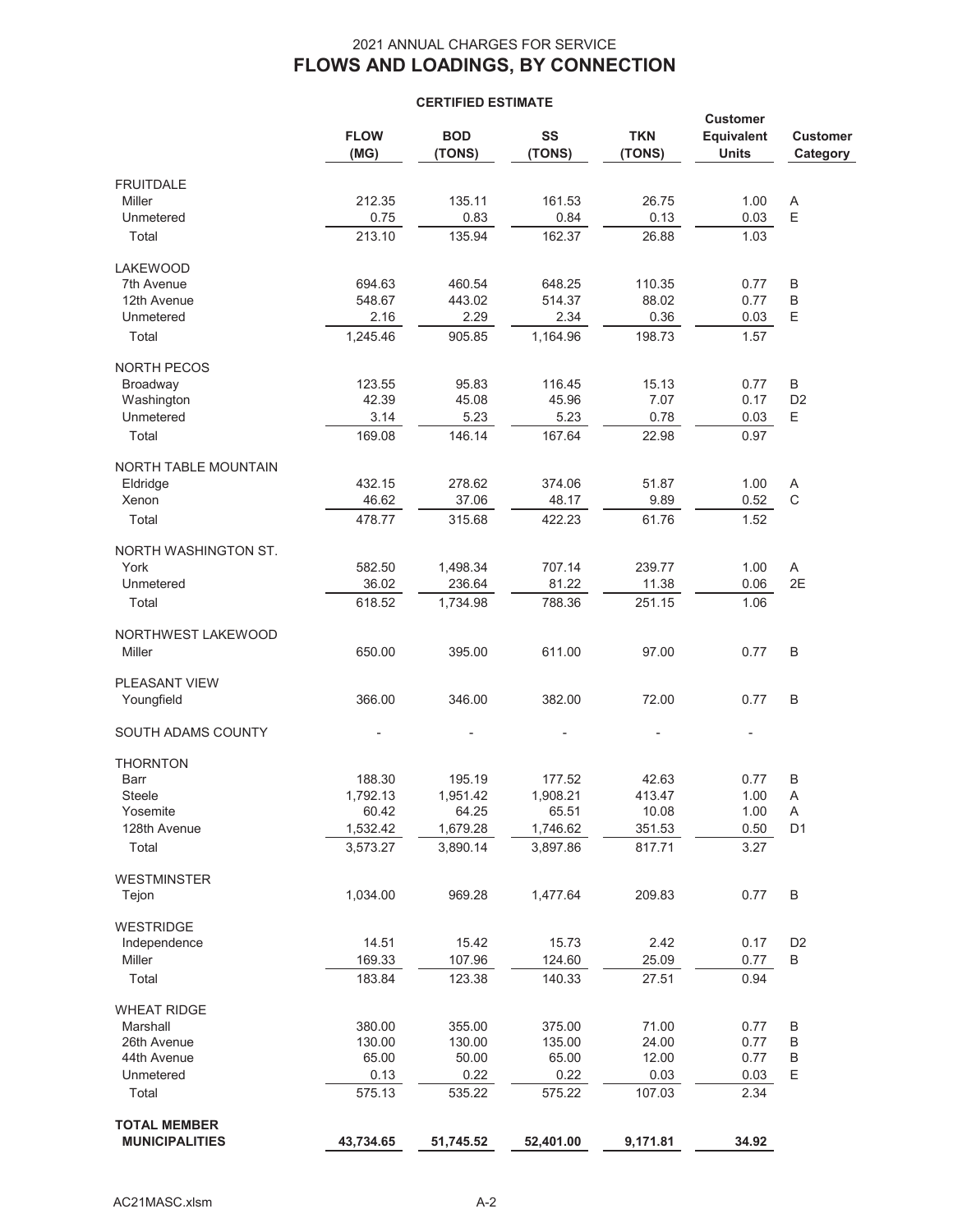|                                                                                     | <b>FLOW</b><br>(MG)                        | <b>BOD</b><br>(TONS)                       | SS<br>(TONS)                               | <b>TKN</b><br>(TONS)                   | <b>Customer</b><br>Equivalent<br><b>Units</b> | <b>Customer</b><br>Category                |
|-------------------------------------------------------------------------------------|--------------------------------------------|--------------------------------------------|--------------------------------------------|----------------------------------------|-----------------------------------------------|--------------------------------------------|
| <b>SPECIAL CONNECTORS</b>                                                           |                                            |                                            |                                            |                                        |                                               |                                            |
| <b>ADAMS COUNTY</b><br>Unmetered                                                    | 2.35                                       | 3.92                                       | 3.92                                       | 0.59                                   | 0.03                                          | Е                                          |
| <b>BEAR CREEK</b><br>Wadsworth                                                      | 381.97                                     | 279.52                                     | 346.19                                     | 68.68                                  | 0.77                                          | B                                          |
| <b>BENNETT BEAR CREEK FARM</b><br>Quay                                              | 45.60                                      | 43.62                                      | 33.56                                      | 7.59                                   | 0.52                                          | C                                          |
| <b>BOW MAR</b><br>Unmetered                                                         | 3.40                                       | 3.62                                       | 3.69                                       | 0.57                                   | 0.03                                          | Е                                          |
| <b>CASTLEWOOD</b><br><b>Belleview</b>                                               | 516.23                                     | 413.38                                     | 480.03                                     | 92.93                                  | 0.77                                          | B                                          |
| <b>CHERRY CREEK VALLEY</b><br>Dayton<br>Evans<br>Quebec<br>Unmetered                | 151.44<br>176.12<br>215.74<br>1.89         | 134.26<br>243.87<br>223.22<br>2.01         | 139.19<br>213.35<br>237.06<br>2.05         | 27.08<br>40.30<br>44.33<br>0.32        | 0.77<br>0.77<br>0.63<br>0.03                  | B<br>B<br>B/2,8E<br>Е                      |
| Total                                                                               | 545.19                                     | 603.36                                     | 591.65                                     | 112.03                                 | 2.20                                          |                                            |
| EAST JEFFERSON COUNTY<br>17th Avenue                                                | 220.00                                     | 215.00                                     | 200.00                                     | 35.00                                  | 0.77                                          | B                                          |
| <b>EDGEWATER</b><br>17th Avenue                                                     | 77.56                                      | 107.73                                     | 89.92                                      | 14.51                                  | 0.77                                          | B                                          |
| <b>ENGLEWOOD</b><br>Unmetered                                                       | 12.59                                      | 16.64                                      | 16.79                                      | 2.55                                   | 0.03                                          | Ε                                          |
| <b>GLENDALE</b><br><b>Cherry Creek Drive South</b>                                  | 189.53                                     | 230.48                                     | 209.56                                     | 43.65                                  | 0.77                                          | B                                          |
| <b>GOLDSMITH GULCH</b><br>Akron<br><b>Belleview</b><br>Campus<br>Unmetered<br>Total | 12.86<br>139.31<br>13.15<br>5.10<br>170.42 | 13.68<br>172.11<br>13.98<br>7.01<br>206.78 | 13.94<br>149.58<br>14.26<br>7.06<br>184.84 | 2.14<br>29.48<br>2.19<br>1.07<br>34.88 | 0.17<br>0.77<br>0.17<br>0.03<br>1.14          | D <sub>2</sub><br>B<br>D <sub>2</sub><br>Е |
| <b>GREEN MOUNTAIN</b><br>lliff<br>Morrison Rd.<br>Weir<br>Total                     | 119.21<br>142.62<br>634.62<br>896.45       | 117.28<br>149.81<br>581.72<br>848.81       | 149.54<br>172.86<br>675.90<br>998.30       | 30.40<br>36.95<br>131.08<br>198.43     | 0.77<br>0.77<br>0.77<br>2.31                  | B<br>B<br>В                                |
| <b>HAVANA</b><br><b>CCD/Crestline</b>                                               | 194.00                                     | 160.00                                     | 150.00                                     | 43.00                                  | 1.54                                          | 2B                                         |
| <b>HI-LAND ACRES</b>                                                                | 6.31                                       | 6.76                                       | 6.90                                       | 1.06                                   | 0.03                                          | E                                          |
| HI-LIN<br>Unmetered                                                                 | 13.46                                      | 14.34                                      | 14.63                                      | 2.25                                   | 0.03                                          | Е                                          |
| <b>HILLCREST</b><br>University                                                      | 57.51                                      | 30.41                                      | 44.05                                      | 8.56                                   | 0.77                                          | B                                          |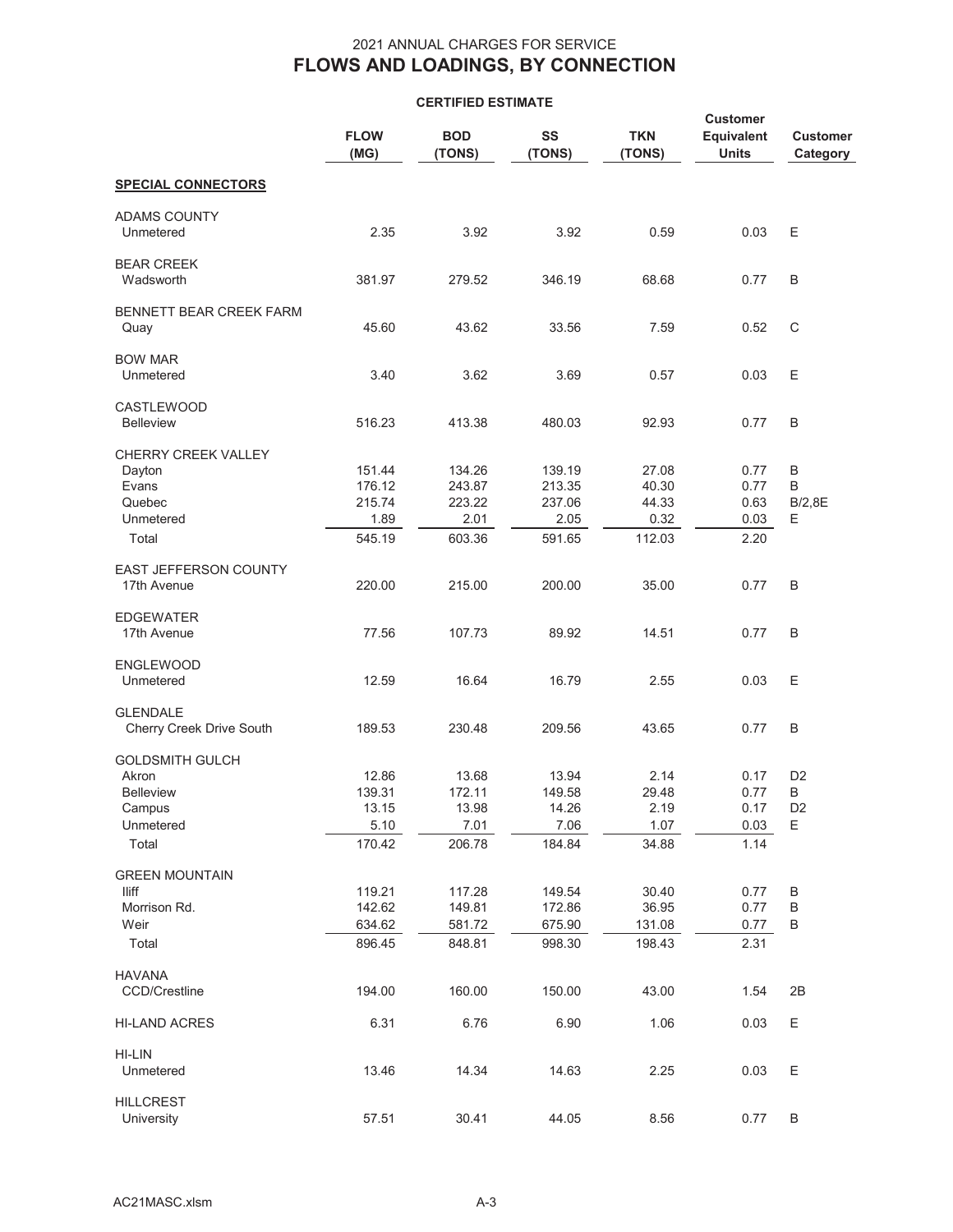|                                 | <b>FLOW</b><br>(MG) | <b>BOD</b><br>(TONS) | SS<br>(TONS) | <b>TKN</b><br>(TONS) | <b>Customer</b><br><b>Equivalent</b><br><b>Units</b> | <b>Customer</b><br>Category |
|---------------------------------|---------------------|----------------------|--------------|----------------------|------------------------------------------------------|-----------------------------|
|                                 |                     |                      |              |                      |                                                      |                             |
| <b>HOLLY HILLS</b>              |                     |                      |              |                      |                                                      |                             |
| Dickenson                       | 42.02               | 65.87                | 56.57        | 10.42                | 0.52                                                 | $\mathsf C$                 |
| 125                             | 50.08               | 46.35                | 51.34        | 11.85                | 0.52                                                 | $\mathsf C$                 |
| Total                           | 92.10               | 112.22               | 107.91       | 22.27                | 1.04                                                 |                             |
| <b>INDUSTRIAL PARK</b>          |                     |                      |              |                      |                                                      |                             |
| Ivy                             | 34.73               | 66.92                | 44.59        | 10.49                | 0.52                                                 | $\mathsf C$                 |
| <b>LAKEHURST</b>                |                     |                      |              |                      |                                                      |                             |
| Depew                           | 15.00               | 15.89                | 16.21        | 2.49                 | 0.17                                                 | D <sub>2</sub>              |
| Estes                           | 540.06              | 441.88               | 564.97       | 111.15               | 0.77                                                 | B                           |
| Kipling                         | 22.00               | 24.00                | 24.00        | 3.66                 | 0.50                                                 | D <sub>1</sub>              |
| Pierce                          | 41.42               | 58.27                | 61.27        | 12.39                | 0.52                                                 | C                           |
| Unmetered                       | 30.44               | 44.89                | 45.28        | 7.00                 | 0.06                                                 | 2E                          |
| Total                           | 648.92              | 584.93               | 711.73       | 136.69               | 2.02                                                 |                             |
| <b>MOUNTAIN VIEW</b>            |                     |                      |              |                      |                                                      |                             |
| Unmeterd                        | 16.31               | 20.20                | 20.50        | 3.13                 | 0.03                                                 | Ε                           |
| <b>NORTH LINCOLN</b>            |                     |                      |              |                      |                                                      |                             |
| Unmetered                       | 19.21               | 23.41                | 23.71        | 3.62                 | 0.03                                                 | Ε                           |
| SHERIDAN NO. 2                  |                     |                      |              |                      |                                                      |                             |
| Federal                         | 54.05               | 70.09                | 59.89        | 13.73                | 0.52                                                 | С                           |
| Zuni                            | 9.95                | 10.58                | 10.79        | 1.66                 | 0.17                                                 | D <sub>2</sub>              |
| Unmetered                       | 46.30               | 65.14                | 65.69        | 9.90                 | 0.06                                                 | 2E                          |
| Total                           | 110.30              | 145.81               | 136.37       | 25.29                | 0.75                                                 |                             |
| <b>SOUTH SHERIDAN</b>           |                     |                      |              |                      |                                                      |                             |
| Louisiana                       | 68.91               | 101.95               | 110.72       | 17.72                | 0.77                                                 | B                           |
|                                 |                     |                      |              |                      |                                                      |                             |
| SOUTHWEST PLAZA                 |                     |                      |              |                      |                                                      |                             |
| <b>Cross Drive</b>              | 11.08               | 37.40                | 28.22        | 3.10                 | 0.52                                                 | C                           |
| SOUTHWEST SUBURBAN              |                     |                      |              |                      |                                                      |                             |
| <b>Belleview</b>                | 133.41              | 129.71               | 129.44       | 31.22                | 0.77                                                 | B                           |
| <b>WILLOWBROOK</b>              |                     |                      |              |                      |                                                      |                             |
| Simms                           | 109.93              | 113.54               | 156.63       | 24.84                | 0.77                                                 | B                           |
| <b>SUNCOR ENERGY</b>            | 2.01                | 3.35                 | 3.35         | 0.50                 | 0.03                                                 | Е                           |
| <b>TOTAL SPECIAL CONNECTORS</b> | 4,579.48            | 4,523.81             | 4,847.20     | 945.15               | 19.73                                                |                             |
|                                 |                     |                      |              |                      |                                                      |                             |
|                                 |                     |                      |              |                      |                                                      |                             |
| TOTAL FLOWS AND LOADINGS        | 48,314.13           | 56,269.33            | 57,248.20    | 10,116.96            | 54.65                                                |                             |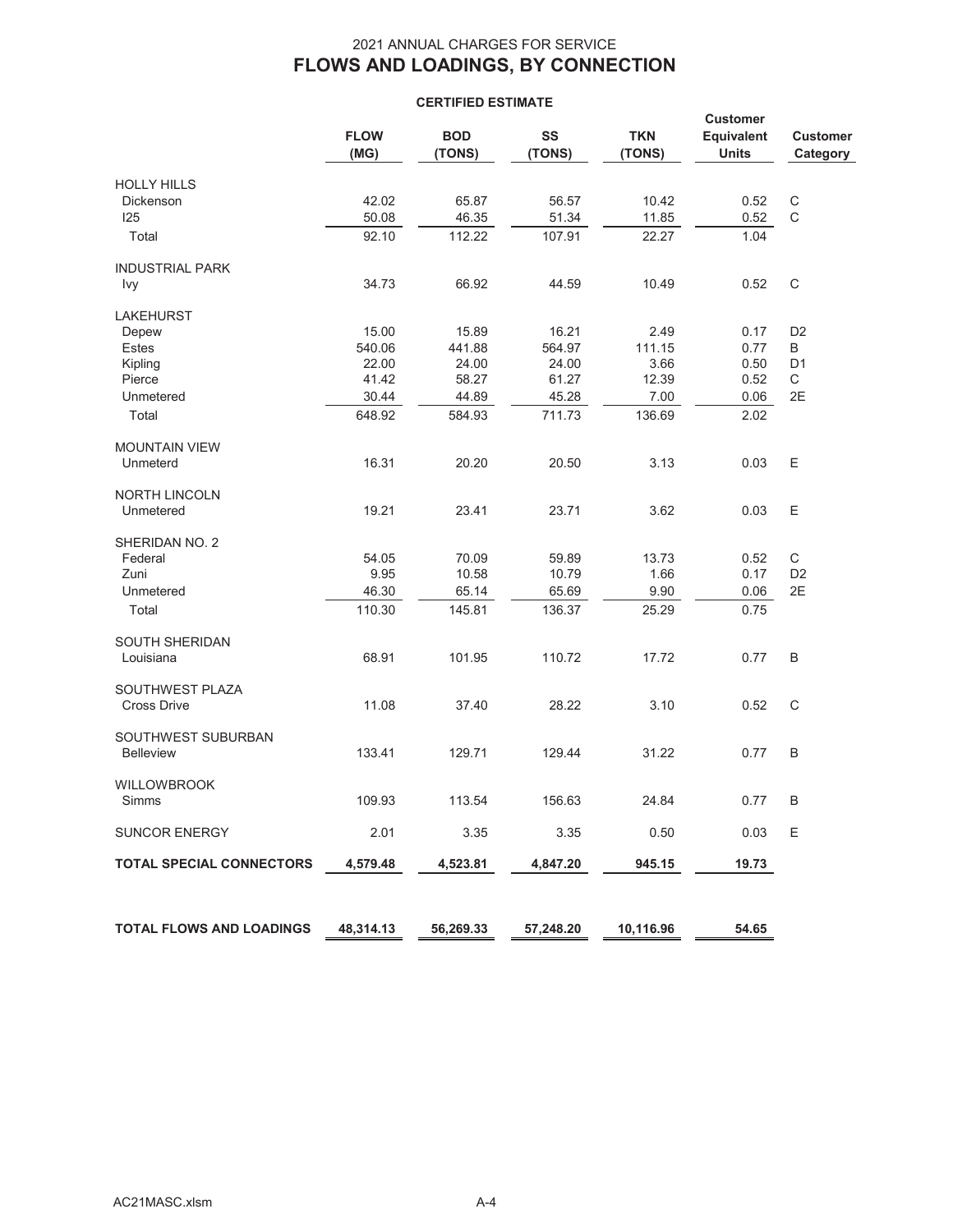#### 2021 ANNUAL CHARGES FOR SERVICE

## **CALCULATION OF UNIT CHARGES CERTIFIED ESTIMATE**

#### **CERTIFIED ESTIMATE - AUGUST 2020**

|                                 | <b>Allocation</b> | <b>Units</b><br><b>Per Category</b> | <b>Unit Charges</b> |               |
|---------------------------------|-------------------|-------------------------------------|---------------------|---------------|
| Annual Flow (Flow)              | 42.799.301        | 48,314 MG                           | \$                  | 885.85 /MG    |
| Biochemical Oxygen Demand (BOD) | 34.374.878        | 56.269 Tons                         | \$                  | 610.90 /Ton   |
| Suspended Solids (SS)           | 45,887,352        | 57.248 Tons                         | \$                  | 801.55 /Ton   |
| Total Kjeldahl Nitrogen (TKN)   | 11,173,867        | 10.117 Tons                         | S.                  | 1.104.47 /Ton |
| Metering and Sampling (CECU)    | 1,205,426         | 54.65 Equiv.                        | \$                  | 22.057 / CECU |
|                                 |                   |                                     |                     |               |

 **TOTAL 2021 Annual Charges** \$ 135,440,824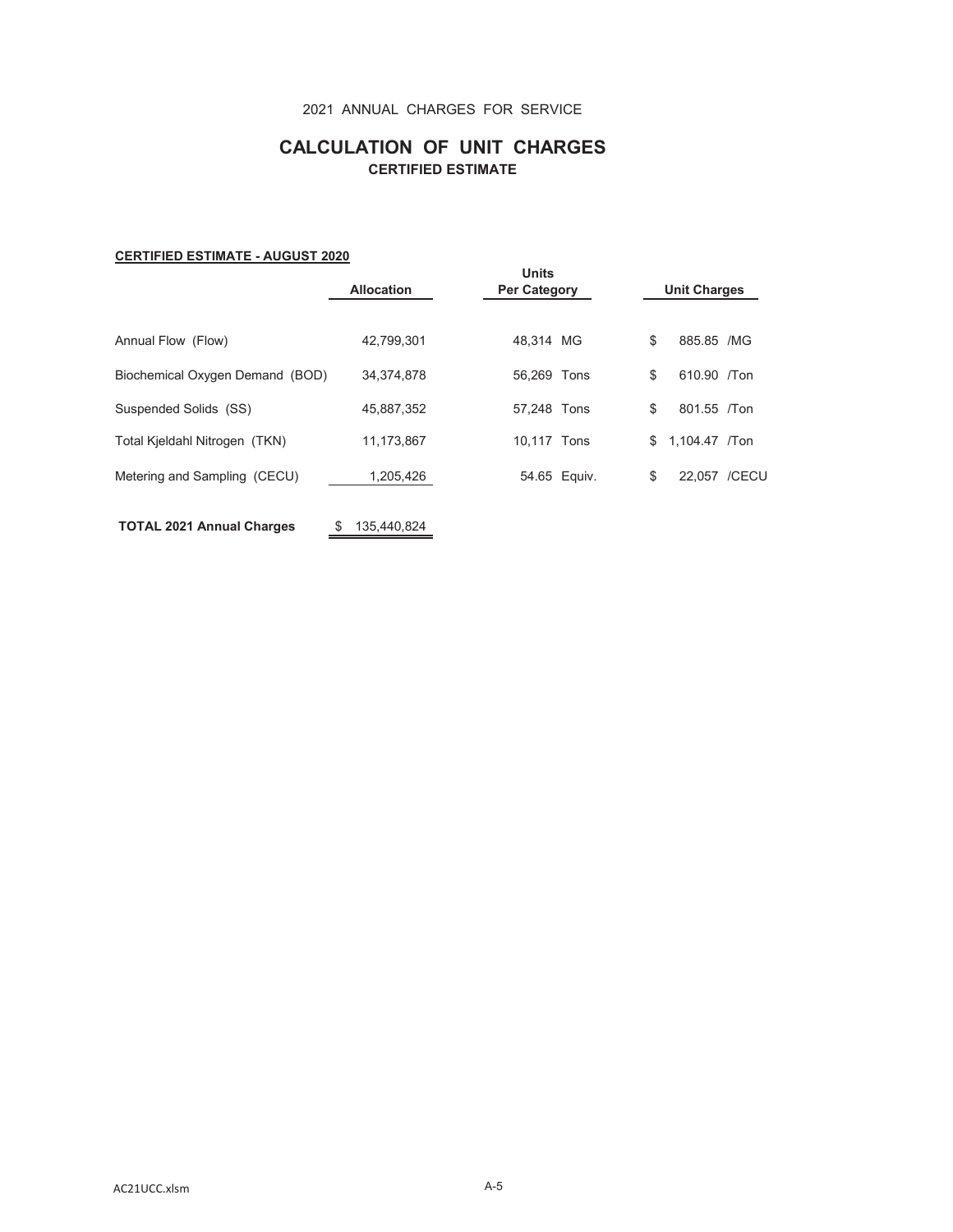**APPENDIX B** 

# **2020 ANNUAL CHARGES FOR SERVICE**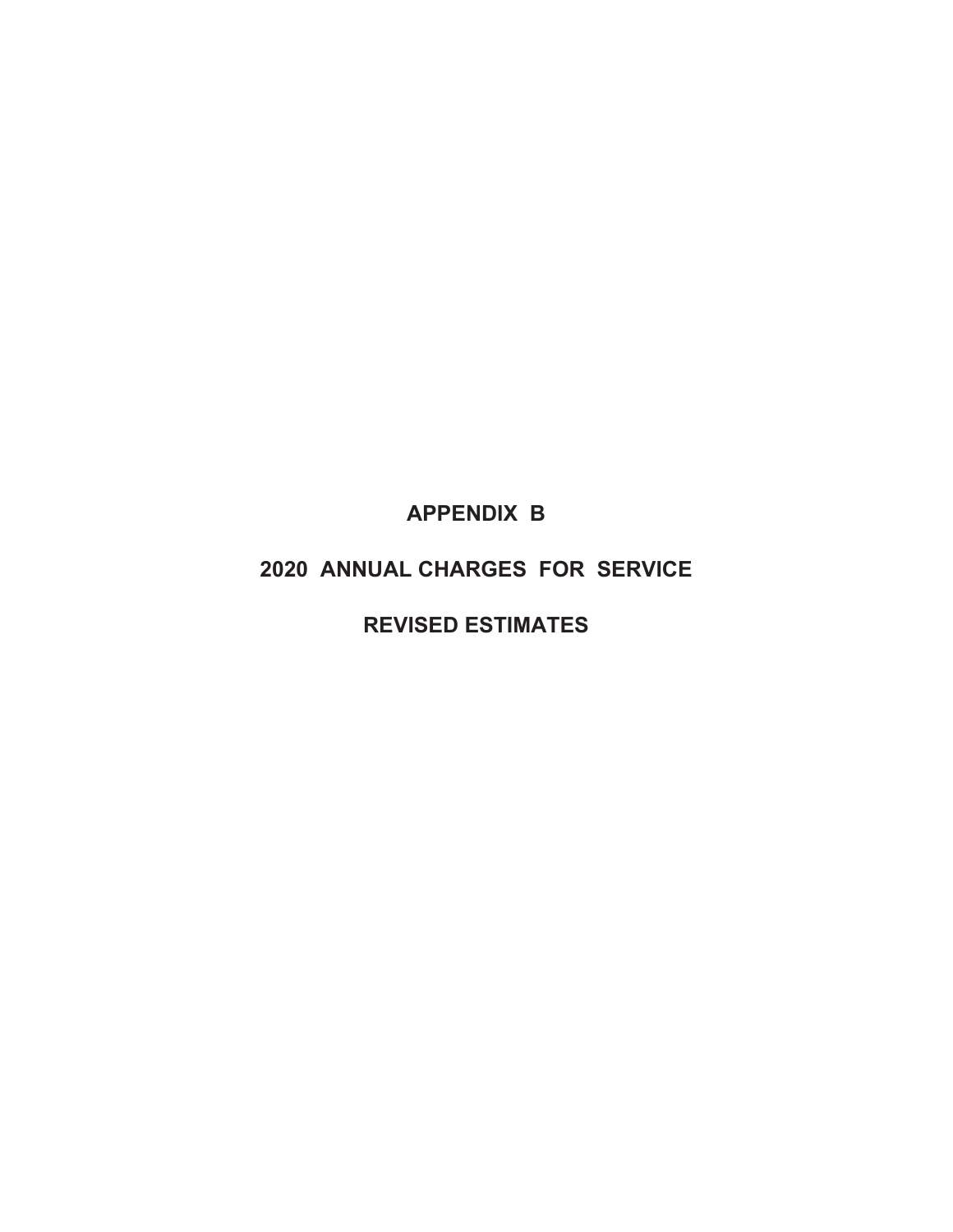|                                     | <b>FLOW</b>       | <b>BOD</b>               | SS                       | <b>TKN</b>     | <b>Customer</b><br>Equivalent | <b>Customer</b>       |
|-------------------------------------|-------------------|--------------------------|--------------------------|----------------|-------------------------------|-----------------------|
|                                     | (MG)              | (TONS)                   | (TONS)                   | (TONS)         | <b>Units</b>                  | Category              |
| <b>MEMBER MUNICIPALITIES</b>        |                   |                          |                          |                |                               |                       |
| <b>ALAMEDA</b>                      |                   |                          |                          |                |                               |                       |
| Weir                                | 297.01            | 248.08                   | 233.55                   | 51.62          | 0.77                          | B                     |
| Unmetered                           | 25.49             | 27.17                    | 27.70                    | 4.26           | 0.06                          | 2E                    |
| Total                               | 322.50            | 275.25                   | 261.25                   | 55.88          | 0.83                          |                       |
| <b>APPLEWOOD</b>                    |                   |                          |                          |                |                               |                       |
| Youngfield                          | 85.35             | 58.05                    | 76.80                    | 13.47          | 0.77                          | B                     |
| Unmetered                           | 1.16              | 1.93                     | 1.93                     | 0.29           | 0.03                          | E                     |
| Total                               | 86.51             | 59.98                    | 78.73                    | 13.76          | 0.80                          |                       |
| <b>ARVADA</b>                       |                   |                          |                          |                |                               |                       |
| Ralston                             | 1,935.60          | 1,658.95                 | 1,825.06                 | 342.96         | 1.00                          | A                     |
| Tennyson                            | 1,069.14          | 938.47                   | 1,061.32                 | 196.47         | 0.77                          | B                     |
| 54th Avenue                         | 453.80            | 435.24                   | 455.26                   | 76.01          | 0.77                          | B                     |
| Total                               | 3,458.54          | 3,032.66                 | 3,341.64                 | 615.44         | 2.54                          |                       |
| <b>AURORA</b>                       |                   |                          |                          |                |                               |                       |
| Dallas                              | 34.69             | 36.88                    | 37.62                    | 5.78           | 0.17                          | D <sub>2</sub>        |
| Dartmouth                           | 111.43            | 143.53<br>29.77          | 130.13                   | 22.36          | 0.77                          | B                     |
| E. 56th Avenue<br><b>High Point</b> | 28.01<br>102.45   | 164.26                   | 30.36<br>144.10          | 4.67<br>23.63  | 1.00<br>1.00                  | D <sub>2</sub><br>A   |
| Sand Creek                          | 9,096.27          | 11,529.40                | 11,457.61                | 2,081.22       | 0.17                          | Α                     |
| Unmetered                           | 9.25              | 18.76                    | 18.76                    | 2.81           | 0.03                          | E                     |
| Total                               | 9,382.10          | 11,922.60                | 11,818.58                | 2,140.47       | 3.14                          |                       |
| <b>BANCROFT-CLOVER</b>              |                   |                          |                          |                |                               |                       |
| Sanderson                           | 565.38            | 498.09                   | 523.03                   | 104.34         | 0.77                          | B                     |
| Weir                                | 460.93            | 439.45                   | 436.11                   | 95.30          | 0.77                          | B                     |
| Unmetered                           | 0.43              | 0.46                     | 0.47                     | 0.07           | 0.03                          | E                     |
| Total                               | 1,026.74          | 938.00                   | 959.61                   | 199.71         | 1.57                          |                       |
| <b>BERKELEY</b>                     |                   |                          |                          |                |                               |                       |
| Lowell                              | 126.87            | 107.73                   | 104.42                   | 26.84          | 0.77                          | B                     |
| Zuni                                | 72.36             | 124.05                   | 195.57                   | 17.65          | 0.52                          | $\mathsf C$           |
| Unmetered                           | 2.86              | 3.04                     | 3.10                     | 0.48           | 0.03                          | Ε                     |
| Total                               | 202.09            | 234.82                   | 303.09                   | 44.97          | 1.32                          |                       |
| <b>BRIGHTON</b>                     | 141.27            | 141.74                   | 168.84                   | 27.95          | 1.00                          | Α                     |
| <b>CRESTVIEW</b>                    |                   |                          |                          |                |                               |                       |
| Pecos                               | 441.74            | 814.05                   | 469.02                   | 100.90         | 0.77                          | B                     |
| <b>DENVER</b>                       |                   |                          |                          |                |                               |                       |
| <b>Central/Platte River</b>         | 14,166.76         | 16,656.79                | 17,909.43                | 2,934.63       | 2.00                          | 2A                    |
| Globeville                          | 160.33            | 104.55                   | 861.06                   | 39.32          | 1.00                          | Α                     |
| Havana                              | 57.93             | 99.34                    | 119.49                   | 14.42          | 0.52                          | $\mathsf C$           |
| Lowry                               | 360.59            | 319.33                   | 338.85                   | 59.04          | 0.77                          | B                     |
| E. 35th Ave                         | 702.00            | 776.40                   | 779.65                   | 145.44         | 0.77                          | B                     |
| Regis<br>Sand Creek                 | 21.54<br>3,635.89 | 22.90<br>6,292.87        | 23.34<br>4,520.83        | 3.59<br>821.37 | 0.17<br>1.00                  | D <sub>2</sub><br>2D1 |
| Sheridan                            | 307.85            | 366.38                   | 342.95                   | 64.02          | 0.77                          | B                     |
| 6th Ave                             | 40.90             | 43.49                    | 44.35                    | 6.82           | 0.17                          | D <sub>2</sub>        |
| Unmetered                           | 0.45              | 0.76                     | 0.76                     | 0.11           | 0.03                          | E                     |
| Trib. Others                        | $\blacksquare$    | $\overline{\phantom{a}}$ | $\overline{\phantom{a}}$ | $\blacksquare$ | 0.57                          | B/2,6E                |
| Total                               | 19,454.24         | 24,682.81                | 24,940.71                | 4,088.76       | 7.77                          |                       |
| <b>EAST LAKEWOOD</b>                |                   |                          |                          |                |                               |                       |
| 8th Avenue                          | 18.35             | 19.52                    | 19.89                    | 3.06           | 0.17                          | D <sub>2</sub>        |
|                                     |                   |                          |                          |                |                               |                       |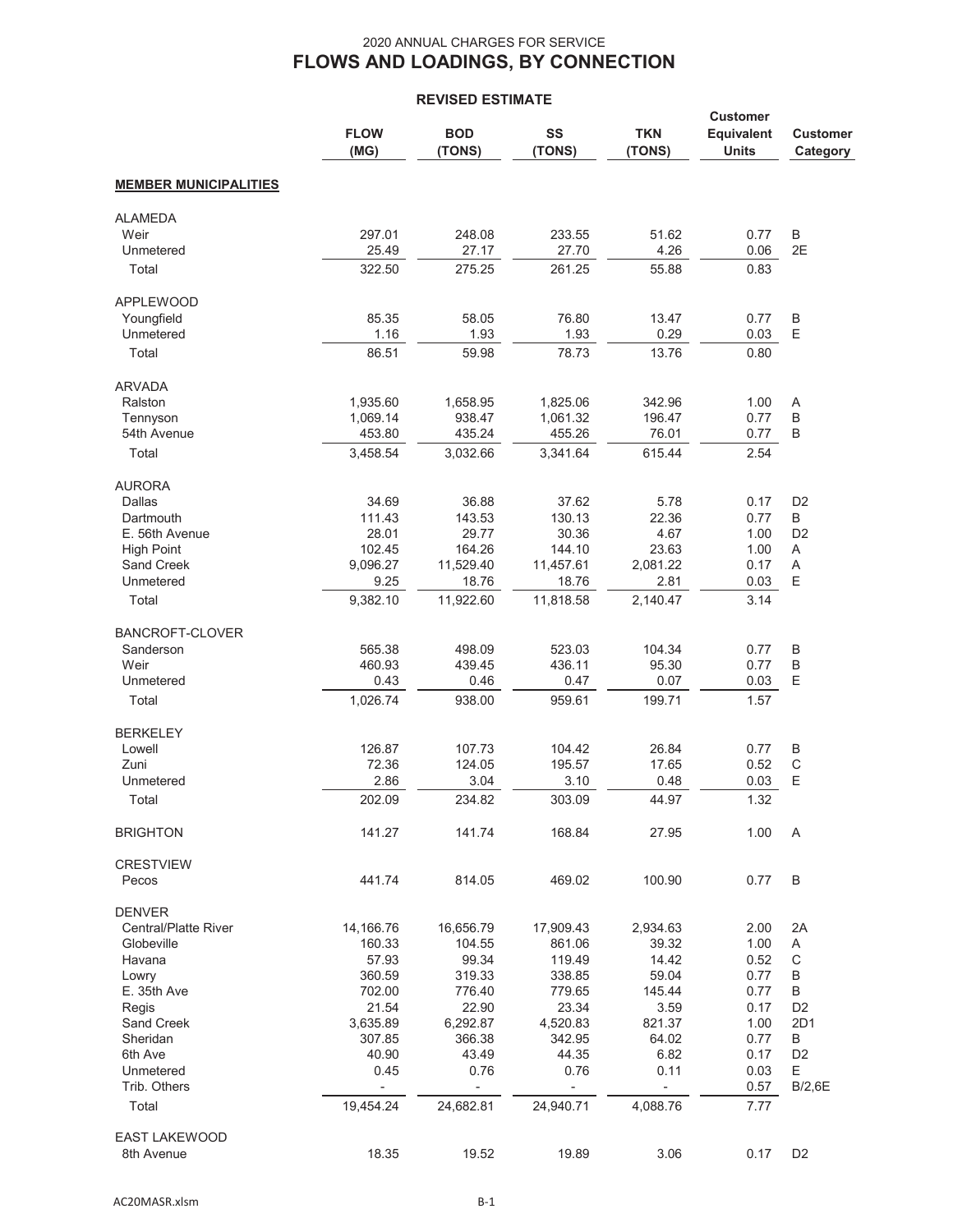|                                | <b>FLOW</b><br>(MG) | <b>BOD</b><br>(TONS) | SS<br>(TONS)      | <b>TKN</b><br>(TONS) | <b>Customer</b><br>Equivalent<br><b>Units</b> | <b>Customer</b><br>Category |
|--------------------------------|---------------------|----------------------|-------------------|----------------------|-----------------------------------------------|-----------------------------|
|                                |                     |                      |                   |                      |                                               |                             |
| <b>FRUITDALE</b>               |                     |                      |                   |                      |                                               |                             |
| <b>Miller</b>                  | 230.53              | 120.91               | 172.08            | 25.56                | 1.00                                          | Α                           |
| Unmetered<br>Total             | 0.75<br>231.28      | 0.83<br>121.74       | 0.84<br>172.92    | 0.13<br>25.69        | 0.03<br>1.03                                  | E                           |
|                                |                     |                      |                   |                      |                                               |                             |
| LAKEWOOD                       |                     |                      |                   |                      |                                               |                             |
| 7th Avenue<br>12th Avenue      | 694.63<br>548.67    | 460.54<br>443.02     | 648.25<br>514.37  | 110.35<br>88.02      | 0.77<br>0.77                                  | B<br>B                      |
| Unmetered                      | 2.16                | 2.29                 | 2.34              | 0.36                 | 0.03                                          | Е                           |
| Total                          | 1,245.46            | 905.85               | 1,164.96          | 198.73               | 1.57                                          |                             |
|                                |                     |                      |                   |                      |                                               |                             |
| <b>NORTH PECOS</b><br>Broadway | 123.55              | 95.83                | 116.45            | 15.13                | 0.77                                          | B                           |
| Washington                     | 42.39               | 45.08                | 45.96             | 7.07                 | 0.17                                          | D <sub>2</sub>              |
| Unmetered                      | 3.14                | 5.23                 | 5.23              | 0.78                 | 0.03                                          | E                           |
| Total                          | 169.08              | 146.14               | 167.64            | 22.98                | 0.97                                          |                             |
| <b>NORTH TABLE MOUNTAIN</b>    |                     |                      |                   |                      |                                               |                             |
| Eldridge                       | 432.15              | 278.62               | 374.06            | 51.87                | 1.00                                          | A                           |
| Xenon                          | 46.62               | 37.06                | 48.17             | 9.89                 | 0.52                                          | $\mathsf C$                 |
| Total                          | 478.77              | 315.68               | 422.23            | 61.76                | 1.52                                          |                             |
| NORTH WASHINGTON ST.           |                     |                      |                   |                      |                                               |                             |
| York<br>Unmetered              | 546.48<br>11.35     | 1,438.26             | 647.06            | 230.76               | 1.00                                          | Α<br>E                      |
| Total                          | 557.83              | 195.49<br>1,633.75   | 40.07<br>687.13   | 5.21<br>235.97       | 0.03<br>1.03                                  |                             |
|                                |                     |                      |                   |                      |                                               |                             |
| NORTHWEST LAKEWOOD             |                     |                      |                   |                      |                                               |                             |
| Miller                         | 636.39              | 394.48               | 610.96            | 96.90                | 0.77                                          | B                           |
| <b>PLEASANT VIEW</b>           |                     |                      |                   |                      |                                               |                             |
| Youngfield                     | 362.64              | 344.94               | 380.45            | 70.68                | 0.77                                          | B                           |
| SOUTH ADAMS COUNTY             |                     |                      |                   |                      |                                               |                             |
| <b>THORNTON</b>                |                     |                      |                   |                      |                                               |                             |
| Barr                           | 188.30              | 195.19               | 177.52            | 42.63                | 0.77                                          | B                           |
| Steele                         | 1,792.13            | 1,951.42             | 1,908.21          | 413.47               | 1.00                                          | A                           |
| Yosemite<br>128th Avenue       | 60.42<br>1,532.42   | 64.25<br>1,679.28    | 65.51<br>1,746.62 | 10.08<br>351.53      | 1.00<br>0.50                                  | A<br>D <sub>1</sub>         |
| Total                          | 3,573.27            | 3,890.14             | 3,897.86          | 817.71               | 3.27                                          |                             |
|                                |                     |                      |                   |                      |                                               |                             |
| WESTMINSTER<br>Tejon           | 1,001.62            | 935.31               | 1,430.10          | 203.08               | 0.77                                          | B                           |
|                                |                     |                      |                   |                      |                                               |                             |
| <b>WESTRIDGE</b>               |                     |                      |                   |                      |                                               |                             |
| Independence<br>Miller         | 14.51<br>169.33     | 15.42<br>107.96      | 15.73<br>124.60   | 2.42<br>25.09        | 0.17<br>0.77                                  | D <sub>2</sub><br>B         |
| Total                          | 183.84              | 123.38               | 140.33            | 27.51                | 0.94                                          |                             |
|                                |                     |                      |                   |                      |                                               |                             |
| <b>WHEAT RIDGE</b><br>Marshall | 371.90              | 349.77               | 369.98            | 70.49                | 0.77                                          | B                           |
| 26th Avenue                    | 107.84              | 108.90               | 125.51            | 23.68                | 0.77                                          | B                           |
| 44th Avenue                    | 52.64               | 44.05                | 57.95             | 10.84                | 0.77                                          | B                           |
| Unmetered                      | 0.07                | 0.11                 | 0.11              | 0.02                 | 0.03                                          | Ε                           |
| Total                          | 532.45              | 502.83               | 553.55            | 105.03               | 2.34                                          |                             |
| <b>TOTAL MEMBER</b>            |                     |                      |                   |                      |                                               |                             |
| <b>MUNICIPALITIES</b>          | 43,506.71           | 51,435.67            | 51,989.49         | 9,156.94             | 34.89                                         |                             |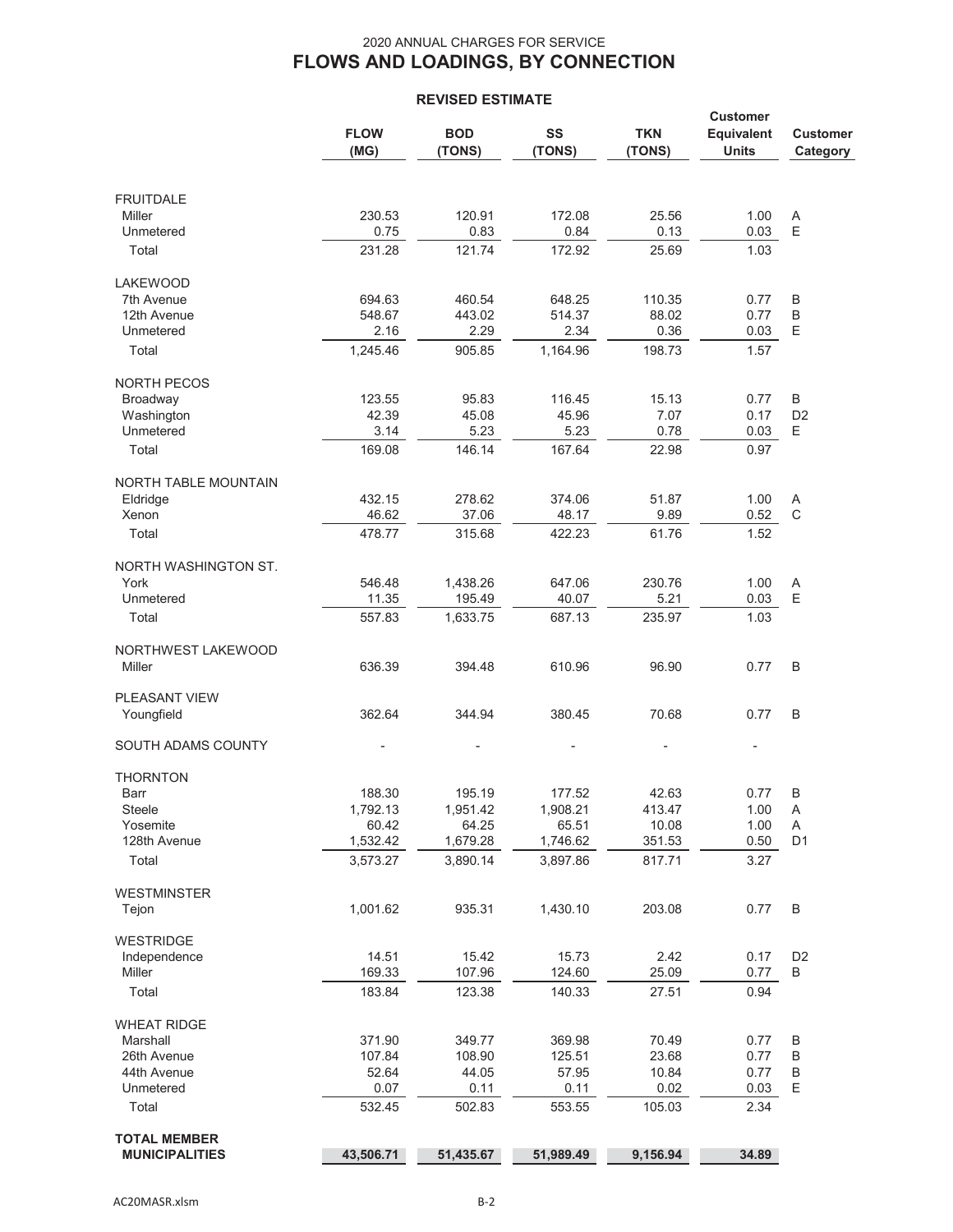|                                                                                     | <b>FLOW</b><br>(MG)                          | <b>BOD</b><br>(TONS)                         | SS<br>(TONS)                                 | <b>TKN</b><br>(TONS)                      | <b>Customer</b><br><b>Equivalent</b><br><b>Units</b> | <b>Customer</b><br>Category                |
|-------------------------------------------------------------------------------------|----------------------------------------------|----------------------------------------------|----------------------------------------------|-------------------------------------------|------------------------------------------------------|--------------------------------------------|
| <b>SPECIAL CONNECTORS</b>                                                           |                                              |                                              |                                              |                                           |                                                      |                                            |
| <b>ADAMS COUNTY</b><br>Unmetered                                                    | 2.01                                         | 3.35                                         | 3.35                                         | 0.50                                      | 0.03                                                 | Е                                          |
| <b>BEAR CREEK</b><br>Wadsworth                                                      | 381.97                                       | 279.52                                       | 346.19                                       | 68.68                                     | 0.77                                                 | B                                          |
| BENNETT BEAR CREEK FARM<br>Quay                                                     | 45.60                                        | 43.62                                        | 33.56                                        | 7.59                                      | 0.52                                                 | C                                          |
| <b>BOW MAR</b><br>Unmetered                                                         | 3.40                                         | 3.62                                         | 3.69                                         | 0.57                                      | 0.03                                                 | E                                          |
| <b>CASTLEWOOD</b><br><b>Belleview</b>                                               | 516.23                                       | 413.38                                       | 480.03                                       | 92.93                                     | 0.77                                                 | B                                          |
| <b>CHERRY CREEK VALLEY</b><br>Dayton<br>Evans<br>Quebec<br>Unmetered<br>Total       | 151.44<br>176.12<br>215.74<br>1.89<br>545.19 | 134.26<br>243.87<br>223.22<br>2.01<br>603.36 | 139.19<br>213.35<br>237.06<br>2.05<br>591.65 | 27.08<br>40.30<br>44.33<br>0.32<br>112.03 | 0.77<br>0.77<br>0.63<br>0.03<br>2.20                 | B<br>B<br>B/2,8E<br>Е                      |
| <b>EAST JEFFERSON COUNTY</b><br>17th Avenue                                         | 194.84                                       | 194.00                                       | 196.80                                       | 32.03                                     | 0.77                                                 | B                                          |
| <b>EDGEWATER</b><br>17th Avenue                                                     | 77.56                                        | 107.73                                       | 89.92                                        | 14.51                                     | 0.77                                                 | B                                          |
| <b>ENGLEWOOD</b><br>Unmetered                                                       | 12.47                                        | 16.44                                        | 16.59                                        | 2.52                                      | 0.03                                                 | E                                          |
| <b>GLENDALE</b><br>Cherry Creek Drive South                                         | 189.53                                       | 230.48                                       | 209.56                                       | 43.65                                     | 0.77                                                 | B                                          |
| <b>GOLDSMITH GULCH</b><br>Akron<br><b>Belleview</b><br>Campus<br>Unmetered<br>Total | 12.86<br>139.31<br>13.15<br>5.10<br>170.42   | 13.68<br>172.11<br>13.98<br>7.01<br>206.78   | 13.94<br>149.58<br>14.26<br>7.06<br>184.84   | 2.14<br>29.48<br>2.19<br>1.07<br>34.88    | 0.17<br>0.77<br>0.17<br>0.03<br>1.14                 | D <sub>2</sub><br>B<br>D <sub>2</sub><br>Е |
| <b>GREEN MOUNTAIN</b><br><b>Iliff</b><br>Morrison Rd.<br>Weir<br>Total              | 119.21<br>142.62<br>634.62<br>896.45         | 117.28<br>149.81<br>581.72<br>848.81         | 149.54<br>172.86<br>675.90<br>998.30         | 30.40<br>36.95<br>131.08<br>198.43        | 0.77<br>0.77<br>0.77<br>2.31                         | B<br>B<br>В                                |
| <b>HAVANA</b><br>CCD/Crestline                                                      | 190.22                                       | 148.75                                       | 147.14                                       | 40.84                                     | 1.54                                                 | 2B                                         |
| <b>HI-LAND ACRES</b>                                                                | 6.31                                         | 6.76                                         | 6.90                                         | 1.06                                      | 0.03                                                 | Е                                          |
| HI-LIN<br>Unmetered                                                                 | 13.46                                        | 14.34                                        | 14.63                                        | 2.25                                      | 0.03                                                 | Е                                          |
| <b>HILLCREST</b><br>University                                                      | 57.51                                        | 30.41                                        | 44.05                                        | 8.56                                      | 0.77                                                 | B                                          |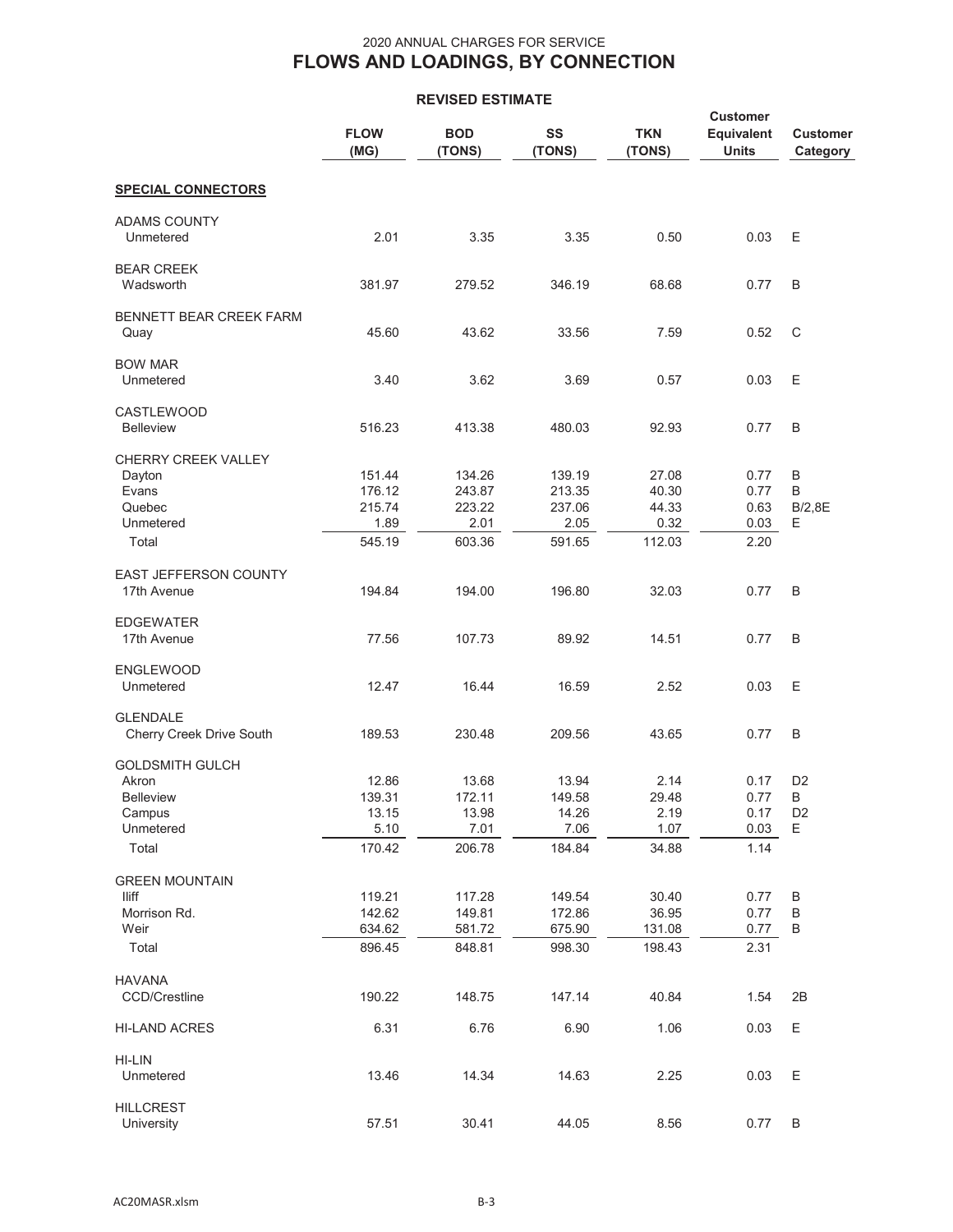|                                 |                     |                      |              |                      | <b>Customer</b>            |                             |
|---------------------------------|---------------------|----------------------|--------------|----------------------|----------------------------|-----------------------------|
|                                 | <b>FLOW</b><br>(MG) | <b>BOD</b><br>(TONS) | SS<br>(TONS) | <b>TKN</b><br>(TONS) | Equivalent<br><b>Units</b> | <b>Customer</b><br>Category |
| <b>HOLLY HILLS</b>              |                     |                      |              |                      |                            |                             |
| Dickenson                       | 42.02               | 65.87                | 56.57        | 10.42                | 0.52                       | C                           |
| 125                             | 50.08               | 46.35                | 51.34        | 11.85                | 0.52                       | $\mathsf{C}$                |
| Total                           | 92.10               | 112.22               | 107.91       | 22.27                | 1.04                       |                             |
| <b>INDUSTRIAL PARK</b>          |                     |                      |              |                      |                            |                             |
| Ivy                             | 34.73               | 66.92                | 44.59        | 10.49                | 0.52                       | C                           |
| <b>LAKEHURST</b>                |                     |                      |              |                      |                            |                             |
| Depew                           | 14.95               | 15.89                | 16.21        | 2.49                 | 0.17                       | D <sub>2</sub>              |
| Estes                           | 540.06              | 441.88               | 564.97       | 111.15               | 0.77                       | B                           |
| Kipling                         | 21.98               | 23.36                | 23.82        | 3.66                 | 0.50                       | D <sub>1</sub>              |
| Pierce                          | 43.70               | 60.75                | 61.27        | 12.39                | 0.52                       | C                           |
| Unmetered                       | 33.41               | 48.05                | 48.50        | 7.37                 | 0.06                       | 2E                          |
| Total                           | 654.10              | 589.93               | 714.77       | 137.06               | 2.02                       |                             |
| <b>MOUNTAIN VIEW</b>            |                     |                      |              |                      |                            |                             |
| Unmeterd                        | 16.31               | 20.20                | 20.50        | 3.13                 | 0.03                       | Ε                           |
| <b>NORTH LINCOLN</b>            |                     |                      |              |                      |                            |                             |
| Unmetered                       | 19.21               | 23.41                | 23.71        | 3.62                 | 0.03                       | Е                           |
| SHERIDAN NO. 2                  |                     |                      |              |                      |                            |                             |
| Federal                         | 54.05               | 70.09                | 59.89        | 13.73                | 0.52                       | C                           |
| Zuni                            | 9.95                | 10.58                | 10.79        | 1.66                 | 0.17                       | D <sub>2</sub>              |
| Unmetered                       | 46.30               | 65.14                | 65.69        | 9.90                 | 0.06                       | 2E                          |
| Total                           | 110.30              | 145.81               | 136.37       | 25.29                | 0.75                       |                             |
| <b>SOUTH SHERIDAN</b>           |                     |                      |              |                      |                            |                             |
| Louisiana                       | 68.91               | 101.95               | 110.72       | 17.72                | 0.77                       | B                           |
| SOUTHWEST PLAZA                 |                     |                      |              |                      |                            |                             |
| <b>Cross Drive</b>              | 11.08               | 37.40                | 28.22        | 3.10                 | 0.52                       | C                           |
| SOUTHWEST SUBURBAN              |                     |                      |              |                      |                            |                             |
| <b>Belleview</b>                | 133.41              | 129.71               | 129.44       | 31.22                | 0.77                       | B                           |
| <b>WILLOWBROOK</b>              |                     |                      |              |                      |                            |                             |
| Simms                           | 109.93              | 113.54               | 156.63       | 24.84                | 0.77                       | B                           |
| <b>SUNCOR ENERGY</b>            | 2.01                | 3.35                 | 3.35         | 0.50                 | 0.03                       | Е                           |
| <b>TOTAL SPECIAL CONNECTORS</b> | 4,555.26            | 4,495.79             | 4,843.41     | 940.27               | 19.73                      |                             |
|                                 |                     |                      |              |                      |                            |                             |
|                                 |                     |                      |              |                      |                            |                             |
| TOTAL FLOWS AND LOADINGS        | 48,061.97           | 55,931.46            | 56,832.90    | 10,097.21            | 54.62                      |                             |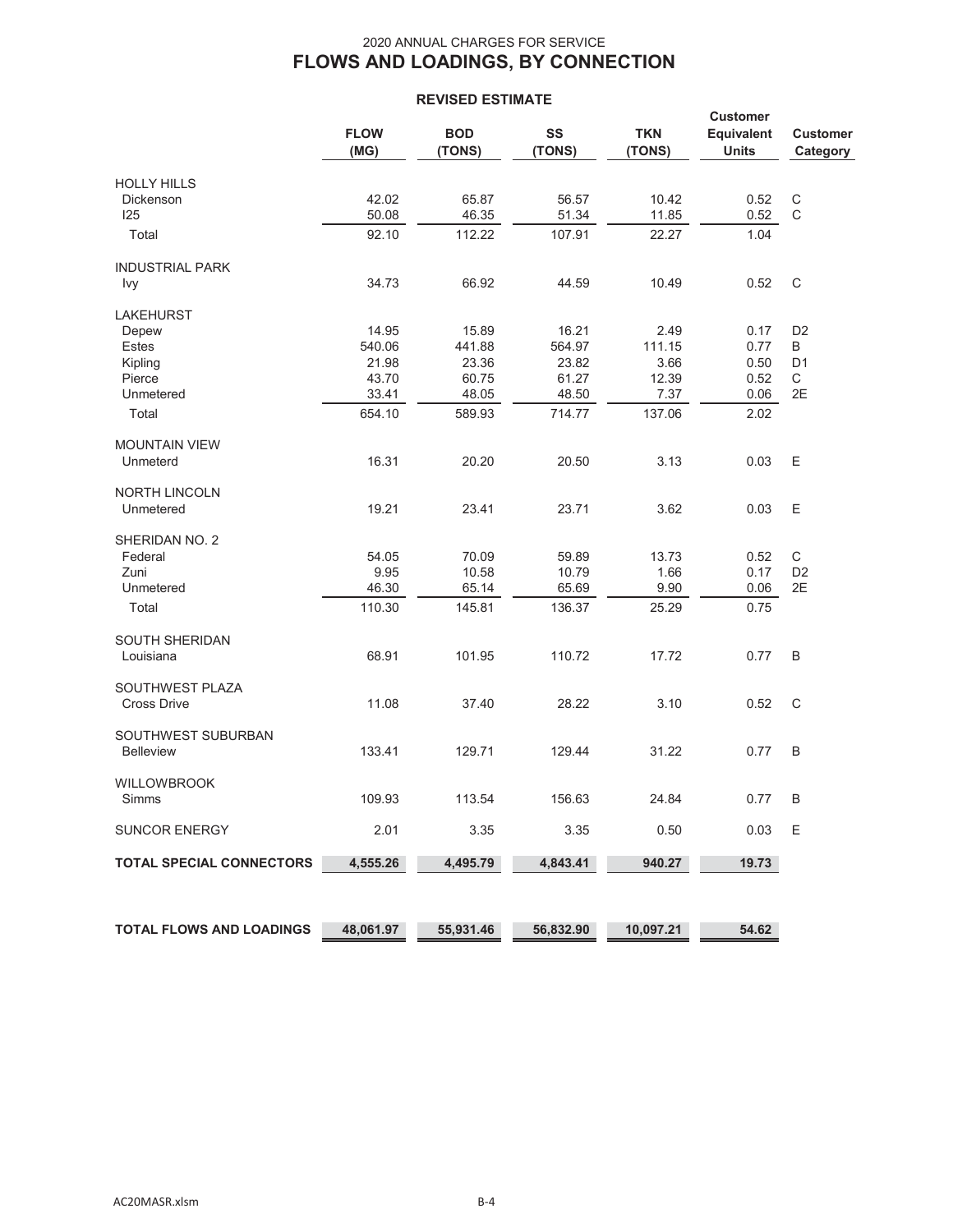### 2020 ANNUAL CHARGES FOR SERVICE

#### **CALCULATION OF UNIT CHARGES REVISED ESTIMATE**

#### **CERTIFIED ESTIMATE - AUGUST 2019**

|                                  | <b>Allocation</b> | <b>Units</b><br><b>Per Category</b> | <b>Unit Charges</b> |
|----------------------------------|-------------------|-------------------------------------|---------------------|
|                                  |                   |                                     |                     |
| Annual Flow (Flow)               | 46.198.862        | 47.147 MG                           | \$<br>979.89 /MG    |
| Biochemical Oxygen Demand (BOD)  | 32,072,388        | 53,530 Tons                         | \$<br>599.15 /Ton   |
| Suspended Solids (SS)            | 44,207,882        | 54.580 Tons                         | 809.96 /Ton<br>\$   |
| Total Kjeldahl Nitrogen (TKN)    | 11,485,379        | 9.799 Tons                          | 1,172.08 /Ton<br>S. |
| Metering and Sampling (CECU)     | 1,476,313         | 54.71 Equiv.                        | 26,984 / CECU<br>\$ |
| <b>TOTAL 2020 Annual Charges</b> | 135,440,824<br>\$ |                                     |                     |

#### **REVISED ESTIMATE - AUGUST 2020**

|                                 | <b>Allocation</b> | <b>Units</b><br><b>Per Category</b> | <b>Unit Charges</b> |               |  |  |
|---------------------------------|-------------------|-------------------------------------|---------------------|---------------|--|--|
| Annual Flow (Flow)              | 46,198,862        | 48.062 MG                           | \$                  | 961.24 /MG    |  |  |
| Biochemical Oxygen Demand (BOD) | 32,072,388        | 55.931 Tons                         | \$                  | 573.42 /Ton   |  |  |
| Suspended Solids (SS)           | 44,207,882        | 56.833 Tons                         | \$                  | 777.86 /Ton   |  |  |
| Total Kjeldahl Nitrogen (TKN)   | 11,485,379        | 10.097 Tons                         | \$                  | 1,137.48 /Ton |  |  |
| Metering and Sampling (CECU)    | 1,476,313         | 54.62 Equiv.                        | \$                  | 27,029 / CECU |  |  |

**TOTAL 2020 Annual Charges** \$ 135,440,824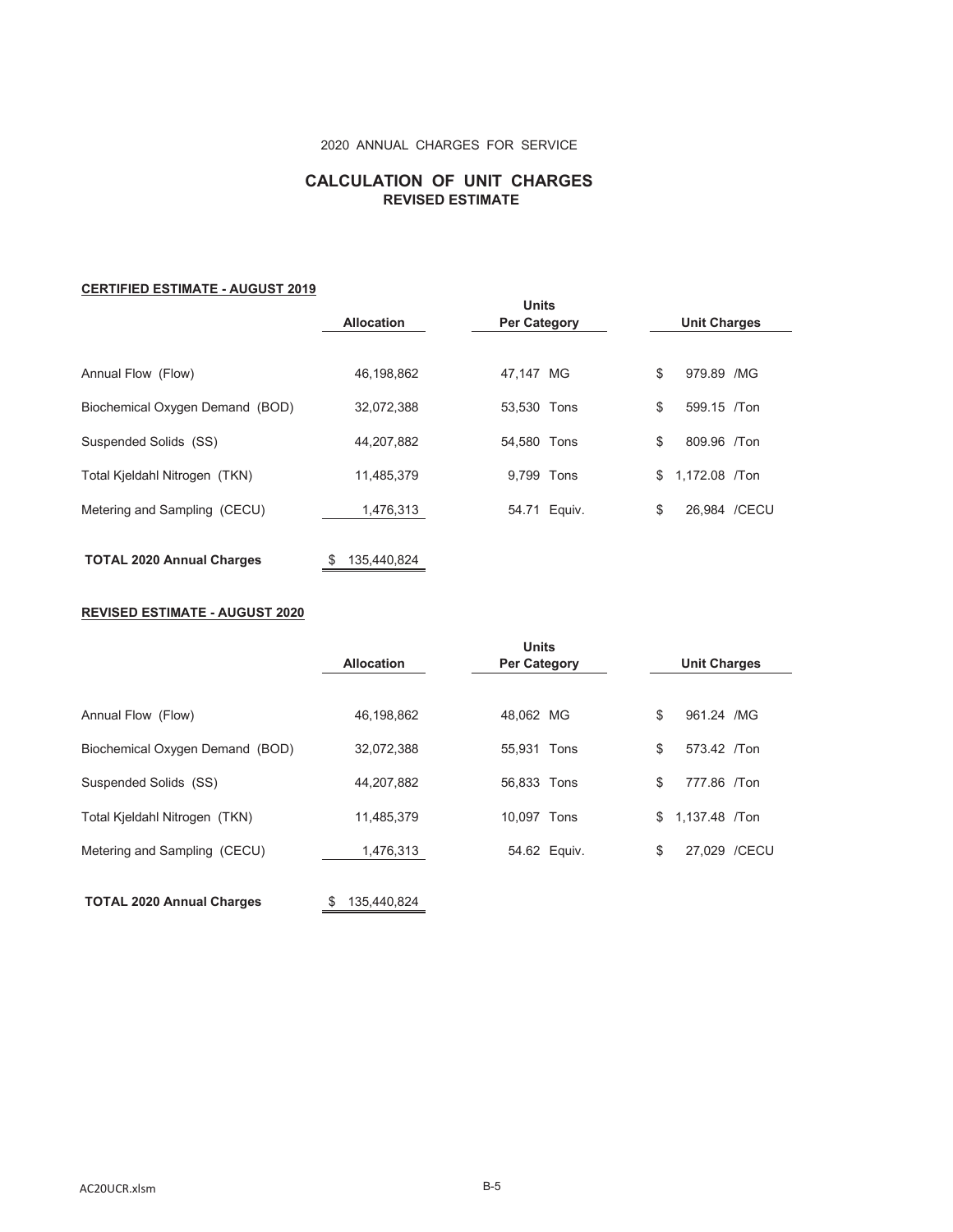**APPENDIX C** 

# **2019 ANNUAL CHARGES FOR SERVICE**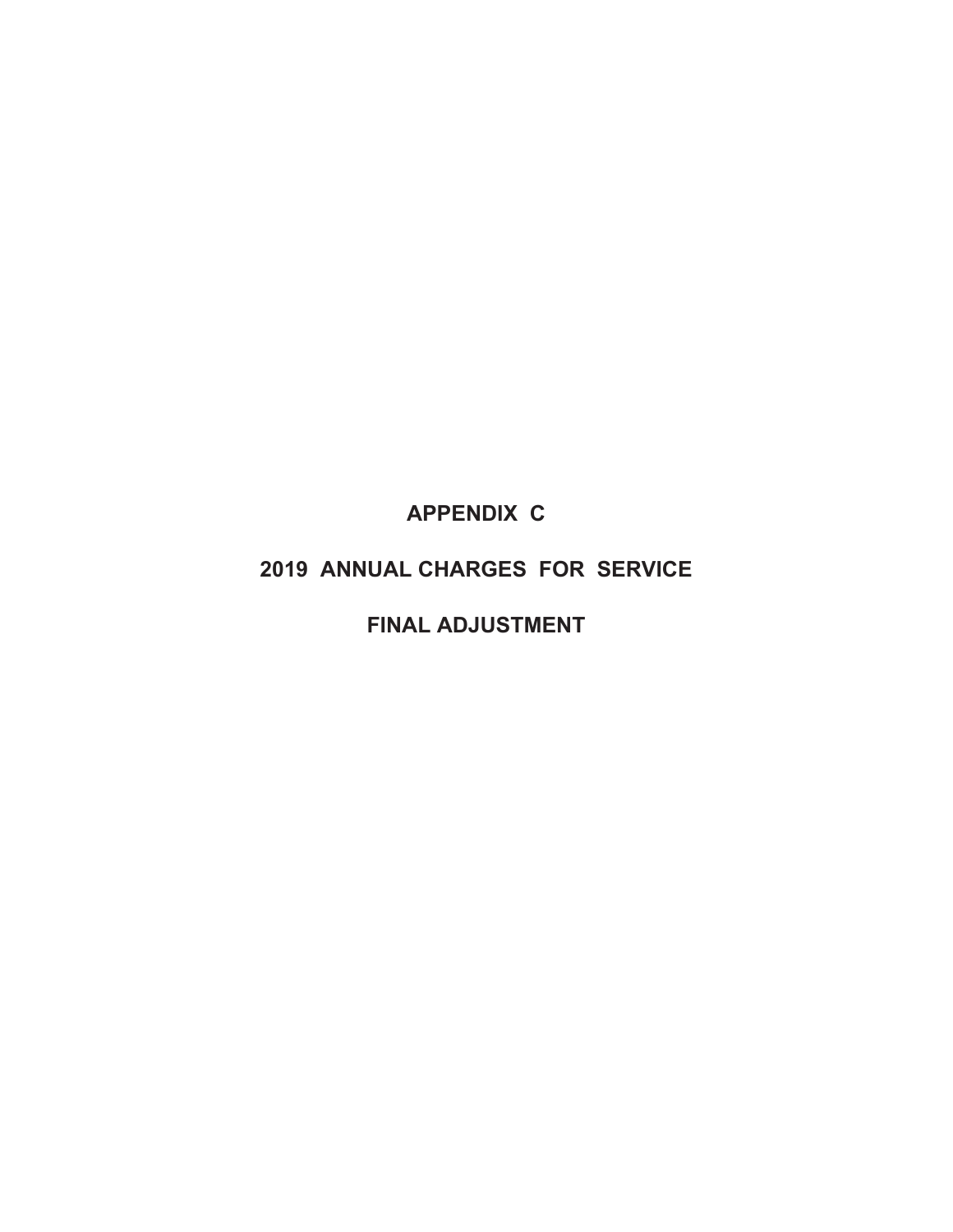|                              | <b>FLOW</b><br>(MG)      | <b>BOD</b><br>(TONS)     | SS<br>(TONS)    | <b>TKN</b><br>(TONS) | <b>Customer</b><br>Equivalent<br><b>Units</b> | <b>Customer</b><br>Category |
|------------------------------|--------------------------|--------------------------|-----------------|----------------------|-----------------------------------------------|-----------------------------|
| <b>MEMBER MUNICIPALITIES</b> |                          |                          |                 |                      |                                               |                             |
| <b>ALAMEDA</b>               |                          |                          |                 |                      |                                               |                             |
| Weir                         | 297.01                   | 248.08                   | 233.55          | 51.62                | 0.77                                          | B                           |
| Unmetered                    | 25.49                    | 27.17                    | 27.70           | 4.26                 | 0.06                                          | 2E                          |
| Total                        | 322.50                   | 275.25                   | 261.25          | 55.88                | 0.83                                          |                             |
| <b>APPLEWOOD</b>             |                          |                          |                 |                      |                                               |                             |
| Youngfield                   | 85.35                    | 58.05                    | 76.80           | 13.47                | 0.77                                          | B                           |
| Unmetered                    | 1.16                     | 1.93                     | 1.93            | 0.29                 | 0.03                                          | E                           |
| Total                        | 86.51                    | 59.98                    | 78.73           | 13.76                | 0.80                                          |                             |
|                              |                          |                          |                 |                      |                                               |                             |
| <b>ARVADA</b><br>Ralston     | 1,935.60                 | 1,658.95                 | 1,825.06        | 342.96               | 1.00                                          | Α                           |
| Tennyson                     | 1,069.14                 | 938.47                   | 1,061.32        | 196.47               | 0.77                                          | B                           |
| 54th Avenue                  | 453.80                   | 435.24                   | 455.26          | 76.01                | 0.77                                          | B                           |
| Total                        | 3,458.54                 | 3,032.66                 | 3,341.64        | 615.44               | 2.54                                          |                             |
|                              |                          |                          |                 |                      |                                               |                             |
| <b>AURORA</b>                |                          |                          |                 |                      |                                               |                             |
| Dallas                       | 34.69<br>111.43          | 36.88<br>143.53          | 37.62           | 5.78                 | 0.17                                          | D <sub>2</sub>              |
| Dartmouth<br>E. 56th Avenue  | 28.01                    | 29.77                    | 130.13<br>30.36 | 22.36<br>4.67        | 0.77<br>0.17                                  | B<br>D <sub>2</sub>         |
| <b>High Point</b>            | 102.45                   | 164.26                   | 144.10          | 23.63                | 1.00                                          | A                           |
| <b>Sand Creek</b>            | 9,096.27                 | 11,529.40                | 11,457.61       | 2,081.22             | 1.00                                          | A                           |
| Unmetered                    | 9.25                     | 18.76                    | 18.76           | 2.81                 | 0.03                                          | E                           |
| Total                        | 9,382.10                 | 11,922.60                | 11,818.58       | 2,140.47             | 3.14                                          |                             |
|                              |                          |                          |                 |                      |                                               |                             |
| <b>BANCROFT-CLOVER</b>       |                          |                          |                 |                      |                                               |                             |
| Sanderson                    | 565.38                   | 498.09                   | 523.03          | 104.34               | 0.77                                          | B                           |
| Weir<br>Unmetered            | 460.93                   | 439.45                   | 436.11          | 95.30                | 0.77                                          | B<br>E                      |
| Total                        | 0.43<br>1,026.74         | 0.46<br>938.00           | 0.47<br>959.61  | 0.07<br>199.71       | 0.03<br>1.57                                  |                             |
|                              |                          |                          |                 |                      |                                               |                             |
| <b>BERKELEY</b>              |                          |                          |                 |                      |                                               |                             |
| Lowell                       | 126.87                   | 107.73                   | 104.42          | 26.84                | 0.77                                          | B                           |
| Zuni                         | 72.36                    | 124.05                   | 195.57          | 17.65                | 0.52                                          | $\mathsf C$                 |
| Unmetered                    | 2.86                     | 3.04                     | 3.10            | 0.48                 | 0.03                                          | Ε                           |
| Total                        | 202.09                   | 234.82                   | 303.09          | 44.97                | 1.32                                          |                             |
| <b>BRIGHTON</b>              | 141.27                   | 141.74                   | 168.84          | 27.95                | 1.00                                          | A                           |
| <b>CRESTVIEW</b>             |                          |                          |                 |                      |                                               |                             |
| Pecos                        | 441.74                   | 814.05                   | 469.02          | 100.90               | 0.77                                          | B                           |
| <b>DENVER</b>                |                          |                          |                 |                      |                                               |                             |
| <b>Central/Platte River</b>  | 14,166.76                | 16,656.79                | 17,909.43       | 2,934.63             | 2.00                                          | 2A                          |
| Globeville                   | 160.33                   | 104.55                   | 861.06          | 39.32                | 1.00                                          | Α                           |
| Havana                       | 57.93                    | 99.34                    | 119.49          | 14.42                | 0.52                                          | $\mathsf C$                 |
| Lowry                        | 360.59                   | 319.33                   | 338.85          | 59.04                | 0.77                                          | B                           |
| E. 35th Ave                  | 702.00                   | 776.40                   | 779.65          | 145.44               | 0.77                                          | В                           |
| Regis                        | 21.54                    | 22.90                    | 23.34           | 3.59                 | 0.17                                          | D <sub>2</sub>              |
| Sand Creek                   | 3,635.89                 | 6,292.87                 | 4,520.83        | 821.37               | 1.00                                          | 2D1                         |
| Sheridan                     | 307.85                   | 366.38                   | 342.95          | 64.02                | 0.77                                          | B                           |
| 6th Avenue                   | 40.90                    | 43.49                    | 44.35           | 6.82                 | 0.17                                          | D <sub>2</sub>              |
| Unmetered                    | 0.45                     | 0.76                     | 0.76            | 0.11                 | 0.03                                          | Ε                           |
| Trib. Others                 | $\overline{\phantom{a}}$ | $\overline{\phantom{a}}$ | ÷,              | $\blacksquare$       | 0.57                                          | B/2,6E                      |
| Total                        | 19,454.24                | 24,682.81                | 24,940.71       | 4,088.76             | 7.77                                          |                             |
| EAST LAKEWOOD                |                          |                          |                 |                      |                                               |                             |
| 8th Avenue                   | 18.35                    | 19.52                    | 19.89           | 3.06                 | 0.17                                          | D <sub>2</sub>              |
| AC19MASF.xlsm                |                          | $C-1$                    |                 |                      |                                               |                             |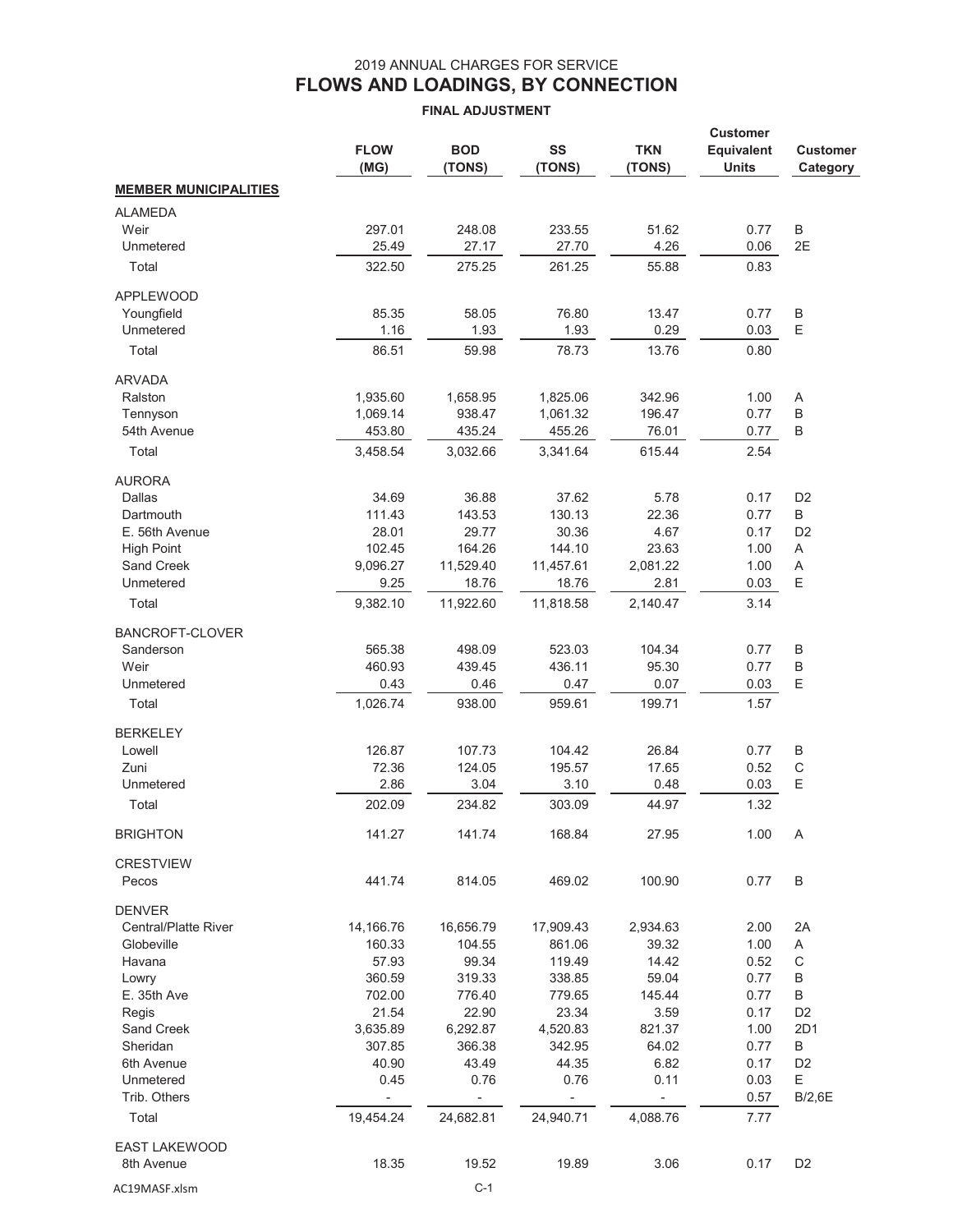|                                              | <b>FLOW</b><br>(MG) | <b>BOD</b><br>(TONS) | SS<br>(TONS)    | <b>TKN</b><br>(TONS) | <b>Customer</b><br>Equivalent<br><b>Units</b> | <b>Customer</b><br>Category |
|----------------------------------------------|---------------------|----------------------|-----------------|----------------------|-----------------------------------------------|-----------------------------|
| <b>FRUITDALE</b>                             |                     |                      |                 |                      |                                               |                             |
| Miller                                       | 230.53              | 120.91               | 172.08          | 25.56                | 1.00                                          | Α                           |
| Unmetered                                    | 0.75                | 0.83                 | 0.84            | 0.13                 | 0.03                                          | E                           |
| Total                                        | 231.28              | 121.74               | 172.92          | 25.69                | 1.03                                          |                             |
| <b>LAKEWOOD</b>                              |                     |                      |                 |                      |                                               |                             |
| 7th Avenue                                   | 694.63              | 460.54               | 648.25          | 110.35               | 0.77                                          | B                           |
| 12th Avenue                                  | 548.67              | 443.02               | 514.37          | 88.02                | 0.77                                          | B                           |
| Unmetered                                    | 2.16                | 2.29                 | 2.34            | 0.36                 | 0.03                                          | E                           |
| Total                                        | 1,245.46            | 905.85               | 1,164.96        | 198.73               | 1.57                                          |                             |
| <b>NORTH PECOS</b>                           |                     |                      |                 |                      |                                               |                             |
| Broadway                                     | 123.55              | 95.83                | 116.45          | 15.13                | 0.77                                          | B                           |
| Washington<br>Unmetered                      | 42.39<br>3.14       | 45.08<br>5.23        | 45.96<br>5.23   | 7.07<br>0.78         | 0.17<br>0.03                                  | D <sub>2</sub><br>Е         |
| Total                                        | 169.08              | 146.14               | 167.64          | 22.98                | 0.97                                          |                             |
|                                              |                     |                      |                 |                      |                                               |                             |
| NORTH TABLE MOUNTAIN                         |                     |                      |                 |                      |                                               |                             |
| Eldridge<br>Xenon                            | 432.15<br>46.62     | 278.62<br>37.06      | 374.06<br>48.17 | 51.87<br>9.89        | 1.00<br>0.52                                  | Α<br>$\mathsf C$            |
| Total                                        | 478.77              | 315.68               | 422.23          | 61.76                | 1.52                                          |                             |
|                                              |                     |                      |                 |                      |                                               |                             |
| NORTH WASHINGTON ST.                         |                     |                      |                 |                      |                                               |                             |
| York<br>Unmetered                            | 546.48<br>11.35     | 1,438.26<br>195.49   | 647.06<br>40.07 | 230.76<br>5.21       | 1.00<br>0.03                                  | Α<br>E                      |
| Total                                        | 557.83              | 1,633.75             | 687.13          | 235.97               | 1.03                                          |                             |
|                                              |                     |                      |                 |                      |                                               |                             |
| NORTHWEST LAKEWOOD<br>Miller                 | 636.39              | 394.48               | 610.96          | 96.90                | 0.77                                          | B                           |
| <b>PLEASANT VIEW</b><br>Youngfield           | 362.64              | 344.94               | 380.45          | 70.68                | 0.77                                          | B                           |
| SOUTH ADAMS COUNTY                           |                     |                      |                 |                      | $\overline{\phantom{a}}$                      |                             |
|                                              |                     |                      |                 |                      |                                               |                             |
| <b>THORNTON</b><br>Barr                      | 188.30              | 195.19               | 177.52          | 42.63                | 0.77                                          | B                           |
| <b>Steele</b>                                | 1,792.13            | 1,951.42             | 1,908.21        | 413.47               | 1.00                                          | A                           |
| Yosemite                                     | 60.42               | 64.25                | 65.51           | 10.08                | 0.50                                          | D <sub>1</sub>              |
| 128th Avenue                                 | 1,532.42            | 1,679.28             | 1,746.62        | 351.53               | 1.00                                          | Α                           |
| Total                                        | 3,573.27            | 3,890.14             | 3,897.86        | 817.71               | 3.27                                          |                             |
| <b>WESTMINSTER</b>                           |                     |                      |                 |                      |                                               |                             |
| Tejon                                        | 1,001.62            | 935.31               | 1,430.10        | 203.08               | 0.77                                          | B                           |
| <b>WESTRIDGE</b>                             |                     |                      |                 |                      |                                               |                             |
| Independence                                 | 14.51               | 15.42                | 15.73           | 2.42                 | 0.17                                          | D <sub>2</sub>              |
| Miller                                       | 169.33              | 107.96               | 124.60          | 25.09                | 0.77                                          | B                           |
| Total                                        | 183.84              | 123.38               | 140.33          | 27.51                | 0.94                                          |                             |
| <b>WHEAT RIDGE</b>                           |                     |                      |                 |                      |                                               |                             |
| Marshall                                     | 371.90              | 349.77               | 369.98          | 70.49                | 0.77                                          | B                           |
| 26th Avenue                                  | 107.84              | 108.90               | 125.51          | 23.68                | 0.77                                          | B                           |
| 44th Avenue<br>Unmetered                     | 52.64<br>0.07       | 44.05<br>0.11        | 57.95<br>0.11   | 10.84<br>0.02        | 0.77<br>0.03                                  | B<br>E                      |
| Total                                        | 532.45              | 502.83               | 553.55          | 105.03               | 2.34                                          |                             |
|                                              |                     |                      |                 |                      |                                               |                             |
| <b>TOTAL MEMBER</b><br><b>MUNICIPALITIES</b> | 43,506.71           | 51,435.67            | 51,989.49       | 9,156.94             | 34.89                                         |                             |
|                                              |                     |                      |                 |                      |                                               |                             |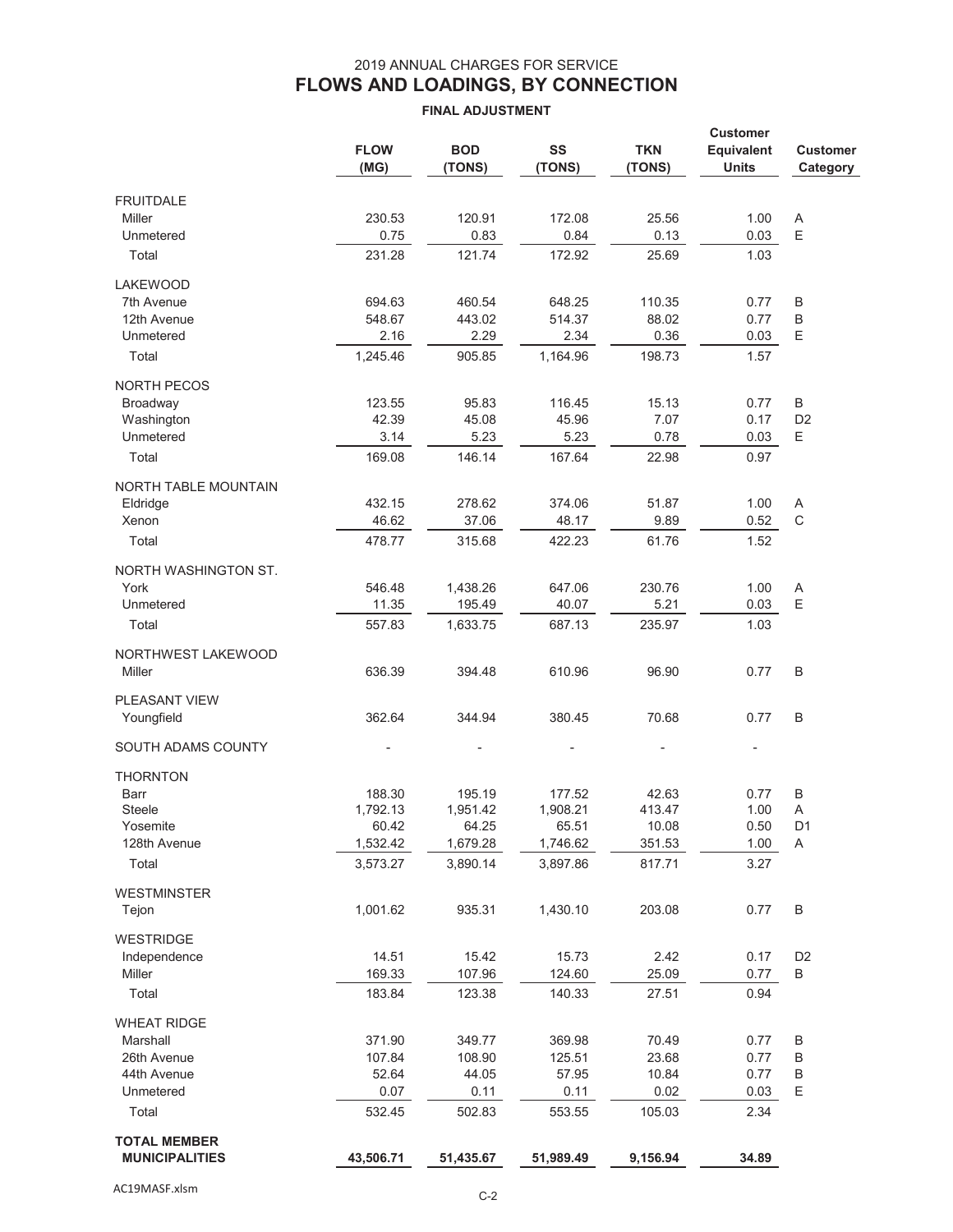**FINAL ADJUSTMENT**

|                                                                                     | <b>FLOW</b><br>(MG)                          | <b>BOD</b><br>(TONS)                         | SS<br>(TONS)                                 | <b>TKN</b><br>(TONS)                      | <b>Customer</b><br><b>Equivalent</b><br><b>Units</b> | <b>Customer</b><br>Category                 |
|-------------------------------------------------------------------------------------|----------------------------------------------|----------------------------------------------|----------------------------------------------|-------------------------------------------|------------------------------------------------------|---------------------------------------------|
| <b>SPECIAL CONNECTORS</b>                                                           |                                              |                                              |                                              |                                           |                                                      |                                             |
| <b>ADAMS COUNTY</b><br>Unmetered                                                    | 0.22                                         | 0.37                                         | 0.37                                         | 0.06                                      | 0.03                                                 | Е                                           |
| <b>BEAR CREEK</b><br>Wadsworth                                                      | 381.97                                       | 279.52                                       | 346.19                                       | 68.68                                     | 0.77                                                 | B                                           |
| BENNETT BEAR CREEK FARM<br>Quay                                                     | 45.60                                        | 43.62                                        | 33.56                                        | 7.59                                      | 0.52                                                 | C                                           |
| <b>BOW MAR</b><br>Unmetered                                                         | 3.40                                         | 3.62                                         | 3.69                                         | 0.57                                      | 0.03                                                 | Е                                           |
| <b>CASTLEWOOD</b><br><b>Belleview</b>                                               | 516.23                                       | 413.38                                       | 480.03                                       | 92.93                                     | 0.77                                                 | B                                           |
| <b>CHERRY CREEK VALLEY</b><br>Dayton<br>Evans<br>Quebec<br>Unmetered<br>Total       | 151.44<br>176.12<br>215.74<br>1.89<br>545.19 | 134.26<br>243.87<br>223.22<br>2.01<br>603.36 | 139.19<br>213.35<br>237.06<br>2.05<br>591.65 | 27.08<br>40.30<br>44.33<br>0.32<br>112.03 | 0.77<br>0.77<br>0.63<br>0.03<br>2.20                 | B<br>B<br>B/2,8E<br>Е                       |
| EAST JEFFERSON COUNTY<br>17th Avenue                                                | 194.84                                       | 194.00                                       | 196.80                                       | 32.03                                     | 0.77                                                 | B                                           |
| <b>EDGEWATER</b><br>17th Avenue                                                     | 77.56                                        | 107.73                                       | 89.92                                        | 14.51                                     | 0.77                                                 | B                                           |
| <b>ENGLEWOOD</b><br>Unmetered                                                       | 12.47                                        | 16.44                                        | 16.59                                        | 2.52                                      | 0.03                                                 | Е                                           |
| <b>GLENDALE</b><br>Cherry Creek Drive South                                         | 189.53                                       | 230.48                                       | 209.56                                       | 43.65                                     | 0.77                                                 | B                                           |
| <b>GOLDSMITH GULCH</b><br>Akron<br><b>Belleview</b><br>Campus<br>Unmetered<br>Total | 12.86<br>139.31<br>13.15<br>5.10<br>170.42   | 13.68<br>172.11<br>13.98<br>7.01<br>206.78   | 13.94<br>149.58<br>14.26<br>7.06<br>184.84   | 2.14<br>29.48<br>2.19<br>1.07<br>34.88    | 0.17<br>0.77<br>0.17<br>0.03<br>1.14                 | D <sub>2</sub><br>B<br>D <sub>2</sub><br>E. |
| <b>GREEN MOUNTAIN</b><br>lliff<br>Morrison Rd.<br>Weir<br>Total                     | 119.21<br>142.62<br>634.62<br>896.45         | 117.28<br>149.81<br>581.72<br>848.81         | 149.54<br>172.86<br>675.90<br>998.30         | 30.40<br>36.95<br>131.08<br>198.43        | 0.77<br>0.77<br>0.77<br>2.31                         | B<br>B<br>B                                 |
| <b>HAVANA</b><br><b>CCD/Crestline</b>                                               | 190.22                                       | 148.75                                       | 147.14                                       | 40.84                                     | 1.54                                                 | 2B                                          |
| <b>HI-LAND ACRES</b><br>Unmetered                                                   | 6.31                                         | 6.76                                         | 6.90                                         | 1.06                                      | 0.03                                                 | Ε                                           |
| HI-LIN<br>Unmetered                                                                 | 13.46                                        | 14.34                                        | 14.63                                        | 2.25                                      | 0.03                                                 | E                                           |

AC19MASF.xlsm C-3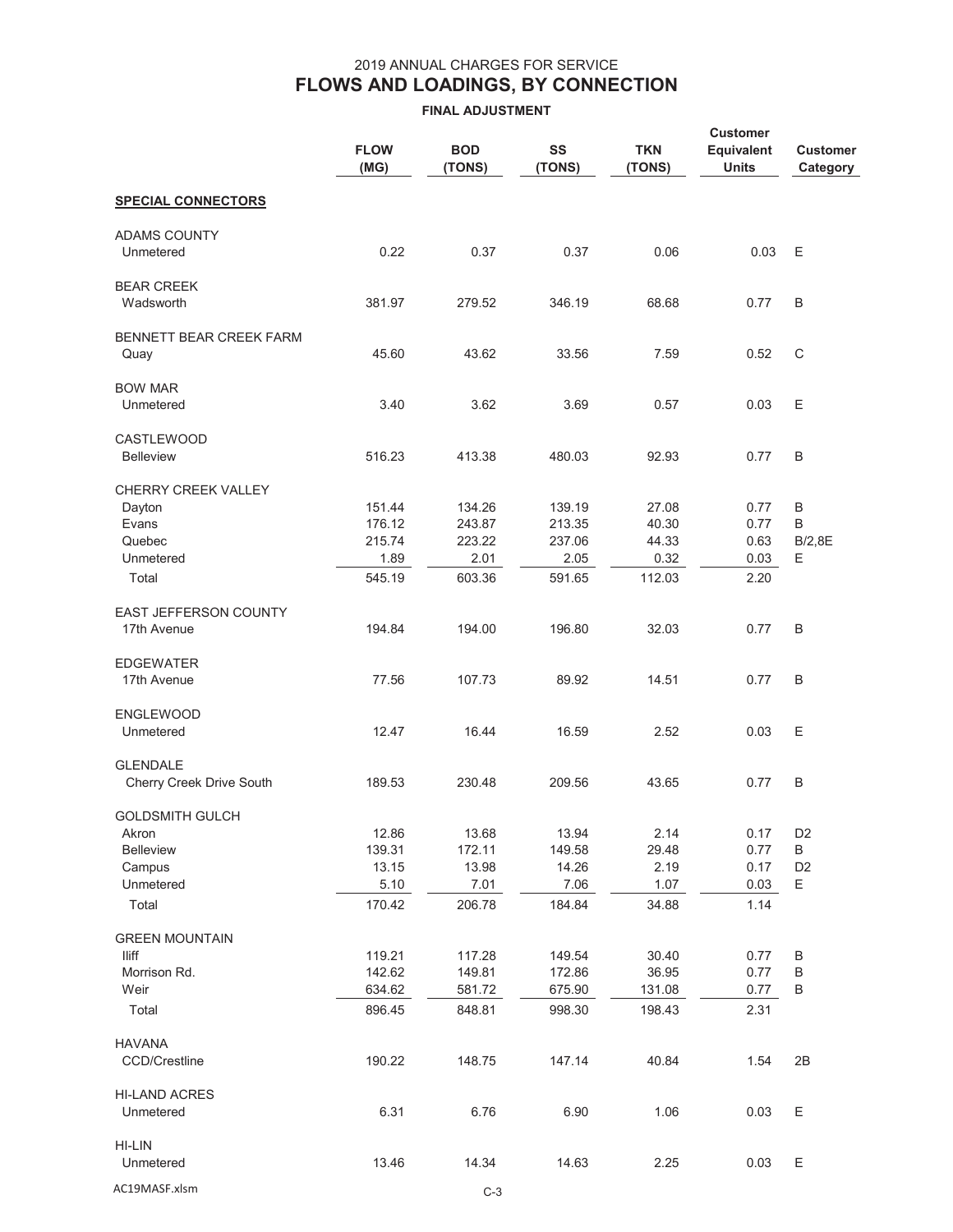|                                 | <b>FLOW</b><br>(MG) | <b>BOD</b><br>(TONS) | SS<br>(TONS) | <b>TKN</b><br>(TONS) | <b>Customer</b><br><b>Equivalent</b><br><b>Units</b> | <b>Customer</b><br>Category |
|---------------------------------|---------------------|----------------------|--------------|----------------------|------------------------------------------------------|-----------------------------|
| <b>HILLCREST</b>                |                     |                      |              |                      |                                                      |                             |
| University                      | 57.51               | 30.41                | 44.05        | 8.56                 | 0.77                                                 | B                           |
| <b>HOLLY HILLS</b>              |                     |                      |              |                      |                                                      |                             |
| Dickenson                       | 42.02               | 65.87                | 56.57        | 10.42                | 0.52                                                 | C                           |
| 125                             | 50.08               | 46.35                | 51.34        | 11.85                | 0.52                                                 | $\mathsf C$                 |
| Total                           | 92.10               | 112.22               | 107.91       | 22.27                | 1.04                                                 |                             |
| <b>INDUSTRIAL PARK</b>          |                     |                      |              |                      |                                                      |                             |
| Ivy                             | 34.73               | 66.92                | 44.59        | 10.49                | 0.52                                                 | C                           |
| <b>LAKEHURST</b>                |                     |                      |              |                      |                                                      |                             |
| Depew                           | 14.95               | 15.89                | 16.21        | 2.49                 | 0.17                                                 | D <sub>2</sub>              |
| Estes                           | 540.06              | 441.88               | 564.97       | 111.15               | 0.77                                                 | B                           |
| Kipling                         | 21.98               | 23.36                | 23.82        | 3.66                 | 0.50                                                 | D <sub>1</sub>              |
| Pierce                          | 43.70               | 60.75                | 61.27        | 12.39                | 0.52                                                 | $\mathsf C$                 |
| Unmetered                       | 30.44               | 44.89                | 45.28        | 6.87                 | 0.06                                                 | 2E                          |
| Total                           | 651.13              | 586.77               | 711.55       | 136.56               | 2.02                                                 |                             |
|                                 |                     |                      |              |                      |                                                      |                             |
| <b>LOCHMOOR</b>                 |                     |                      |              |                      |                                                      |                             |
| Unmetered                       | 2.97                | 3.16                 | 3.22         | 0.50                 | 0.03                                                 | Е                           |
| <b>MOUNTAIN VIEW</b>            |                     |                      |              |                      |                                                      |                             |
| Unmeterd                        | 16.31               | 20.20                | 20.50        | 3.13                 | 0.03                                                 | Е                           |
| <b>NORTH LINCOLN</b>            |                     |                      |              |                      |                                                      |                             |
| Unmetered                       | 19.21               | 23.41                | 23.71        | 3.62                 | 0.03                                                 | E                           |
| SHERIDAN NO. 2                  |                     |                      |              |                      |                                                      |                             |
| Federal                         | 54.05               | 70.09                | 59.89        | 13.73                | 0.52                                                 | C                           |
| Zuni                            | 9.95                | 10.58                | 10.79        | 1.66                 | 0.17                                                 | D <sub>2</sub>              |
| Unmetered                       | 46.30               | 65.14                | 65.69        | 9.90                 | 0.06                                                 | 2E                          |
| Total                           | 110.30              | 145.81               | 136.37       | 25.29                | 0.75                                                 |                             |
|                                 |                     |                      |              |                      |                                                      |                             |
| <b>SOUTH SHERIDAN</b>           |                     |                      |              |                      |                                                      |                             |
| Louisiana                       | 68.91               | 101.95               | 110.72       | 17.72                | 0.77                                                 | B                           |
| SOUTHWEST PLAZA                 |                     |                      |              |                      |                                                      |                             |
| <b>Cross Drive</b>              | 11.08               | 37.40                | 28.22        | 3.10                 | 0.52                                                 | С                           |
| SOUTHWEST SUBURBAN              |                     |                      |              |                      |                                                      |                             |
| <b>Belleview</b>                | 133.41              | 129.71               | 129.44       | 31.22                | 0.77                                                 | B                           |
|                                 |                     |                      |              |                      |                                                      |                             |
| <b>WILLOWBROOK</b><br>Simms     | 109.93              | 113.54               | 156.63       | 24.84                | 0.77                                                 | B                           |
|                                 |                     |                      |              |                      |                                                      |                             |
| <b>SUNCOR ENERGY</b>            | 2.01                | 3.35                 | 3.35         | 0.50                 | 0.03                                                 | Ε                           |
| <b>TOTAL SPECIAL CONNECTORS</b> | 4,553.47            | 4,492.81             | 4,840.43     | 939.83               | 19.76                                                |                             |
|                                 |                     |                      |              |                      |                                                      |                             |
|                                 |                     |                      |              |                      |                                                      |                             |
| <b>TOTAL FLOWS AND LOADINGS</b> | 48,060.18           | 55,928.48            | 56,829.92    | 10,096.77            | 54.65                                                |                             |